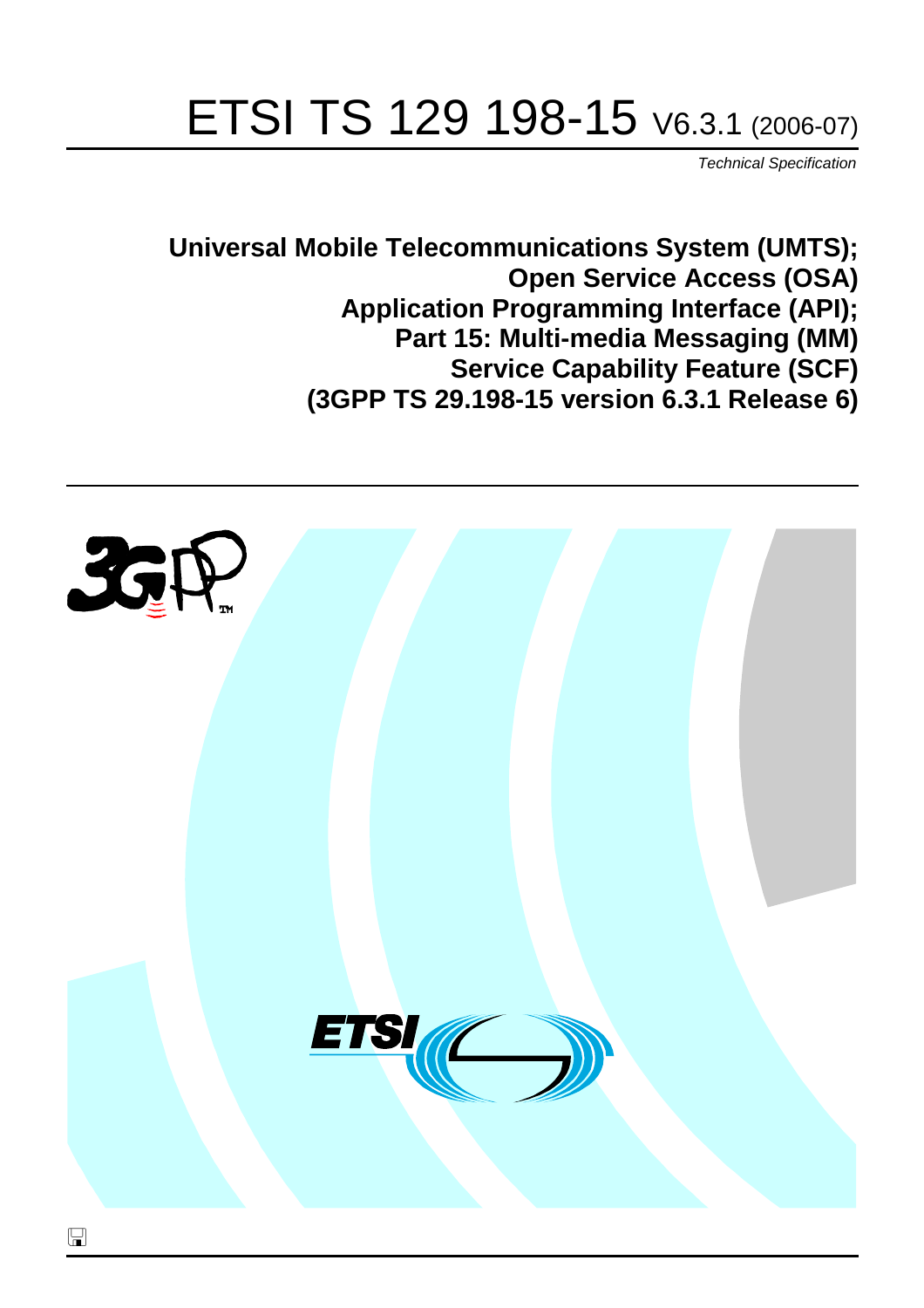Reference RTS/TSGC-0529198-15v631

> Keywords UMTS

#### **ETSI**

#### 650 Route des Lucioles F-06921 Sophia Antipolis Cedex - FRANCE

Tel.: +33 4 92 94 42 00 Fax: +33 4 93 65 47 16

Siret N° 348 623 562 00017 - NAF 742 C Association à but non lucratif enregistrée à la Sous-Préfecture de Grasse (06) N° 7803/88

#### **Important notice**

Individual copies of the present document can be downloaded from: [http://www.etsi.org](http://www.etsi.org/)

The present document may be made available in more than one electronic version or in print. In any case of existing or perceived difference in contents between such versions, the reference version is the Portable Document Format (PDF). In case of dispute, the reference shall be the printing on ETSI printers of the PDF version kept on a specific network drive within ETSI Secretariat.

Users of the present document should be aware that the document may be subject to revision or change of status. Information on the current status of this and other ETSI documents is available at <http://portal.etsi.org/tb/status/status.asp>

If you find errors in the present document, please send your comment to one of the following services: [http://portal.etsi.org/chaircor/ETSI\\_support.asp](http://portal.etsi.org/chaircor/ETSI_support.asp)

#### **Copyright Notification**

No part may be reproduced except as authorized by written permission. The copyright and the foregoing restriction extend to reproduction in all media.

> © European Telecommunications Standards Institute 2006. All rights reserved.

**DECT**TM, **PLUGTESTS**TM and **UMTS**TM are Trade Marks of ETSI registered for the benefit of its Members. **TIPHON**TM and the **TIPHON logo** are Trade Marks currently being registered by ETSI for the benefit of its Members. **3GPP**TM is a Trade Mark of ETSI registered for the benefit of its Members and of the 3GPP Organizational Partners.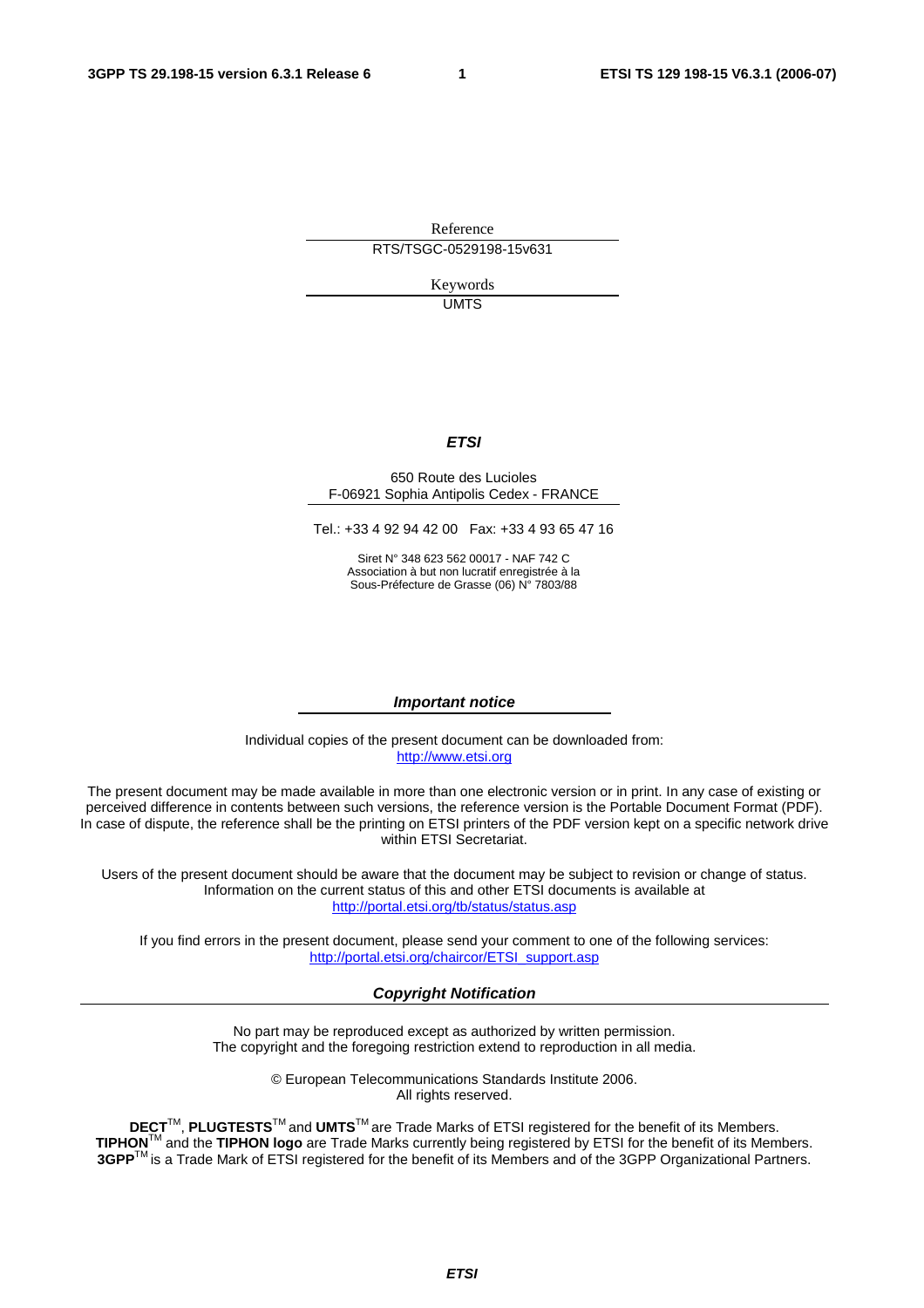## Intellectual Property Rights

IPRs essential or potentially essential to the present document may have been declared to ETSI. The information pertaining to these essential IPRs, if any, is publicly available for **ETSI members and non-members**, and can be found in ETSI SR 000 314: *"Intellectual Property Rights (IPRs); Essential, or potentially Essential, IPRs notified to ETSI in respect of ETSI standards"*, which is available from the ETSI Secretariat. Latest updates are available on the ETSI Web server (<http://webapp.etsi.org/IPR/home.asp>).

Pursuant to the ETSI IPR Policy, no investigation, including IPR searches, has been carried out by ETSI. No guarantee can be given as to the existence of other IPRs not referenced in ETSI SR 000 314 (or the updates on the ETSI Web server) which are, or may be, or may become, essential to the present document.

### Foreword

This Technical Specification (TS) has been produced by ETSI 3rd Generation Partnership Project (3GPP).

The present document may refer to technical specifications or reports using their 3GPP identities, UMTS identities or GSM identities. These should be interpreted as being references to the corresponding ETSI deliverables.

The cross reference between GSM, UMTS, 3GPP and ETSI identities can be found under <http://webapp.etsi.org/key/queryform.asp>.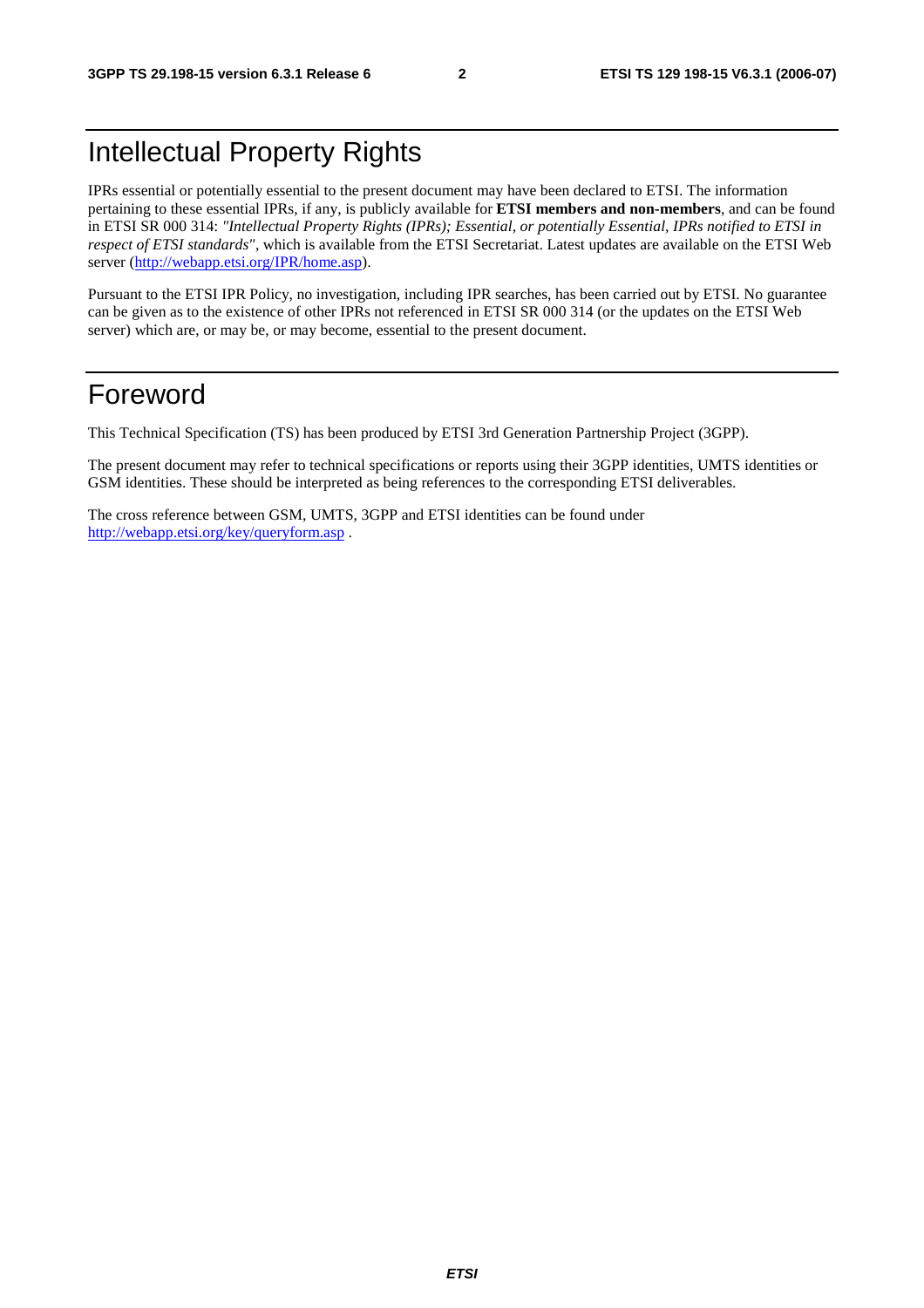$\mathbf{3}$ 

## Contents

| 1<br>2<br>3<br>3.1<br>3.2<br>$\overline{4}$<br>5<br>5.1<br>5.2<br>5.3<br>5.4<br>5.5<br>6<br>7<br>7.1<br>7.1.1<br>7.1.2<br>7.1.3<br>7.1.4<br>7.2<br>7.2.1<br>7.3<br>7.3.1<br>7.4<br>7.4.1<br>7.4.1.1<br>7.4.1.2<br>8<br>8.1<br>8.1.1<br>8.1.2<br>8.1.3<br>8.1.4<br>8.1.5<br>8.1.6<br>8.1.7<br>8.1.8<br>8.2<br>8.2.1<br>8.2.2<br>8.2.3<br>8.2.4<br>8.2.5<br>8.2.6<br>8.2.7 |     |  |  |  |
|--------------------------------------------------------------------------------------------------------------------------------------------------------------------------------------------------------------------------------------------------------------------------------------------------------------------------------------------------------------------------|-----|--|--|--|
|                                                                                                                                                                                                                                                                                                                                                                          |     |  |  |  |
|                                                                                                                                                                                                                                                                                                                                                                          |     |  |  |  |
|                                                                                                                                                                                                                                                                                                                                                                          |     |  |  |  |
|                                                                                                                                                                                                                                                                                                                                                                          |     |  |  |  |
|                                                                                                                                                                                                                                                                                                                                                                          |     |  |  |  |
|                                                                                                                                                                                                                                                                                                                                                                          |     |  |  |  |
|                                                                                                                                                                                                                                                                                                                                                                          |     |  |  |  |
|                                                                                                                                                                                                                                                                                                                                                                          |     |  |  |  |
|                                                                                                                                                                                                                                                                                                                                                                          |     |  |  |  |
|                                                                                                                                                                                                                                                                                                                                                                          |     |  |  |  |
|                                                                                                                                                                                                                                                                                                                                                                          |     |  |  |  |
|                                                                                                                                                                                                                                                                                                                                                                          |     |  |  |  |
|                                                                                                                                                                                                                                                                                                                                                                          |     |  |  |  |
|                                                                                                                                                                                                                                                                                                                                                                          |     |  |  |  |
|                                                                                                                                                                                                                                                                                                                                                                          |     |  |  |  |
|                                                                                                                                                                                                                                                                                                                                                                          |     |  |  |  |
|                                                                                                                                                                                                                                                                                                                                                                          |     |  |  |  |
|                                                                                                                                                                                                                                                                                                                                                                          | 8.3 |  |  |  |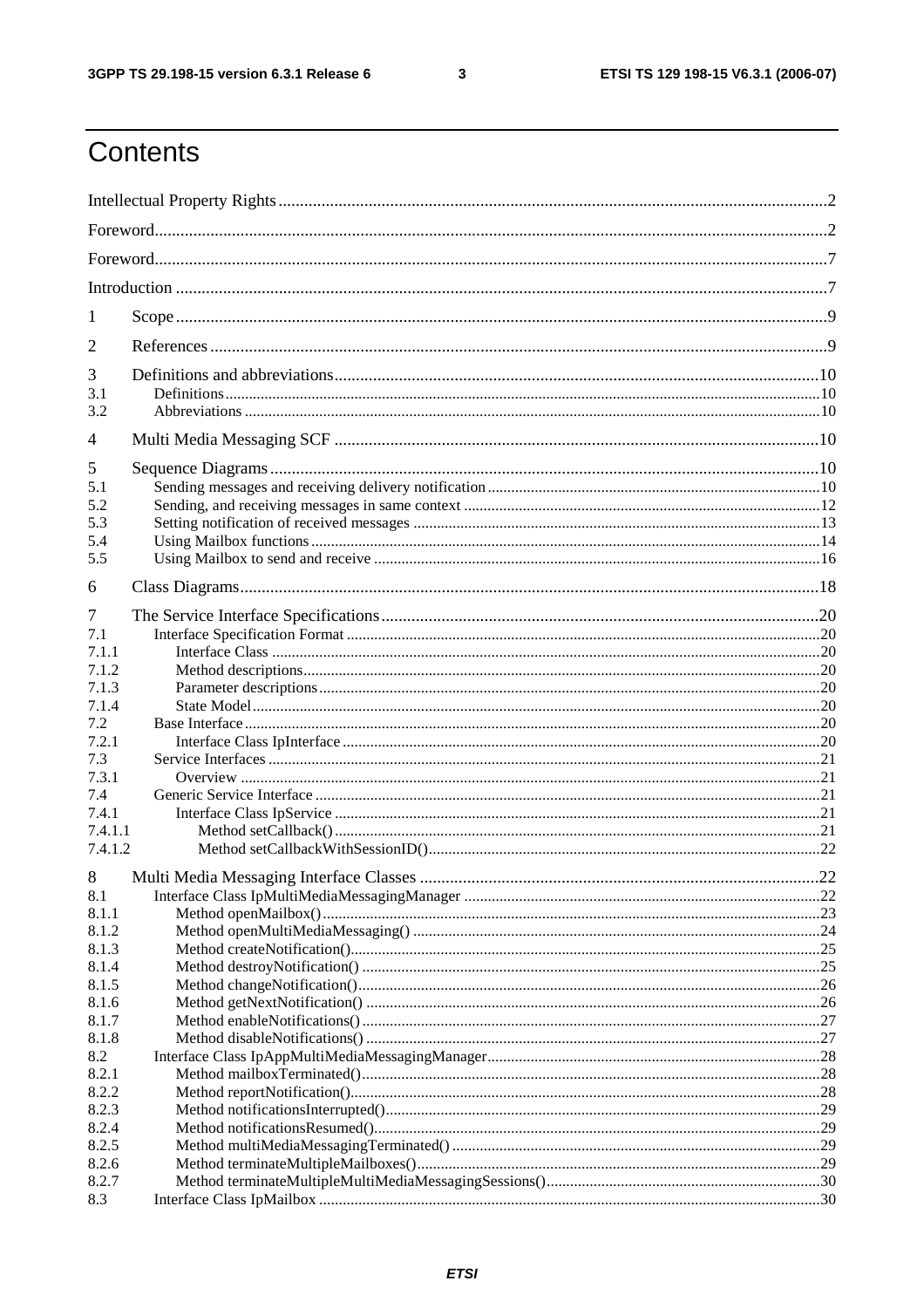| 8.3.1  |     |
|--------|-----|
| 8.3.2  |     |
| 8.3.3  |     |
| 8.3.4  |     |
| 8.3.5  |     |
| 8.3.6  |     |
| 8.3.7  |     |
| 8.3.8  |     |
| 8.3.9  |     |
| 8.3.10 |     |
| 8.3.11 |     |
| 8.3.12 |     |
| 8.3.13 |     |
|        |     |
| 8.3.14 |     |
| 8.3.15 |     |
| 8.3.16 |     |
| 8.3.17 |     |
| 8.3.18 |     |
| 8.3.19 |     |
| 8.3.20 |     |
| 8.4    |     |
| 8.4.1  |     |
| 8.4.2  |     |
| 8.4.3  |     |
| 8.4.4  |     |
| 8.4.5  |     |
| 8.4.6  |     |
| 8.4.7  |     |
| 8.4.8  |     |
| 8.4.9  |     |
|        |     |
| 8.4.10 |     |
| 8.4.11 |     |
| 8.4.12 |     |
| 8.4.13 |     |
| 8.4.14 |     |
| 8.4.15 |     |
| 8.4.16 |     |
| 8.4.17 |     |
| 8.4.18 | .52 |
| 8.4.19 |     |
| 8.4.20 |     |
| 8.4.21 |     |
| 8.4.22 |     |
| 8.4.23 |     |
| 8.4.24 |     |
| 8.4.25 |     |
| 8.4.26 |     |
| 8.4.27 |     |
| 8.4.28 |     |
| 8.4.29 |     |
|        |     |
| 8.4.30 |     |
| 8.4.31 |     |
| 8.4.32 |     |
| 8.4.33 |     |
| 8.4.34 |     |
| 8.4.35 |     |
| 8.4.36 |     |
| 8.4.37 |     |
| 8.4.38 |     |
| 8.5    |     |
| 8.5.1  |     |
| 8.5.2  |     |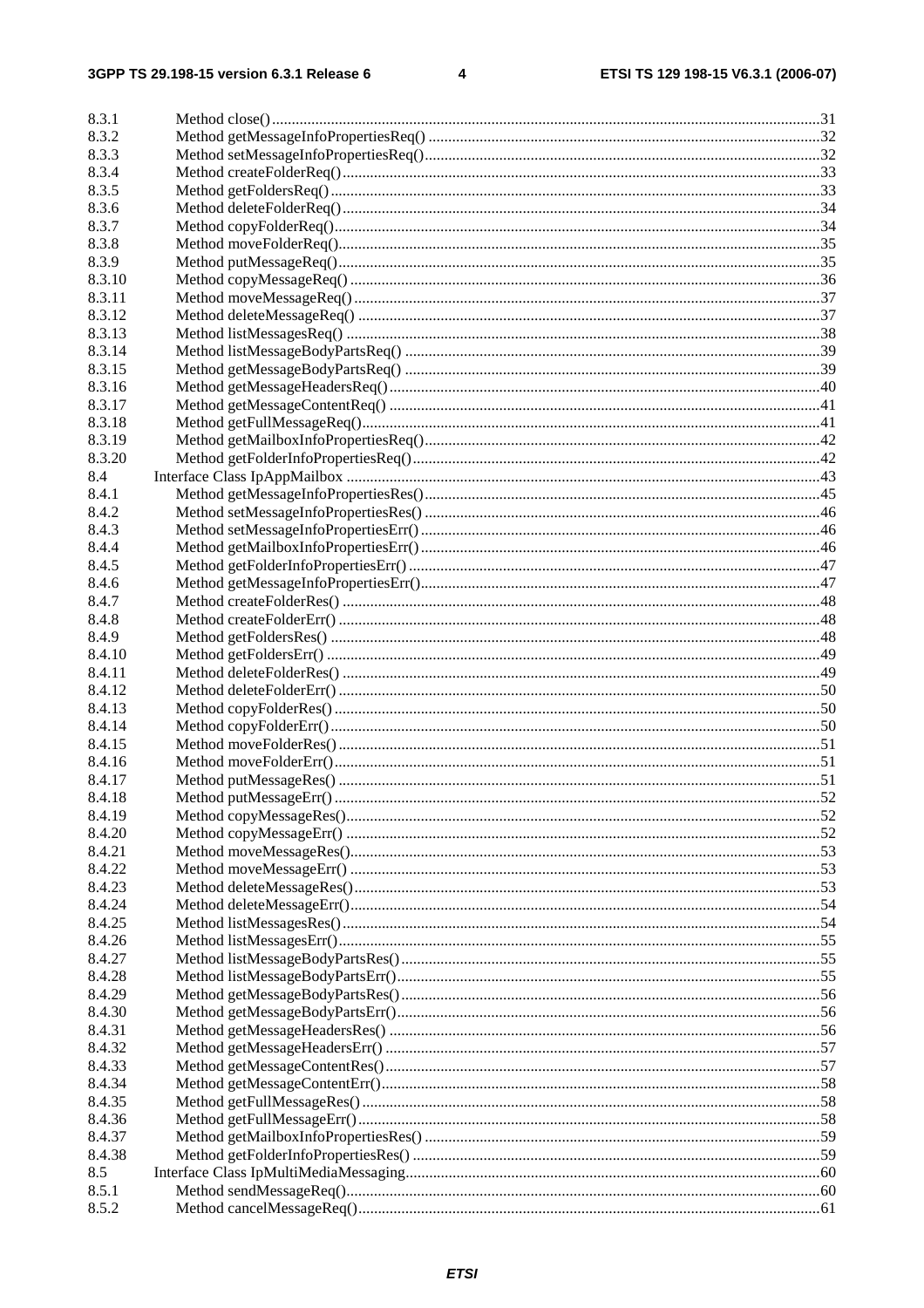$5\phantom{a}$ 

| 8.5.3   |  |
|---------|--|
| 8.5.4   |  |
| 8.6     |  |
| 8.6.1   |  |
| 8.6.2   |  |
| 8.6.3   |  |
| 8.6.4   |  |
| 8.6.5   |  |
| 8.6.6   |  |
| 8.6.7   |  |
| 8.6.8   |  |
|         |  |
| 9       |  |
| 10      |  |
| 11      |  |
| 11.1    |  |
| 11.1.1  |  |
| 11.1.2  |  |
| 11.1.3  |  |
| 11.1.4  |  |
| 11.1.5  |  |
| 11.1.6  |  |
| 11.1.7  |  |
| 11.1.8  |  |
| 11.1.9  |  |
| 11.1.10 |  |
| 11.1.11 |  |
| 11.1.12 |  |
| 11.1.13 |  |
| 11.1.14 |  |
| 11.1.15 |  |
| 11.1.16 |  |
| 11.1.17 |  |
| 11.1.18 |  |
| 11.1.19 |  |
| 11.1.20 |  |
| 11.1.21 |  |
| 11.1.22 |  |
| 11.1.23 |  |
| 11.1.24 |  |
| 11.1.25 |  |
| 11.1.26 |  |
| 11.1.27 |  |
| 11.1.28 |  |
| 11.1.29 |  |
| 11.1.30 |  |
| 11.1.31 |  |
| 11.1.32 |  |
| 11.1.33 |  |
| 11.1.34 |  |
| 11.1.35 |  |
| 11.1.36 |  |
| 11.1.37 |  |
| 11.1.38 |  |
| 11.1.39 |  |
| 11.1.40 |  |
| 11.1.41 |  |
| 11.1.42 |  |
| 11.1.43 |  |
| 11.1.44 |  |
| 11.1.45 |  |
|         |  |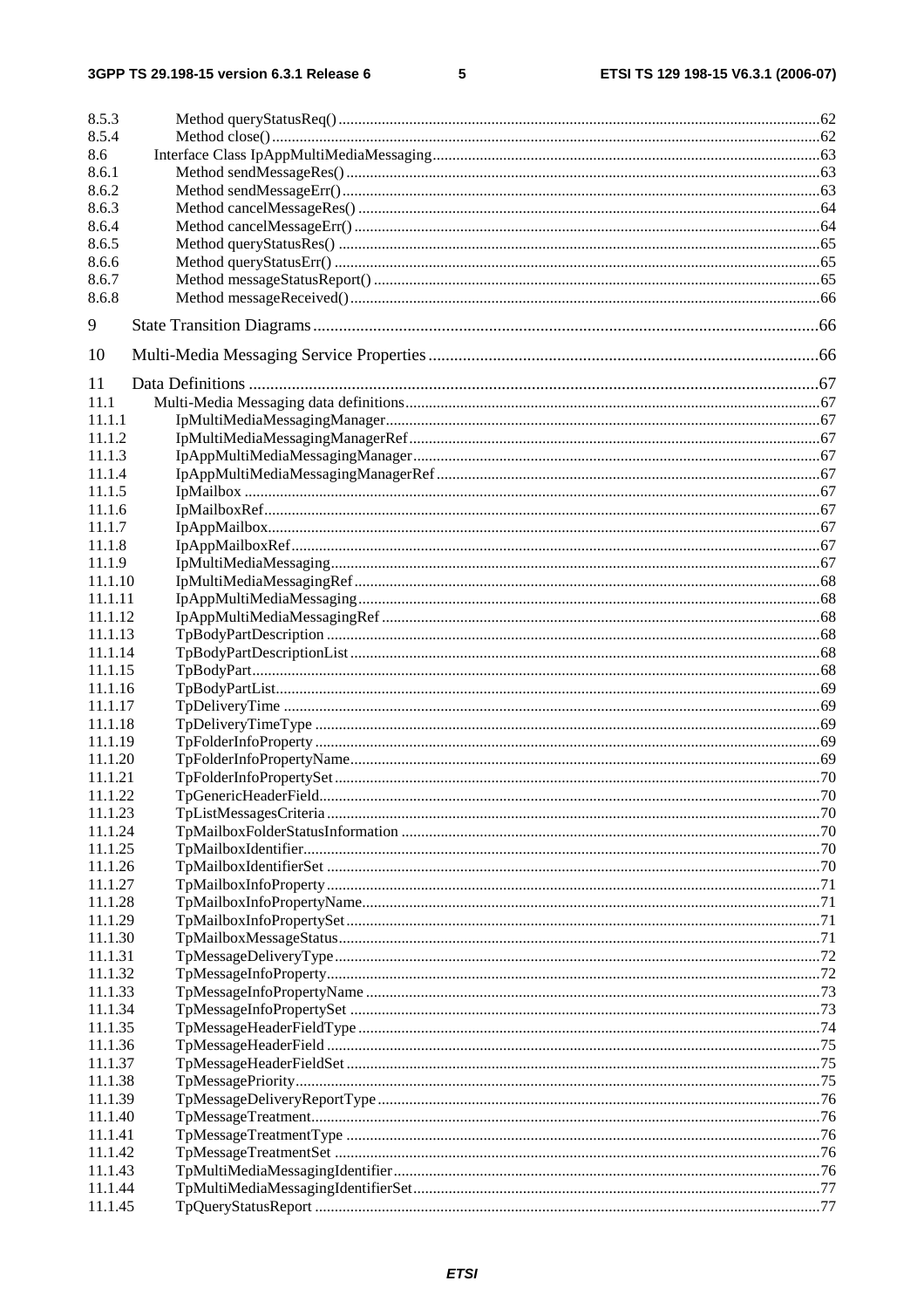$\bf 6$ 

| 11.1.46 |                                                                                      |  |  |  |  |  |
|---------|--------------------------------------------------------------------------------------|--|--|--|--|--|
| 11.1.47 |                                                                                      |  |  |  |  |  |
| 11.2    |                                                                                      |  |  |  |  |  |
| 11.2.1  |                                                                                      |  |  |  |  |  |
| 11.2.2  |                                                                                      |  |  |  |  |  |
| 11.2.3  |                                                                                      |  |  |  |  |  |
| 11.2.4  |                                                                                      |  |  |  |  |  |
| 11.2.5  |                                                                                      |  |  |  |  |  |
| 11.2.6  |                                                                                      |  |  |  |  |  |
| 11.2.7  |                                                                                      |  |  |  |  |  |
| 11.2.8  |                                                                                      |  |  |  |  |  |
| 11.2.9  |                                                                                      |  |  |  |  |  |
| 11.2.10 |                                                                                      |  |  |  |  |  |
| 11.2.11 |                                                                                      |  |  |  |  |  |
| 11.2.12 |                                                                                      |  |  |  |  |  |
| 11.2.13 |                                                                                      |  |  |  |  |  |
| 11.2.14 |                                                                                      |  |  |  |  |  |
| 11.3    |                                                                                      |  |  |  |  |  |
| 11.3.1  |                                                                                      |  |  |  |  |  |
| 11.3.2  |                                                                                      |  |  |  |  |  |
| 11.3.3  |                                                                                      |  |  |  |  |  |
| 11.3.4  |                                                                                      |  |  |  |  |  |
| 12      |                                                                                      |  |  |  |  |  |
|         | <b>Annex A (normative):</b>                                                          |  |  |  |  |  |
|         | <b>Annex B (informative):</b><br>W3C WSDL Description of Multi-Media Messaging SCF84 |  |  |  |  |  |
|         |                                                                                      |  |  |  |  |  |
|         | <b>Annex C</b> (informative):                                                        |  |  |  |  |  |
|         | <b>Annex D</b> (informative):                                                        |  |  |  |  |  |
|         |                                                                                      |  |  |  |  |  |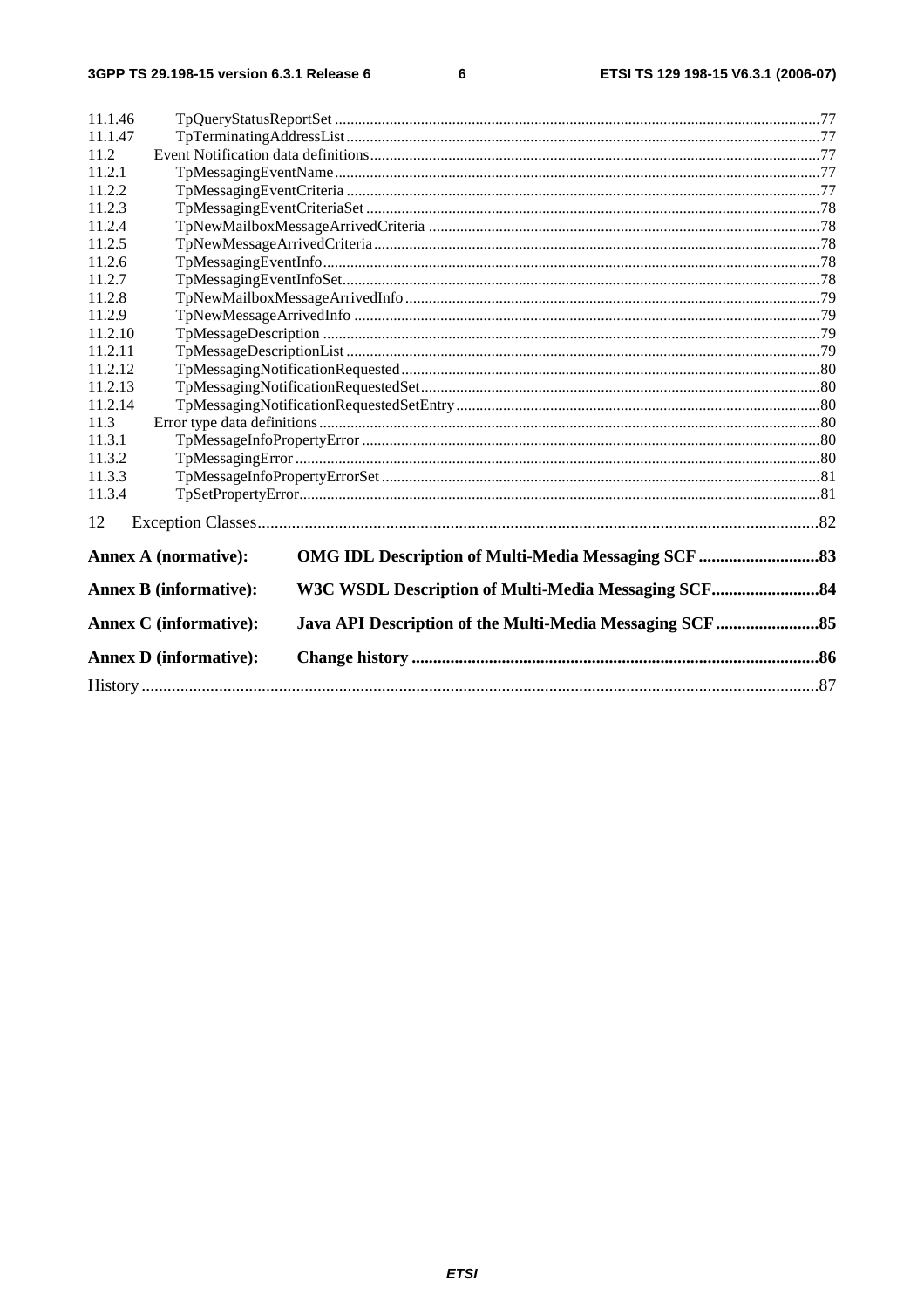### Foreword

This Technical Specification has been produced by the 3<sup>rd</sup> Generation Partnership Project (3GPP).

The contents of the present document are subject to continuing work within the TSG and may change following formal TSG approval. Should the TSG modify the contents of the present document, it will be re-released by the TSG with an identifying change of release date and an increase in version number as follows:

Version x.y.z

where:

- x the first digit:
	- 1 presented to TSG for information;
	- 2 presented to TSG for approval;
	- 3 or greater indicates TSG approved document under change control.
- y the second digit is incremented for all changes of substance, i.e. technical enhancements, corrections, updates, etc.
- z the third digit is incremented when editorial only changes have been incorporated in the document.

### Introduction

The present document is part 15 of a multi-part TS covering the 3<sup>rd</sup> Generation Partnership Project: Technical Specification Group Core Network and Terminals; Open Service Access (OSA); Application Programming Interface (API), as identified below. The **API specification** (3GPP TS 29.198) is structured in the following Parts:

| Part 1:                               |  | "Overview";                        |                              |
|---------------------------------------|--|------------------------------------|------------------------------|
| Part 2:<br>"Common Data Definitions"; |  |                                    |                              |
| Part 3:                               |  | "Framework";                       |                              |
| Part 4:                               |  | "Call Control";                    |                              |
| Sub-part 1:                           |  | "Call Control Common Definitions"; |                              |
| Sub-part 2:                           |  | "Generic Call Control SCF";        |                              |
| Sub-part 3:                           |  | "Multi-Party Call Control SCF";    |                              |
| Sub-part 4:                           |  | "Multi-Media Call Control SCF";    |                              |
| Sub-part $5$ :                        |  | "Conference Call Control SCF";     | (not part of 3GPP Release 6) |
| Part 5:                               |  | "User Interaction SCF";            |                              |
| Part 6:                               |  | "Mobility SCF";                    |                              |
| Part 7:                               |  | "Terminal Capabilities SCF";       |                              |
| Part 8:                               |  | "Data Session Control SCF";        |                              |
| Part 9:                               |  | "Generic Messaging SCF";           | (not part of 3GPP Release 6) |
| Part 10:                              |  | "Connectivity Manager SCF";        | (not part of 3GPP Release 6) |
| Part 11:                              |  | "Account Management SCF";          |                              |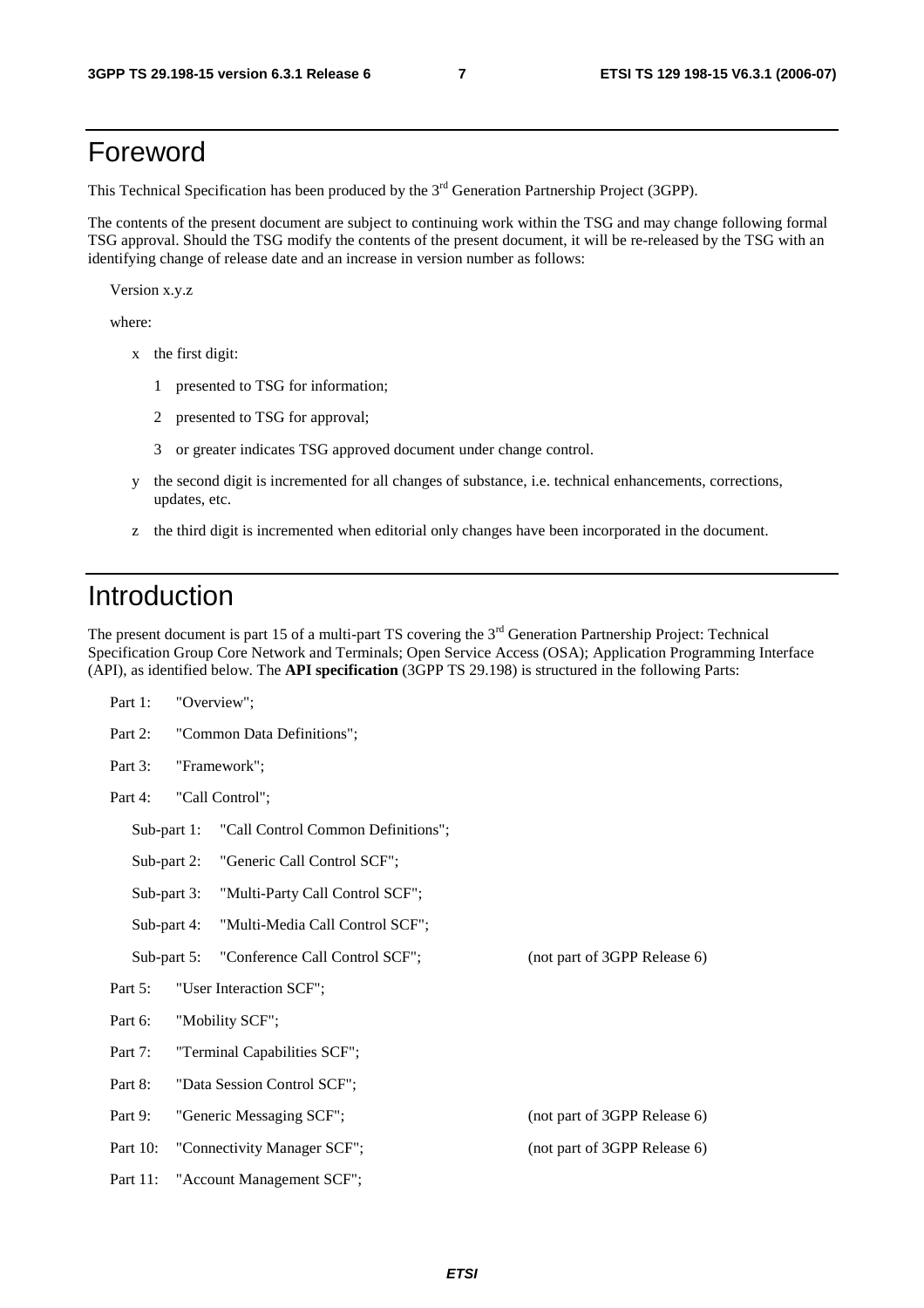Part 12: "Charging SCF".

Part 13: "Policy Management SCF";

Part 14: "Presence and Availability Management SCF";

Part 15: "Multi-Media Messaging SCF"; (new in Release 6)

The **Mapping specification of the OSA APIs and network protocols** (3GPP TR 29.998) is also structured as above. A mapping to network protocols is however not applicable for all Parts, but the numbering of Parts is kept. Also in case a Part is not supported in a Release, the numbering of the parts is maintained.

#### **Table: Overview of the OSA APIs & Protocol Mappings 29.198 & 29.998-family**

| OSA API specifications - 29.198-family |                                        | OSA API Mapping - 29.998-family |             |                                |                                             |                                       |
|----------------------------------------|----------------------------------------|---------------------------------|-------------|--------------------------------|---------------------------------------------|---------------------------------------|
| 29.198-01                              | Overview                               |                                 |             |                                | 29.998-01                                   | Overview                              |
| 29.198-02                              | <b>Common Data Definitions</b>         |                                 |             |                                | 29.998-02                                   | <b>Not Applicable</b>                 |
| 29.198-03                              | Framework                              |                                 |             |                                | 29.998-03                                   | <b>Not Applicable</b>                 |
| Call                                   | 29.198-04-                             | 29.198-                         | 29.198-     | 29.198-04-                     | 29.998-04-1                                 | Generic Call Control - CAP mapping    |
| Control                                |                                        | $04 - 2$                        | $04-3$      | 4                              | 29.998-04-2                                 | Generic Call Control - INAP mapping   |
| (CC) SCF                               | Common                                 | Generic                         | Multi-Party | Multi-                         | 29.998-04-3                                 | Generic Call Control - Megaco mapping |
|                                        | CC data<br>definitions                 | CC SCF                          | CC SCF      | media CC<br><b>SCF</b>         | 29.998-04-4                                 | Multiparty Call Control - SIP mapping |
| 29.198-05                              | User Interaction SCF                   |                                 |             |                                | 29.998-05-1                                 | User Interaction - CAP mapping        |
|                                        |                                        |                                 |             | 29.998-05-2                    | User Interaction - INAP mapping             |                                       |
|                                        |                                        |                                 |             |                                | 29.998-05-3                                 | User Interaction - Megaco mapping     |
|                                        |                                        |                                 | 29.998-05-4 | User Interaction - SMS mapping |                                             |                                       |
| 29.198-06                              | <b>Mobility SCF</b>                    |                                 |             | 29.998-06                      | User Status and User Location - MAP mapping |                                       |
| 29.198-07                              | <b>Terminal Capabilities SCF</b>       |                                 | 29.998-07   | <b>Not Applicable</b>          |                                             |                                       |
| 29.198-08                              | Data Session Control SCF               |                                 |             | 29.998-08                      | Data Session Control - CAP mapping          |                                       |
| 29.198-09                              | Generic Messaging SCF                  |                                 |             | 29.998-09                      | <b>Not Applicable</b>                       |                                       |
| 29.198-10                              | <b>Connectivity Manager SCF</b>        |                                 | 29.998-10   | <b>Not Applicable</b>          |                                             |                                       |
| 29.198-11                              | <b>Account Management SCF</b>          |                                 | 29.998-11   | <b>Not Applicable</b>          |                                             |                                       |
| 29.198-12                              | Charging SCF                           |                                 | 29.998-12   | <b>Not Applicable</b>          |                                             |                                       |
| 29.198-13                              | Policy Management SCF                  |                                 | 29.998-13   | <b>Not Applicable</b>          |                                             |                                       |
| 29.198-14                              | Presence & Availability Management SCF |                                 | 29.998-14   | <b>Not Applicable</b>          |                                             |                                       |
| 29.198-15                              | <b>Multi-Media Messaging SCF</b>       |                                 | 29.998-15   | <b>Not Applicable</b>          |                                             |                                       |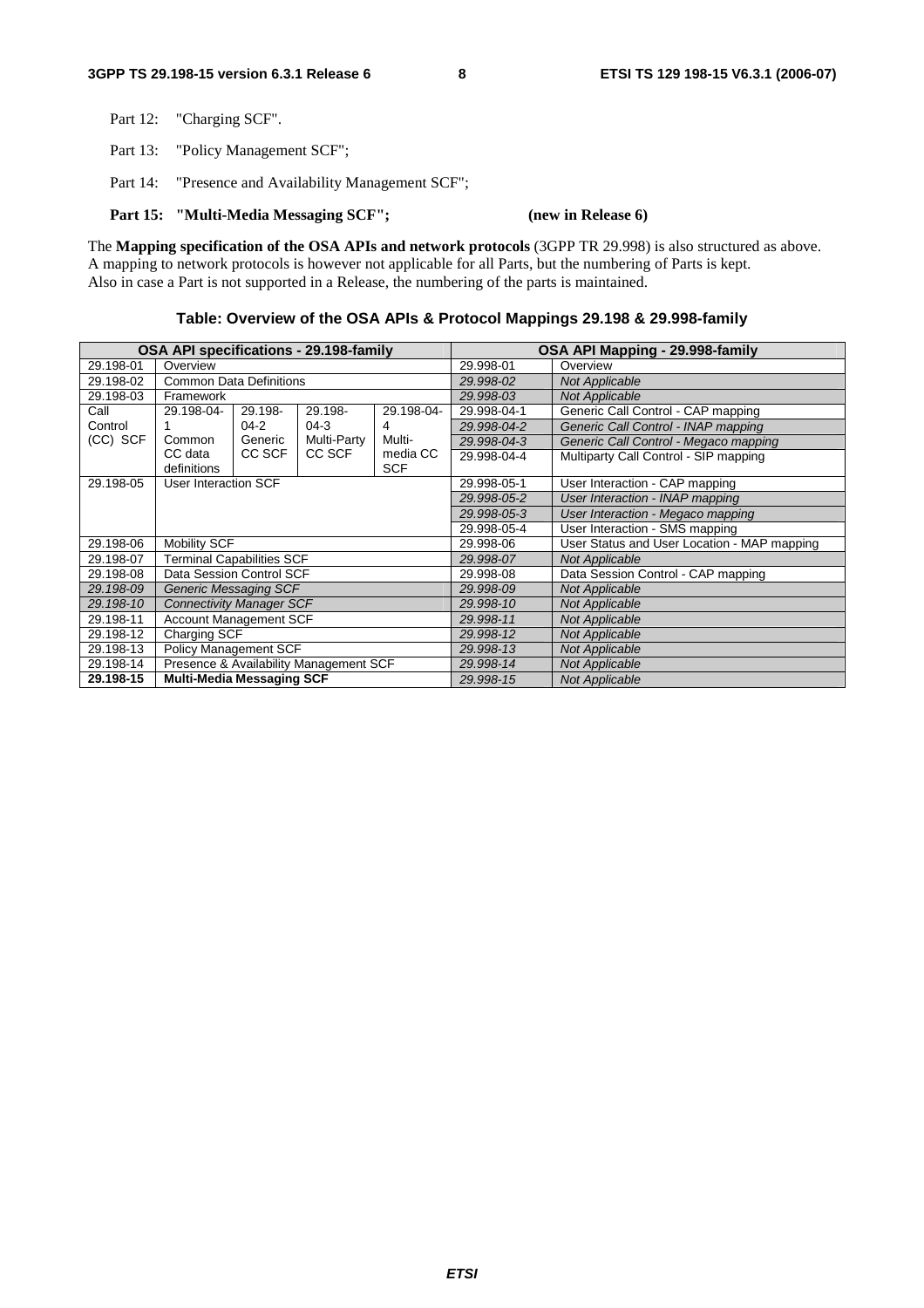### 1 Scope

The present document is Part 15 of the Stage 3 specification for an Application Programming Interface (API) for Open Service Access (OSA).

The OSA specifications define an architecture that enables application developers to make use of network functionality through an open standardized interface, i.e. the OSA APIs. The concepts and the functional architecture for the OSA are contained in 3GPP TS 23.198 [3]. The requirements for OSA are contained in 3GPP TS 22.127 [2].

The present document specifies the Multi Media Messaging Service Capability Feature (SCF) aspects of the interface. All aspects of the Multi Media Messaging SCF are defined here, these being:

- Sequence Diagrams.
- Class Diagrams.
- Interface specification plus detailed method descriptions.
- State Transition diagrams.
- Data definitions.
- IDL Description of the interfaces.
- WSDL Description of the interfaces.

The process by which this task is accomplished is through the use of object modelling techniques described by the Unified Modelling Language (UML).

The present document has been defined jointly between 3GPP TSG CT WG5, ETSI TISPAN and the Parlay Group, in co-operation with a number of JAIN™ Community member companies.

### 2 References

The following documents contain provisions which, through reference in this text, constitute provisions of the present document.

- References are either specific (identified by date of publication, edition number, version number, etc.) or non-specific.
- For a specific reference, subsequent revisions do not apply.
- For a non-specific reference, the latest version applies. In the case of a reference to a 3GPP document (including a GSM document), a non-specific reference implicitly refers to the latest version of that document *in the same Release as the present document*.
- [1] 3GPP TS 29.198-01: "Open Service Access (OSA); Application Programming Interface (API); Part 1: Overview".
- [2] 3GPP TS 22.127: "Service Requirement for the Open Services Access (OSA); Stage 1".
- [3] 3GPP TS 23.198: "Open Service Access (OSA); Stage 2".
- [4] 3GPP TS 29.198-02: "Open Service Access (OSA); Application Programming Interface (API); Part 2: Common data".
- [5] IETF RFC 2045: "Multipurpose Internet Mail Extensions (MIME) Part One: Format of Internet Message Bodies".
- [6] IETF RFC 822: "Standard for the format of ARPA Internet text messages".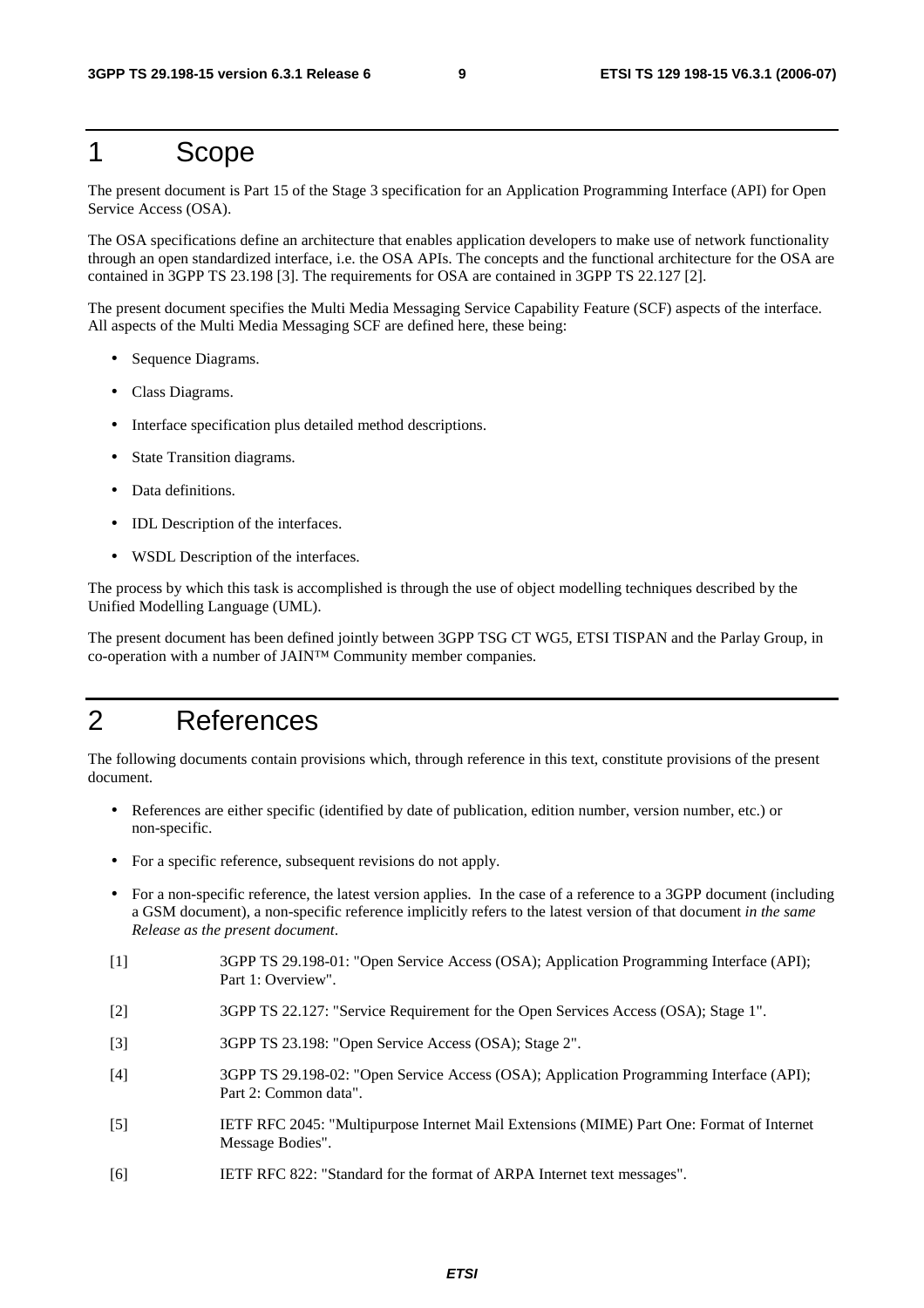[7] IETF RFC 2183: "Communicating Presentation Information in Internet Messages: The Content-Disposition Header Field".

### 3 Definitions and abbreviations

### 3.1 Definitions

For the purposes of the present document, the terms and definitions given in 3GPP TS 29.198-01 [1] apply.

### 3.2 Abbreviations

For the purposes of the present document, the abbreviations given in 3GPP TS 29.198-01 [1] apply.

## 4 Multi Media Messaging SCF

The following clauses describe each aspect of the Multi Media Messaging Service Capability Feature (SCF).

The order is as follows:

- The Sequence diagrams give the reader a practical idea of how each of the SCF is implemented.
- The Class relationships clause shows how each of the interfaces applicable to the SCF, relate to one another.
- The Interface specification clause describes in detail each of the interfaces shown within the Class diagram part.
- The State Transition Diagrams (STD) show the transition between states in the SCF. The states and transitions are well-defined; either methods specified in the Interface specification or events occurring in the underlying networks cause state transitions.
- The Data Definitions clause shows a detailed expansion of each of the data types associated with the methods within the classes. Note that some data types are used in other methods and classes and are therefore defined within the Common Data types part TS 29.198-2.

An implementation of this API which supports or implements a method described in the present document, shall support or implement the functionality described for that method, for at least one valid set of values for the parameters of that method. Where a method is not supported by an implementation of a Service interface, the exception P\_METHOD\_NOT\_SUPPORTED shall be returned to any call of that method.

### 5 Sequence Diagrams

### 5.1 Sending messages and receiving delivery notification

This sequence diagram shows how the application can send messages on the IpMultiMediaMessaging interface with sendMessageReq(), and how the application can be informed about the delivery status of the message with messageStatusReport(). It also shows how the application can query the delivery status of a message, with queryStatusReq().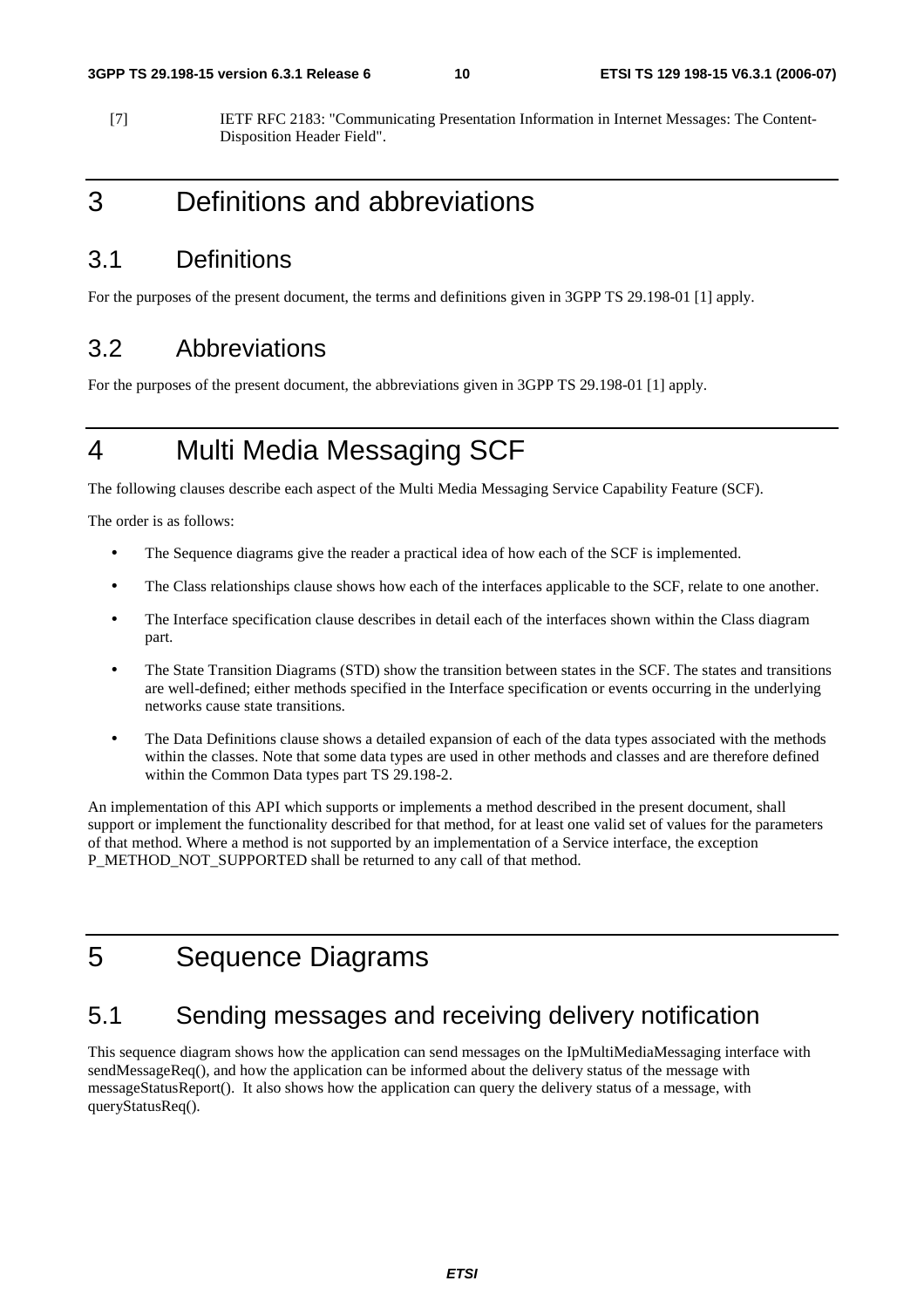

3: Request the opening of a MultiMedia Messaging object. The application intends to use this object to send messages to multiple destinations, so it has not specified any defaultDestinationAddressList.

4: The application sends a message. The destination address is included in the destinationAddressList parameter. If the source address was not provided when the IpMultiMediaMessaging object was created, it can be provided in the sourceAddress parameter. The application has requested delivery receipt and read receipt in the messageTreatment parameter. The assignmentID received as a return parameter enables the application to match any message status information with this message.

5: This method indicates successful processing of the sendMessageReq by the SCF, and that the message has been sent. It does not indicate a delivery status.

6: This method contains a delivery receipt for the message just sent.

**ETSI**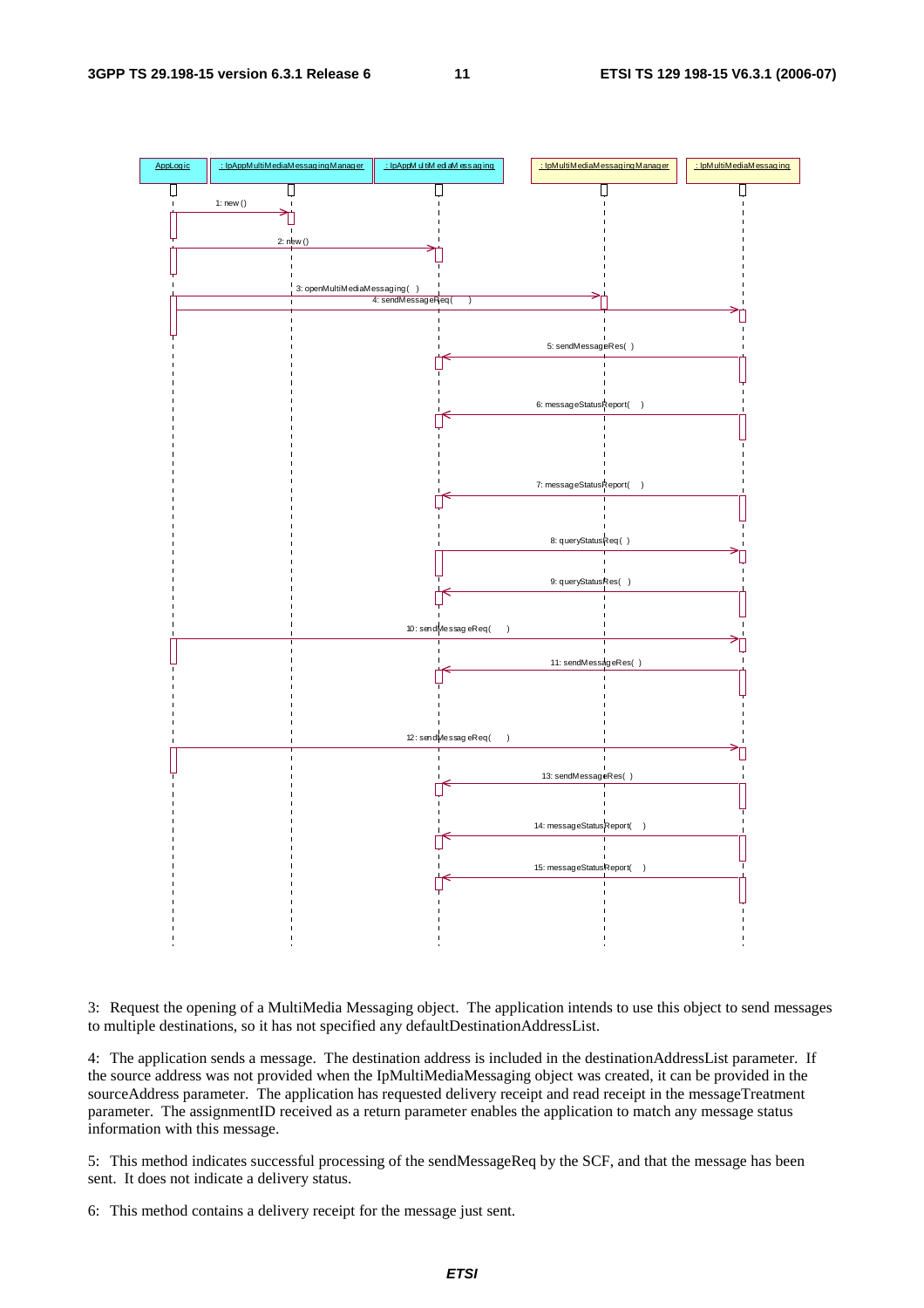7: This method contains a read receipt for the message just sent.

8: The application queries the status of the message it has sent (to verify the read receipt? or it has discarded the read receipt?).

9: The status of the message is returned.

10: The application sends another message, this time to a different destination. It has requested a read receipt to be returned.

11: This method indicates successful processing of the sendMessageReq by the SCF, and that the message has been sent. It does not indicate a delivery status.

12: The application sends another message, to a different destination. It has requested a read receipt to be returned.

14: This method contains an indication that the previous message has been read.

15: This method contains an indication that the second message has been read. The assignmentID is used to match this report to the corresponding sendMessageReq().

### 5.2 Sending, and receiving messages in same context

This sequence diagram shows how the application can send and receive messages within the same communication context using sendMessageReq() on the IpMultiMediaMessaging interface and messageReceived() on the IpAppMultiMediaMessaging interface.



3: Request the opening of a MultiMedia Messaging object. The application intends to use this object to send messages to the same destination, so it has specified the defaultdestinationAddressList. The defaultSourceAddress is also specified.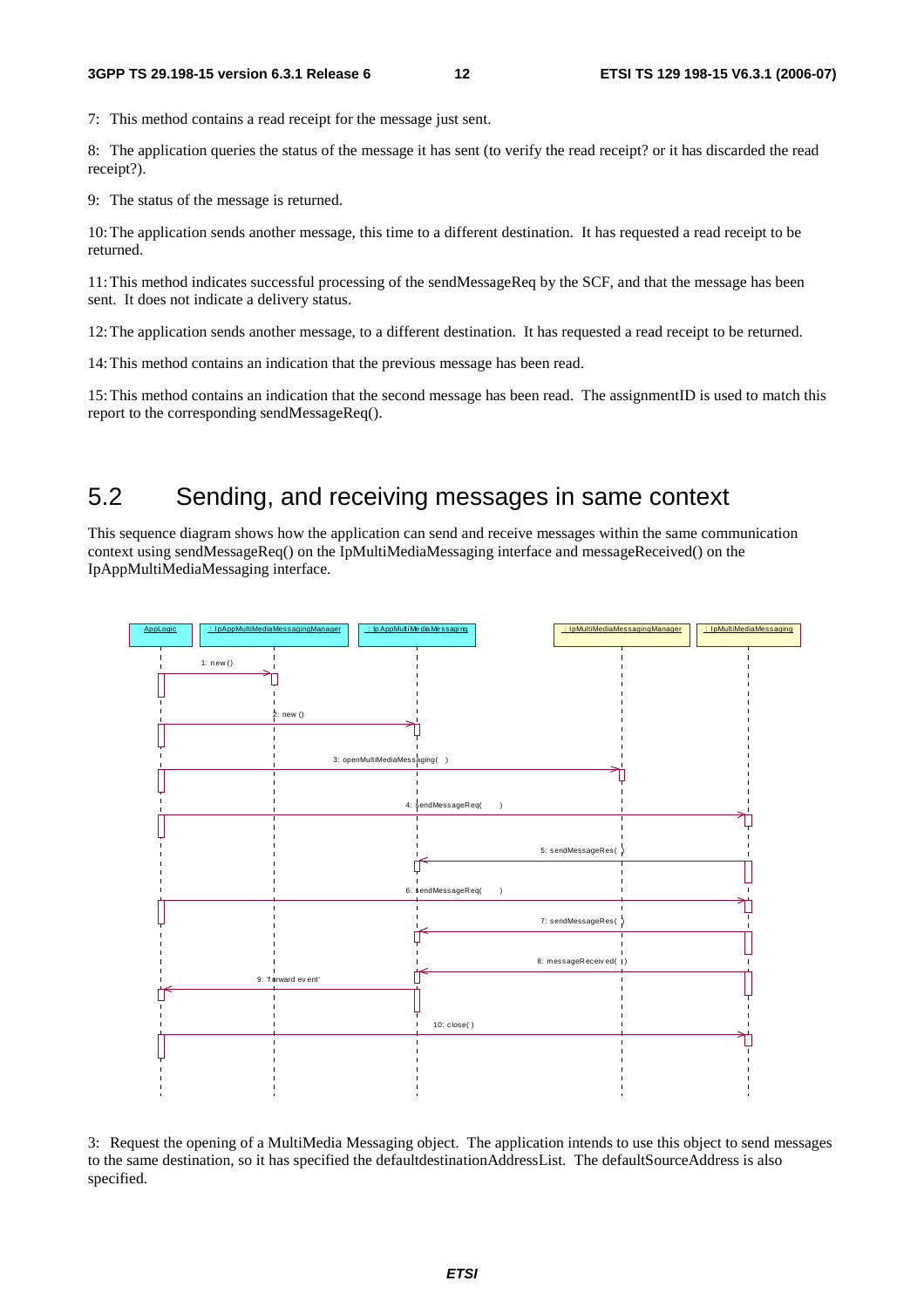4: The application sends a message. The application has not included a destination address in the destinationAddressList parameter, as a default value has already been supplied in the openMultiMediaMessaging() method. Likewise the default source address was provided when the IpMultiMediaMessaging object was created, so there is no need to provide the sourceAddress parameter. The application has not requested delivery receipt or read receipt in the messageTreatment parameter.

5: This method indicates successful processing of the sendMessageReq by the SCF, and that the message has been sent. It does not indicate a delivery status.

6: The application sends another message to the same destination, again using default values for the destination and source addresses.

7: This method indicates successful processing of the sendMessageReq by the SCF, and that the message has been sent. It does not indicate a delivery status.

8: A new message is received in this communication context. The full message contents are carried in this method. It is not specified how the SCF identifies that this message is to be delivered in this communication context. The SCF could use source or destination addresses, content type, time or subject, among other parameters, to identify the context.

10: The application closes the session, i.e. closes the communication context.

### 5.3 Setting notification of received messages

This sequence diagram shows how the application can subscribe to notifications, and how it can receive messages using reportNotifications() method.



3: The application requests the opening of a MultiMedia Messaging object.

4: The application requests to be notified of any messages received for a particular destination address, using the P\_EVENT\_MSG\_NEW\_MESSAGE\_ARRIVED criteria. The application may request that a MultiMedia Messaging session is created upon receipt of a message.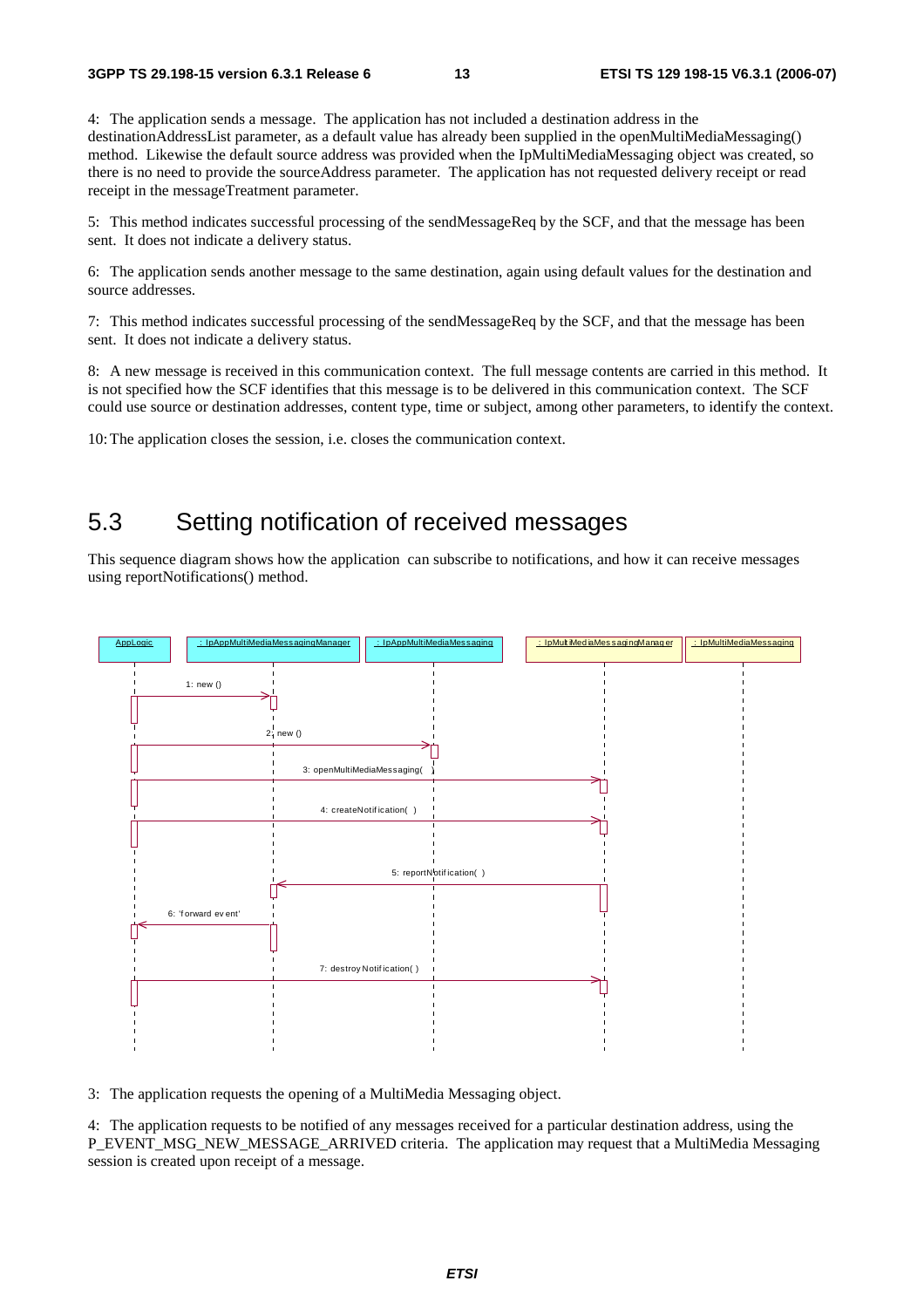5: A message is received for the destination address identified in the createNotification() method. In this type of event (P\_EVENT\_MSG\_NEW\_MESSAGE\_ARRIVED), the entire message contents are delivered in the reportNotification() method.

7: The application is no longer interested in receiving notifications of received messages. It de-subscribes from notification of received messages.

### 5.4 Using Mailbox functions

This sequence diagram shows how an application can retrieve message details from the mailbox.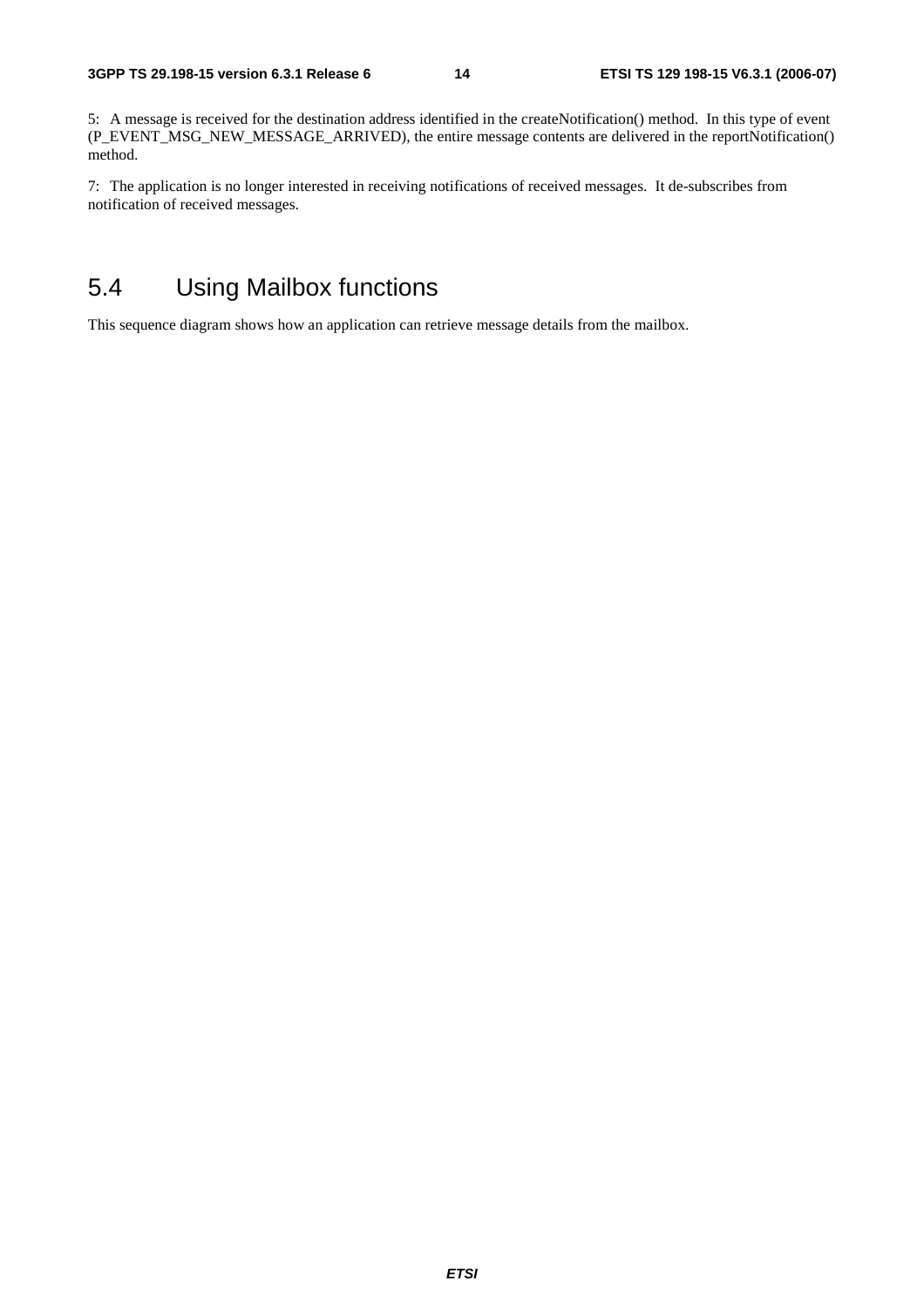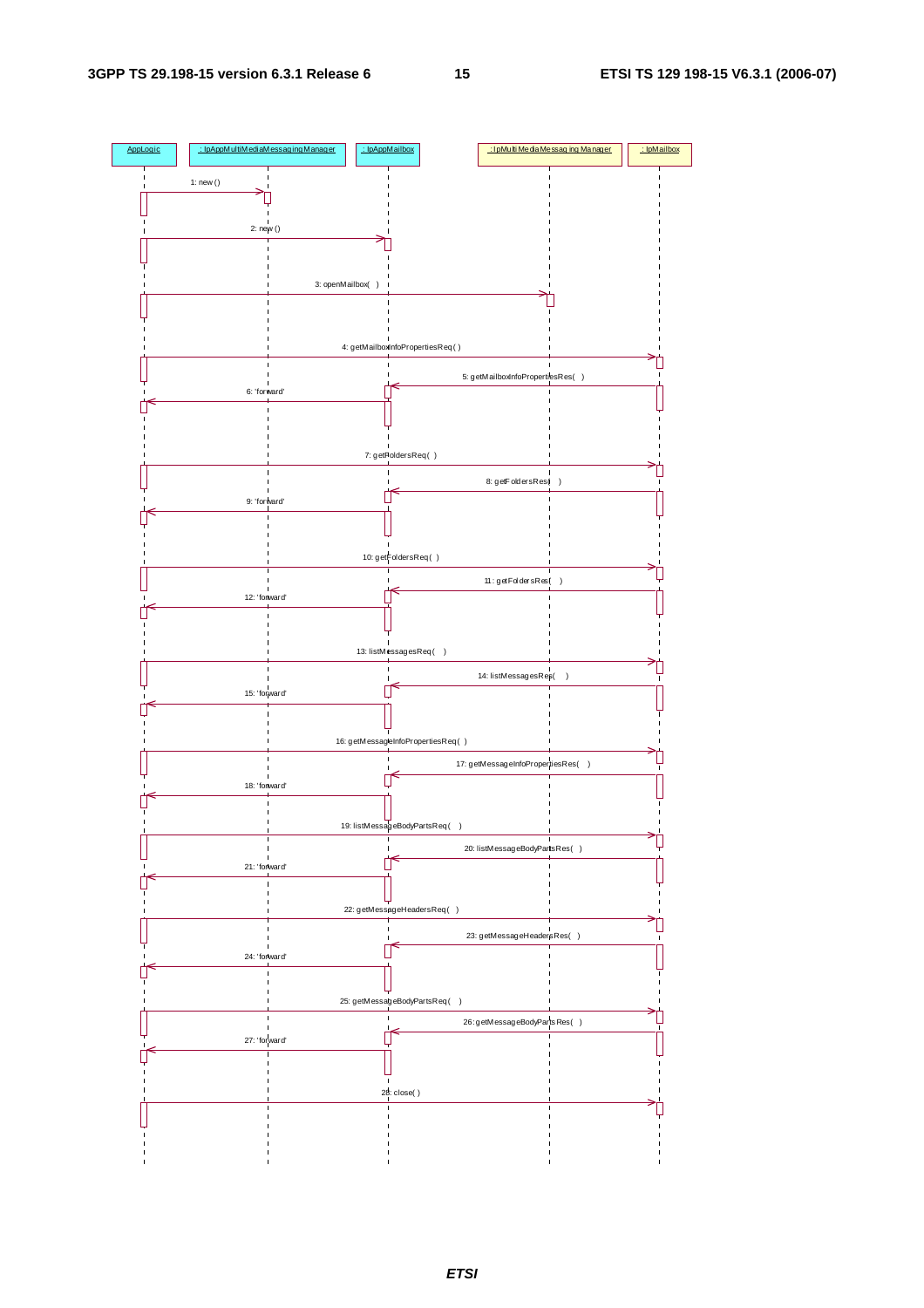3: The application requests to open the mailbox identified by the mailboxID parameter.

4: The application requests the properties of the Mailbox.

5: The property set of the mailbox is returned. The properties include the owner, date created, date changed and size of the mailbox.

7: The application requests a list of the top-level folders in the mailbox. The folderID parameter is left empty.

8: The list of top-level folders is returned to the application.

10: The application requests a list of the sub-folders in a folder returned earlier. The folderID parameter identifies the folder for which the list of sub-folders is requested.

11: The list of sub-folders is returned to the application.

13: The application requests a list of messages in a folder returned earlier. The folderID parameter identifies the folder for which the list of messages is requested.

14: The list of messages in the folder is returned.

16: The application requests the property set of a message returned earlier. The message is identified by its messageID, returned in the listMessagesRes().

17: The message properties are returned. These properties may include the date created, date received, date changed, size or status.

19: The application requests a list of the body parts of the message identified in the messageID parameter. The location of the message is identified in the folderID parameter.

20: The list of the message parts is returned.

22: The application requests the set of headers of the message, identified by the messageID parameter. The location of the message is identified in the folderID parameter.

23: The list of headers is returned to the application.

25: The application retrieves one or more parts of the message, as identified in the partIDs parameter.

26: The contents of the requested messge parts are returned.

28: The application closes the mailbox session.

### 5.5 Using Mailbox to send and receive

This sequence diagram shows how an application can use a mailbox to send and receive messages, if this functionality is supported by the SCF.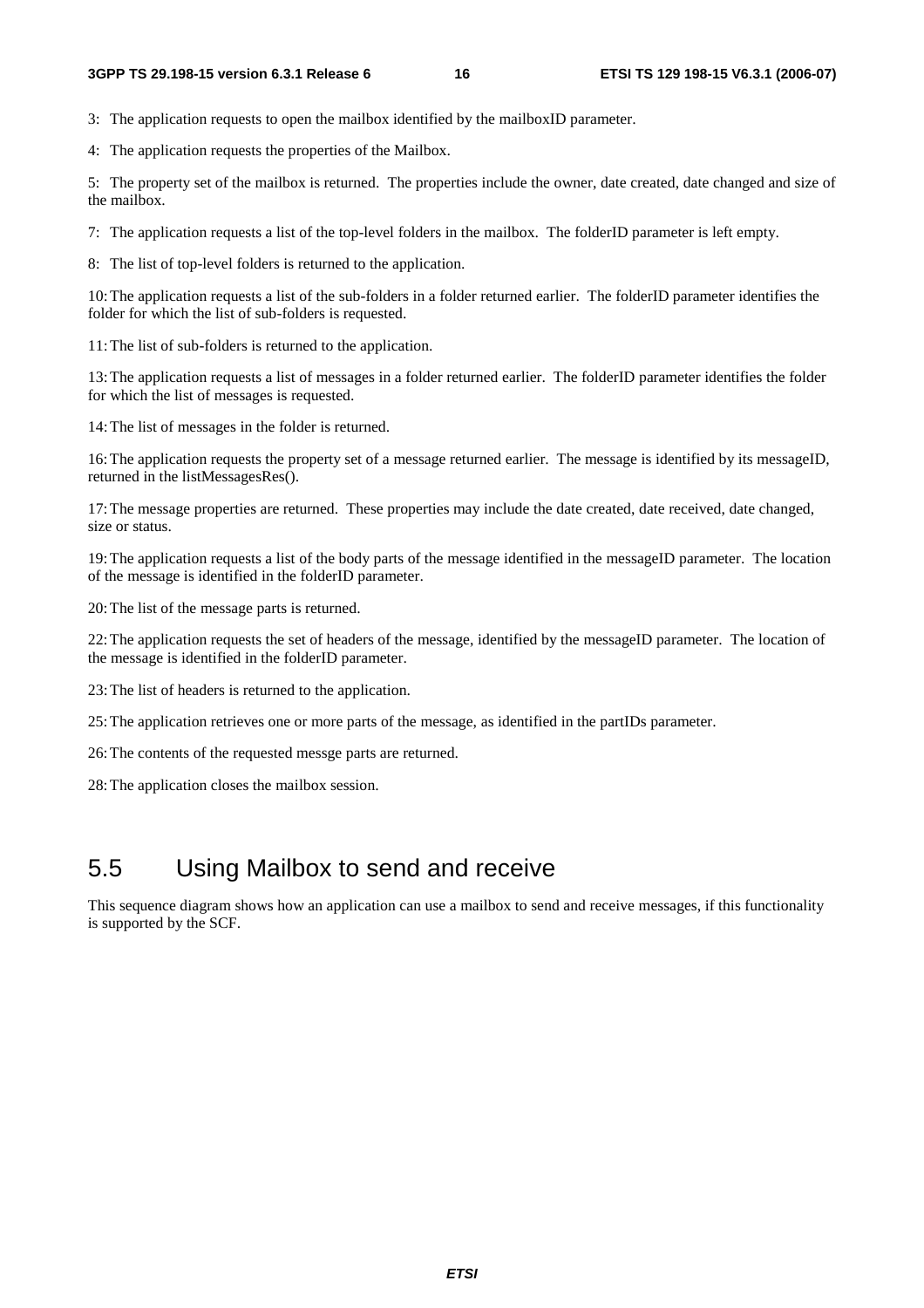

3: The application requests to open the mailbox identified by the mailboxID parameter.

4: The application requests to be notified of any messages received in the specified mailbox, using the P\_EVENT\_MSG\_NEW\_MAILBOX\_MESSAGE\_ARRIVED criteria.

5: The application places a message in a folder in the mailbox. The message contents are specified in the message parameter, and the folder in which to place it is specified in the folderID. The application chooses to place the message in the folder identified in the service property P\_PUT\_MESSAGE\_FOLDER\_TO\_SEND. Any message placed in this folder is automatically sent. Typically it could be an Outbox folder.

6: This method indicates that the message has been successfully placed in the specified folder, and a messageID is returned. This does not necessarily indicate that the message has been sent, nor does it indicate that it has been delivered or received.

8: The application is notified that a message has been received in the mailbox. In this type of event (P\_EVENT\_MSG\_NEW\_MAILBOX\_MESSAGE\_ARRIVED), the messageID, location of the message and message description are delivered in the reportNotification() method, but the message contents are not. These need to be retrieved from the mailbox.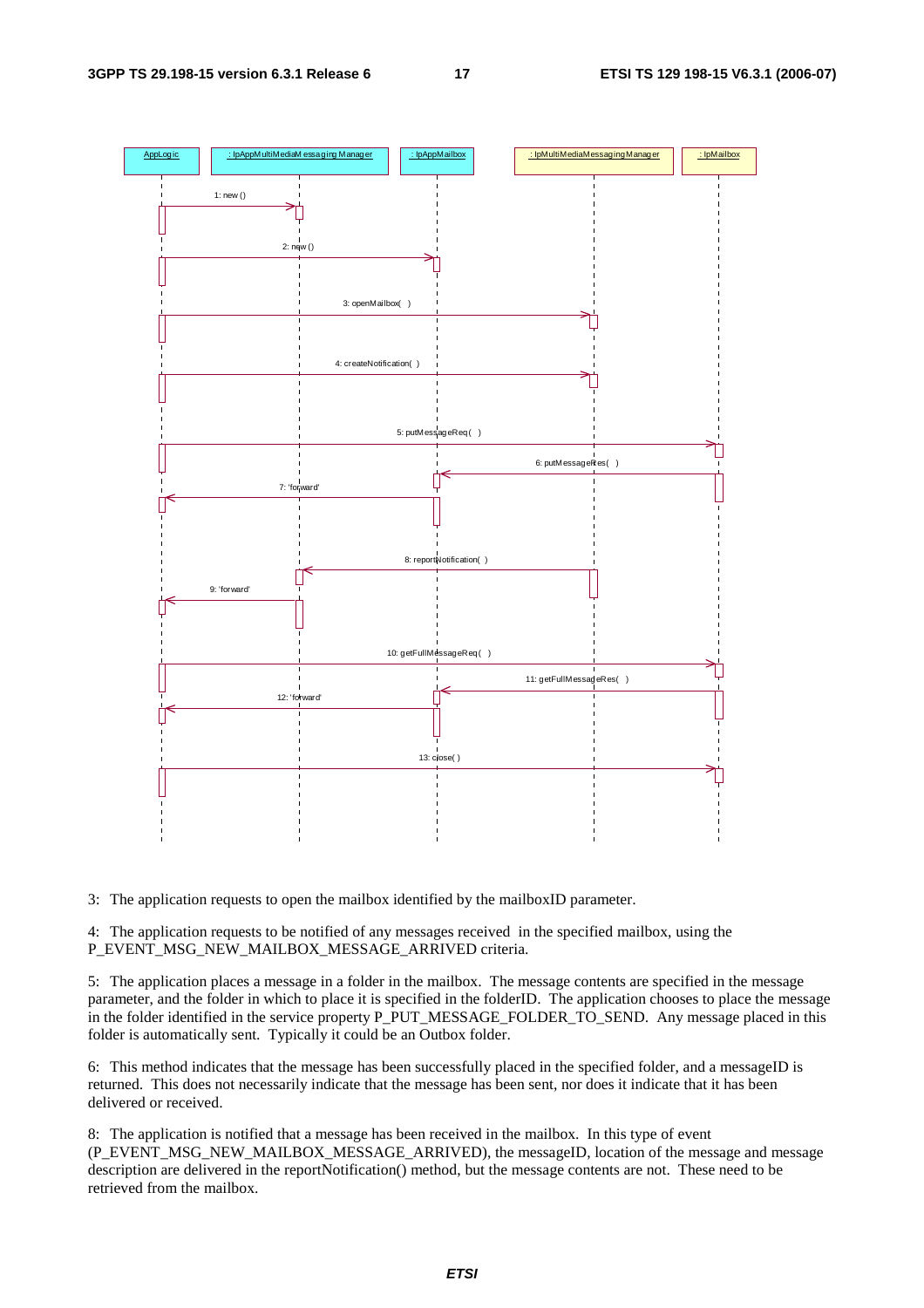10: Using the messageID and folderID received in the reportNotification() method, the application requests to retrieve the full contents of the received message from the mailbox. The application could have chosen to retrieve individual parts of the message using getMessageBodyPartsReq(), or to retrieve just the headers using getMessageHeadersReq().

11: The full contents of the message are returned to the application.

13: The application closes the mailbox session.

6 Class Diagrams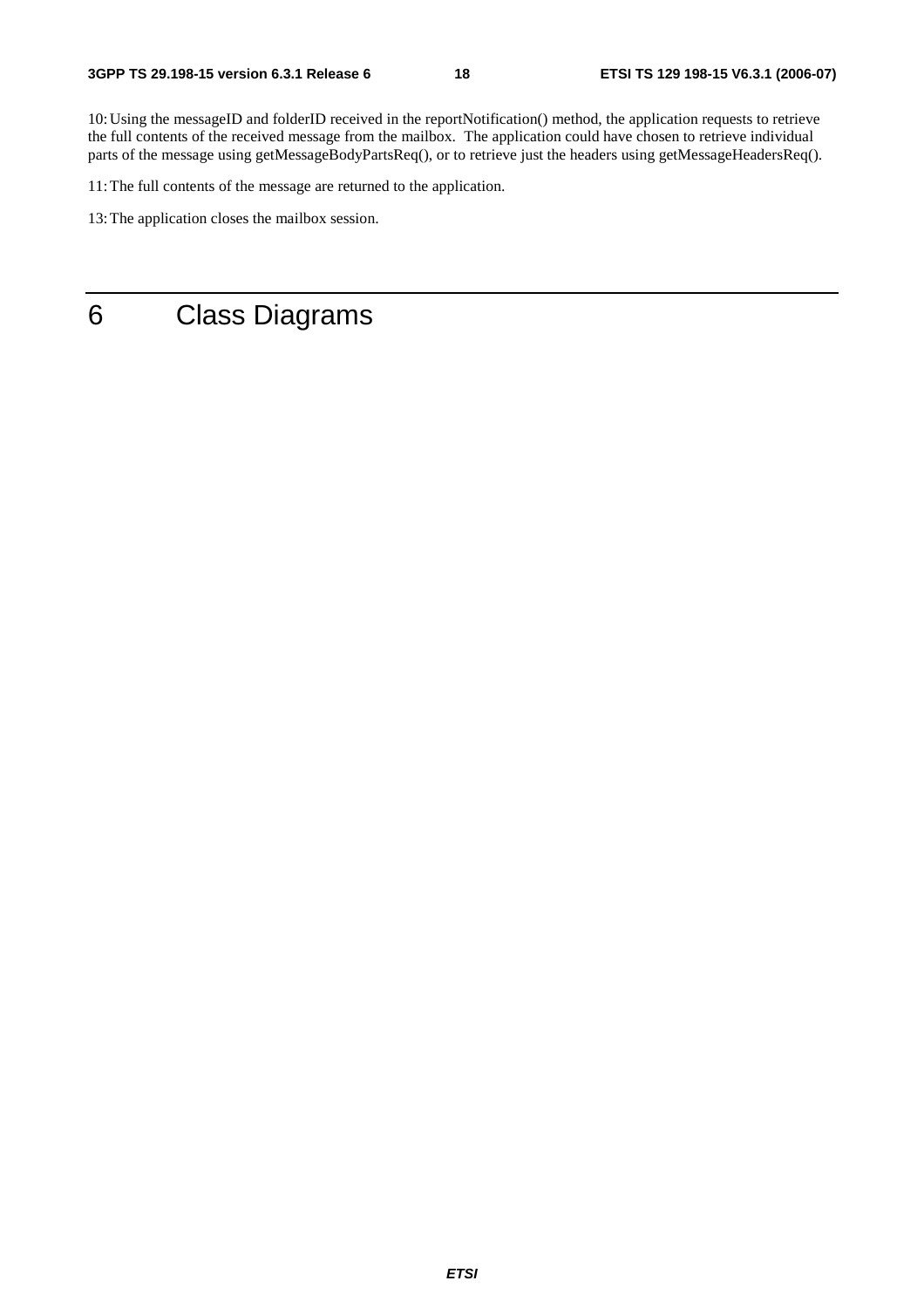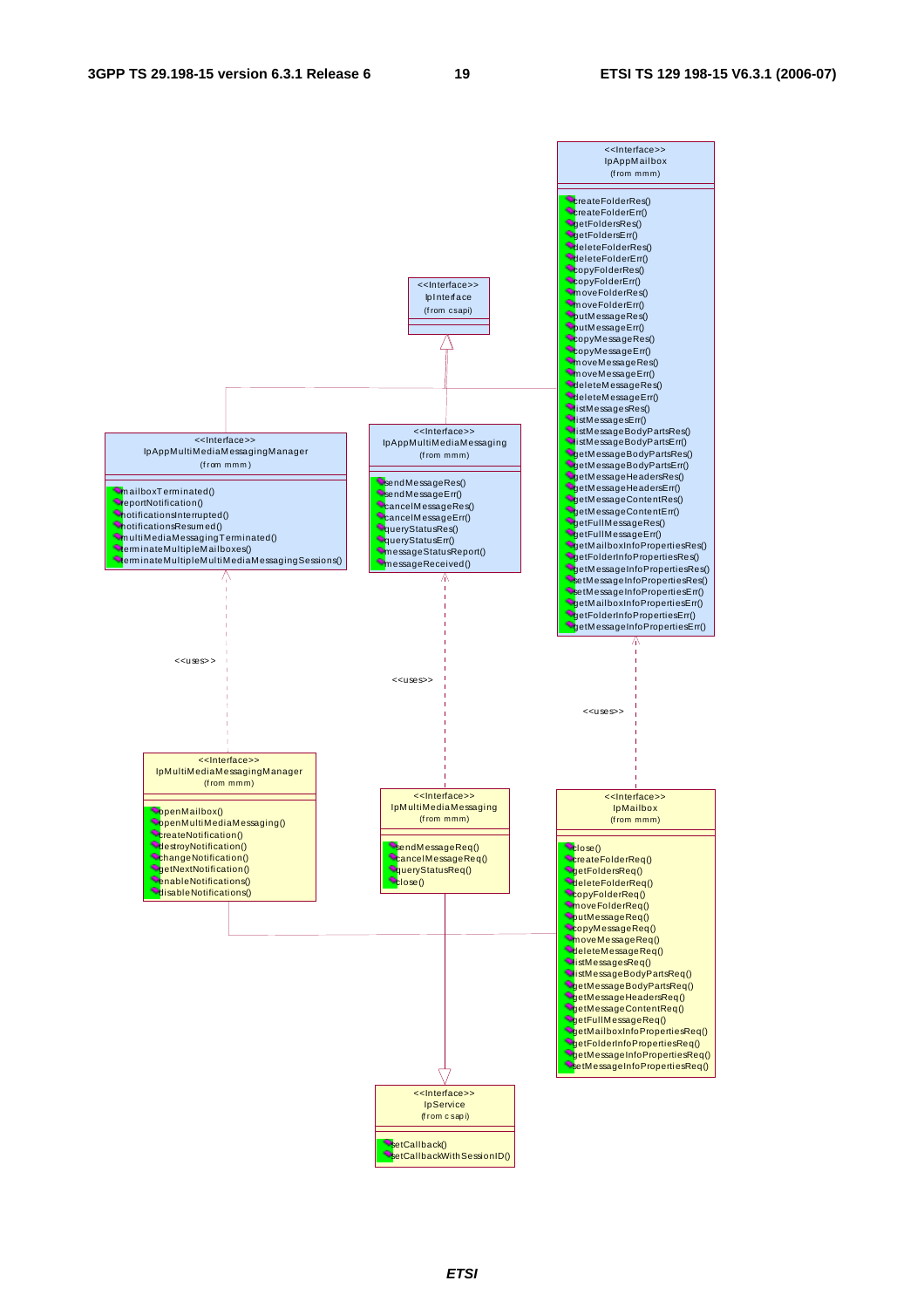#### **Figure: Messaging Interfaces Overview**

## 7 The Service Interface Specifications

### 7.1 Interface Specification Format

This clause defines the interfaces, methods and parameters that form a part of the API specification. The Unified Modelling Language (UML) is used to specify the interface classes. The general format of an interface specification is described below.

### 7.1.1 Interface Class

This shows a UML interface class description of the methods supported by that interface, and the relevant parameters and types. The Service and Framework interfaces for enterprise-based client applications are denoted by classes with name Ip<name>. The callback interfaces to the applications are denoted by classes with name IpApp<name>. For the interfaces between a Service and the Framework, the Service interfaces are typically denoted by classes with name IpSvc<name>, while the Framework interfaces are denoted by classes with name IpFw<name>.

### 7.1.2 Method descriptions

Each method (API method "call") is described. Both synchronous and asynchronous methods are used in the API. Asynchronous methods are identified by a 'Req' suffix for a method request, and, if applicable, are served by asynchronous methods identified by either a 'Res' or 'Err' suffix for method results and errors, respectively. To handle responses and reports, the application or service developer must implement the relevant IpApp<name> or IpSvc<name> interfaces to provide the callback mechanism.

### 7.1.3 Parameter descriptions

Each method parameter and its possible values are described. Parameters described as 'in' represent those that must have a value when the method is called. Those described as 'out' are those that contain the return result of the method when the method returns.

### 7.1.4 State Model

If relevant, a state model is shown to illustrate the states of the objects that implement the described interface.

### 7.2 Base Interface

### 7.2.1 Interface Class IpInterface

All application, framework and service interfaces inherit from the following interface. This API Base Interface does not provide any additional methods.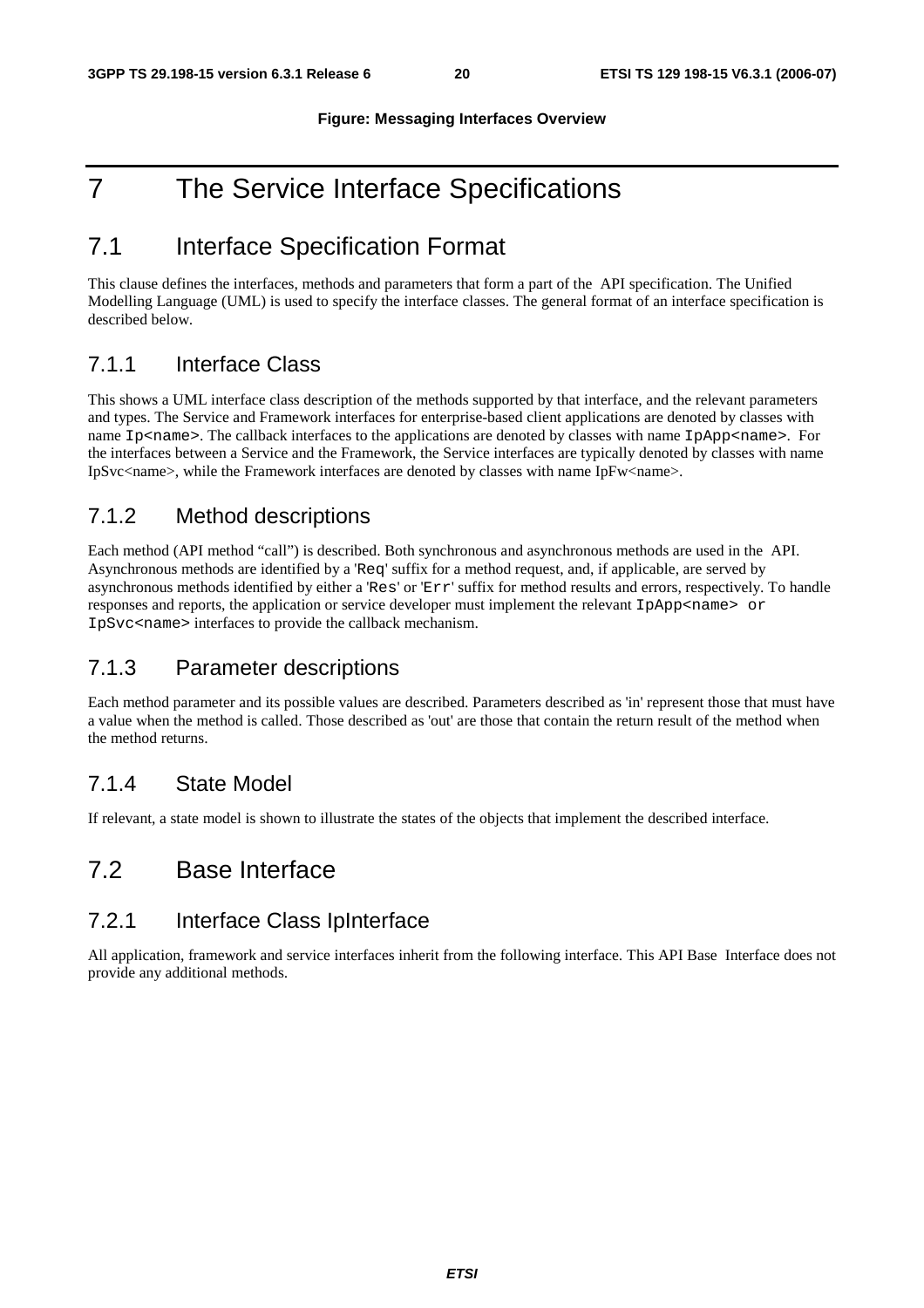| < <lnterface>&gt;<br/>IpInterface</lnterface> |  |
|-----------------------------------------------|--|
|                                               |  |
|                                               |  |

### 7.3 Service Interfaces

### 7.3.1 Overview

The Service Interfaces provide the interfaces into the capabilities of the underlying network - such as call control, user interaction, messaging, mobility and connectivity management.

The interfaces that are implemented by the services are denoted as 'Service Interface'. The corresponding interfaces that must be implemented by the application (e.g. for API callbacks) are denoted as 'Application Interface'.

### 7.4 Generic Service Interface

### 7.4.1 Interface Class IpService

Inherits from: IpInterface.

All service interfaces inherit from the following interface.

<<Interface>> **IpService** 

setCallback (appInterface : in IpInterfaceRef) : void

setCallbackWithSessionID (appInterface : in IpInterfaceRef, sessionID : in TpSessionID) : void

### 7.4.1.1 Method setCallback()

This method specifies the reference address of the callback interface that a service uses to invoke methods on the application. It is not allowed to invoke this method on an interface that uses SessionIDs. Multiple invocations of this method on an interface shall result in multiple callback references being specified. The SCS shall use the most recent callback interface provided by the application using this method. In the event that a callback reference fails or is no longer available, the next most recent callback reference available shall be used.

#### *Parameters*

#### **appInterface : in IpInterfaceRef**

Specifies a reference to the application interface, which is used for callbacks.

#### *Raises*

#### **TpCommonExceptions, P\_INVALID\_INTERFACE\_TYPE**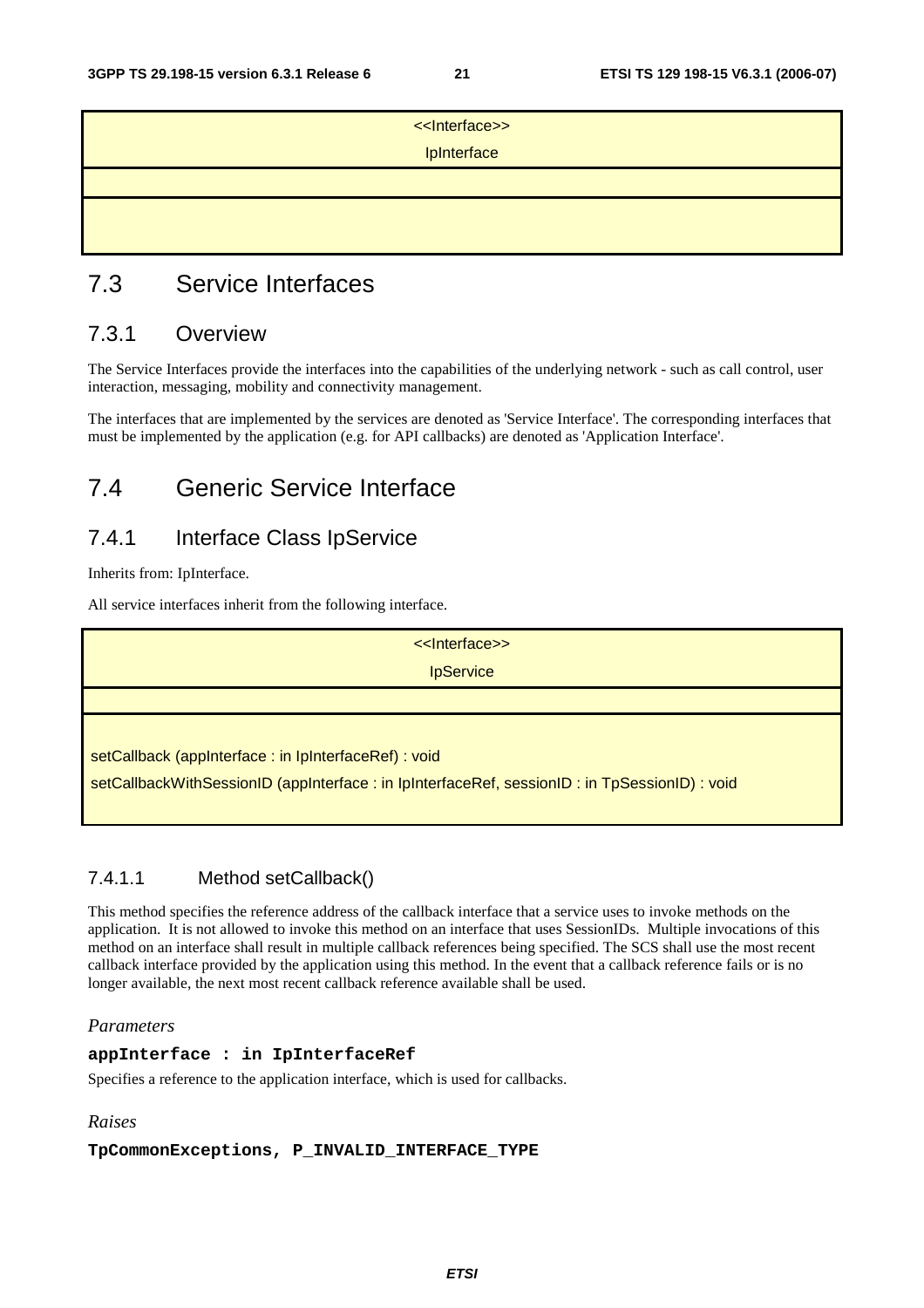#### 7.4.1.2 Method setCallbackWithSessionID()

This method specifies the reference address of the application's callback interface that a service uses for interactions associated with a specific session ID: e.g. a specific call, or call leg. It is not allowed to invoke this method on an interface that does not use SessionIDs. Multiple invocations of this method on an interface shall result in multiple callback references being specified. The SCS shall use the most recent callback interface provided by the application using this method. In the event that a callback reference fails or is no longer available, the next most recent callback reference available shall be used.

#### *Parameters*

#### **appInterface : in IpInterfaceRef**

Specifies a reference to the application interface, which is used for callbacks.

#### **sessionID : in TpSessionID**

Specifies the session for which the service can invoke the application's callback interface.

#### *Raises*

**TpCommonExceptions, P\_INVALID\_SESSION\_ID, P\_INVALID\_INTERFACE\_TYPE** 

### 8 Multi Media Messaging Interface Classes

The MultiMedia Messaging SCF (MMM SCF) is used by applications to send, store and receive messages either from within the context of a mailbox paradigm, or outside of it. MMM SCF also supports voice mail and electronic mail as the messaging mechanisms. The messaging service interface can be used by both.

The MMM SCF is represented by the IpMultiMediaMessagingManager, IpMailbox and IpMultiMediaMessaging interfaces to services provided by the network. To handle responses and reports, the developer must implement IpAppMultiMediaMessagingManager to provide the callback mechanism for the MultiMediaMessaging service manager.

The MMM SCF also supports messaging in the context of Instant Messaging (IM), SMS, MMS, GSM USSD etc., These contexts, IM in particular, may support communication in either the page mode or the session mode. The reader is encouraged to refer to "The Message Session Relay Protocol" work [] being done in the IETF for more details.

A messaging system that is conformant with the mailbox paradigm is assumed to have the following entities:

· Mailboxes. This is the application's main entry point to the messaging system. The framework may or may not need to authenticate an application before it accesses a mailbox

· Folders. Folders may have sub-folders. The names of these sub-folders are appended to their parents' names with '/' as the delimiter. For instance, if there is a folder called INBOX and a sub-folder in INBOX called 'Personal' and a subfolder in that folder called 'archive' then the fully qualified names, which are required for all operations, of the three folders are 'INBOX', 'INBOX/Personal', and 'INBOX/Personal/archive'. The names are case sensitive.

· Messages. Messages are stored in folders. Messages consist of a message header and message body.

Non-mailbox paradigm messaging is supported through the IpMultiMediaMessagingManager and IpMultiMediaMessaging interfaces.

### 8.1 Interface Class IpMultiMediaMessagingManager

Inherits from: IpService.

This interface is the 'service manager' interface for the MultiMedia Messaging Service. The service manager interface provides the management functions to the MultiMedia Messaging service. The application programmer can use this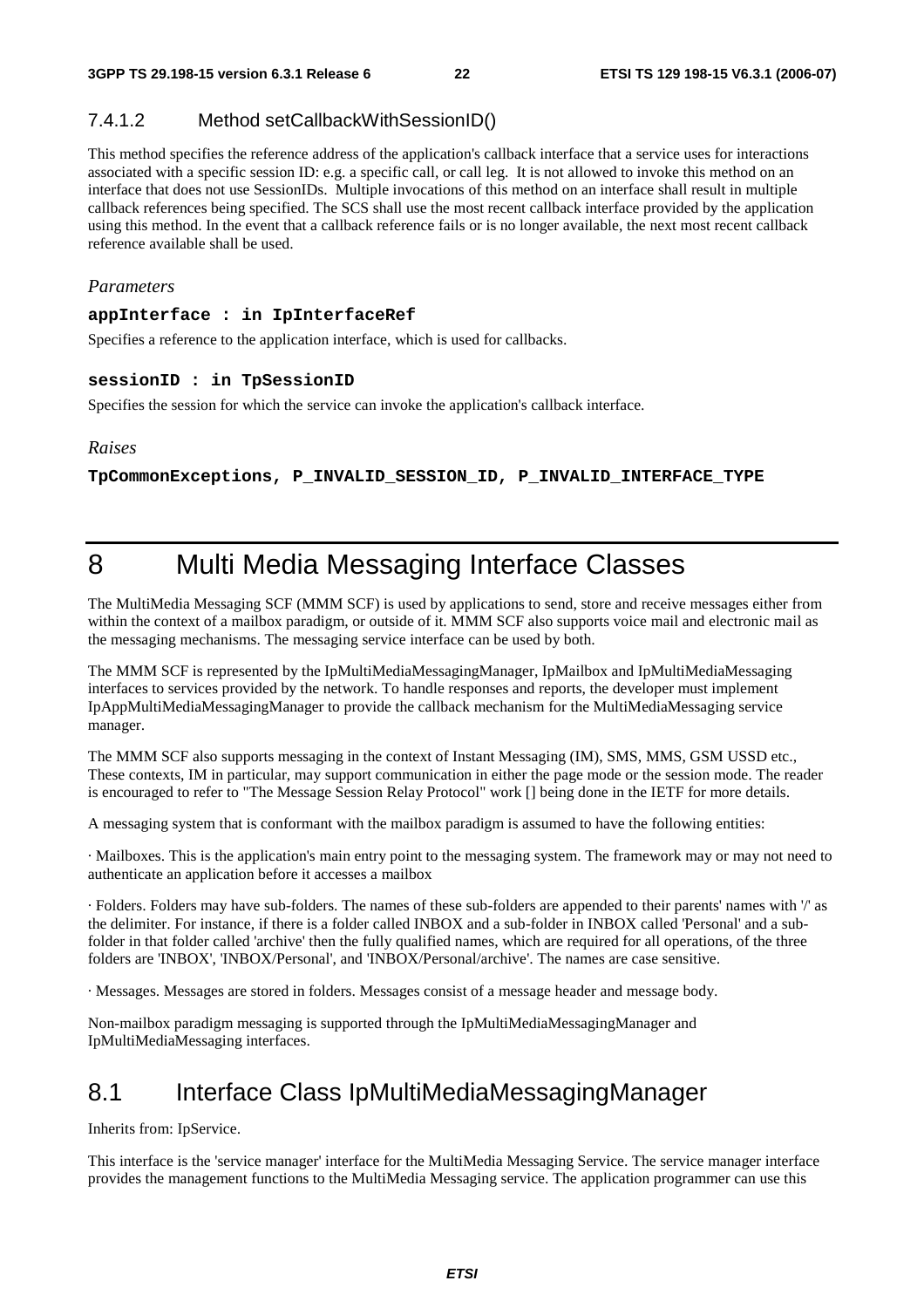interface to open mailbox objects, MultiMedia Messaging objects, and also to enable or disable event notifications on them.

| << Interface>>                                                                                                                                                                                                          |
|-------------------------------------------------------------------------------------------------------------------------------------------------------------------------------------------------------------------------|
| IpMultiMediaMessagingManager                                                                                                                                                                                            |
|                                                                                                                                                                                                                         |
|                                                                                                                                                                                                                         |
| openMailbox (mailboxID: in TpString, authenticationInfo: in TpString, appMailbox: in IpAppMailboxRef):<br>TpMailboxIdentifier                                                                                           |
| openMultiMediaMessaging (defaultDestinationAddressList: in TpTerminatingAddressList,<br>defaultSourceAddress: in TpAddress, appMultiMediaMessaging: in IpAppMultiMediaMessagingRef):<br>TpMultiMediaMessagingIdentifier |
| createNotification (appMultiMediaMessagingManager: in IpAppMultiMediaMessagingManagerRef,<br>eventCriteria: in TpMessagingEventCriteriaSet): TpAssignmentID                                                             |
| destroyNotification (assignmentID: in TpAssignmentID): void                                                                                                                                                             |
| changeNotification (assignmentID: in TpAssignmentID, eventCriteria: in TpMessagingEventCriteriaSet):<br>void                                                                                                            |
| getNextNotification (reset: in TpBoolean): TpMessagingNotificationRequestedSetEntry                                                                                                                                     |
| enableNotifications (appMultiMediaMessagingManager: in IpAppMultiMediaMessagingManagerRef):<br><b>TpAssignmentID</b>                                                                                                    |
| disableNotifications (): void                                                                                                                                                                                           |

### 8.1.1 Method openMailbox()

This method opens a mailbox for the application. The session ID and reference to the IpMailbox interface for use by the application is returned. Authentication information may be needed to open the mailbox.

The application can open more than one mailbox at the same time. The application is not allowed to open the same mailbox more than once at the same time.

Returns: mailboxIndentifier.

Specifies the reference to the opened mailbox and the session ID.

### *Parameters*

#### **mailboxID : in TpString**

Specifies the identity of the mailbox. If the mailbox chosen is invalid, the P\_MMM\_INVALID\_MAILBOX exception is thrown.

#### **authenticationInfo : in TpString**

Authentication information needed for the application to open a mailbox in the messaging system, such as a key or password. This is distinct from the authentication performed by the Framework. If the Framework authentication process is considered strong enough for the application to gain access to the mailbox, then this parameter will be an empty string. If the authentication information is not valid, the error code P\_MMM\_INVALID\_AUTHENTICATION\_INFORMATION is returned.

#### **appMailbox : in IpAppMailboxRef**

Specifies the client callback interface to be used with this mailbox session. P\_INVALID\_INTERFACE\_TYPE is thrown if the reference is not an IpAppMailbox.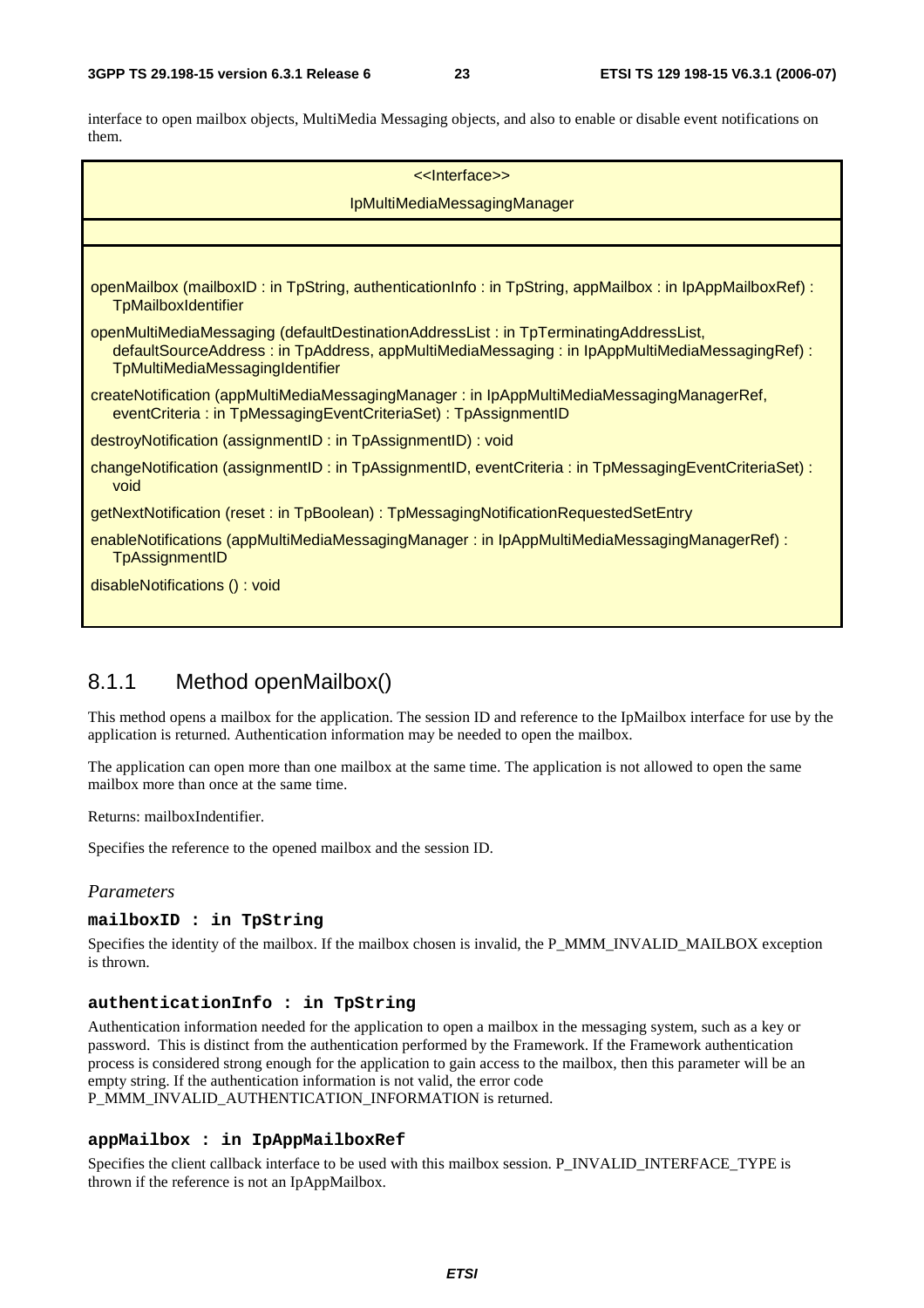*Returns* 

#### **TpMailboxIdentifier**

*Raises* 

**TpCommonExceptions, P\_MMM\_INVALID\_MAILBOX, P\_MMM\_INVALID\_AUTHENTICATION\_INFORMATION, P\_INVALID\_INTERFACE\_TYPE** 

### 8.1.2 Method openMultiMediaMessaging()

This method is used to open a MultiMedia Messaging object that can be used for single-shot (page mode), or session mode messaging (e.g. instant-messaging).

The defaultDestinationAddressList is used to identify the default set of users that a message is to be sent to when using this interface. This default set is overridden by the information supplied in the sendMessageReq() method. If no destinationAddressList is present in the sendMessageReq(), then the default list supplied here applies. If no address is provided in the defaultDestinationAddressList, then the instance can be re-used for multiple invocations of sendMessageReq() to different destination addresses, with the destination address specified each time in the sendMessageReq() method.

The defaultSourceAddress is used to identify the default address to be used as the source of any message sent when using this interface. This default address is overridden by the information supplied in the sendMessageReq() method. If no sourceAddress is present in the sendMessageReq(), then the default address supplied here applies. If no address is provided in the defaultSourceAddress here, then the instance can be re-used for multiple invocations of sendMessageReq(), with a sourceAddress specified each time in the sendMessageReq() method.

Returns: multimediaMessagingIdentifier

Specifies the reference to the opened MultiMediaMessaging object and session ID.

#### *Parameters*

#### **defaultDestinationAddressList : in TpTerminatingAddressList**

Used to identify the default set of users that a message is to be sent to when using this interface. This default set is overridden by the information supplied in the sendMessageReq() method. If no destinationAddressList is present in the sendMessageReq(), then the default list supplied here applies. If no address is provided in the defaultDestinationAddressList, then the instance can be re-used for multiple invocations of sendMessageReq() to different destination addresses, with the destination address specified each time in the sendMessageReq() method.

#### **defaultSourceAddress : in TpAddress**

Used to identify the default address to be used as the source of any message sent when using this interface. This default address is overridden by the information supplied in the sendMessageReq() method. If no sourceAddress is present in the sendMessageReq(), then the default address supplied here applies. If no address is provided in the defaultSourceAddress here, then the instance can be re-used for multiple invocations of sendMessageReq(), with a sourceAddress specified each time in the sendMessageReq() method.

#### **appMultiMediaMessaging : in IpAppMultiMediaMessagingRef**

If this parameter is set (i.e. not NULL) it specifies a reference to the MultiMedia Messaging application interface, which is used for callbacks. If set to NULL, the application interface defaults to the interface specified via the setCallback() method. P\_INVALID\_INTERFACE\_TYPE is thrown if the reference is not an IpAppMultiMediaMessaging interface.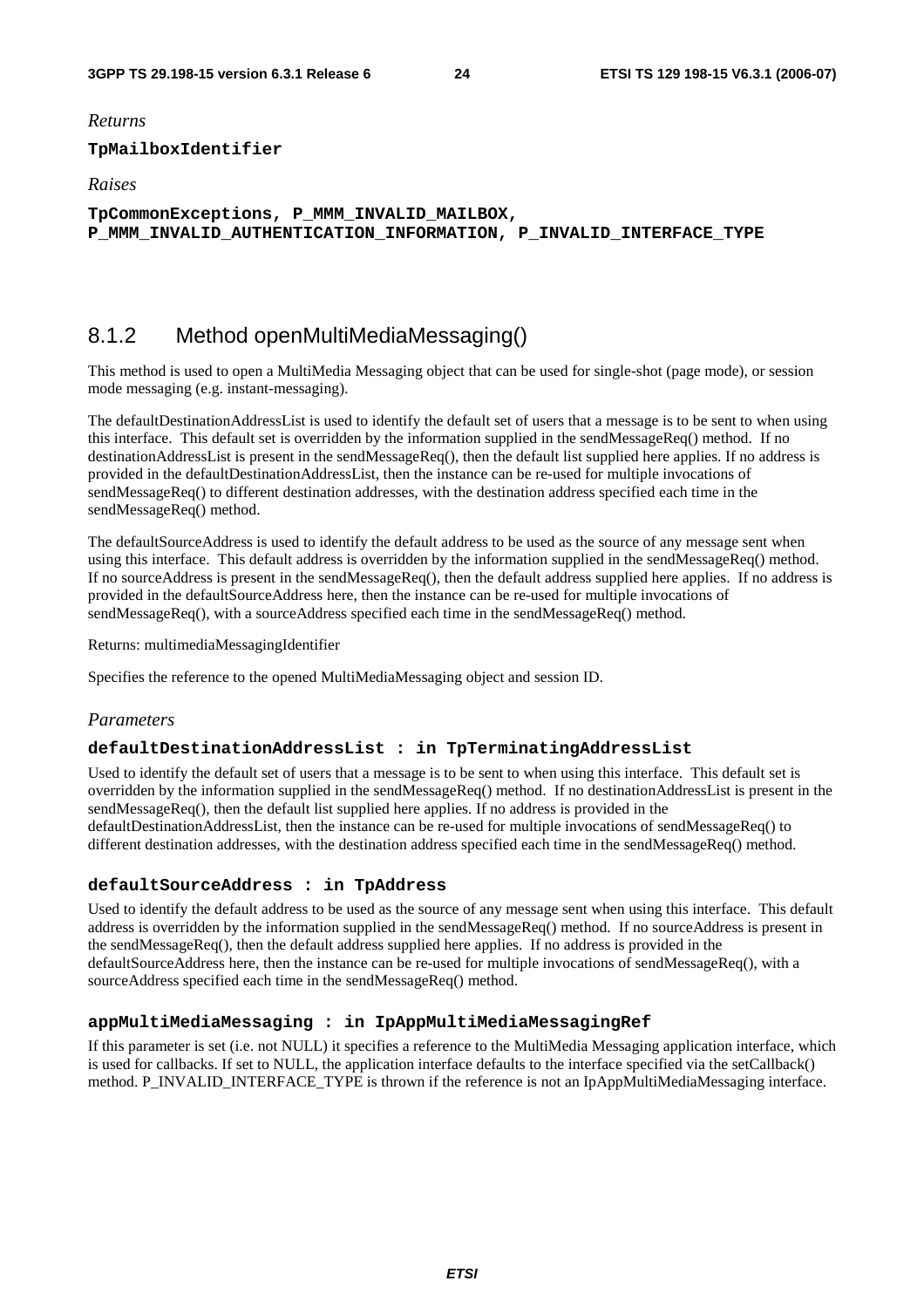*Returns* 

#### **TpMultiMediaMessagingIdentifier**

*Raises* 

**TpCommonExceptions, P\_INVALID\_INTERFACE\_TYPE, P\_INVALID\_ADDRESS** 

### 8.1.3 Method createNotification()

This method enables the application to indicate that it wishes to receive notifications of messaging related events (e.g. receipt of an incoming message).

If the same application invokes this method multiple times with exactly the same criteria but with different callback references, then these shall be treated as additional callback references. Each such notification request shall share the same assignmentID. The gateway shall use the most recent callback interface provided by the application using this method. Therefore in the event that a callback reference fails or is no longer available, the next most recent callback reference available shall be used.

In case the createNotification contains no callback, at the moment the application needs to be informed the gateway will use as callback the callback that has been registered by setCallback().

Returns: assignmentID.

Specifies the ID assigned by the multimedia messaging manager interface for this newly-enabled event notification.

#### *Parameters*

#### **appMultiMediaMessagingManager : in IpAppMultiMediaMessagingManagerRef**

If this parameter is set (i.e. not NULL) it specifies a reference to the application interface, which is used for callbacks. If set to NULL, the application interface defaults to the interface specified via the setCallback() method. P\_INVALID\_INTERFACE\_TYPE is thrown if the reference is not an IpAppMultiMediaMessagingManager.

#### **eventCriteria : in TpMessagingEventCriteriaSet**

Specifies the event specific criteria used by the application to define the event required.

#### *Returns*

#### **TpAssignmentID**

*Raises* 

**TpCommonExceptions, P\_INVALID\_CRITERIA, P\_INVALID\_INTERFACE\_TYPE** 

### 8.1.4 Method destroyNotification()

This method is used by the application to destroy or delete a notification previously set using createNotification. The notification tied to the assignment ID is deleted by this operation.

#### *Parameters*

#### **assignmentID : in TpAssignmentID**

Specifies the assignment ID given by the generic communications manager interface when the previous createNotification() was called. If the assignment ID does not correspond to one of the valid assignment IDs, the service manager will return the error code P\_INVALID\_ASSIGNMENT\_ID.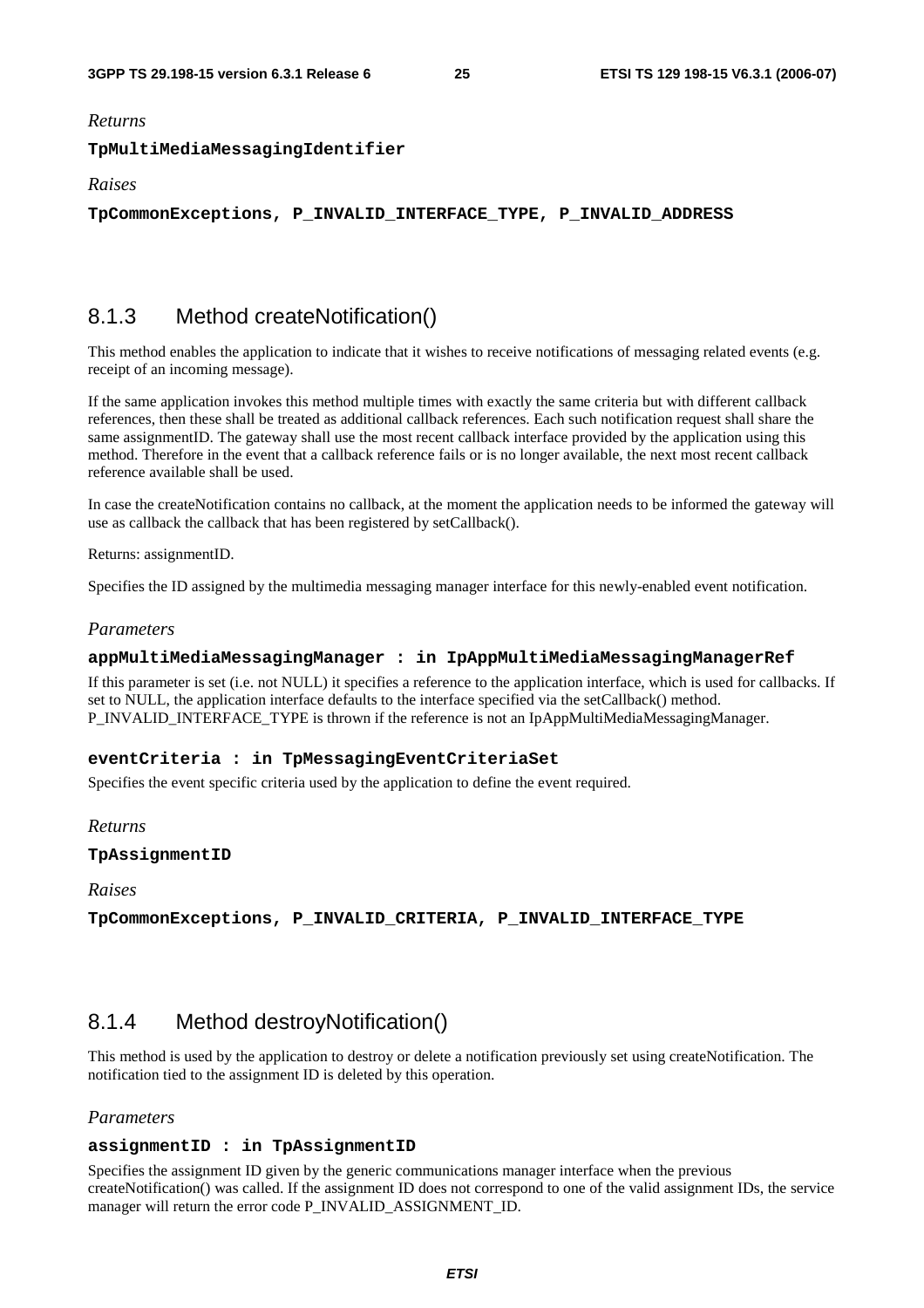#### *Raises*

**TpCommonExceptions, P\_INVALID\_ASSIGNMENT\_ID** 

### 8.1.5 Method changeNotification()

This method is used by the application to modify or change a notification previously set using createNotification. The assignment ID tied to the original notification is not changed by this operation.

#### *Parameters*

#### **assignmentID : in TpAssignmentID**

Specifies the assignment ID given by the multimedia messaging manager interface when the previous createNotification() was called. If the assignment ID does not correspond to one of the valid assignment IDs, the service manager will return the error code P\_INVALID\_ASSIGNMENT\_ID.

#### **eventCriteria : in TpMessagingEventCriteriaSet**

Specifies the event specific criteria used by the application to define the event required.

#### *Raises*

**TpCommonExceptions, P\_INVALID\_ASSIGNMENT\_ID, P\_INVALID\_CRITERIA** 

### 8.1.6 Method getNextNotification()

This method is used by the application to query the event criteria set with createNotification or changeNotification. Since a lot of data can potentially be returned (which might cause problem in the middleware), this method must be used in an iterative way. Each method invocation may return part of the total set of notifications if the set is too large to return it at once. The reset parameter permits the application to indicate whether an invocation to getNextNotification is requesting more notifications from the total set of notifications or is requesting that the total set of notifications shall be returned from the beginning.

Returns messagingNotificationRequestedSetEntry: The set of notifications and an indication whether all off the notifications have been obtained or if more notifications are available that have not yet been obtained by the application. If no notifications exist, an empty set is returned and the final indication shall be set to TRUE.

Note that the (maximum) number of items provided to the application is determined by the gateway.

#### *Parameters*

#### **reset : in TpBoolean**

TRUE: indicates that the application intends to obtain the set of notifications starting at the beginning.

FALSE: indicates that the application requests the next set of notifications that have not (yet) been obtained since the last call to this method with this parameter set to TRUE.

The first time this method is invoked, reset shall be set to TRUE. Following the receipt of a final indication in TpNotificationRequestedSetEntry, for the next call to this method reset shall be set to TRUE. P\_TASK\_REFUSED may be thrown if these conditions are not met.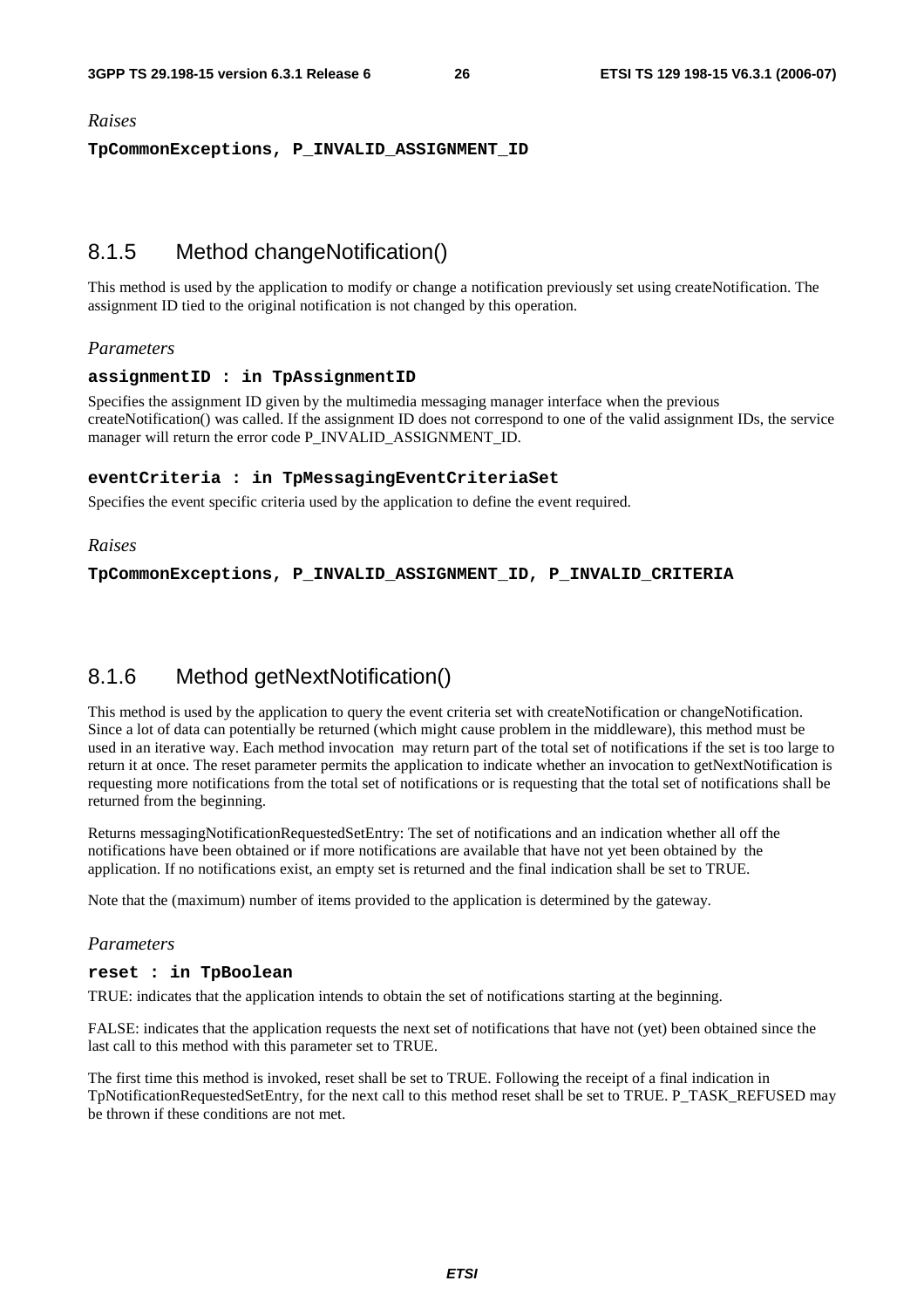*Returns* 

#### **TpMessagingNotificationRequestedSetEntry**

*Raises* 

**TpCommonExceptions** 

### 8.1.7 Method enableNotifications()

This method is used to indicate that the application is able to receive notifications which are provisioned from within the network (i.e. these notifications are NOT set using createNotification() but via, for instance, a network management system). If notifications provisioned for this application are created or changed, the application is unaware of this until the notification is reported.

If the same application invokes this method multiple times with different IpAppMultiMediaMessagingManager references, then these shall be treated as additional callback references. Each such notification request shall share the same assignmentID. The gateway shall use the most recent callback interface provided by the application using this method. Therefore in the event that a callback reference fails or is no longer available, the next most recent callback reference available shall be used.

When this method is used, it is still possible to use createNotification() for service provider provisioned notifications on the same interface as long as the criteria in the network and provided by createNotification() do not overlap. However, it is NOT recommended to use both mechanisms on the same service manager.

The methods changeNotification(), getNotification(), and destroyNotification() do not apply to notifications provisioned in the network and enabled using enableNotifications(). These only apply to notifications created using createNotification().

Returns: assignmentID.

Specifies the ID assigned by the manager interface for this operation. This ID is contained in any reportNotification() that relates to notifications provisioned from within the network.

#### *Parameters*

#### **appMultiMediaMessagingManager : in IpAppMultiMediaMessagingManagerRef**

If this parameter is set (i.e. not NULL) it specifies a reference to the application interface, which is used for callbacks. If set to NULL, the application interface defaults to the interface specified via the setCallback() method. P\_INVALID\_INTERFACE\_TYPE is thrown if the reference is not an IpAppMultiMediaMessagingManager.

*Returns* 

**TpAssignmentID** 

*Raises* 

**TpCommonExceptions, P\_INVALID\_INTERFACE\_TYPE** 

### 8.1.8 Method disableNotifications()

This method is used to indicate that the application is not able to receive notifications for which the provisioning has been done from within the network. (i.e. these notifications that are NOT set using createNotification() but via, for instance, a network management system). After this method is called, no such notifications are reported anymore.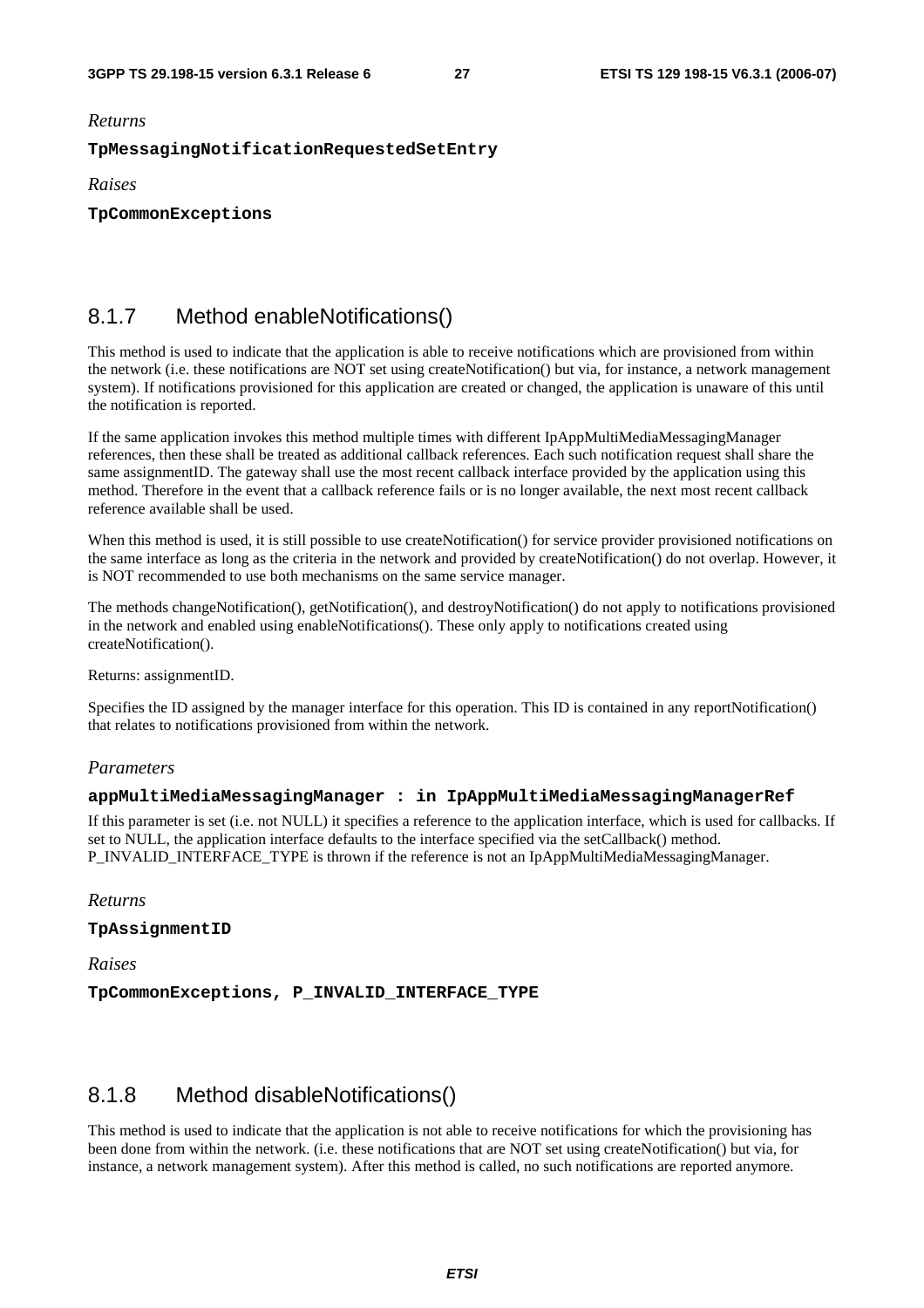#### *Parameters*

No Parameters were identified for this method

#### *Raises*

**TpCommonExceptions** 

### 8.2 Interface Class IpAppMultiMediaMessagingManager

Inherits from: IpInterface.

The client application developer implements the multimedia messaging manager application interface to handle mailbox termination, mailbox fault and messaging notifications.

| < <lnterface>&gt;</lnterface>                                                                                               |
|-----------------------------------------------------------------------------------------------------------------------------|
| IpAppMultiMediaMessagingManager                                                                                             |
|                                                                                                                             |
|                                                                                                                             |
| mailboxTerminated (mailboxIdentifier: in TpMailboxIdentifier) : void                                                        |
| reportNotification (assignmentID: in TpAssignmentID, eventInfo: in TpMessagingEventInfoSet):<br>IpAppMultiMediaMessagingRef |
| notificationsInterrupted (): void                                                                                           |
| notificationsResumed (): void                                                                                               |
| multiMediaMessagingTerminated (multimediaMessagingIdentifier: in TpMultiMediaMessagingIdentifier):<br>void                  |
| terminateMultipleMailboxes (mailboxSet : in TpMailboxIdentifierSet) : void                                                  |
| terminateMultipleMultiMediaMessagingSessions (multiMediaMessagingSet : in<br>TpMultiMediaMessagingIdentifierSet) : void     |

### 8.2.1 Method mailboxTerminated()

This method indicates to the application that the mailbox has terminated or closed abnormally. No further communication will be possible between the mailbox and application.

#### *Parameters*

**mailboxIdentifier : in TpMailboxIdentifier** 

Specifies the interface and session ID of the mailbox that has terminated.

### 8.2.2 Method reportNotification()

This method notifies the application of the arrival of messaging-related events.

Returns appMultiMediaMessaging: Specifies a reference to an IpAppMultiMediaMessaging interface, if the application has requested the creation of an IpMultiMediaMessaging session upon receipt of a new message arrived event outside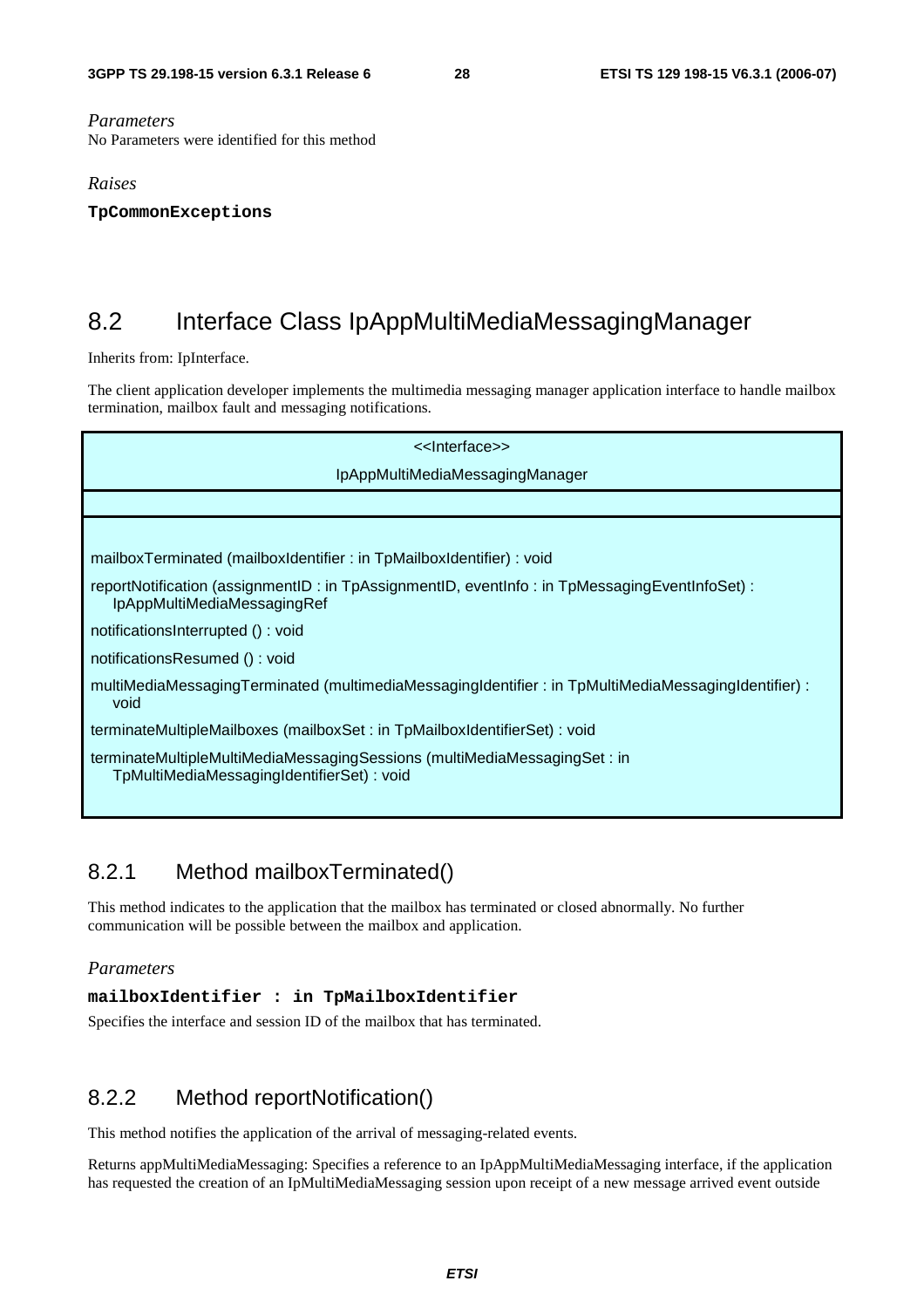the context of a mailbox, and the event reported is P\_EVENT\_MSG\_NEW\_MESSAGE\_ARRIVED. In all other cases this parameter will be null.

#### *Parameters*

#### **assignmentID : in TpAssignmentID**

Specifies the assignment id which was returned by the createNotification() or enableNotifications() method. The application can use assignment id to associate events with event specific criteria and to act accordingly.

#### **eventInfo : in TpMessagingEventInfoSet**

Specifies data associated with the events.

#### *Returns*

#### **IpAppMultiMediaMessagingRef**

### 8.2.3 Method notificationsInterrupted()

This method indicates to the application that all event notifications have been temporarily interrupted (for example, due to faults detected in communication with underlying messaging system).

Note that more permanent failures are reported via the Framework (integrity management).

#### *Parameters*

No Parameters were identified for this method

### 8.2.4 Method notificationsResumed()

This method indicates to the application that event notifications will again be possible.

#### *Parameters*

No Parameters were identified for this method

### 8.2.5 Method multiMediaMessagingTerminated()

This method indicates to the application that a MultiMediamessaging session has terminated or closed abnormally. No further communication will be possible between the session and application.

#### *Parameters*

#### **multimediaMessagingIdentifier : in TpMultiMediaMessagingIdentifier**

Specifies the interface and session ID of the MultiMediaMessaging session that has terminated.

### 8.2.6 Method terminateMultipleMailboxes()

The service may invoke this method on the IpAppMultiMediaMessagingManager interface to indicate that a number of mailboxes have terminated or closed abnormally. No further communication will be possible between the application and the mailbox. This may be used for example in the event of service failure and recovery in order to instruct the application that a number of mailboxes have failed. The service shall provide a set of TpMailboxIdentifiers, indicating to the application the interface references and sessionsIDs of the mailboxes that have aborted. In the case that the service invokes this method and provides an empty set of TpMailboxIdentifiers, this shall be used to indicate that all mailboxes previously active on the IpMultiMediaMessagingManager interface have been aborted.

#### *Parameters*

#### **mailboxSet : in TpMailboxIdentifierSet**

Specifies the set of interfaces and sessionIDs of the mailboxes that have aborted or terminated abnormally. The empty set shall be used to indicate that all mailboxes have aborted.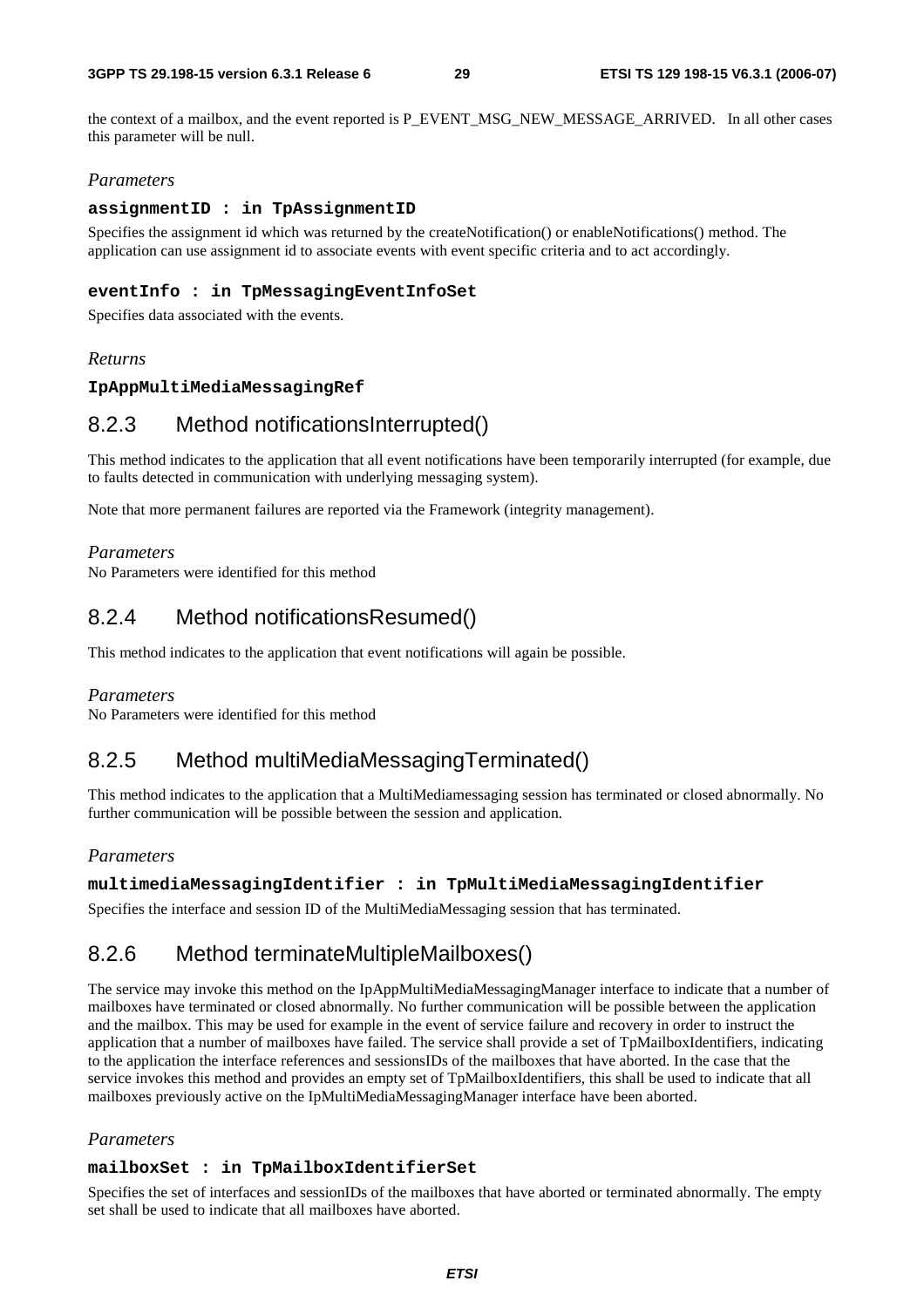### 8.2.7 Method terminateMultipleMultiMediaMessagingSessions()

The service may invoke this method on the IpAppMultiMediaMessagingManager interface to indicate that a number of ongoing multi media messaging sessions have aborted or terminated abnormally. No further communication will be possible between the application and the multi media messaging sessions. This may be used for example in the event of service failure and recovery in order to instruct the application that a number of sessions have failed. The service shall provide a set of TpMultiMediaMessagingIdentifiers, indicating to the application the interface references and sessionsIDs of the multi media messaging sessions that have aborted. In the case that the service invokes this method and provides an empty set of TpMultiMediaMessagingIdentifiers, this shall be used to indicate that all multi media messaging sessions previously active on the IpMultiMediaMessaginManager interface have been aborted.

#### *Parameters*

#### **multiMediaMessagingSet : in TpMultiMediaMessagingIdentifierSet**

Specifies the set of interfaces and sessionIDs of the multi media messaging sessions that have aborted or terminated abnormally. The empty set shall be used to indicate that all multi media messaging sessions have aborted.

### 8.3 Interface Class IpMailbox

Inherits from: IpService.

This interface supports methods which enable the application to access and manipulate the contents of the mailbox. In order to send messages from the mailbox, the putMessageReq() method is used to put messages in a specified folder, which will automatically result in their being sent.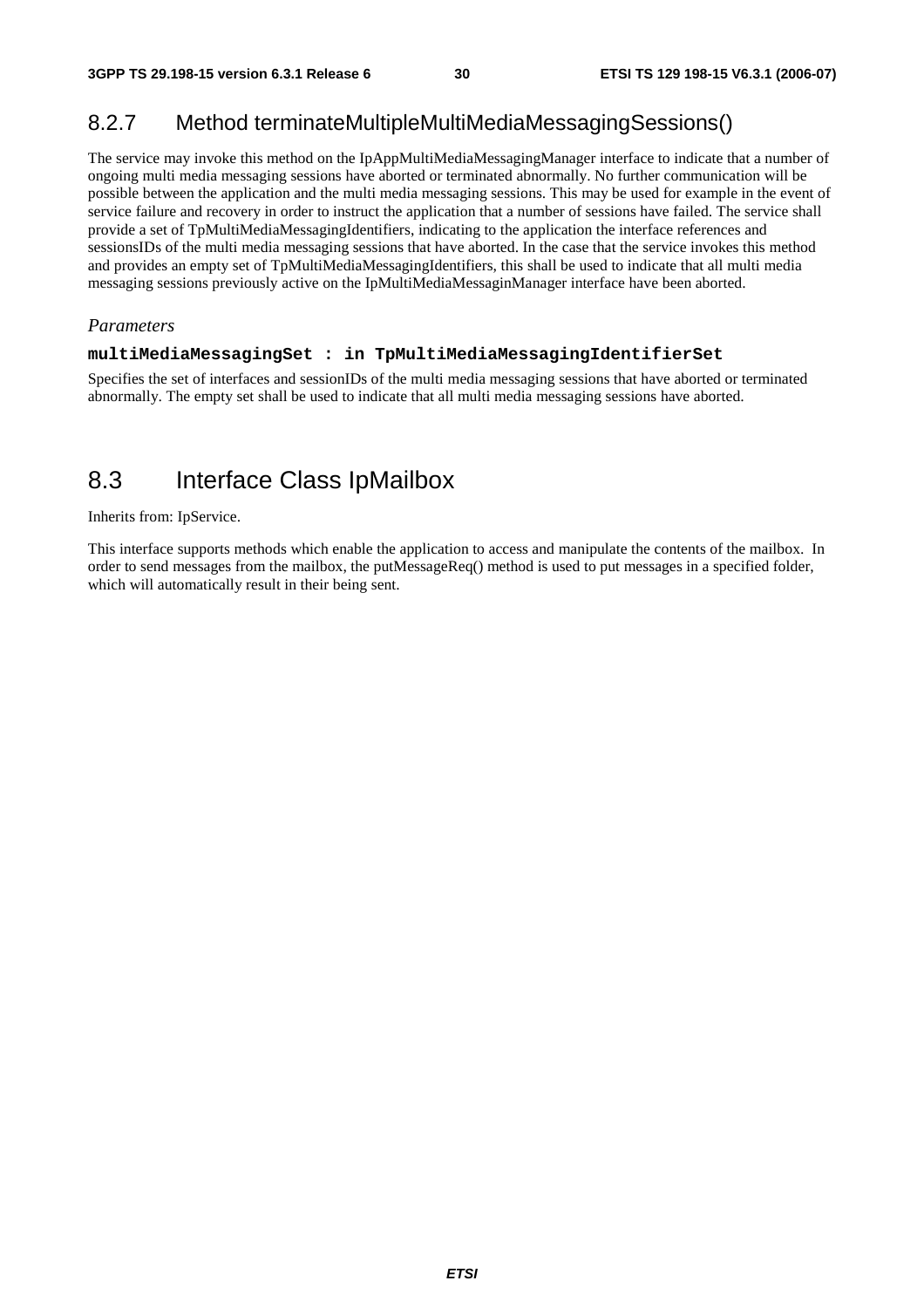| < <lnterface>&gt;</lnterface>                                                                                                                             |
|-----------------------------------------------------------------------------------------------------------------------------------------------------------|
| <b>IpMailbox</b>                                                                                                                                          |
|                                                                                                                                                           |
|                                                                                                                                                           |
| close (mailboxSessionID: in TpSessionID): void                                                                                                            |
| getMessageInfoPropertiesReq (mailboxSessionID: in TpSessionID, messageID: in TpString):<br>TpAssignmentID                                                 |
| setMessageInfoPropertiesReq (mailboxSessionID: in TpSessionID, messageID: in TpString, properties: in<br>TpMessageInfoPropertySet): TpAssignmentID        |
| createFolderReq (mailboxSessionID: in TpSessionID, folderID: in TpString): TpAssignmentID                                                                 |
| getFoldersReq (mailboxSessionID: in TpSessionID, folderID: in TpString): TpAssignmentID                                                                   |
| deleteFolderReq (mailboxSessionID: in TpSessionID, folderID: in TpString): TpAssignmentID                                                                 |
| copyFolderReq (mailboxSessionID: in TpSessionID, sourceFolderID: in TpString, destinationFolderID: in<br>TpString): TpAssignmentID                        |
| moveFolderReq (mailboxSessionID: in TpSessionID, sourceFolderID: in TpString, destinationFolderID: in<br>TpString): TpAssignmentID                        |
| putMessageReq (mailboxSessionID: in TpSessionID, folderID: in TpString, message: in TpOctetSet):<br>TpAssignmentID                                        |
| copyMessageReq (mailboxSessionID: in TpSessionID, fromFolderID: in TpString, toFolderID: in TpString,<br>messageID: in TpString): TpAssignmentID          |
| moveMessageReq (mailboxSessionID: in TpSessionID, fromFolderID: in TpString, toFolderID: in TpString,<br>messageID: in TpString): TpAssignmentID          |
| deleteMessageReq (mailboxSessionID: in TpSessionID, fromFolderID: in TpString, messageID: in<br>TpString): TpAssignmentID                                 |
| listMessagesReq (mailboxSessionID: in TpSessionID, folderID: in TpString, criteria: in<br>TpListMessagesCriteria, reset : in TpBoolean) : TpAssignmentID  |
| listMessageBodyPartsReq (mailboxSessionID: in TpSessionID, folderID: in TpString, messageID: in<br>TpString, maxNestingLevel: in TpInt32): TpAssignmentID |
| getMessageBodyPartsReq (mailboxSessionID: in TpSessionID, folderID: in TpString, messageID: in<br>TpString, partIDs: in TpStringList): TpAssignmentID     |
| getMessageHeadersReq (mailboxSessionID: in TpSessionID, folderID: in TpString, messageID: in<br>TpString): TpAssignmentID                                 |
| getMessageContentReq (mailboxSessionID: in TpSessionID, folderID: in TpString, messageID: in<br>TpString): TpAssignmentID                                 |
| getFullMessageReq (mailboxSessionID : in TpSessionID, folderID : in TpString, messageID : in TpString) :<br>TpAssignmentID                                |
| getMailboxInfoPropertiesReq (mailboxSessionID: in TpSessionID): TpAssignmentID                                                                            |
| getFolderInfoPropertiesReq (mailboxSessionID: in TpSessionID, folderID: in TpString): TpAssignmentID                                                      |
|                                                                                                                                                           |

### 8.3.1 Method close()

This method closes the mailbox. After closing, the interfaces to the mailbox and any associated folders are automatically de-assigned and are no longer valid.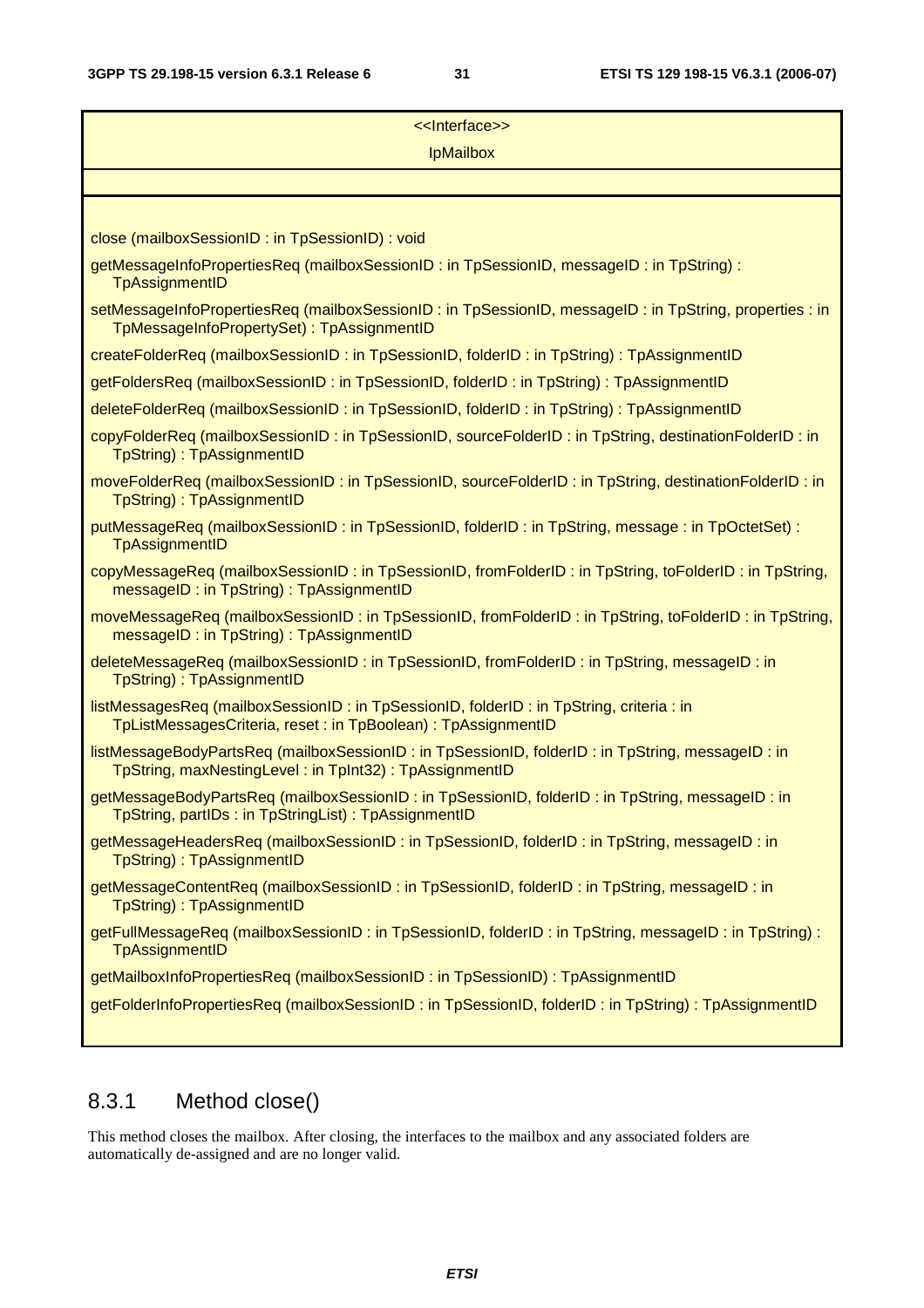#### *Parameters*

#### **mailboxSessionID : in TpSessionID**

The session ID of the open mailbox previously opened by openMailbox. From now on, the session ID is no longer valid. If by coincidence an identical session ID is returned by a subsequent openMailbox, the session ID will be associated with the new session and has nothing to do with the closed session. If the session ID is not a valid session ID, the error code P\_INVALID\_SESSION\_ID is returned.

#### *Raises*

**TpCommonExceptions, P\_INVALID\_SESSION\_ID** 

### 8.3.2 Method getMessageInfoPropertiesReq()

This asynchronous method requests the values of properties of a message. The response is provided in getMessageInfoPropertiesRes().

Returns: requestID:

A reference to the request for later use by the application.

#### *Parameters*

#### **mailboxSessionID : in TpSessionID**

This is the session ID of the open mailbox. If the session ID is not a valid session ID, the error code P\_INVALID\_SESSION\_ID is returned.

#### **messageID : in TpString**

Identifies the message for which the properties are to be retrieved.

#### *Returns*

**TpAssignmentID** 

*Raises* 

**TpCommonExceptions, P\_INVALID\_SESSION\_ID, P\_MMM\_INVALID\_MESSAGE\_ID** 

### 8.3.3 Method setMessageInfoPropertiesReq()

This asynchronous method requests to set the properties of a message. In cases where more than one property was requested to be set, and where not all properties were successfully set, a setMessageInfoPropertiesRes() will be returned indicating those properties successfully set, and a setMessageInfoPropertiesErr() method will be returned as well, indicating those properties which were not set.

Returns: requestID:

A reference to the request for later use by the application.

#### *Parameters*

#### **mailboxSessionID : in TpSessionID**

This is the session ID of the open mailbox. If the session ID is not a valid session ID, the error code P\_INVALID\_SESSION\_ID is returned.

#### **messageID : in TpString**

Identifies the message for which the properties are to be set.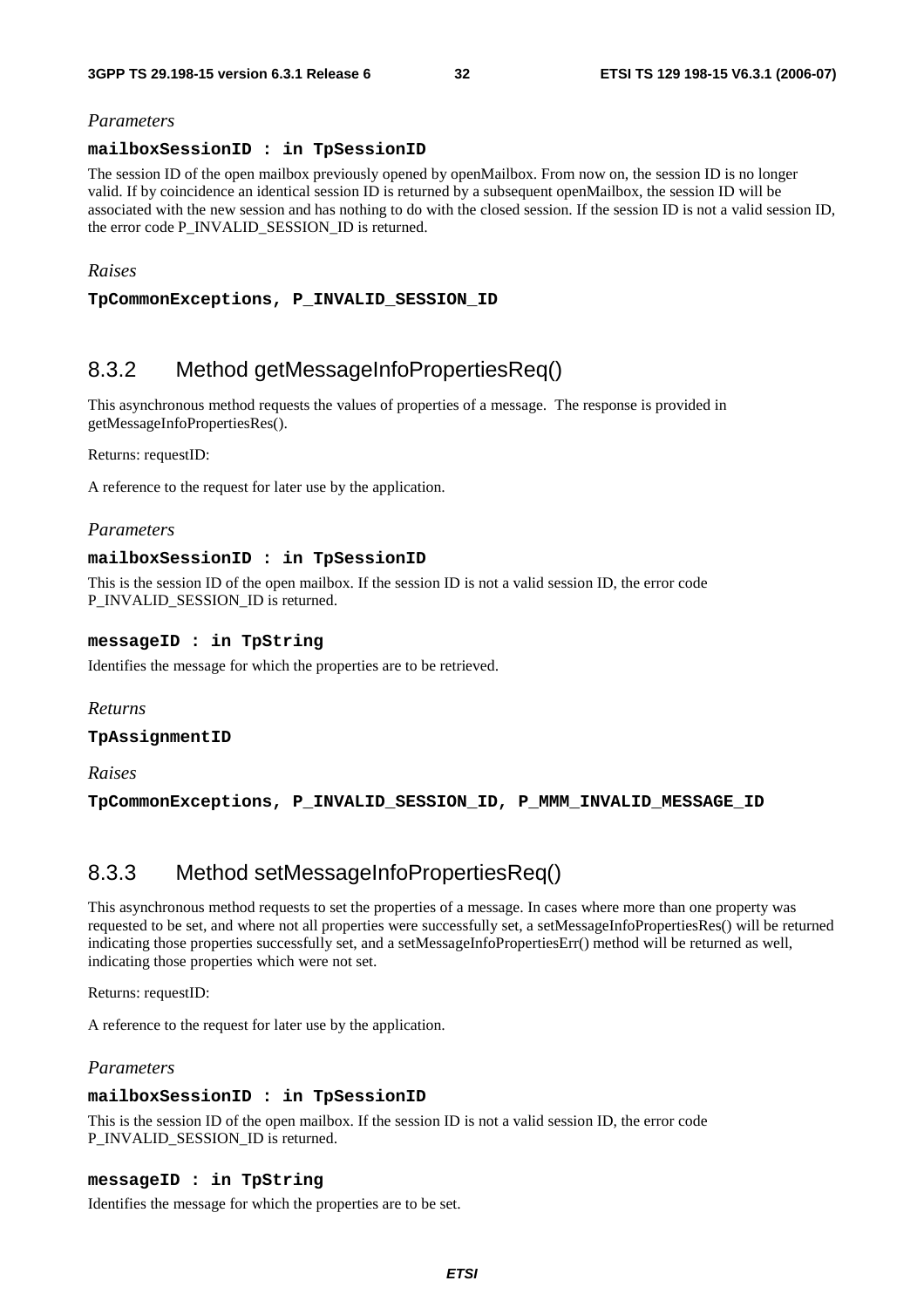#### **properties : in TpMessageInfoPropertySet**

The message properties (names and values) to be set.

#### *Returns*

**TpAssignmentID** 

*Raises* 

```
TpCommonExceptions, P_INVALID_SESSION_ID, P_MMM_INVALID_MESSAGE_ID, 
P_MMM_INVALID_PROPERTY
```
### 8.3.4 Method createFolderReq()

This method creates a new folder in the mailbox opened by that Mailbox Session. The name of the new folder may be passed in. If the operation fails, a createFolderErr() is invoked by the SCF on the IpAppMailbox interface.

Returns: requestID:

A reference to the request for later use by the application.

#### *Parameters*

#### **mailboxSessionID : in TpSessionID**

This is the session ID of the open mailbox. If the session ID is not a valid session ID, the error code P\_INVALID\_SESSION\_ID is returned.

#### **folderID : in TpString**

This is the proposed fully qualified name of the new folder to be created.

*Returns* 

**TpAssignmentID** 

*Raises* 

**TpCommonExceptions, P\_INVALID\_SESSION\_ID, P\_MMM\_INVALID\_FOLDER\_ID** 

### 8.3.5 Method getFoldersReq()

This method requests a list of the (sub)folder names in the mailbox or a folder. The list is provided as a string list, returned in getFoldersRes(). Only the names of the 1st (top) level of folders is returned.

Returns: requestID:

A reference to the request for later use by the application.

#### *Parameters*

#### **mailboxSessionID : in TpSessionID**

This is the session ID of the open mailbox. If the session ID is not a valid session ID, the error code P\_INVALID\_SESSION\_ID is returned.

#### **folderID : in TpString**

This contains the fully qualified name of the folder for which the names of the top level of sub-folders are to be returned. If an emptystring is provided, the getFoldersReq requests the names of the top level of folders in the Mailbox.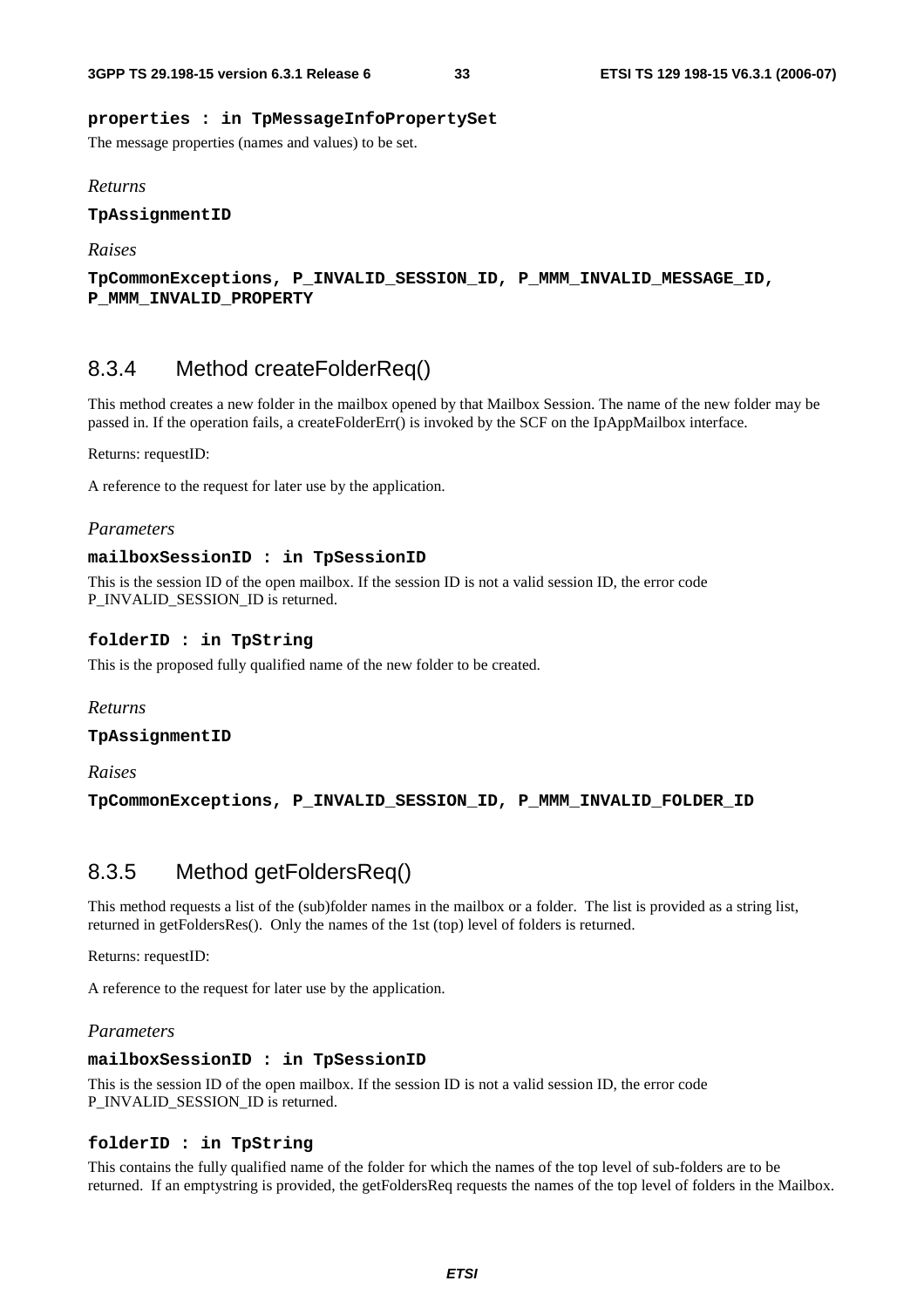*Returns* 

#### **TpAssignmentID**

#### *Raises*

**TpCommonExceptions, P\_INVALID\_SESSION\_ID, P\_MMM\_INVALID\_FOLDER\_ID** 

### 8.3.6 Method deleteFolderReq()

This method requests to remove a folder from the currently open mailbox session. The operation is carried out even for non-empty folders (i.e. folders with subtended folders or email messages within them).

Returns: requestID:

A reference to the request for later use by the application.

#### *Parameters*

#### **mailboxSessionID : in TpSessionID**

This is the session ID of the open mailbox. If the session ID is not a valid session ID, the error code P\_INVALID\_SESSION\_ID is returned.

#### **folderID : in TpString**

This contains the fully qualified name of the folder to be deleted.

#### *Returns*

**TpAssignmentID** 

*Raises* 

```
TpCommonExceptions, P_INVALID_SESSION_ID, P_MMM_INVALID_FOLDER_ID
```
### 8.3.7 Method copyFolderReq()

This method copies a folder from a mailbox session context, including all its contents into a new folder with the provided name but in the same mailbox context.

Returns: requestID:

A reference to the request for later use by the application.

#### *Parameters*

#### **mailboxSessionID : in TpSessionID**

This is the session ID of the open mailbox. If the session ID is not a valid session ID, the error code P\_INVALID\_SESSION\_ID is returned.

#### **sourceFolderID : in TpString**

The fully qualified name of the folder to be copied.

#### **destinationFolderID : in TpString**

The fully qualified name of the folder to be created, which will contain a copy of the source folder.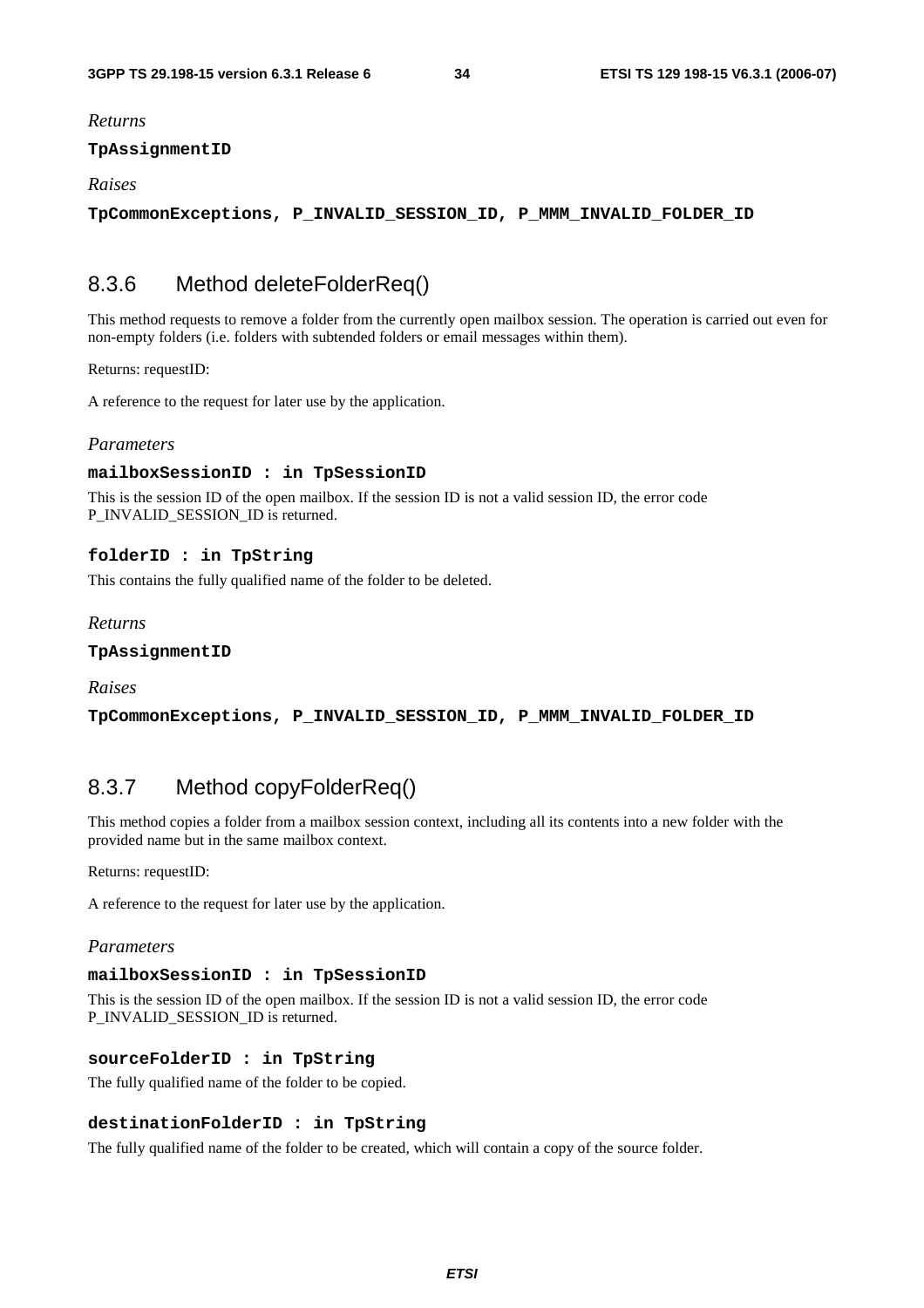#### *Returns*

#### **TpAssignmentID**

#### *Raises*

**TpCommonExceptions, P\_INVALID\_SESSION\_ID, P\_MMM\_INVALID\_FOLDER\_ID** 

### 8.3.8 Method moveFolderReq()

This method moves a folder from a mailbox session context, including all its contents into a new folder with the provided name but in the same mailbox context.

Returns: requestID:

A reference to the request for later use by the application.

#### *Parameters*

#### **mailboxSessionID : in TpSessionID**

This is the session ID of the open mailbox. If the session ID is not a valid session ID, the error code P\_INVALID\_SESSION\_ID is returned.

#### **sourceFolderID : in TpString**

The fully qualified name of the folder to be moved.

#### **destinationFolderID : in TpString**

The fully qualified name of the folder to be created, which will contain a copy of the source folder.

#### *Returns*

**TpAssignmentID** 

*Raises* 

**TpCommonExceptions, P\_INVALID\_SESSION\_ID, P\_MMM\_INVALID\_FOLDER\_ID** 

### 8.3.9 Method putMessageReq()

This method requests to put a message into an open mailbox folder. The message and the headers are transferred to the Messaging service. The message will be taken as is. No checking is done on the message. Furthermore, the message is assumed to be a simple message, that is, with no attachments. If the application knows the messaging system and understands the format to send attachments, it can do so. The service will not flag any inconsistencies if the formatting of the message is not correct.

In order to send messages from the mailbox, the application can use putMessageReq to place messages in a specified folder, from which they will be sent. The folder to use is indicated by the service property P\_PUT\_MESSAGE\_FOLDER\_TO\_SEND.

The messageID associated with the message is returned in putMessageRes().

Returns: requestID:

A reference to the request for later use by the application.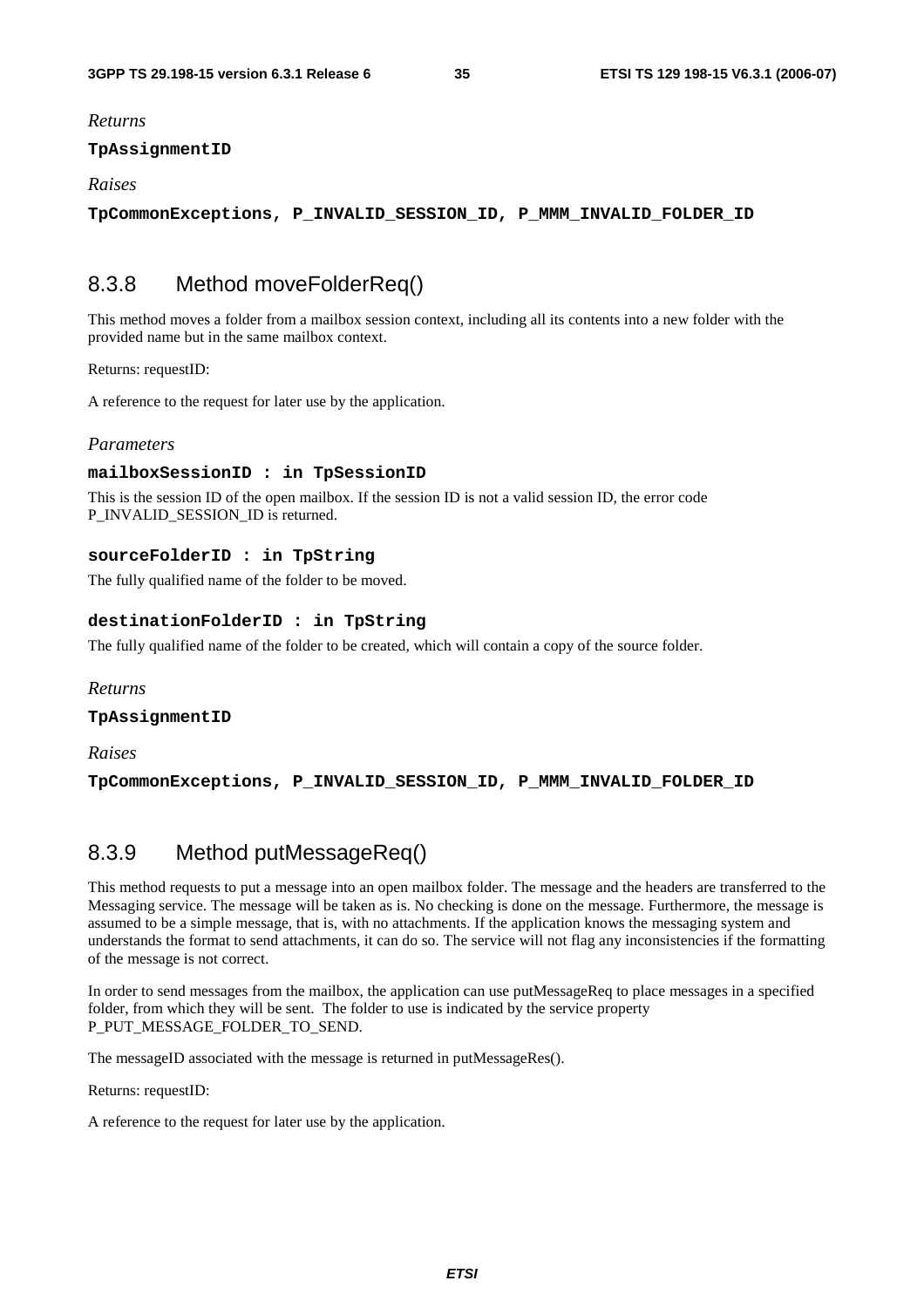### *Parameters*

#### **mailboxSessionID : in TpSessionID**

This is the session ID of the open mailbox. If the session ID is not a valid session ID, the error code P\_INVALID\_SESSION\_ID is returned.

### **folderID : in TpString**

This is the fully qualified name of the folder in which the message should be placed.

## **message : in TpOctetSet**

The message to put into the mailbox.

#### *Returns*

**TpAssignmentID** 

*Raises* 

```
TpCommonExceptions, P_INVALID_SESSION_ID, P_MMM_INVALID_FOLDER_ID, 
P_MMM_MAX_MESSAGE_SIZE_EXCEEDED
```
## 8.3.10 Method copyMessageReq()

This method requests to copy a message with the specified ID from its current folder into the folder specified by the toFolderID. The message will be copied as is. This effects a deep copy, not just a cloning of pointers to the message.

Returns: requestID:

A reference to the request for later use by the application.

### *Parameters*

#### **mailboxSessionID : in TpSessionID**

This is the session ID of the open mailbox. If the session ID is not a valid session ID, the error code P\_INVALID\_SESSION\_ID is returned.

#### **fromFolderID : in TpString**

This specifies the name of the folder from which the message is to be copied.

#### **toFolderID : in TpString**

This specifies the name of the folder into which the message is to be copied.

#### **messageID : in TpString**

The ID of the message to be copied into the specified folder.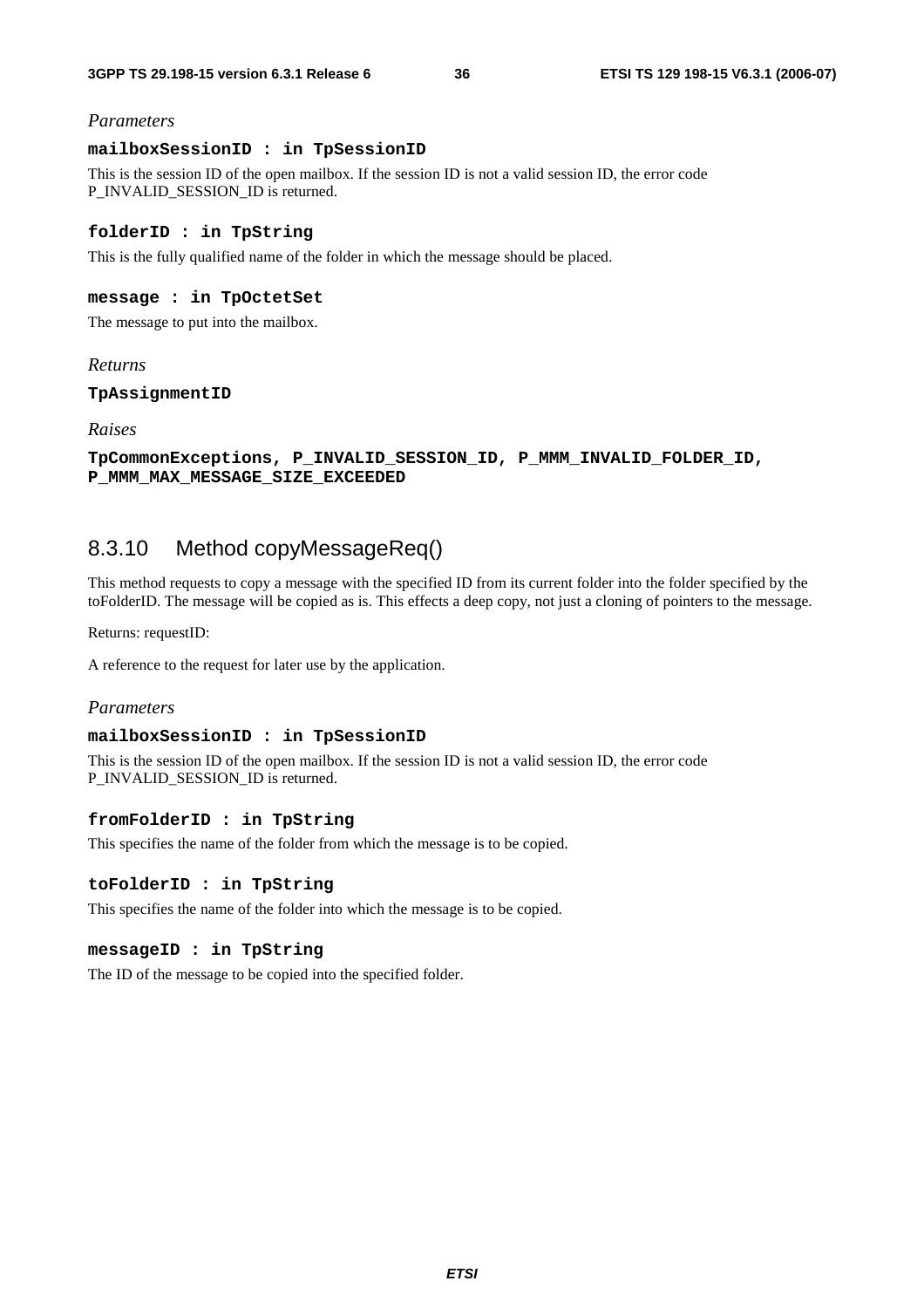### *Returns*

#### **TpAssignmentID**

## *Raises*

**TpCommonExceptions, P\_INVALID\_SESSION\_ID, P\_MMM\_INVALID\_FOLDER\_ID, P\_MMM\_INVALID\_MESSAGE\_ID** 

## 8.3.11 Method moveMessageReq()

This method requests to move a message with the specified ID from its current position into the folder specified by the toFolderID. The message will be moved as is.

Returns: requestID:

A reference to the request for later use by the application.

### *Parameters*

#### **mailboxSessionID : in TpSessionID**

This is the session ID of the open mailbox. If the session ID is not a valid session ID, the error code P\_INVALID\_SESSION\_ID is returned.

### **fromFolderID : in TpString**

This specifies the name of the folder from which the message is to be moved.

### **toFolderID : in TpString**

This specifies the name of the folder into which the message is to be moved.

## **messageID : in TpString**

The ID of the message to be moved into the specified folder.

### *Returns*

#### **TpAssignmentID**

#### *Raises*

**TpCommonExceptions, P\_INVALID\_SESSION\_ID, P\_MMM\_INVALID\_FOLDER\_ID, P\_MMM\_INVALID\_MESSAGE\_ID** 

## 8.3.12 Method deleteMessageReq()

This method requests to delete the message with the specified ID from its current position in the folder. If the messaging system supports a file or folder structure with a "Trash" folder, the message may be put into that folder. In other systems, the message may be permanently deleted. If this method is invoked on a message in the trash folder, it is permanently deleted.

Returns: requestID:

A reference to the request for later use by the application.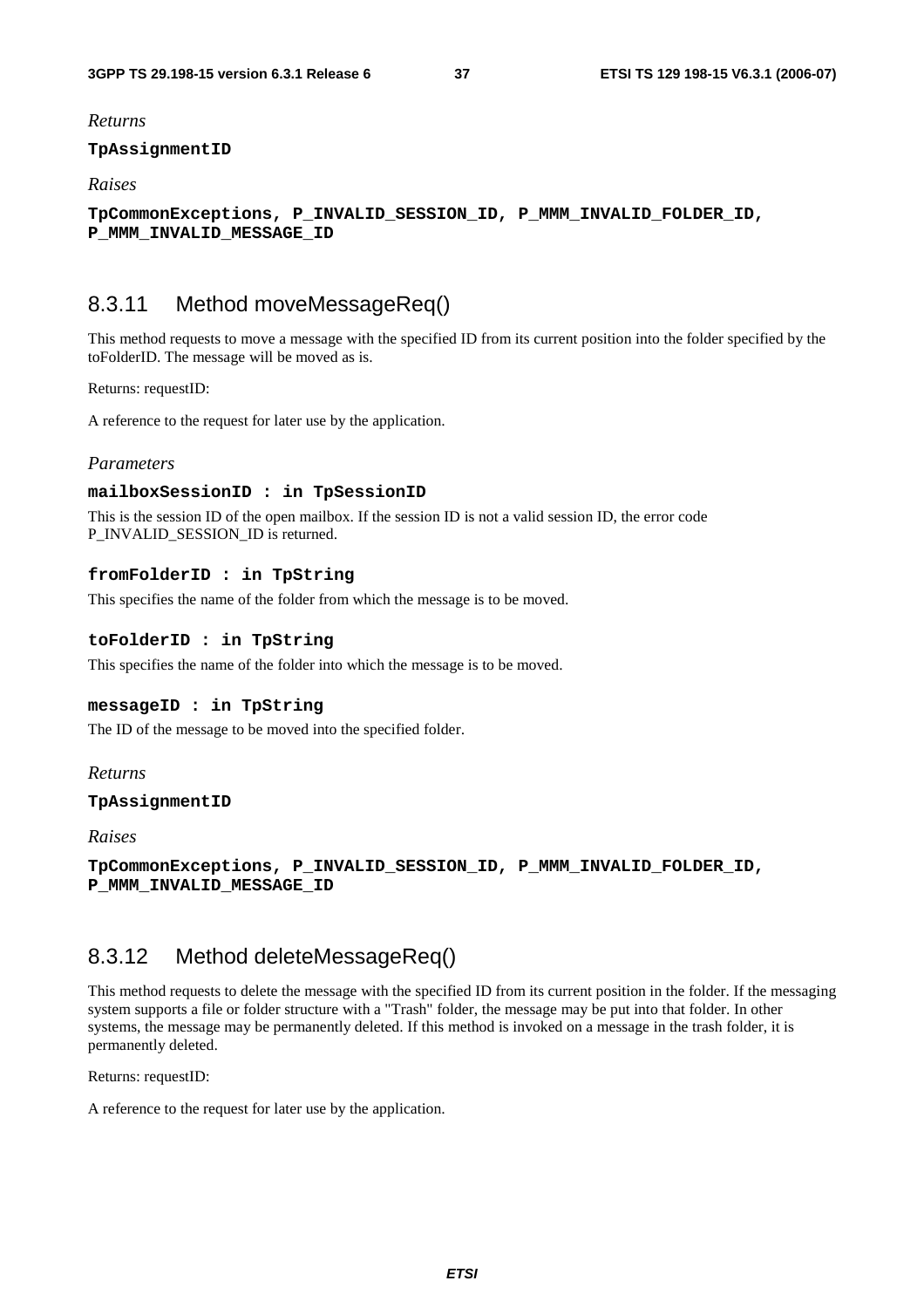#### *Parameters*

### **mailboxSessionID : in TpSessionID**

This is the session ID of the open mailbox. If the session ID is not a valid session ID, the error code P\_INVALID\_SESSION\_ID is returned.

#### **fromFolderID : in TpString**

This specifies the name of the folder from which the message is to be deleted.

## **messageID : in TpString**

The ID of the message to be deleted.

#### *Returns*

**TpAssignmentID** 

*Raises* 

```
TpCommonExceptions, P_INVALID_SESSION_ID, P_MMM_INVALID_FOLDER_ID, 
P_MMM_INVALID_MESSAGE_ID
```
## 8.3.13 Method listMessagesReq()

Request a list of messages in a mailbox folder, the list can be narrowed down by providing listing criteria. The maximum size of the list returned for a request is depending on the System configuration. In that case subsequent requests can be used to obtain the complete list, see also the description of the reset parameter.

Returns requestID:

A reference to the request for later use by the application.

#### *Parameters*

#### **mailboxSessionID : in TpSessionID**

This is the session ID of the open mailbox. If the session ID is not a valid session ID, the error code P\_INVALID\_SESSION\_ID is returned.

#### **folderID : in TpString**

Specifies the identity of the folder for which a list of messages is requested. The folderID parameter is only relevant if the reset parameter is set to TRUE. If the reset parameter is set to FALSE it is ignored.

#### **criteria : in TpListMessagesCriteria**

Specifies the criteria that items to be listed need to conform to. The criteria parameter is only relevant if the reset parameter is set to TRUE. If the reset parameter is FALSE it is ignored.

#### **reset : in TpBoolean**

TRUE: Indicates that the application is intended to obtain the list of messages starting from the beginning.

FALSE: Indicates that the application requests the next part of the list that have not (yet) been obtained since the last call to this method with this parameter set to TRUE.

The first time this method is invoked, reset shall be set to TRUE. Following the receipt of a final indication in the ListMessagesRes(), for the next call to this method reset shall be set to TRUE. P\_TASK\_REFUSED may be thrown if these conditions are not met.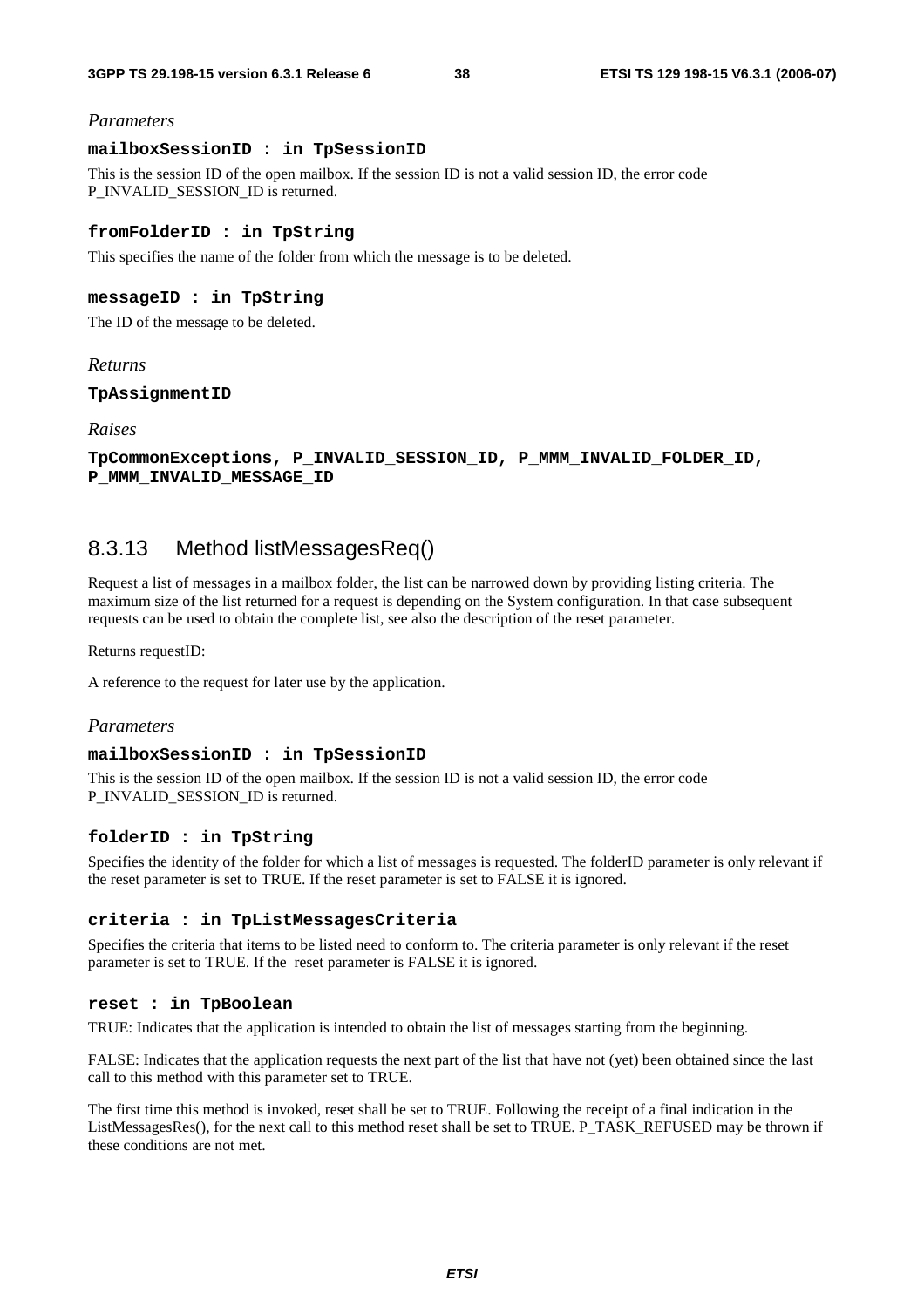#### *Returns*

## **TpAssignmentID**

### *Raises*

**TpCommonExceptions, P\_INVALID\_SESSION\_ID, P\_MMM\_INVALID\_FOLDER\_ID, P\_INVALID\_CRITERIA** 

## 8.3.14 Method listMessageBodyPartsReq()

Request a list of body parts that are contained in a message. This is especially useful with MIME multipart messages. The Application shall indicate up to what nesting level it wants the structure presented. When an Application wants to download only a specific attachment with the GetBodyPartReq() method this method needs to invoked first in order to find out the partID of the attachment to be retrieved.

Returns requestID:

A reference to the request for later use by the application.

#### *Parameters*

#### **mailboxSessionID : in TpSessionID**

This is the session ID of the open mailbox. If the session ID is not a valid session ID, the error code P\_INVALID\_SESSION\_ID is returned.

### **folderID : in TpString**

Specifies the identity of the folder in which the targeted message is contained.

#### **messageID : in TpString**

Identifies the exact message on which to perform this operation.

#### **maxNestingLevel : in TpInt32**

Parts of a multipart message can be multipart structures themselves. The Application can indicate what is the maximum nesting level it wants the structure to be reported. A nesting level of 0 means that only the message content itself will be reported. A nesting level of 1 means that the parts of a multipart type on level 0 will be reported as well. In general a maxNestingLevel of nl=n means that the parts of a multipart type on level nl-1 will be reported, for every nl in the range  $0.5n$ .

*Returns* 

#### **TpAssignmentID**

*Raises* 

**TpCommonExceptions, P\_INVALID\_SESSION\_ID, P\_MMM\_INVALID\_FOLDER\_ID, P\_MMM\_INVALID\_MESSAGE\_ID** 

## 8.3.15 Method getMessageBodyPartsReq()

Request for retrieval of one or more parts of a multipart message. The targeted message is identified by its messageID and the folderID to know where in the mailbox the message is stored. The messageID is typically obtained either by having received a notification of new message arrival or from the result of a list-message request. The partIDs that identify which parts of the message shall be retrieved is obtained by listing the messages body parts first.

Returns requestID: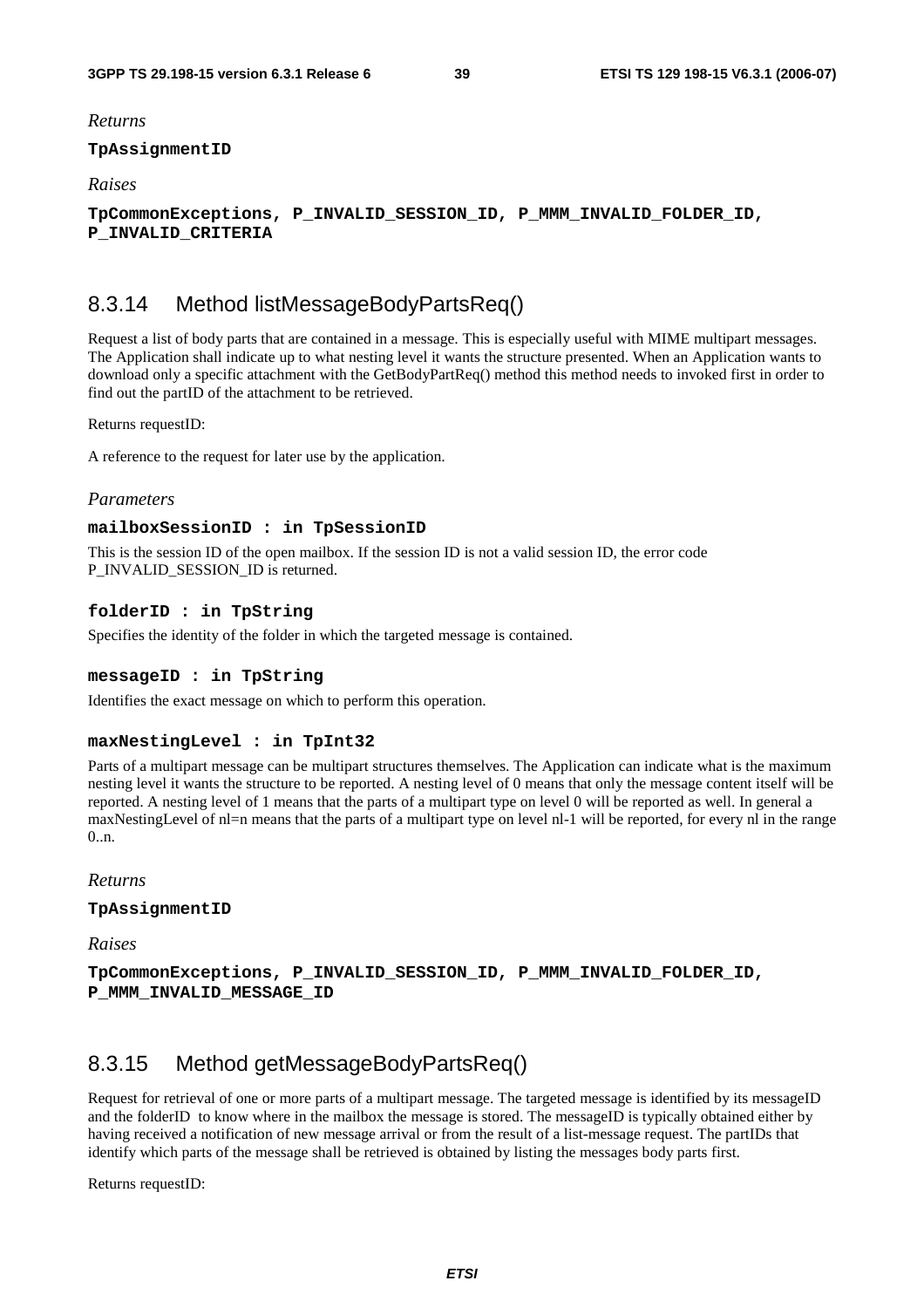A reference to the request for later use by the application.

### *Parameters*

#### **mailboxSessionID : in TpSessionID**

This is the session ID of the open mailbox. If the session ID is not a valid session ID, the error code P\_INVALID\_SESSION\_ID is returned.

### **folderID : in TpString**

Specifies the identity of the folder in which the targeted message is contained.

#### **messageID : in TpString**

Identifies the exact message on which to perform this operation.

### **partIDs : in TpStringList**

Identifies the parts of the message to retrieve. If an emptystring is provided, all parts are to be retrieved.

## *Returns*

#### **TpAssignmentID**

*Raises* 

**TpCommonExceptions, P\_INVALID\_SESSION\_ID, P\_MMM\_INVALID\_FOLDER\_ID, P\_MMM\_INVALID\_MESSAGE\_ID, P\_MMM\_INVALID\_PART\_ID** 

## 8.3.16 Method getMessageHeadersReq()

Request the headers of a message. The targeted message is identified by its messageID and the folderID to know where in the mailbox the message is stored. The messageID is typically obtained either by having received a notification of new message arrival or from the result of a list-message request.

Returns requestID:

A reference to the request for later use by the application.

### *Parameters*

#### **mailboxSessionID : in TpSessionID**

This is the session ID of the open mailbox. If the session ID is not a valid session ID, the error code P\_INVALID\_SESSION\_ID is returned.

### **folderID : in TpString**

Specifies the identity of the folder in which the targeted message is contained.

### **messageID : in TpString**

Identifies the exact message on which to perform this operation.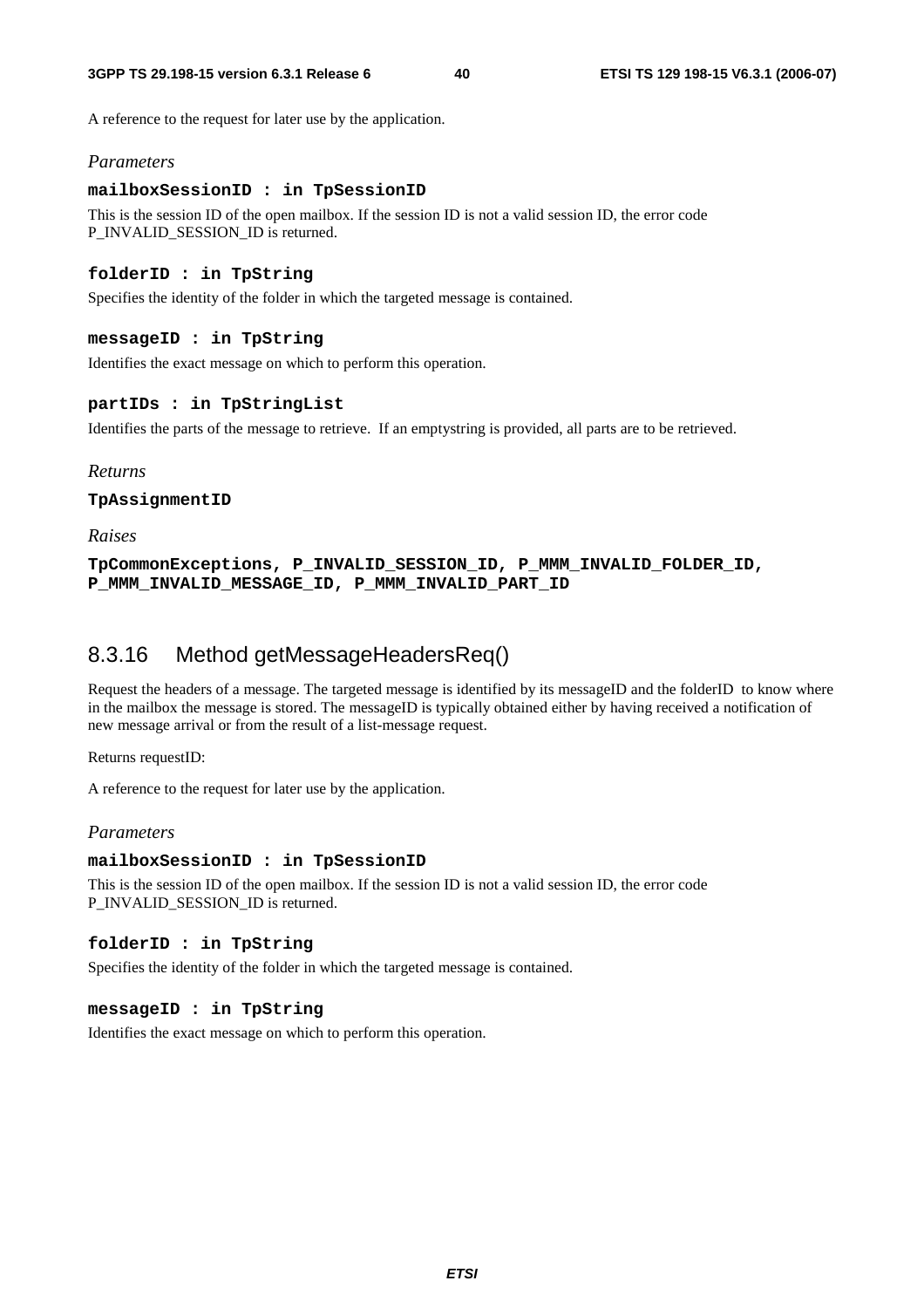### *Returns*

#### **TpAssignmentID**

### *Raises*

**TpCommonExceptions, P\_INVALID\_SESSION\_ID, P\_MMM\_INVALID\_FOLDER\_ID, P\_MMM\_INVALID\_MESSAGE\_ID** 

## 8.3.17 Method getMessageContentReq()

Request the entire body of a message. The targeted message is identified by its messageID and the folderID to know where in the mailbox the message is stored. The messageID is obtained either by having recieved a notification of new message arrival or from the result of a list-message request.

#### Returns requestID:

A reference to the request for later use by the application.

## *Parameters*

### **mailboxSessionID : in TpSessionID**

This is the session ID of the open mailbox. If the session ID is not a valid session ID, the error code P\_INVALID\_SESSION\_ID is returned.

### **folderID : in TpString**

Specifies the identity of the folder in which the targeted message is contained.

## **messageID : in TpString**

Identifies the exact message on which to perform this operation.

### *Returns*

### **TpAssignmentID**

*Raises* 

**TpCommonExceptions, P\_INVALID\_SESSION\_ID, P\_MMM\_INVALID\_FOLDER\_ID, P\_MMM\_INVALID\_MESSAGE\_ID** 

## 8.3.18 Method getFullMessageReq()

Request the entire message, including headers and body. The targeted message is identified by its messageID and the folderID to know where in the mailbox the message is stored. The messageID is typically obtained either by having recieved a notification of new message arrival or from the result of a list-message request.

Returns requestID:

A reference to the request for later use by the application.

### *Parameters*

### **mailboxSessionID : in TpSessionID**

This is the session ID of the open mailbox. If the session ID is not a valid session ID, the error code P\_INVALID\_SESSION\_ID is returned.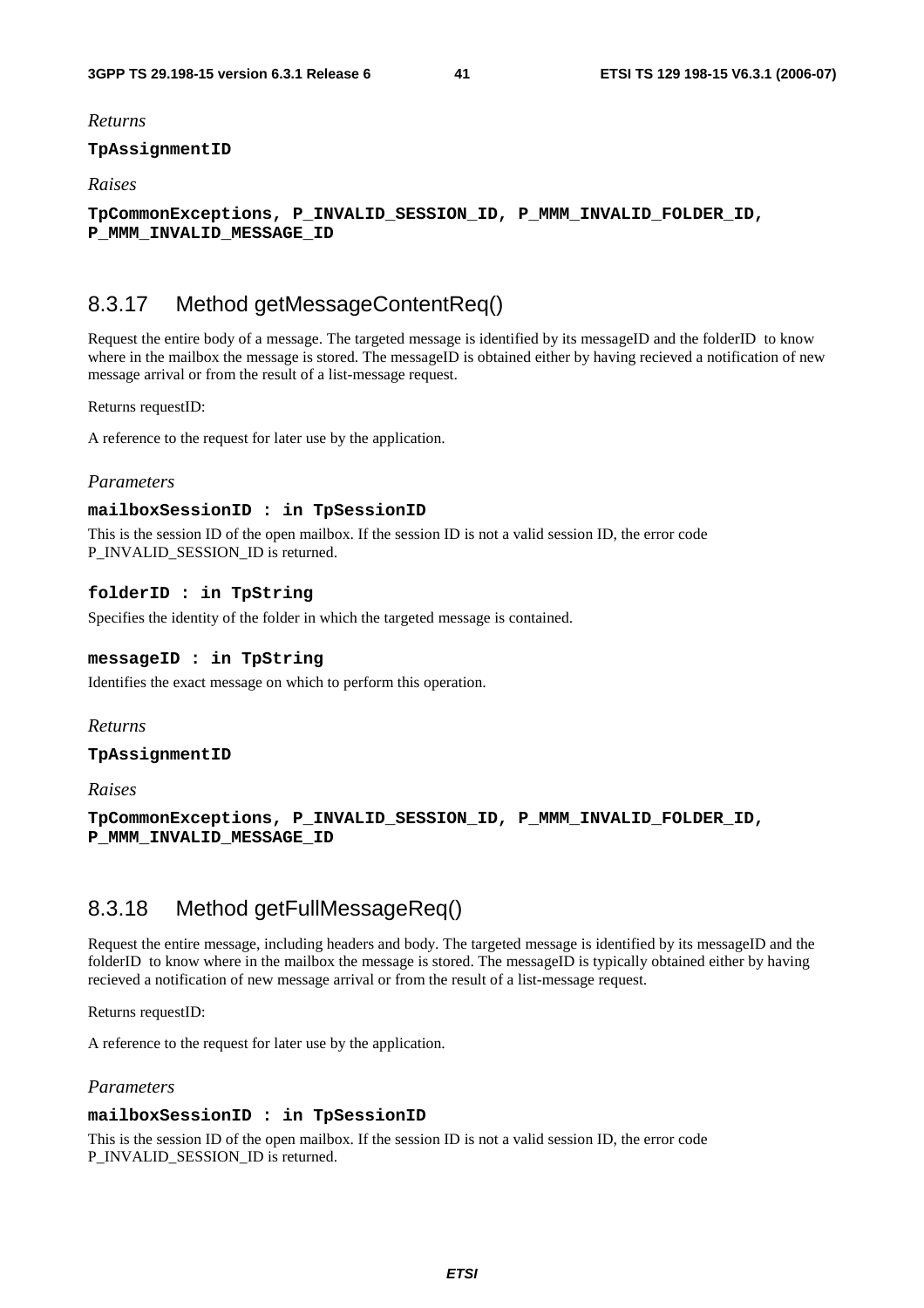## **folderID : in TpString**

Specifies the identity of the folder in which the targeted message is contained.

#### **messageID : in TpString**

Identifies the exact message on which to perform this operation.

#### *Returns*

**TpAssignmentID** 

*Raises* 

**TpCommonExceptions, P\_INVALID\_SESSION\_ID, P\_MMM\_INVALID\_FOLDER\_ID, P\_MMM\_INVALID\_MESSAGE\_ID** 

## 8.3.19 Method getMailboxInfoPropertiesReq()

This asynchronous method requests the values of properties of a mailbox. The response is provided in getMailboxInfoPropertiesRes().

Returns: requestID:

A reference to the request for later use by the application.

### *Parameters*

### **mailboxSessionID : in TpSessionID**

This is the session ID of the open mailbox. If the session ID is not a valid session ID, the error code P\_INVALID\_SESSION\_ID is returned.

*Returns* 

**TpAssignmentID** 

*Raises* 

**TpCommonExceptions, P\_INVALID\_SESSION\_ID** 

## 8.3.20 Method getFolderInfoPropertiesReq()

This asynchronous method requests the values of properties of a folder. The response is provided in getFolderInfoPropertiesRes().

Returns: requestID:

A reference to the request for later use by the application.

#### *Parameters*

### **mailboxSessionID : in TpSessionID**

This is the session ID of the open mailbox. If the session ID is not a valid session ID, the error code P\_INVALID\_SESSION\_ID is returned.

#### **folderID : in TpString**

Identifies the folder for which the properties are to be retrieved.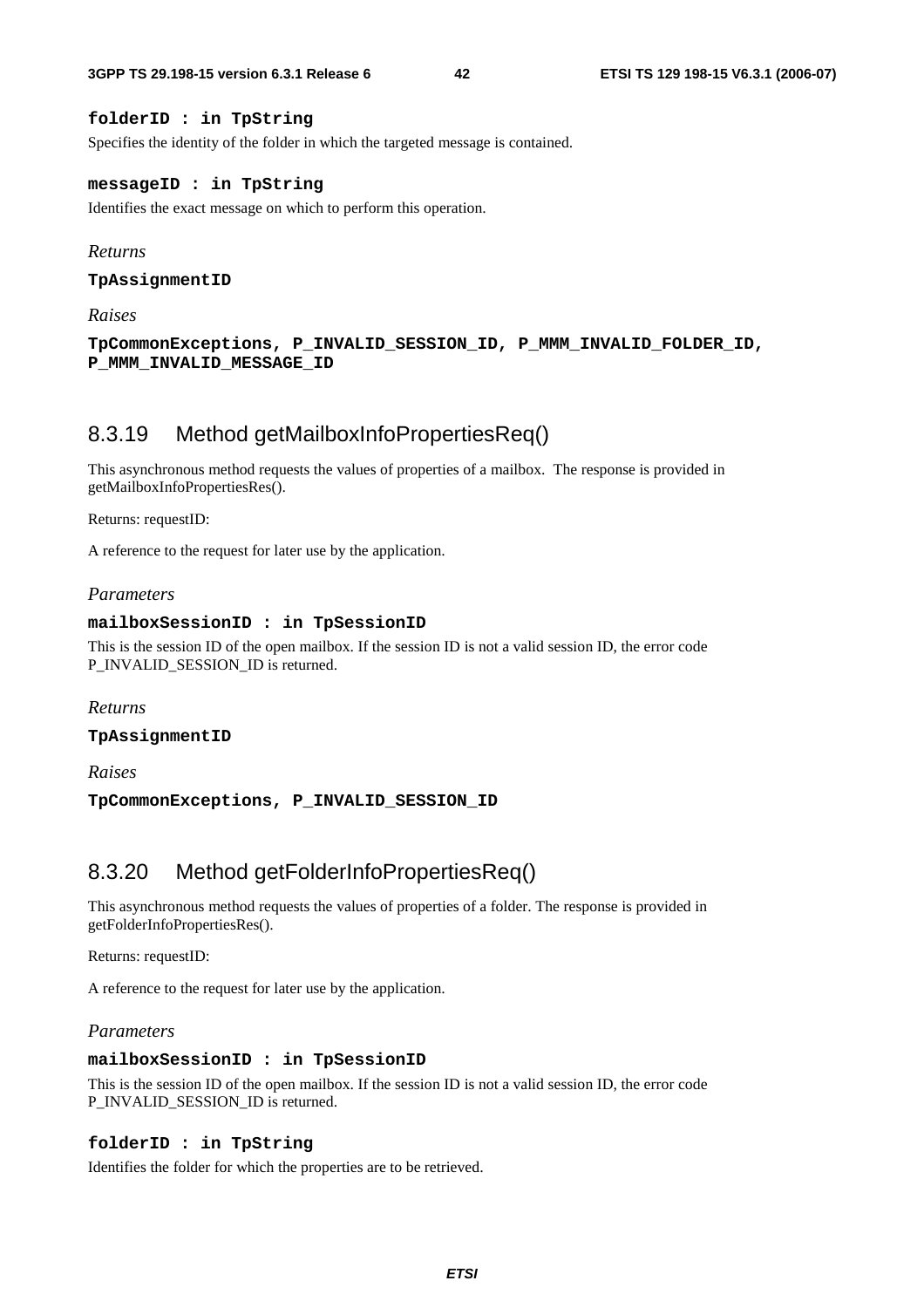*Returns* 

## **TpAssignmentID**

*Raises* 

**TpCommonExceptions, P\_INVALID\_SESSION\_ID, P\_MMM\_INVALID\_FOLDER\_ID** 

# 8.4 Interface Class IpAppMailbox

Inherits from: IpInterface.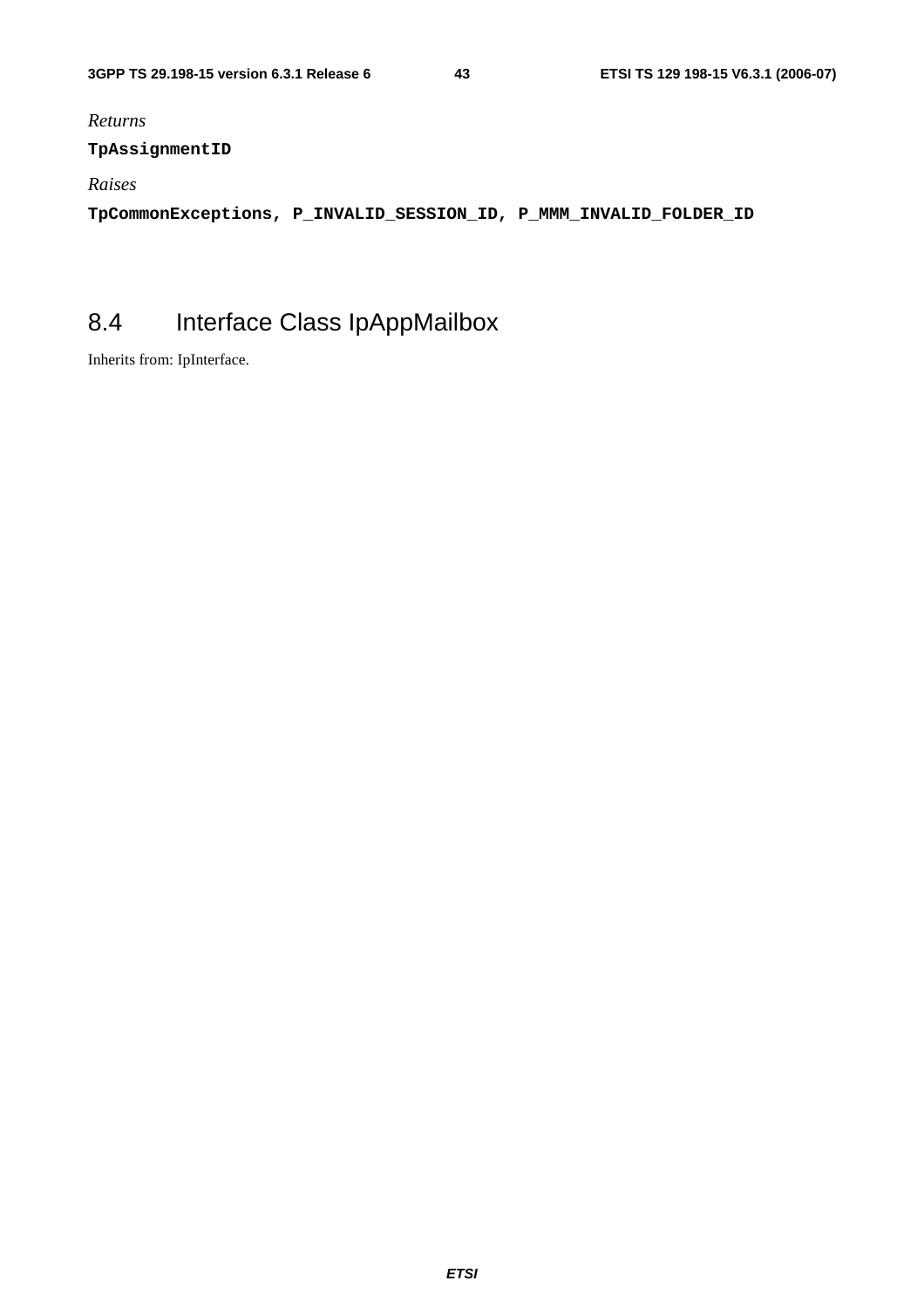| < <lnterface>&gt;</lnterface>                                                                                                                                                         |  |  |  |  |
|---------------------------------------------------------------------------------------------------------------------------------------------------------------------------------------|--|--|--|--|
| <b>IpAppMailbox</b>                                                                                                                                                                   |  |  |  |  |
|                                                                                                                                                                                       |  |  |  |  |
| getMessageInfoPropertiesRes (mailboxSessionID: in TpSessionID, requestID: in TpAssignmentID,<br>messageID: in TpString, returnedProperties: in TpMessageInfoPropertySet): void        |  |  |  |  |
| setMessageInfoPropertiesRes (mailboxSessionID: in TpSessionID, requestID: in TpAssignmentID,<br>messageID: in TpString, propertiesUpdated: in TpMessageInfoPropertySet): void         |  |  |  |  |
| setMessageInfoPropertiesErr (mailboxSessionID: in TpSessionID, requestID: in TpAssignmentID,<br>messageID: in TpString, propertiesNotUpdated: in TpMessageInfoPropertyErrorSet): void |  |  |  |  |
| getMailboxInfoPropertiesErr (mailboxSessionID: in TpSessionID, requestID: in TpAssignmentID, error: in<br>TpMessagingError, errorDetails : in TpString) : void                        |  |  |  |  |
| getFolderInfoPropertiesErr (mailboxSessionID: in TpSessionID, requestID: in TpAssignmentID, error: in<br>TpMessagingError, errorDetails : in TpString) : void                         |  |  |  |  |
| getMessageInfoPropertiesErr (mailboxSessionID: in TpSessionID, requestID: in TpAssignmentID, error: in<br>TpMessagingError, errorDetails : in TpString) : void                        |  |  |  |  |
| createFolderRes (mailboxSessionID: in TpSessionID, requestID: in TpAssignmentID, folderID: in<br>TpString): void                                                                      |  |  |  |  |
| createFolderErr (mailboxSessionID: in TpSessionID, requestID: in TpAssignmentID, error: in<br>TpMessagingError, errorDetails : in TpString) : void                                    |  |  |  |  |
| getFoldersRes (mailboxSessionID: in TpSessionID, requestID: in TpAssignmentID, folderID: in TpString,<br>folderNames: in TpStringList): void                                          |  |  |  |  |
| getFoldersErr (mailboxSessionID : in TpSessionID, requestID : in TpAssignmentID, folderID : in TpString,<br>error: in TpMessagingError, errorDetails: in TpString): void              |  |  |  |  |
| deleteFolderRes (mailboxSessionID: in TpSessionID, requestID: in TpAssignmentID): void                                                                                                |  |  |  |  |
| deleteFolderErr (mailboxSessionID: in TpSessionID, requestID: in TpAssignmentID, error: in<br>TpMessagingError, errorDetails : in TpString) : void                                    |  |  |  |  |
| copyFolderRes (mailboxSessionID: in TpSessionID, requestID: in TpAssignmentID): void                                                                                                  |  |  |  |  |
| copyFolderErr (mailboxSessionID: in TpSessionID, requestID: in TpAssignmentID, error: in<br>TpMessagingError, errorDetails: in TpString): void                                        |  |  |  |  |
| moveFolderRes (mailboxSessionID : in TpSessionID, requestID : in TpAssignmentID) : void                                                                                               |  |  |  |  |
| moveFolderErr (mailboxSessionID: in TpSessionID, requestID: in TpAssignmentID, error: in<br>TpMessagingError, errorDetails : in TpString) : void                                      |  |  |  |  |
| putMessageRes (mailboxSessionID : in TpSessionID, requestID : in TpAssignmentID, messageID : in<br>TpString): void                                                                    |  |  |  |  |
| putMessageErr (mailboxSessionID: in TpSessionID, requestID: in TpAssignmentID, error: in<br>TpMessagingError, errorDetails : in TpString) : void                                      |  |  |  |  |
| copyMessageRes (mailboxSessionID: in TpSessionID, requestID: in TpAssignmentID): void                                                                                                 |  |  |  |  |
| copyMessageErr (mailboxSessionID: in TpSessionID, requestID: in TpAssignmentID, error: in<br>TpMessagingError, errorDetails : in TpString) : void                                     |  |  |  |  |
| moveMessageRes (mailboxSessionID : in TpSessionID, requestID : in TpAssignmentID) : void                                                                                              |  |  |  |  |
| moveMessageErr (mailboxSessionID: in TpSessionID, requestID: in TpAssignmentID, error: in<br>TpMessagingError, errorDetails : in TpString) : void                                     |  |  |  |  |
| deleteMessageRes (mailboxSessionID : in TpSessionID, requestID : in TpAssignmentID) : void                                                                                            |  |  |  |  |
| deleteMessageErr (mailboxSessionID: in TpSessionID, requestID: in TpAssignmentID, error: in<br>TpMessagingError, errorDetails : in TpString) : void                                   |  |  |  |  |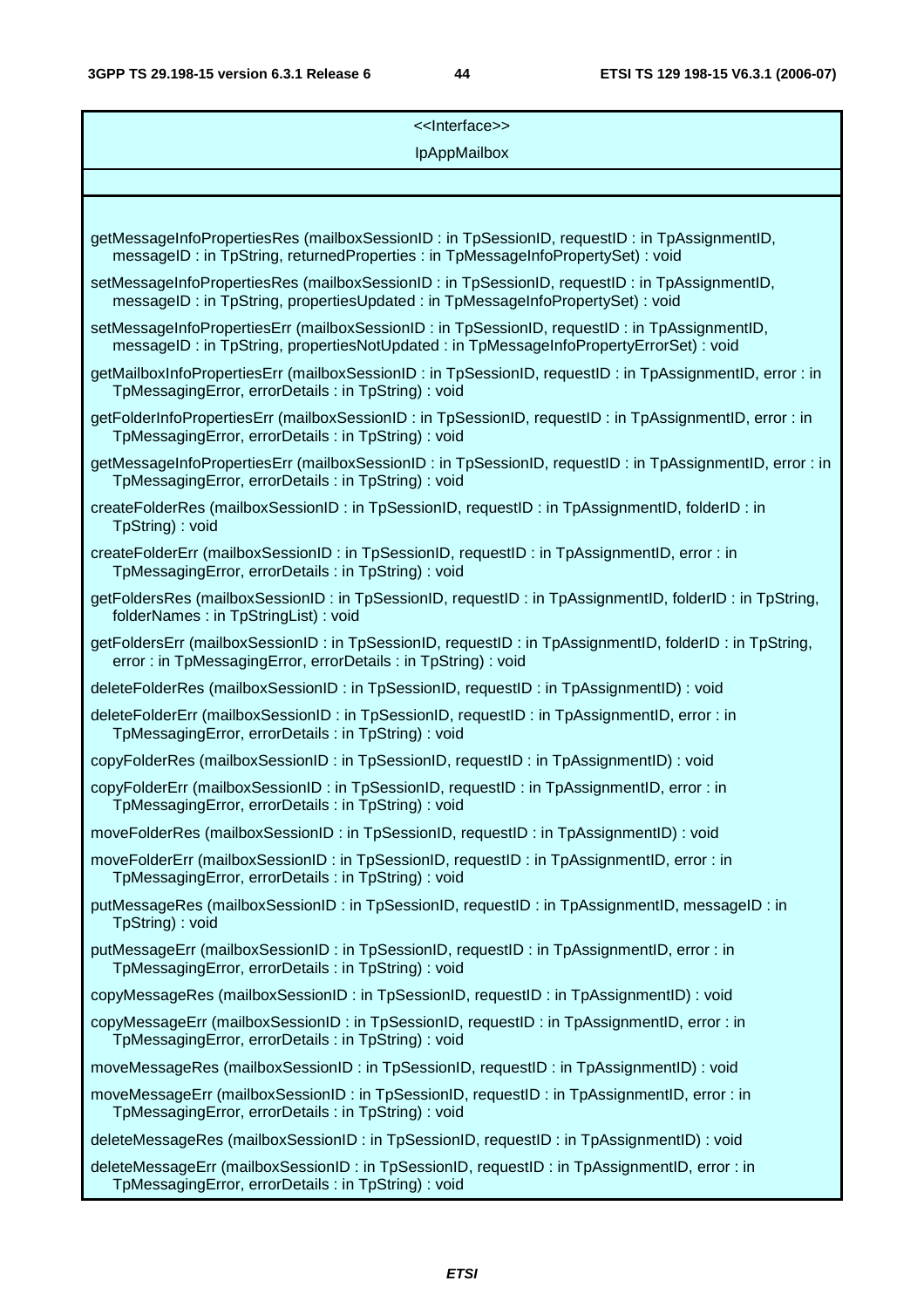| listMessagesRes (mailboxSessionID: in TpSessionID, requestID: in TpAssignmentID, messageList: in<br>TpMessageDescriptionList, mailboxStatusInfo: in TpMailboxFolderStatusInformation, final: in<br>TpBoolean) : void |
|----------------------------------------------------------------------------------------------------------------------------------------------------------------------------------------------------------------------|
| listMessagesErr (mailboxSessionID: in TpSessionID, requestID: in TpAssignmentID, error: in<br>TpMessagingError, errorDetails: in TpString): void                                                                     |
| listMessageBodyPartsRes (mailboxSessionID: in TpSessionID, requestID: in TpAssignmentID, partsList:<br>in TpBodyPartDescriptionList): void                                                                           |
| listMessageBodyPartsErr (mailboxSessionID: in TpSessionID, requestID: in TpAssignmentID, error: in<br>TpMessagingError, errorDetails : in TpString) : void                                                           |
| getMessageBodyPartsRes (mailboxSessionID: in TpSessionID, requestID: in TpAssignmentID, bodyParts<br>: in TpBodyPartList) : void                                                                                     |
| getMessageBodyPartsErr (mailboxSessionID: in TpSessionID, requestID: in TpAssignmentID, error: in<br>TpMessagingError, errorDetails: in TpString): void                                                              |
| getMessageHeadersRes (mailboxSessionID: in TpSessionID, requestID: in TpAssignmentID, headers: in<br>TpMessageHeaderFieldSet): void                                                                                  |
| getMessageHeadersErr (mailboxSessionID: in TpSessionID, requestID: in TpAssignmentID, error: in<br>TpMessagingError, errorDetails : in TpString) : void                                                              |
| getMessageContentRes (mailboxSessionID: in TpSessionID, requestID: in TpAssignmentID, contentType:<br>in TpString, contentTransferEncoding: in TpString, content: in TpOctetSet): void                               |
| getMessageContentErr (mailboxSessionID: in TpSessionID, requestID: in TpAssignmentID, error: in<br>TpMessagingError, errorDetails : in TpString) : void                                                              |
| getFullMessageRes (mailboxSessionID: in TpSessionID, requestID: in TpAssignmentID, message: in<br>TpOctetSet): void                                                                                                  |
| getFullMessageErr (mailboxSessionID: in TpSessionID, requestID: in TpAssignmentID, error: in<br>TpMessagingError, errorDetails : in TpString) : void                                                                 |
| getMailboxInfoPropertiesRes (mailboxSessionID: in TpSessionID, requestID: in TpAssignmentID,<br>returnedProperties : in TpMailboxInfoPropertySet) : void                                                             |
| getFolderInfoPropertiesRes (mailboxSessionID : in TpSessionID, requestID : in TpAssignmentID, folderID :<br>in TpString, returnedProperties : in TpFolderInfoPropertySet) : void                                     |
|                                                                                                                                                                                                                      |

## 8.4.1 Method getMessageInfoPropertiesRes()

This method returns the properties of a message, requested by getMessageInfoPropertiesReq().

## *Parameters*

### **mailboxSessionID : in TpSessionID**

This is the session ID of the open mailbox.

### **requestID : in TpAssignmentID**

This specifies the requestID associated with the corresponding getMessageInfoPropertiesReq() that was previously invoked by the client application.

### **messageID : in TpString**

Identifies the message for which the properties are being returned.

## **returnedProperties : in TpMessageInfoPropertySet**

The message properties (names and values).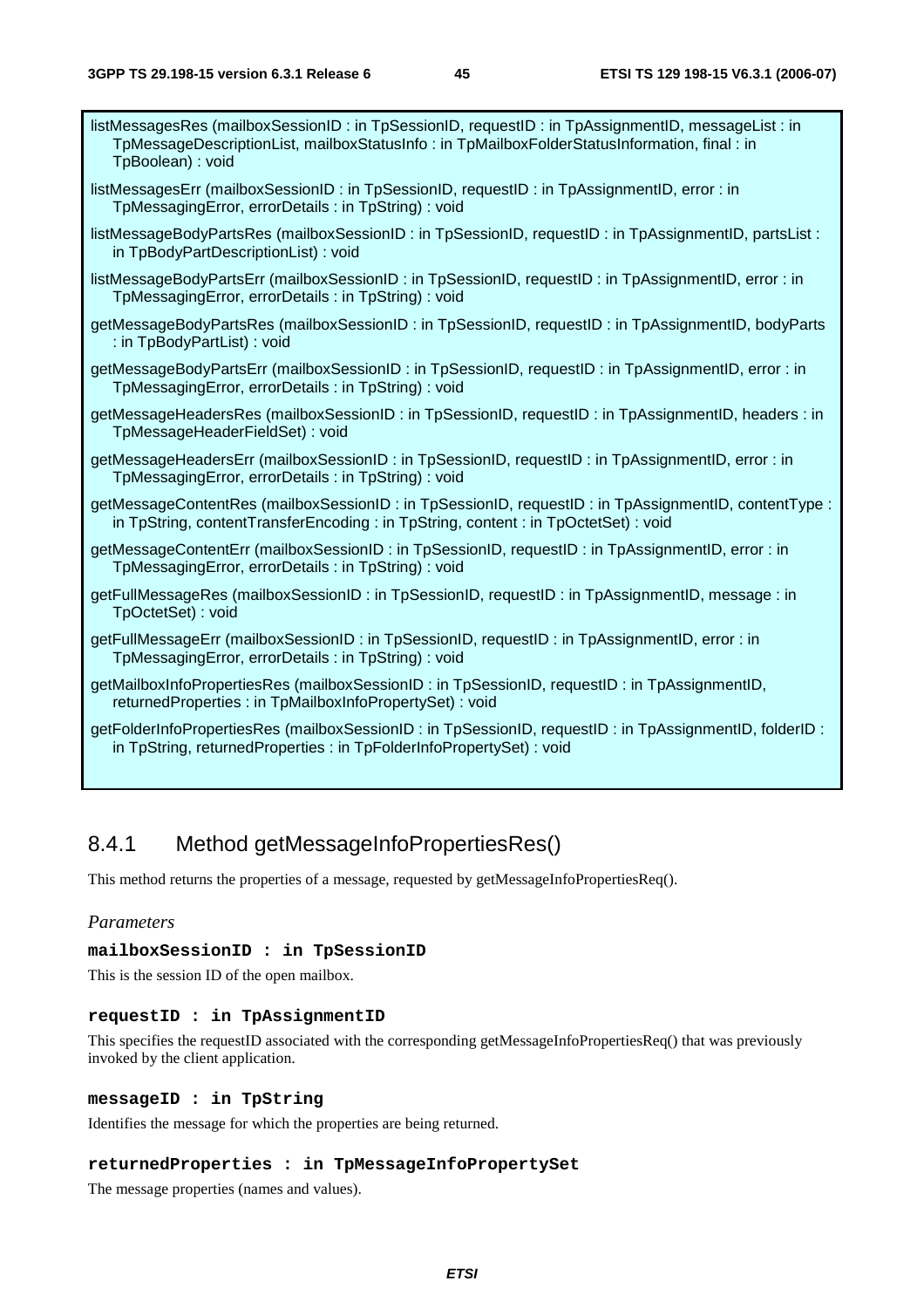## 8.4.2 Method setMessageInfoPropertiesRes()

This method returns the list of properties updated following a setMessageInfoPropertiesReq() invoked by the application. In cases where more than one property was requested to be set, and where not all properties were successfully set, a setMessageInfoPropertiesRes() will be returned indicating those properties successfully set, and a setMessageInfoPropertiesErr() method will be returned as well, indicating those properties which were not set.

## *Parameters*

## **mailboxSessionID : in TpSessionID**

This is the session ID of the open mailbox.

## **requestID : in TpAssignmentID**

This specifies the requestID associated with the corresponding setMessageInfoPropertiesReq() that was previously invoked by the client application.

## **messageID : in TpString**

Identifies the message for which the properties were set.

## **propertiesUpdated : in TpMessageInfoPropertySet**

This identifies the properties whose values were successfully updated as a result of invoking setMessageInfoPropertiesReq().

## 8.4.3 Method setMessageInfoPropertiesErr()

This method returns the list of properties which were not updated, and a reason why not, following a setMessageInfoPropertiesReq() invoked by the application. In cases where more than one property was requested to be set, and where not all properties were successfully set, a setMessageInfoPropertiesReq() will be returned indicating those properties successfully set, and a setMessageInfoPropertiesErr() method will be returned as well, indicating those properties which were not set.

#### *Parameters*

#### **mailboxSessionID : in TpSessionID**

This is the session ID of the open mailbox.

#### **requestID : in TpAssignmentID**

This specifies the requestID associated with the corresponding setMessageInfoPropertiesReq() that was previously invoked by the client application.

### **messageID : in TpString**

Identifies the message for which the properties were requested to be set.

#### **propertiesNotUpdated : in TpMessageInfoPropertyErrorSet**

This identifies the names of the properties whose values were not updated as a result of invoking setMessageInfoPropertiesReq(), and the reason why each property was not updated.

## 8.4.4 Method getMailboxInfoPropertiesErr()

This method indicates that the getMailboxInfoPropertiesReq() was unsuccessful.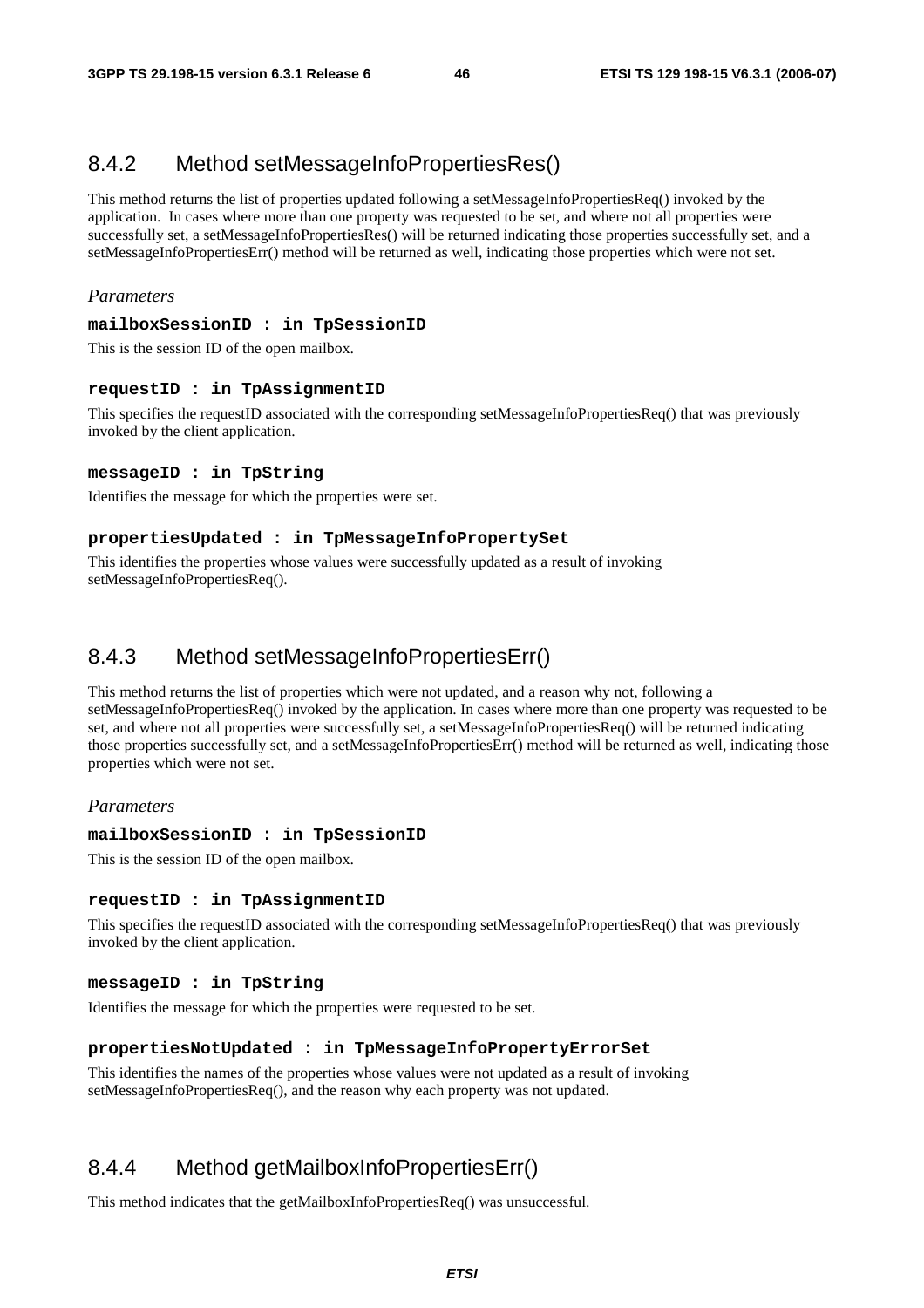#### *Parameters*

#### **mailboxSessionID : in TpSessionID**

This is the session ID of the open mailbox.

### **requestID : in TpAssignmentID**

This specifies the requestID associated with the corresponding getMailboxInfoPropertiesReq() that was previously invoked by the client application.

### **error : in TpMessagingError**

Indicates the error that occurred.

#### **errorDetails : in TpString**

Provides additional information which may help to locate the source of the error. There is no specified format for this information.

## 8.4.5 Method getFolderInfoPropertiesErr()

This method indicates that the getFolderInfoPropertiesReq() was unsuccessful.

#### *Parameters*

#### **mailboxSessionID : in TpSessionID**

This is the session ID of the open mailbox.

#### **requestID : in TpAssignmentID**

This specifies the requestID associated with the corresponding getFolderInfoPropertiesReq() that was previously invoked by the client application.

### **error : in TpMessagingError**

Indicates the error that occurred.

#### **errorDetails : in TpString**

Provides additional information which may help to locate the source of the error. There is no specified format for this information.

## 8.4.6 Method getMessageInfoPropertiesErr()

This method indicates that the getMessageInfoPropertiesReq() was unsuccessful.

### *Parameters*

#### **mailboxSessionID : in TpSessionID**

This is the session ID of the open mailbox.

#### **requestID : in TpAssignmentID**

This specifies the requestID associated with the corresponding getMessageInfoPropertiesReq() that was previously invoked by the client application.

#### **error : in TpMessagingError**

Indicates the error that occurred.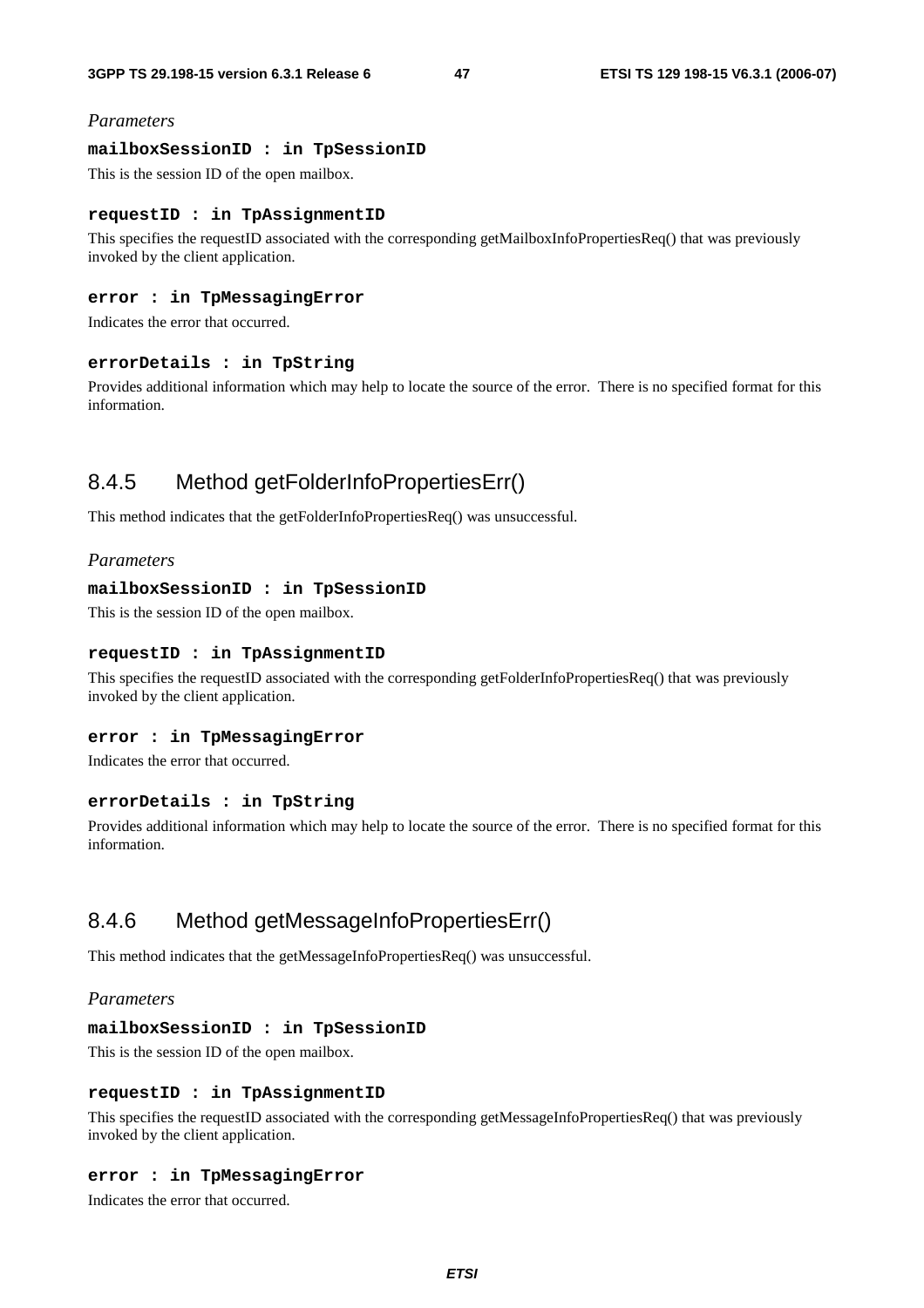### **errorDetails : in TpString**

Provides additional information which may help to locate the source of the error. There is no specified format for this information.

## 8.4.7 Method createFolderRes()

This method indicates the successful creation of a folder, requested by createFolderReq().

#### *Parameters*

#### **mailboxSessionID : in TpSessionID**

This is the session ID of the open mailbox.

#### **requestID : in TpAssignmentID**

This specifies the requestID associated with the corresponding createFolderReq() that was previously invoked by the client application.

#### **folderID : in TpString**

This is the name of the new folder which has been created.

## 8.4.8 Method createFolderErr()

This method indicates that the attempt to create a folder, requested by createFolderReq(), was unsuccessful.

### *Parameters*

#### **mailboxSessionID : in TpSessionID**

This is the session ID of the open mailbox.

#### **requestID : in TpAssignmentID**

This specifies the requestID associated with the corresponding createFolderReq() that was previously invoked by the client application.

#### **error : in TpMessagingError**

Indicates the error that occurred.

#### **errorDetails : in TpString**

Provides additional information which may help to locate the source of the error. There is no specified format for this information.

## 8.4.9 Method getFoldersRes()

This method returns the list of the (sub)folder names in the mailbox or a folder. Only the names of the 1st (top) level of folders is returned.

### *Parameters*

#### **mailboxSessionID : in TpSessionID**

This is the session ID of the open mailbox.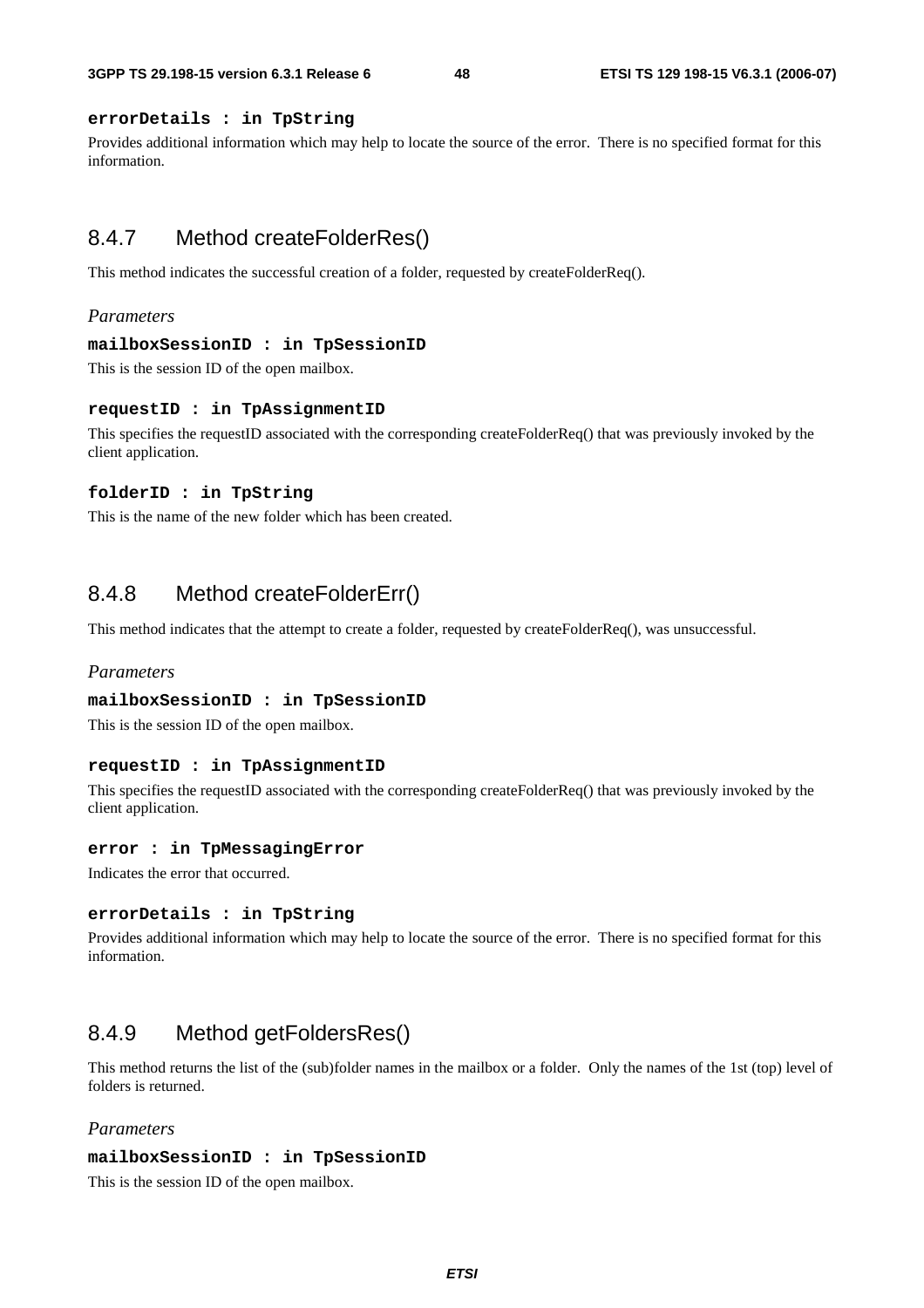### **requestID : in TpAssignmentID**

This specifies the requestID associated with the corresponding getFoldersReq() that was previously invoked by the client application.

#### **folderID : in TpString**

This contains the name of the folder for which the names of the top level of sub-folders are returned. If an emptystring is provided, the list contains the names of the top level of folders in the Mailbox.

#### **folderNames : in TpStringList**

Contains the list of names of folders contained within the mailbox or folder.

## 8.4.10 Method getFoldersErr()

This method indicates that the request for a list of folder names, requested by getFoldersReq(), has failed.

#### *Parameters*

#### **mailboxSessionID : in TpSessionID**

This is the session ID of the open mailbox.

#### **requestID : in TpAssignmentID**

This specifies the requestID associated with the corresponding getFoldersReq() that was previously invoked by the client application.

### **folderID : in TpString**

This contains the name of the folder for which the names of the top level of sub-folders are requested. If an emptystring is provided, the request was for the names of the top level of folders in the Mailbox.

#### **error : in TpMessagingError**

Indicates the error that occurred.

### **errorDetails : in TpString**

Provides additional information which may help to locate the source of the error. There is no specified format for this information.

## 8.4.11 Method deleteFolderRes()

This method indicates the successful deletion of a folder, requested by deleteFolderReq().

## *Parameters*

#### **mailboxSessionID : in TpSessionID**

This is the session ID of the open mailbox.

#### **requestID : in TpAssignmentID**

This specifies the requestID associated with the corresponding deleteFolderReq() that was previously invoked by the client application.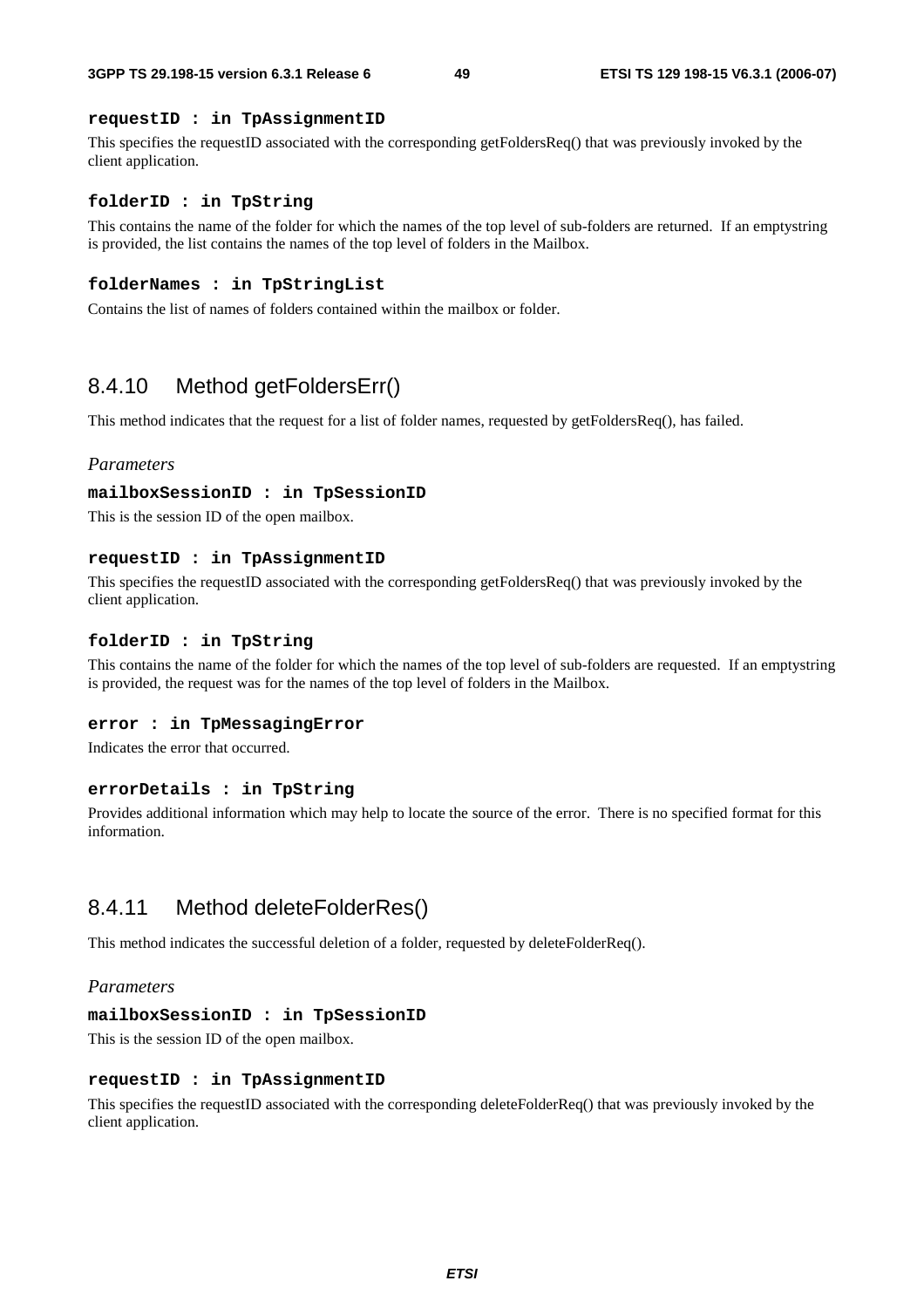## 8.4.12 Method deleteFolderErr()

This method indicates that the attempt to delete a folder, requested by deleteFolderReq(), was unsuccessful.

### *Parameters*

#### **mailboxSessionID : in TpSessionID**

This is the session ID of the open mailbox.

## **requestID : in TpAssignmentID**

This specifies the requestID associated with the corresponding deleteFolderReq() that was previously invoked by the client application.

#### **error : in TpMessagingError**

Indicates the error that occurred.

### **errorDetails : in TpString**

Provides additional information which may help to locate the source of the error. There is no specified format for this information.

## 8.4.13 Method copyFolderRes()

This method indicates the successful copying of a folder, requested by copyFolderReq().

### *Parameters*

#### **mailboxSessionID : in TpSessionID**

This is the session ID of the open mailbox.

#### **requestID : in TpAssignmentID**

This specifies the requestID associated with the corresponding copyFolderReq() that was previously invoked by the client application.

## 8.4.14 Method copyFolderErr()

This method indicates that the attempt to copy a folder, requested by copyFolderReq(), was unsuccessful.

### *Parameters*

## **mailboxSessionID : in TpSessionID**

This is the session ID of the open mailbox.

#### **requestID : in TpAssignmentID**

This specifies the requestID associated with the corresponding copyFolderReq() that was previously invoked by the client application.

#### **error : in TpMessagingError**

Indicates the error that occurred.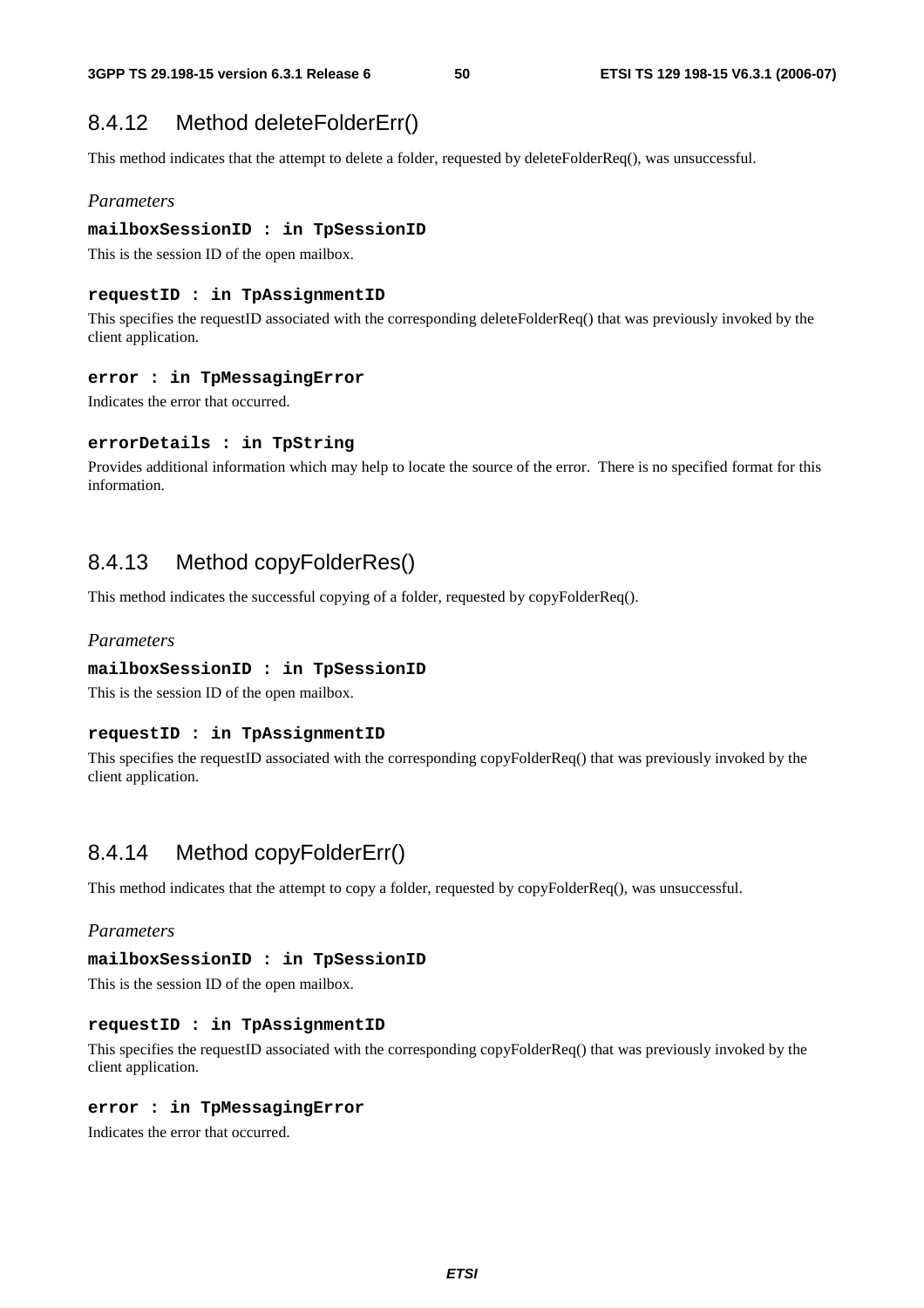## **errorDetails : in TpString**

Provides additional information which may help to locate the source of the error. There is no specified format for this information.

## 8.4.15 Method moveFolderRes()

This method indicates the successful move of a folder, requested by moveFolderReq().

### *Parameters*

#### **mailboxSessionID : in TpSessionID**

This is the session ID of the open mailbox.

#### **requestID : in TpAssignmentID**

This specifies the requestID associated with the corresponding moveFolderReq() that was previously invoked by the client application.

## 8.4.16 Method moveFolderErr()

This method indicates that the attempt to move a folder, requested by moveFolderReq(), was unsuccessful.

## *Parameters*

#### **mailboxSessionID : in TpSessionID**

This is the session ID of the open mailbox.

#### **requestID : in TpAssignmentID**

This specifies the requestID associated with the corresponding moveFolderReq() that was previously invoked by the client application.

#### **error : in TpMessagingError**

Indicates the error that occurred.

#### **errorDetails : in TpString**

Provides additional information which may help to locate the source of the error. There is no specified format for this information.

## 8.4.17 Method putMessageRes()

This method indicates the successful placing of a message in a folder, requested by putMessageReq().

#### *Parameters*

#### **mailboxSessionID : in TpSessionID**

This is the session ID of the open mailbox.

### **requestID : in TpAssignmentID**

This specifies the requestID associated with the corresponding putMessageReq() that was previously invoked by the client application.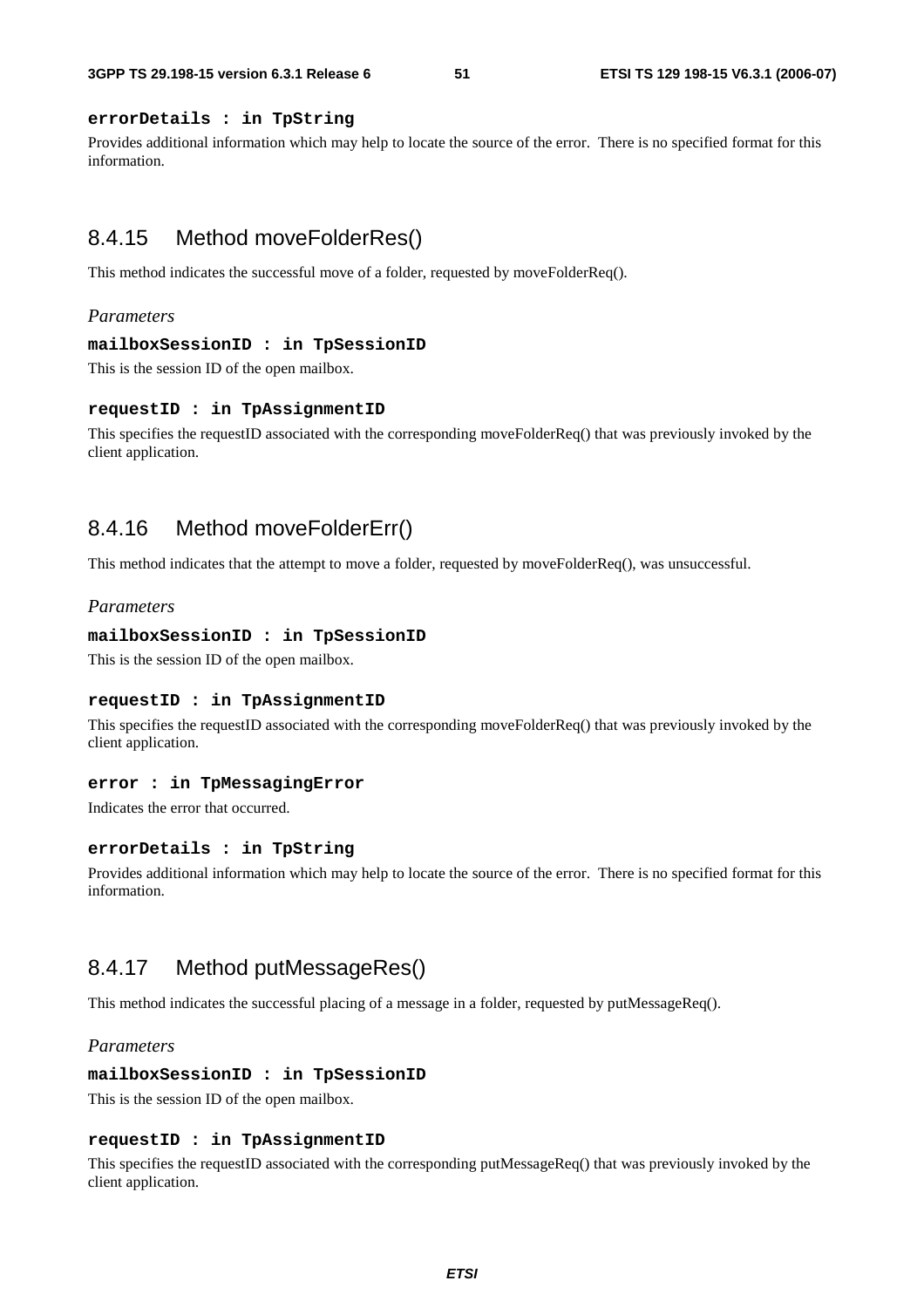### **messageID : in TpString**

The new ID of the message which has been placed in the folder as requested.

## 8.4.18 Method putMessageErr()

This method indicates that the attempt to put a message in a folder, requested by putMessageReq(), was unsuccessful.

### *Parameters*

#### **mailboxSessionID : in TpSessionID**

This is the session ID of the open mailbox.

#### **requestID : in TpAssignmentID**

This specifies the requestID associated with the corresponding putMessageReq() that was previously invoked by the client application.

#### **error : in TpMessagingError**

Indicates the error that occurred.

#### **errorDetails : in TpString**

Provides additional information which may help to locate the source of the error. There is no specified format for this information.

## 8.4.19 Method copyMessageRes()

This method indicates the successful copying of a message from one folder to another, as requested by copyMessageReq().

### *Parameters*

#### **mailboxSessionID : in TpSessionID**

This is the session ID of the open mailbox.

#### **requestID : in TpAssignmentID**

This specifies the requestID associated with the corresponding copyMessageReq() that was previously invoked by the client application.

## 8.4.20 Method copyMessageErr()

This method indicates that the attempt to copy a message from one folder to another, requested by copyMessageReq(), was unsuccessful.

## *Parameters*

#### **mailboxSessionID : in TpSessionID**

This is the session ID of the open mailbox.

### **requestID : in TpAssignmentID**

This specifies the requestID associated with the corresponding copyMessageReq() that was previously invoked by the client application.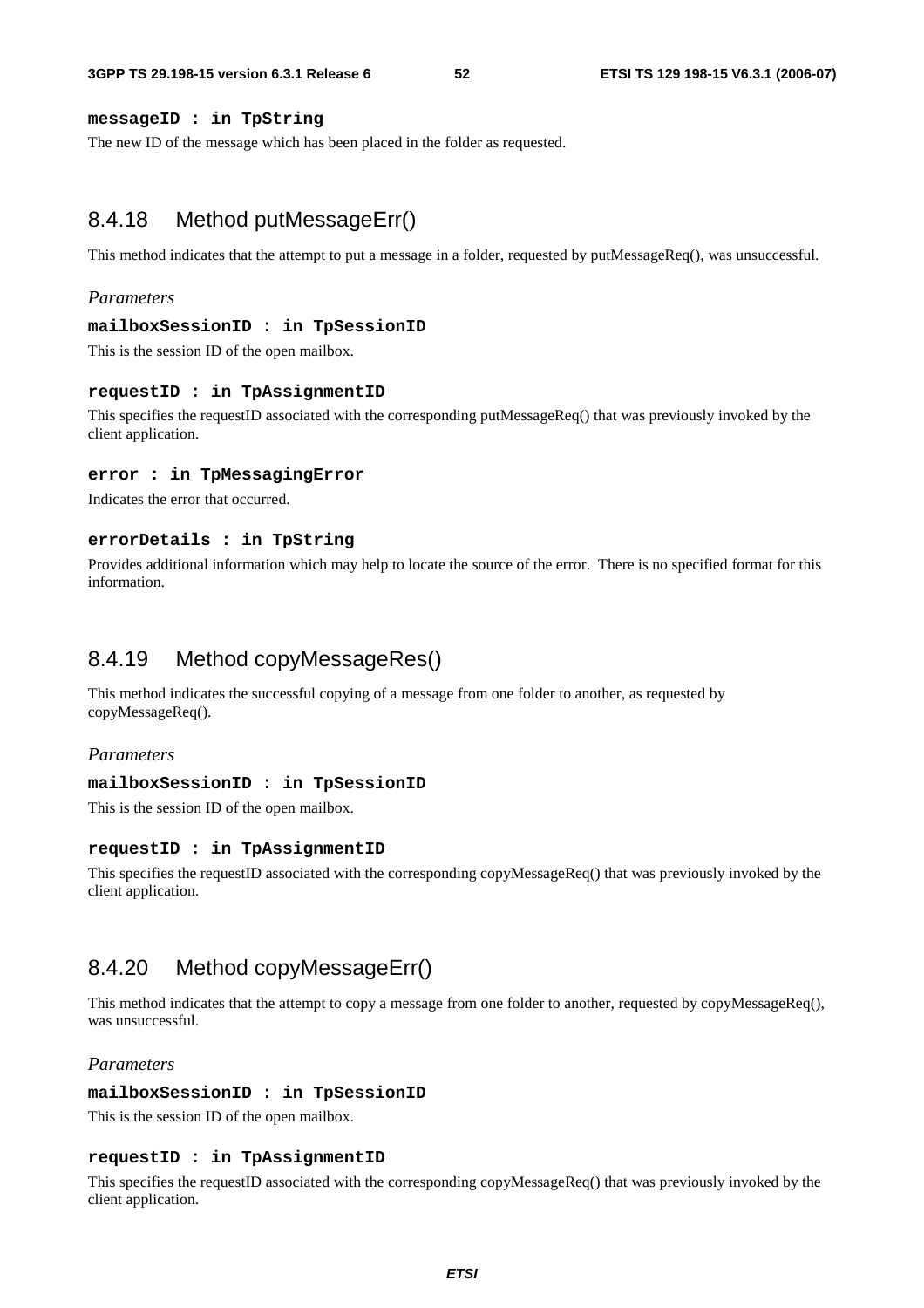### **error : in TpMessagingError**

Indicates the error that occurred.

### **errorDetails : in TpString**

Provides additional information which may help to locate the source of the error. There is no specified format for this information.

## 8.4.21 Method moveMessageRes()

This method indicates the successful move of a message from one folder to another, as requested by moveMessageReq().

## *Parameters*

#### **mailboxSessionID : in TpSessionID**

This is the session ID of the open mailbox.

#### **requestID : in TpAssignmentID**

This specifies the requestID associated with the corresponding moveMessageReq() that was previously invoked by the client application.

## 8.4.22 Method moveMessageErr()

This method indicates that the attempt to move a message from one folder to another, requested by moveMessageReq(), was unsuccessful.

### *Parameters*

#### **mailboxSessionID : in TpSessionID**

This is the session ID of the open mailbox.

#### **requestID : in TpAssignmentID**

This specifies the requestID associated with the corresponding moveMessageReq() that was previously invoked by the client application.

#### **error : in TpMessagingError**

Indicates the error that occurred.

#### **errorDetails : in TpString**

Provides additional information which may help to locate the source of the error. There is no specified format for this information.

## 8.4.23 Method deleteMessageRes()

This method indicates the successful deletion of a message, as requested by deleteMessageReq().

### *Parameters*

#### **mailboxSessionID : in TpSessionID**

This is the session ID of the open mailbox.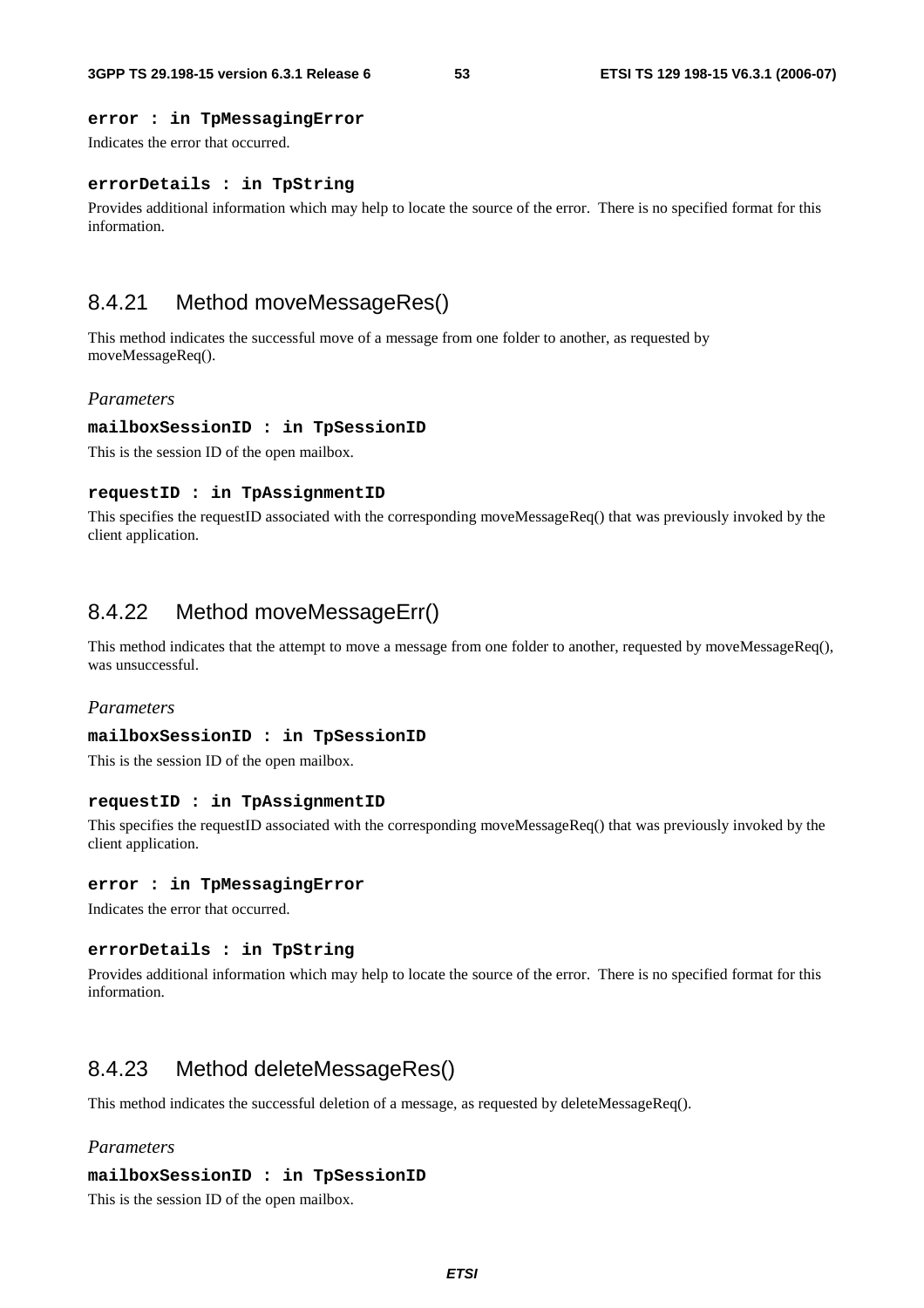### **requestID : in TpAssignmentID**

This specifies the requestID associated with the corresponding deleteMessageReq() that was previously invoked by the client application.

## 8.4.24 Method deleteMessageErr()

This method indicates that the attempt to delete a message, requested by deleteMessageReq(), was unsuccessful.

#### *Parameters*

#### **mailboxSessionID : in TpSessionID**

This is the session ID of the open mailbox.

#### **requestID : in TpAssignmentID**

This specifies the requestID associated with the corresponding deleteMessageReq() that was previously invoked by the client application.

#### **error : in TpMessagingError**

Indicates the error that occurred.

### **errorDetails : in TpString**

Provides additional information which may help to locate the source of the error. There is no specified format for this information.

## 8.4.25 Method listMessagesRes()

This method delivers the result of a completed list messages request. Whether there are still more messages that can be listed yet will be indicated with the final parameter.

## *Parameters*

#### **mailboxSessionID : in TpSessionID**

This is the session ID of the open mailbox.

#### **requestID : in TpAssignmentID**

This specifies the requestID associated with the corresponding listMessagesReq() that was previously invoked by the client application.

#### **messageList : in TpMessageDescriptionList**

A list with each entry giving a short description of the message.

#### **mailboxStatusInfo : in TpMailboxFolderStatusInformation**

Gives some information about the status of the mailbox regarding the number of messages it holds, how many new messages etc.

#### **final : in TpBoolean**

Indication whether the returned list is the final part of the complete list (TRUE) or if there are still parts of the list to retrieve (FALSE).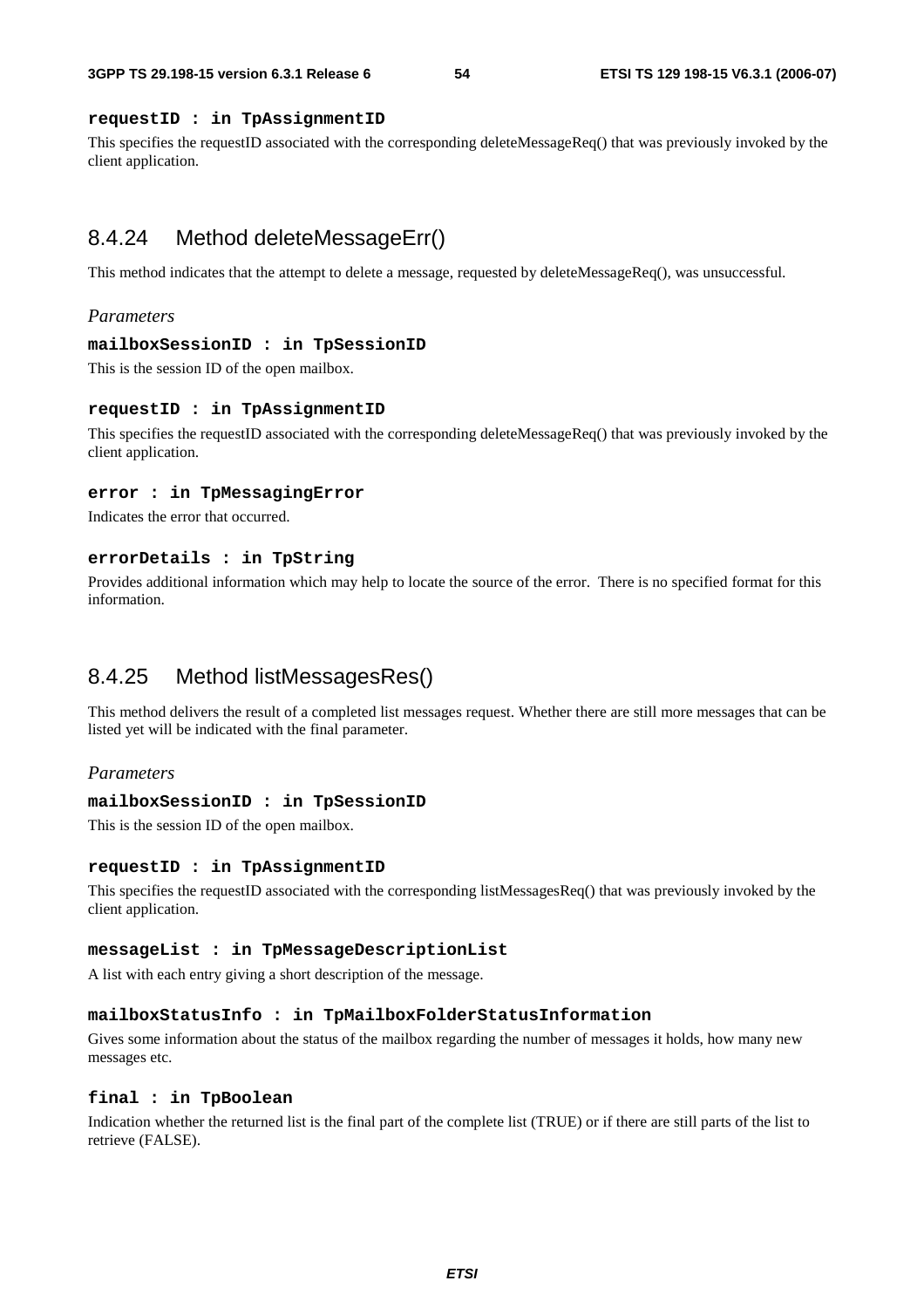## 8.4.26 Method listMessagesErr()

This method indicates that the list messages request was unsuccessful.

## *Parameters*

### **mailboxSessionID : in TpSessionID**

This is the session ID of the open mailbox.

## **requestID : in TpAssignmentID**

This specifies the requestID associated with the corresponding listMessagesReq() that was previously invoked by the client application.

## **error : in TpMessagingError**

Indicates the error that occurred.

## **errorDetails : in TpString**

Provides additional information which may help to locate the source of the error. There is no specified format for this information.

## 8.4.27 Method listMessageBodyPartsRes()

This method delivers the result of a completed list message body parts request.

## *Parameters*

## **mailboxSessionID : in TpSessionID**

This is the session ID of the open mailbox. If the session ID is not a valid session ID, the error code P\_INVALID\_SESSION\_ID is returned.

### **requestID : in TpAssignmentID**

This specifies the requestID associated with the corresponding listMessageBodyPartsReq() that was previously invoked by the client application.

## **partsList : in TpBodyPartDescriptionList**

Specifies the structure of the message up to the requested nesting level.

## 8.4.28 Method listMessageBodyPartsErr()

This method indicates that the list message body parts request was unsuccessful.

## *Parameters*

### **mailboxSessionID : in TpSessionID**

This is the session ID of the open mailbox. If the session ID is not a valid session ID, the error code P\_INVALID\_SESSION\_ID is returned.

## **requestID : in TpAssignmentID**

This specifies the requestID associated with the corresponding listMessageBodyPartsReq() that was previously invoked by the client application.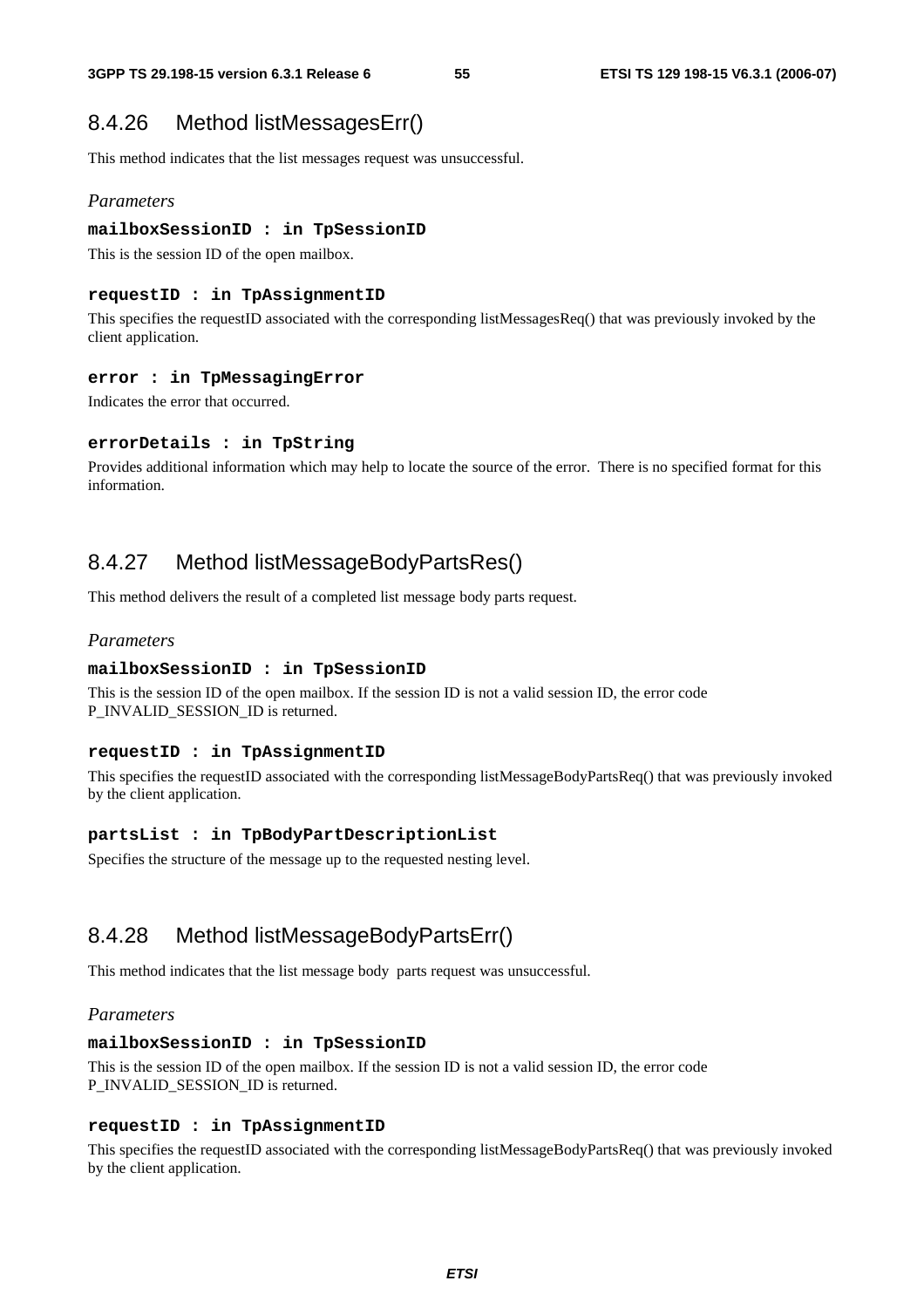### **error : in TpMessagingError**

Indicates the error that occurred.

### **errorDetails : in TpString**

Provides additional information which may help to locate the source of the error. There is no specified format for this information.

## 8.4.29 Method getMessageBodyPartsRes()

This method delivers the result of a completed get message body parts request.

#### *Parameters*

#### **mailboxSessionID : in TpSessionID**

This is the session ID of the open mailbox. If the session ID is not a valid session ID, the error code P\_INVALID\_SESSION\_ID is returned.

#### **requestID : in TpAssignmentID**

This specifies the requestID associated with the corresponding getMessageBodyPartsReq() that was previously invoked by the client application.

### **bodyParts : in TpBodyPartList**

Contains the details and content of the requested Body Parts of the message.

## 8.4.30 Method getMessageBodyPartsErr()

This method indicates that the get message body parts request was unsuccessful.

### *Parameters*

#### **mailboxSessionID : in TpSessionID**

This is the session ID of the open mailbox. If the session ID is not a valid session ID, the error code P\_INVALID\_SESSION\_ID is returned.

#### **requestID : in TpAssignmentID**

This specifies the requestID associated with the corresponding getMessageBodyPartsReq() that was previously invoked by the client application.

#### **error : in TpMessagingError**

Indicates the error that occurred.

#### **errorDetails : in TpString**

Provides additional information which may help to locate the source of the error. There is no specified format for this information.

## 8.4.31 Method getMessageHeadersRes()

This method delivers the result of a completed get message headers request.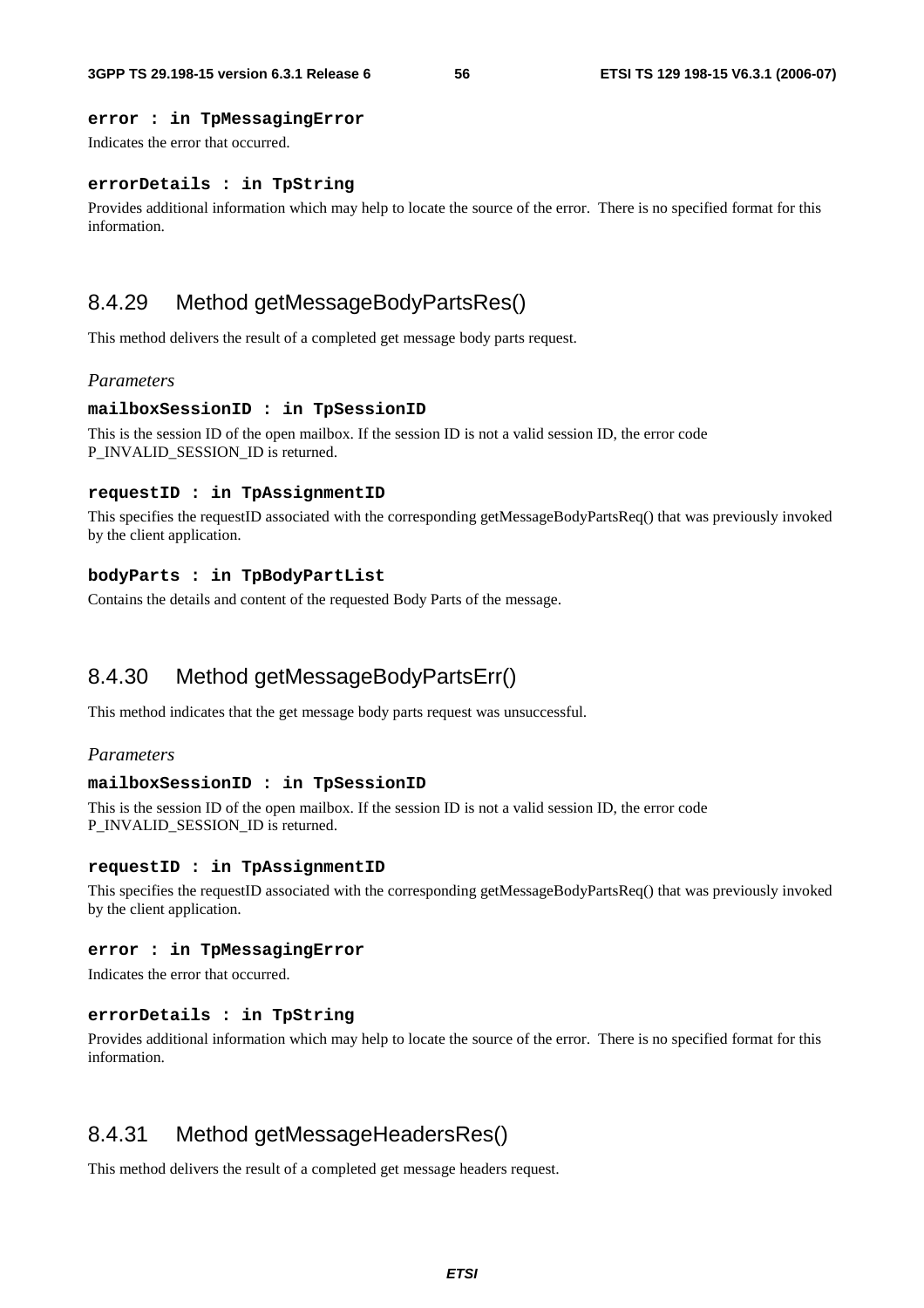#### *Parameters*

#### **mailboxSessionID : in TpSessionID**

This is the session ID of the open mailbox. If the session ID is not a valid session ID, the error code P\_INVALID\_SESSION\_ID is returned.

#### **requestID : in TpAssignmentID**

This specifies the requestID associated with the corresponding getMessageHeadersReq() that was previously invoked by the client application.

#### **headers : in TpMessageHeaderFieldSet**

Carries the headers of the message.

## 8.4.32 Method getMessageHeadersErr()

This method indicates that the get message headers request was unsuccessful.

#### *Parameters*

### **mailboxSessionID : in TpSessionID**

This is the session ID of the open mailbox. If the session ID is not a valid session ID, the error code P\_INVALID\_SESSION\_ID is returned.

## **requestID : in TpAssignmentID**

This specifies the requestID associated with the corresponding getMessageHeadersReq() that was previously invoked by the client application.

## **error : in TpMessagingError**

Indicates the error that occurred.

#### **errorDetails : in TpString**

Provides additional information which may help to locate the source of the error. There is no specified format for this information.

## 8.4.33 Method getMessageContentRes()

This method delivers the result of a completed get message content request.

## *Parameters*

### **mailboxSessionID : in TpSessionID**

This is the session ID of the open mailbox. If the session ID is not a valid session ID, the error code P\_INVALID\_SESSION\_ID is returned.

## **requestID : in TpAssignmentID**

This specifies the requestID associated with the corresponding getMessageContentReq() that was previously invoked by the client application.

## **contentType : in TpString**

Specifies the content type value according to the RFC2045 format.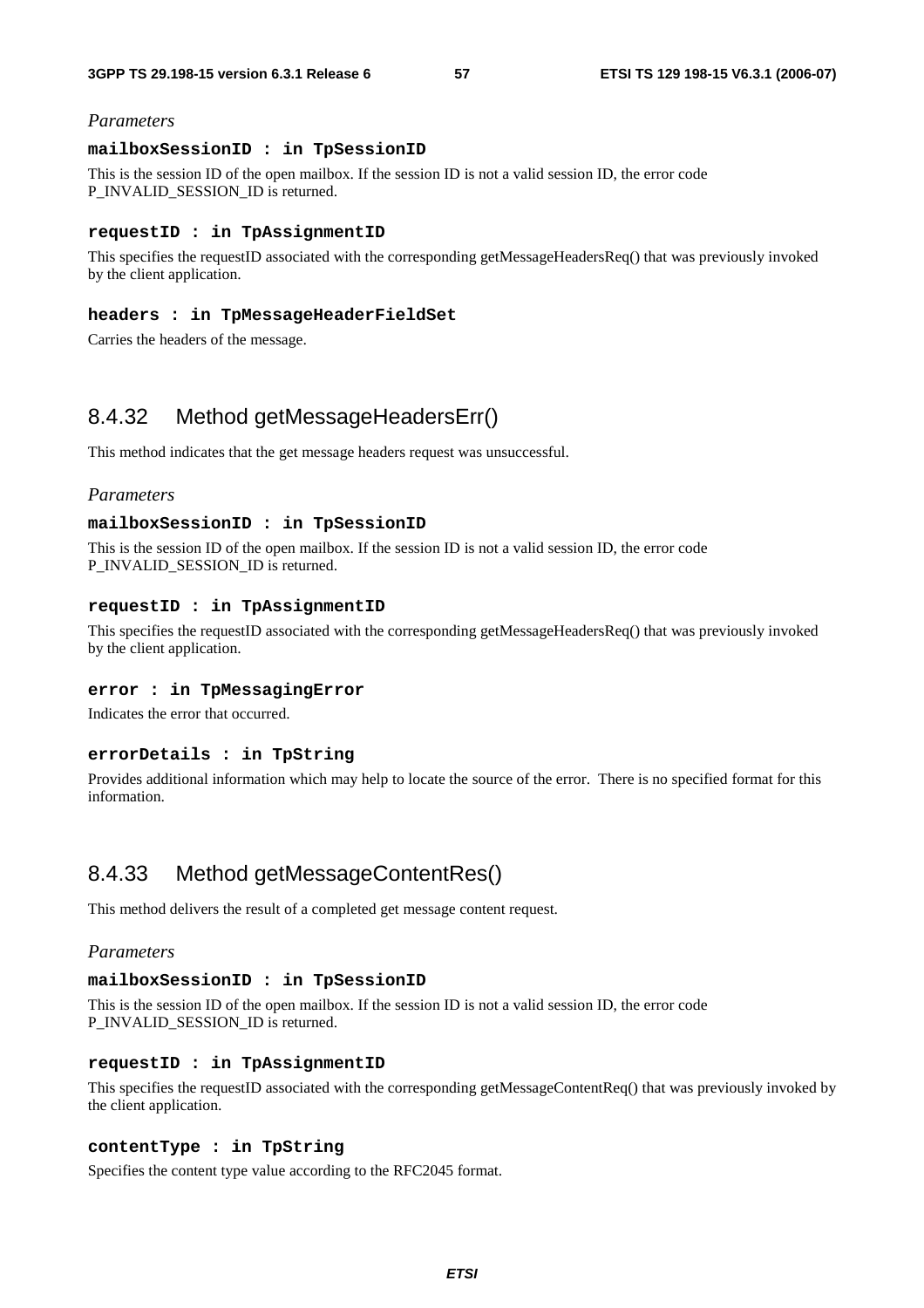## **contentTransferEncoding : in TpString**

Specifies the content transfer encoding value according to the RFC2045 format.

### **content : in TpOctetSet**

Contains the body of the message.

## 8.4.34 Method getMessageContentErr()

This method indicates that the get message content request was unsuccessful.

#### *Parameters*

#### **mailboxSessionID : in TpSessionID**

This is the session ID of the open mailbox. If the session ID is not a valid session ID, the error code P\_INVALID\_SESSION\_ID is returned.

#### **requestID : in TpAssignmentID**

This specifies the requestID associated with the corresponding getMessageContentReq() that was previously invoked by the client application.

#### **error : in TpMessagingError**

Indicates the error that occurred.

### **errorDetails : in TpString**

Provides additional information which may help to locate the source of the error. There is no specified format for this information.

## 8.4.35 Method getFullMessageRes()

This method delivers the result of a completed get full message request.

### *Parameters*

#### **mailboxSessionID : in TpSessionID**

This is the session ID of the open mailbox. If the session ID is not a valid session ID, the error code P\_INVALID\_SESSION\_ID is returned.

#### **requestID : in TpAssignmentID**

This specifies the requestID associated with the corresponding getFullMessageReq() that was previously invoked by the client application.

#### **message : in TpOctetSet**

Contains the entire message (headers and body) in unstructured format.

## 8.4.36 Method getFullMessageErr()

This method indicates that the get full message request was unsuccessful.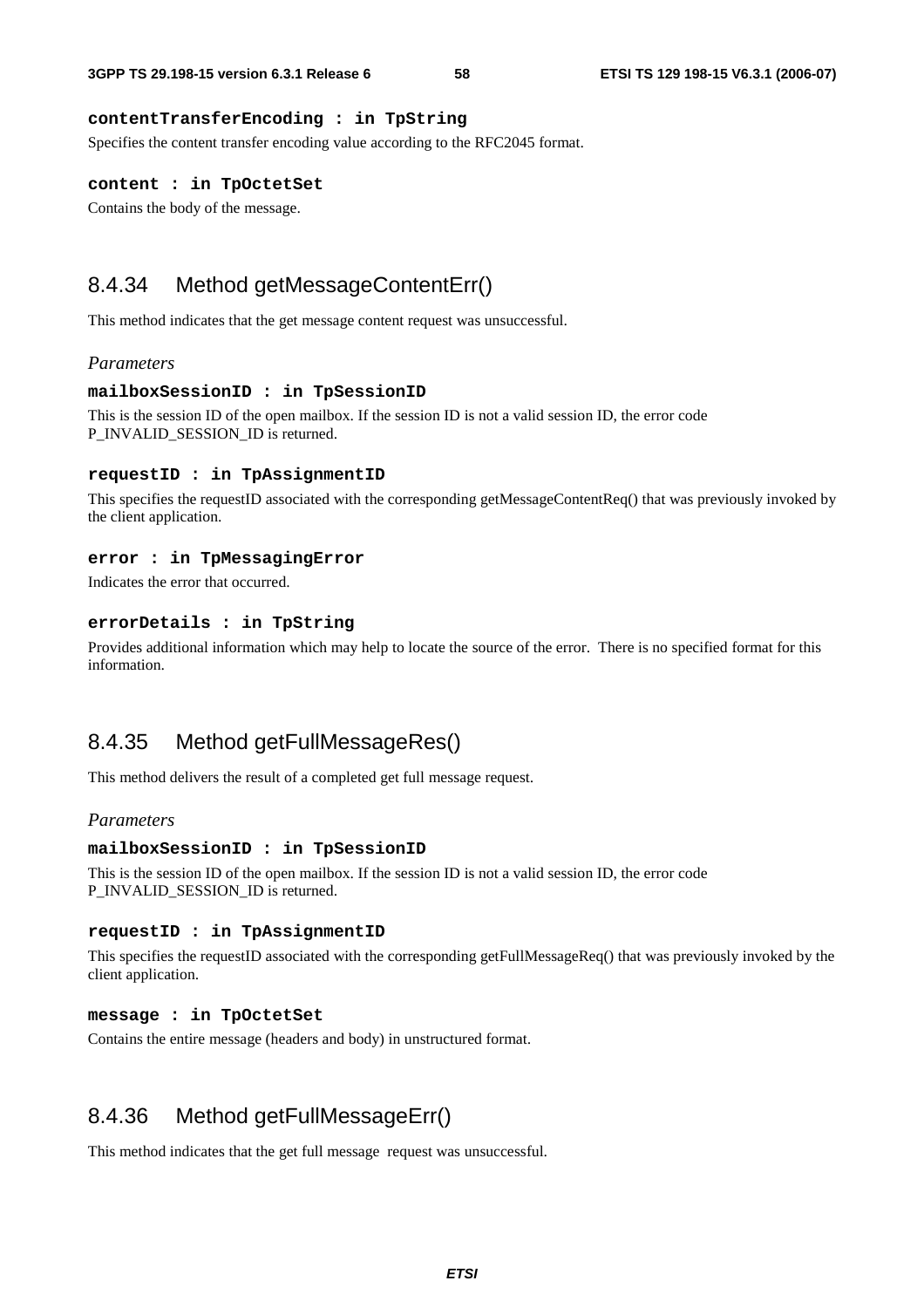#### *Parameters*

### **mailboxSessionID : in TpSessionID**

This is the session ID of the open mailbox. If the session ID is not a valid session ID, the error code P\_INVALID\_SESSION\_ID is returned.

#### **requestID : in TpAssignmentID**

This specifies the requestID associated with the corresponding getFullMessageReq() that was previously invoked by the client application.

### **error : in TpMessagingError**

Indicates the error that occurred.

### **errorDetails : in TpString**

Provides additional information which may help to locate the source of the error. There is no specified format for this information.

## 8.4.37 Method getMailboxInfoPropertiesRes()

This method returns the properties of a mailbox, requested by getMailboxInfoPropertiesReq().

## *Parameters*

#### **mailboxSessionID : in TpSessionID**

This is the session ID of the open mailbox.

#### **requestID : in TpAssignmentID**

This specifies the requestID associated with the corresponding getMailboxInfoPropertiesReq() that was previously invoked by the client application.

### **returnedProperties : in TpMailboxInfoPropertySet**

The mailbox properties (names and values).

## 8.4.38 Method getFolderInfoPropertiesRes()

This method returns the properties of a folder, requested by getFolderInfoPropertiesReq().

### *Parameters*

#### **mailboxSessionID : in TpSessionID**

This is the session ID of the open mailbox.

#### **requestID : in TpAssignmentID**

This specifies the requestID associated with the corresponding getFolderInfoPropertiesReq() that was previously invoked by the client application.

#### **folderID : in TpString**

Identifies the folder for which the properties are being returned.

#### **returnedProperties : in TpFolderInfoPropertySet**

The folder properties (names and values).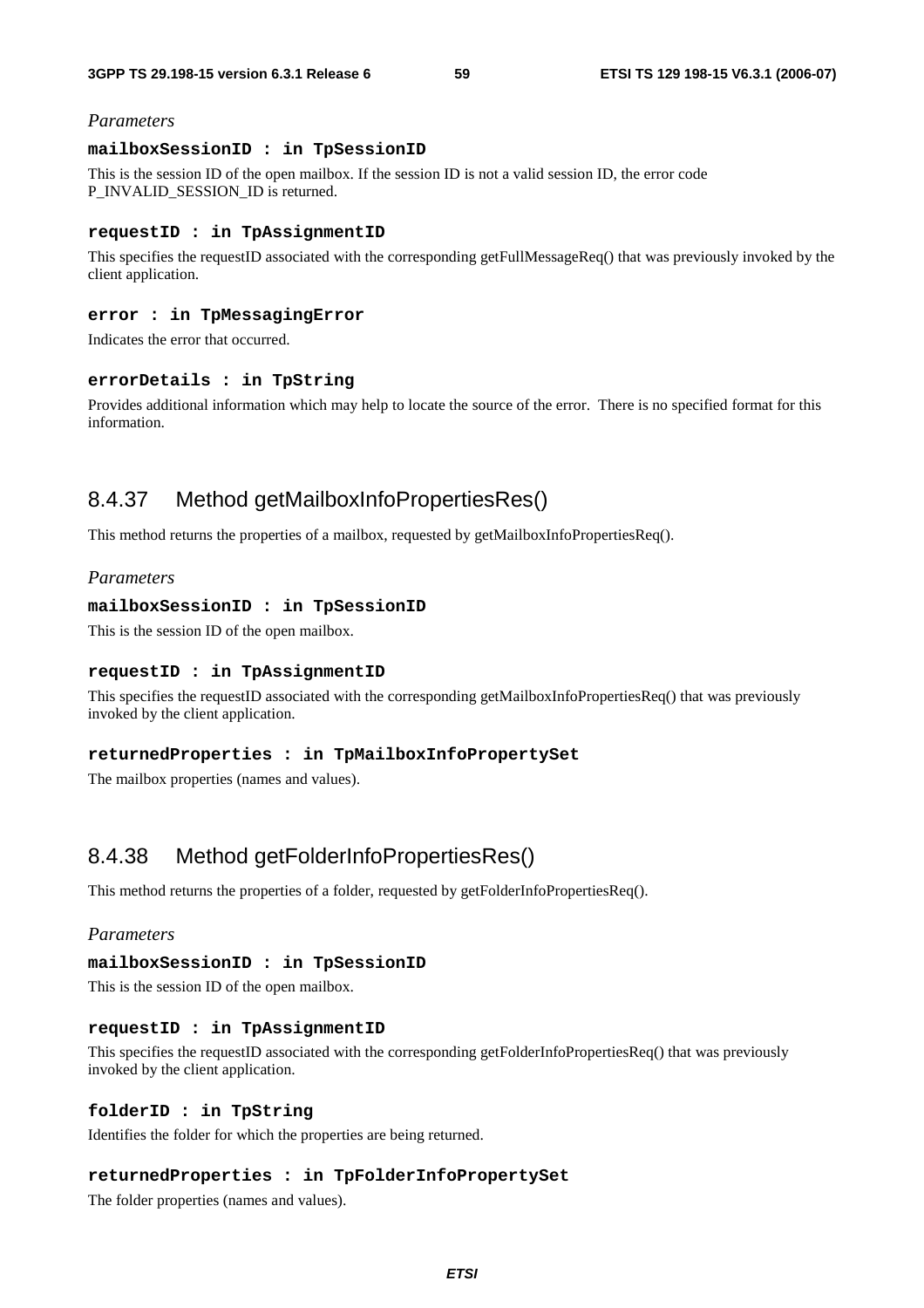# 8.5 Interface Class IpMultiMediaMessaging

Inherits from: IpService.

This interface supports methods that enable messages to be sent or received when the mailbox paradigm is not in use. Mechanisms such as SMS, MMS, GSM USSD, etc., could be used in this context for either single-shot (page mode), or session mode messaging (e.g. instant-messaging). Default source and destination addresses can be provided by the application when an instance of IpMultiMediaMessaging is created. These addresses are overridden by including source or destination addresses in the sendMessageReq() method. If no default source or destination address is provided when an instance of IpMultiMediaMessaging is created, then the instance can be reused for multiple invocations of sendMessageReq() to different targets or from different sources, with the addresses specified each time in the sendMessageReq() method.

## <<Interface>>

#### IpMultiMediaMessaging

sendMessageReq (sessionID : in TpSessionID, sourceAddress : in TpAddress, destinationAddressList : in TpTerminatingAddressList, deliveryType : in TpMessageDeliveryType, messageTreatment : in TpMessageTreatmentSet, message : in TpOctetSet, additionalHeaders : in TpMessageHeaderFieldSet)

: TpAssignmentID

cancelMessageReq (sessionID : in TpSessionID, assignmentID : in TpAssignmentID) : void

queryStatusReq (sessionID : in TpSessionID, assignmentID : in TpAssignmentID) : void

close (sessionID : in TpSessionID) : void

## 8.5.1 Method sendMessageReq()

This method requests the underlying network infrastructure to send the message being passed in through the message parameter as one of the data elements, to the set of identified targets specified using the supported addressing schemes from the specification.

As a response to this method invocation, the SCF will respond with either a sendMessageRes(), or a sendMessageErr(), indicating that the SCF has or has not succeeded to send the message.

If the application requests further reports about the message status, such as successful delivery, read receipt, or wishes to be notified of non-delivery, it must request this explicitly in the messageTreatment parameter. These reports are delivered in the messageStatusReport() method on IpAppMultiMediaMessaging.

Returns: assignmentID.

A reference to the request for later use by the application.

#### *Parameters*

#### **sessionID : in TpSessionID**

This is the session ID of the open multimedia messaging session. If the session ID is not a valid session ID, the error code P\_INVALID\_SESSION\_ID is returned.

#### **sourceAddress : in TpAddress**

The address that is used to represent the sender of the message. For alphanumeric SMS addresses the address plan P\_ADDRESS\_PLAN\_UNDEFINED shall be used.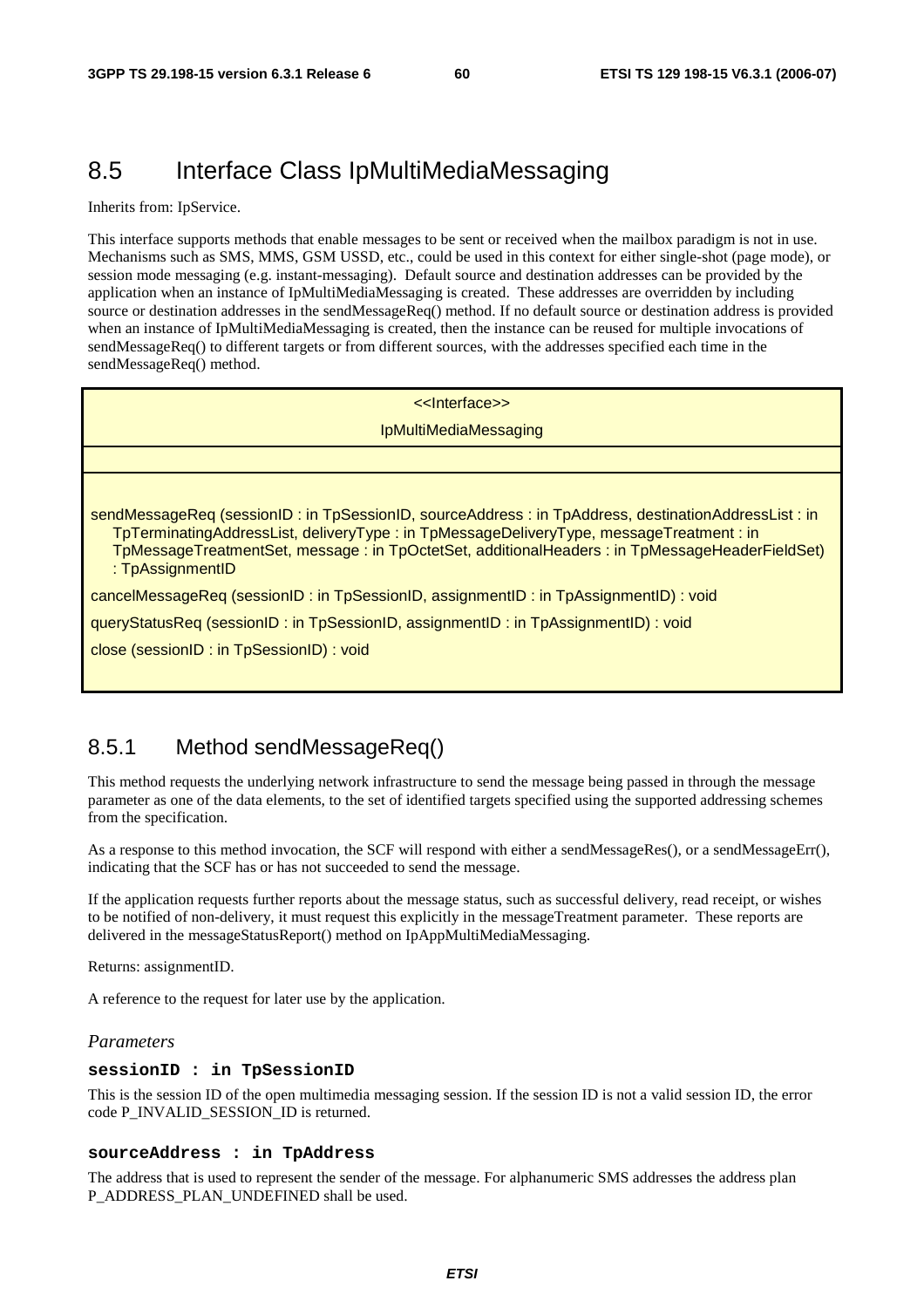The address provided here overrides the default address provided in the openMultiMediaMessaging() method, if one was provided then. If this parameter is empty, then the default address is used.

#### **destinationAddressList : in TpTerminatingAddressList**

A list of addresses of users to whom the message will be sent. A terminatingAddressList contains a TO, CC and BCC address list. When the underlying network technology can not distinguish these all addresses can be concatenated.

The address list provided here overrides the default address list provided in the openMultiMediaMessaging() method, if one was provided then. If this parameter is empty, then the default address is used.

#### **deliveryType : in TpMessageDeliveryType**

Specifies what delivery method shall be used to deliver the message to the user. If an unsupported delivery type is specified, the exception P\_MMM\_INVALID\_DELIVERY\_TYPE is returned.

#### **messageTreatment : in TpMessageTreatmentSet**

This parameter contains instructions to the messaging system about how to process and send the message. These instructions can include a request for report of delivery, read receipt, message expiry or non-delivery of the message.

#### **message : in TpOctetSet**

The actual message that needs to be sent.

### **additionalHeaders : in TpMessageHeaderFieldSet**

This parameter contains additional header information which is intended to be sent as part of the message. This information could have been provided in the raw message, if correctly formulated. Information contained in the additional headers may duplicate information provided in the sourceAddress and destinationAddressList parameters of the sendMessageReq(). In case of conflict, the SCF will take as priority the information provided in the sourceAddress and the destinationAddressList parameters.

*Returns* 

#### **TpAssignmentID**

*Raises* 

**TpCommonExceptions, P\_INVALID\_SESSION\_ID, P\_INVALID\_ADDRESS, P\_MMM\_INVALID\_DELIVERY\_TYPE, P\_MMM\_MAX\_MESSAGE\_SIZE\_EXCEEDED, P\_MMM\_DELIVERY\_TYPE\_ADDRESS\_TYPE\_MISMATCH, P\_MMM\_DELIVERY\_TYPE\_MESSAGE\_TYPE\_MISMATCH, P\_MMM\_INVALID\_DELIVERY\_TIME, P\_MMM\_INVALID\_VALIDITY\_TIME, P\_MMM\_MAX\_SUBJECT\_SIZE\_EXCEEDED, P\_MMM\_INVALID\_HEADER** 

## 8.5.2 Method cancelMessageReq()

This method requests the underlying network infrastructure to cancel an undelivered message previously sent in a sendMessageReq.

#### *Parameters*

#### **sessionID : in TpSessionID**

This is the session ID of the open multimedia messaging session. If the session ID is not a valid session ID, the error code P\_INVALID\_SESSION\_ID is returned.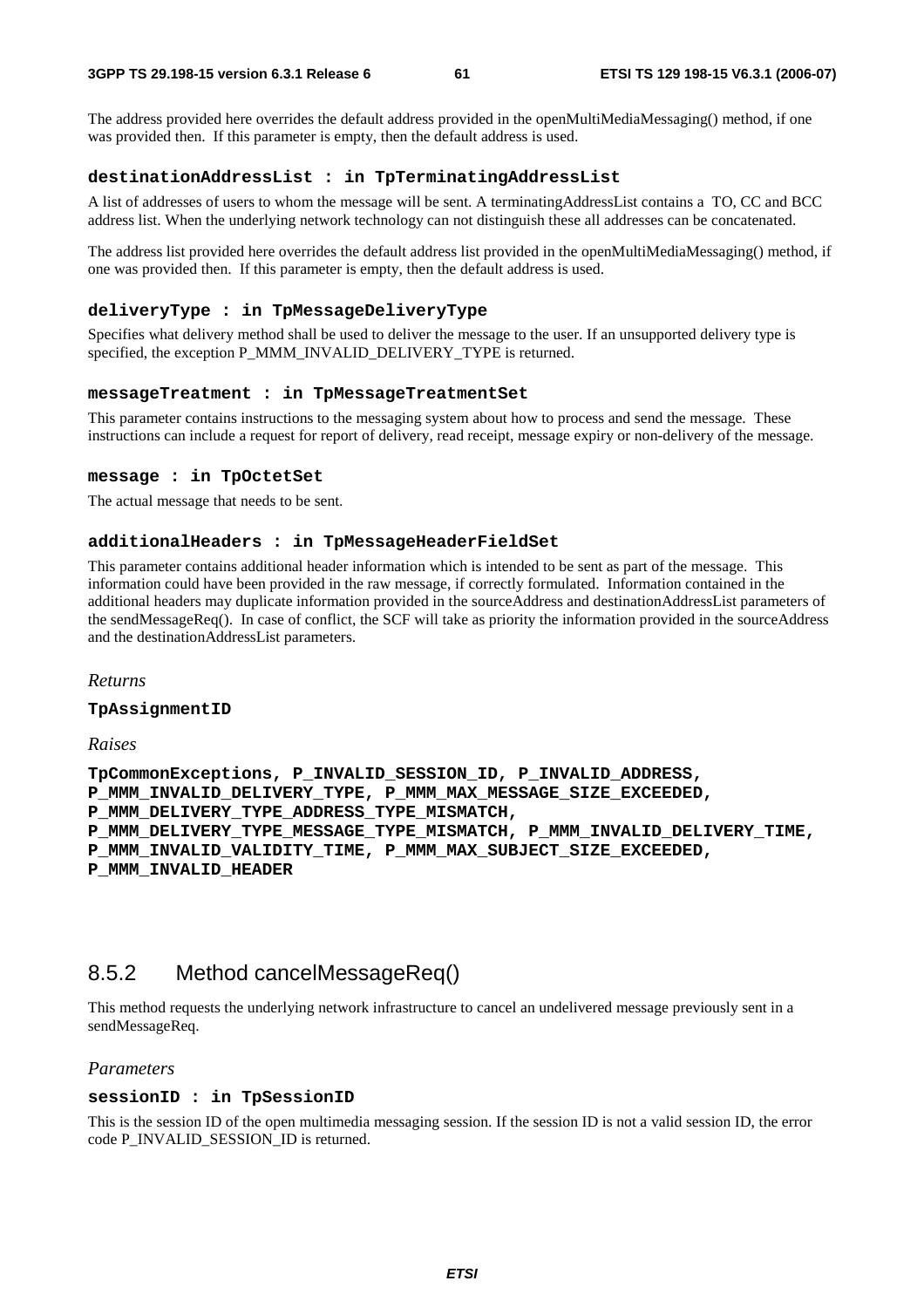### **assignmentID : in TpAssignmentID**

This specifies the assignmentID associated with the sendMessageReq that was previously invoked by the client application on the SCS and which now needs to be cancelled. If an invalid assignment ID is used, a P\_INVALID\_ASSIGNMENT\_ID exception is thrown.

#### *Raises*

**TpCommonExceptions, P\_INVALID\_SESSION\_ID, P\_INVALID\_ASSIGNMENT\_ID, P\_INVALID\_NETWORK\_STATE, P\_MMM\_CANNOT\_CANCEL** 

## 8.5.3 Method queryStatusReq()

This method requests the underlying network infrastructure to query the status of messages already sent using the sendMessageReq(). A session ID and an assignment ID are used to identify individual messages. Implementations may choose to use the same assignment ID in different sessions to reference different messages, but the specification merely requires that assignment IDs in individual sessions be unique.

#### *Parameters*

#### **sessionID : in TpSessionID**

This is the session ID of the open communications session. If the session ID is not a valid session ID, the exception P\_INVALID\_SESSION\_ID is returned.

#### **assignmentID : in TpAssignmentID**

This specifies the assignment ID associated with the sendMessageReq that was previously invoked by the client application on the SCS and which now needs to be cancelled. If an invalid assignment ID is issued, a P\_INVALID\_ASSIGNMENT\_ID exception is thrown.

#### *Raises*

**TpCommonExceptions, P\_INVALID\_SESSION\_ID, P\_INVALID\_ASSIGNMENT\_ID, P\_MMM\_INFORMATION\_NOT\_AVAILABLE** 

## 8.5.4 Method close()

This method requests the SCS to close a previously opened session. Once closed, the application can no longer send new messages, query the status of already sent messages, nor cancel the transmission of pending messages on that session.

### *Parameters*

### **sessionID : in TpSessionID**

This is the session ID of the open multi media messaging session. If the session ID is not a valid session ID, the error code P\_INVALID\_SESSION\_ID is returned.

#### *Raises*

#### **TpCommonExceptions, P\_INVALID\_SESSION\_ID**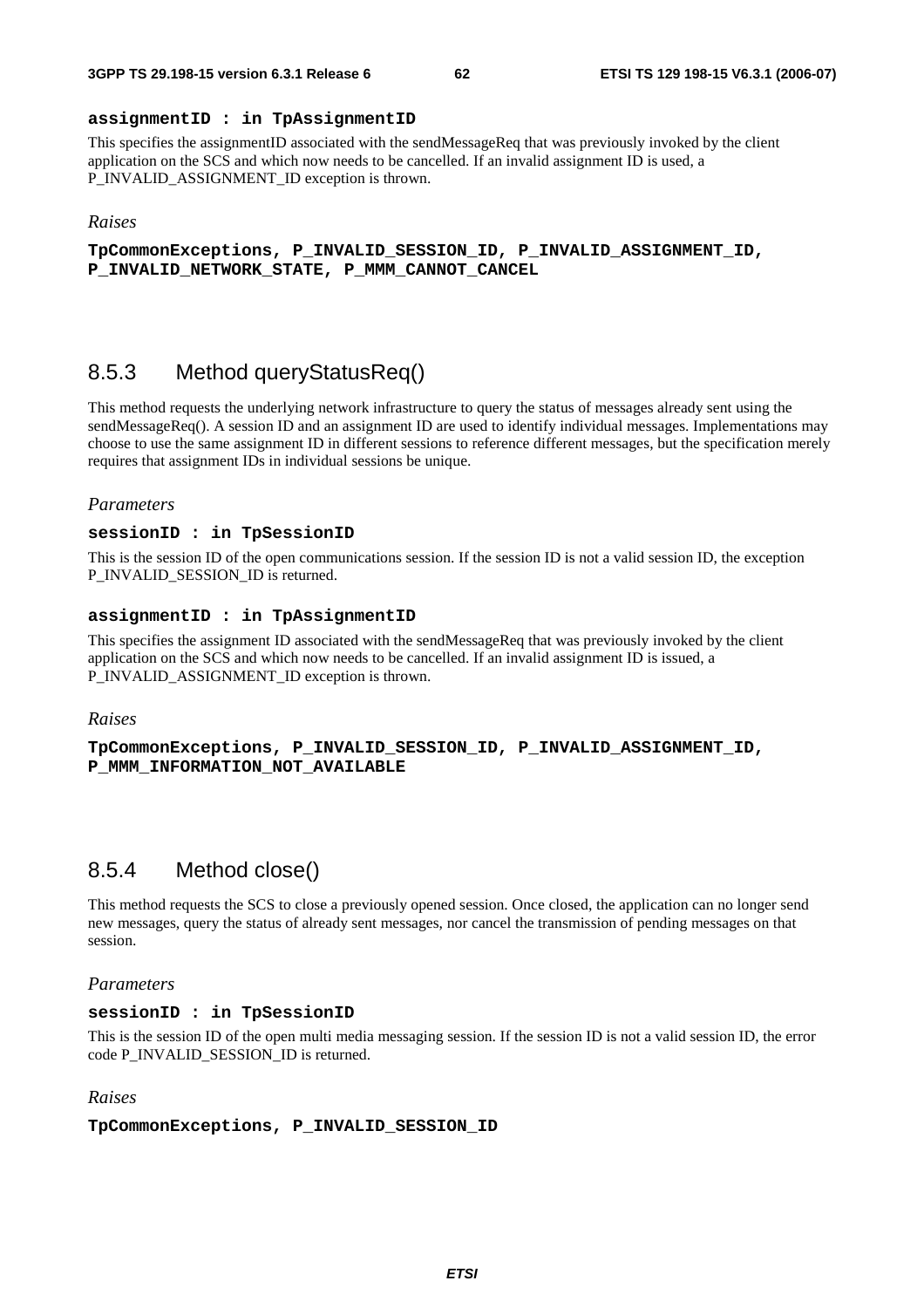# 8.6 Interface Class IpAppMultiMediaMessaging

Inherits from: IpInterface.

This interface provides methods that may be invoked by the SCS on the client application as callbacks to asynchronously inform it of the status of pending requests, etc., for requests issued within the context of non-mailbox messaging systems employed for either single-shot or session-based messaging.

| < <lnterface>&gt;</lnterface>                                                                                                                                                                                           |  |  |  |
|-------------------------------------------------------------------------------------------------------------------------------------------------------------------------------------------------------------------------|--|--|--|
| IpAppMultiMediaMessaging                                                                                                                                                                                                |  |  |  |
|                                                                                                                                                                                                                         |  |  |  |
|                                                                                                                                                                                                                         |  |  |  |
| sendMessageRes (sessionID: in TpSessionID, assignmentID: in TpAssignmentID): void                                                                                                                                       |  |  |  |
| sendMessageErr (sessionID: in TpSessionID, assignmentID: in TpAssignmentID, error: in<br>TpMessagingError, errorDetails: in TpString): void                                                                             |  |  |  |
| cancelMessageRes (sessionID : in TpSessionID, assignmentID : in TpAssignmentID) : void                                                                                                                                  |  |  |  |
| cancelMessageErr (sessionID: in TpSessionID, assignmentID: in TpAssignmentID, error: in<br>TpMessagingError, errorDetails: in TpString): void                                                                           |  |  |  |
| queryStatusRes (sessionID: in TpSessionID, assignmentID: in TpAssignmentID, result: in<br>TpQueryStatusReportSet): void                                                                                                 |  |  |  |
| queryStatusErr (sessionID: in TpSessionID, assignmentID: in TpAssignmentID, error: in<br>TpMessagingError, errorDetails: in TpString): void                                                                             |  |  |  |
| messageStatusReport (sessionID: in TpSessionID, assignmentID: in TpAssignmentID, destinationAddress<br>: in TpAddress, deliveryReportType : in TpMessageDeliveryReportType, deliveryReportInfo : in TpString)<br>∶ void |  |  |  |
| messageReceived (sessionID: in TpSessionID, message: in TpOctetSet, headers: in<br>TpMessageHeaderFieldSet): void                                                                                                       |  |  |  |

## 8.6.1 Method sendMessageRes()

This asynchronous method informs the application about the completion of a sendMessageReq(). Receipt of this method indicates that the SCF has successfully processed the sendMessageReq() method and successfully sent the message. It does not indicate that the message was delivered or read.

## *Parameters*

### **sessionID : in TpSessionID**

This is the session ID of the multimedia messaging session.

### **assignmentID : in TpAssignmentID**

This specifies the assignment ID associated with the sendMessageReq that was previously invoked by the client application on the SCS.

## 8.6.2 Method sendMessageErr()

This asynchronous method indicates that the request to send a message was unsuccessful. The SCF was unable to process the sendMessageReq() or was unable to send the message. Further details are provided in the error parameter.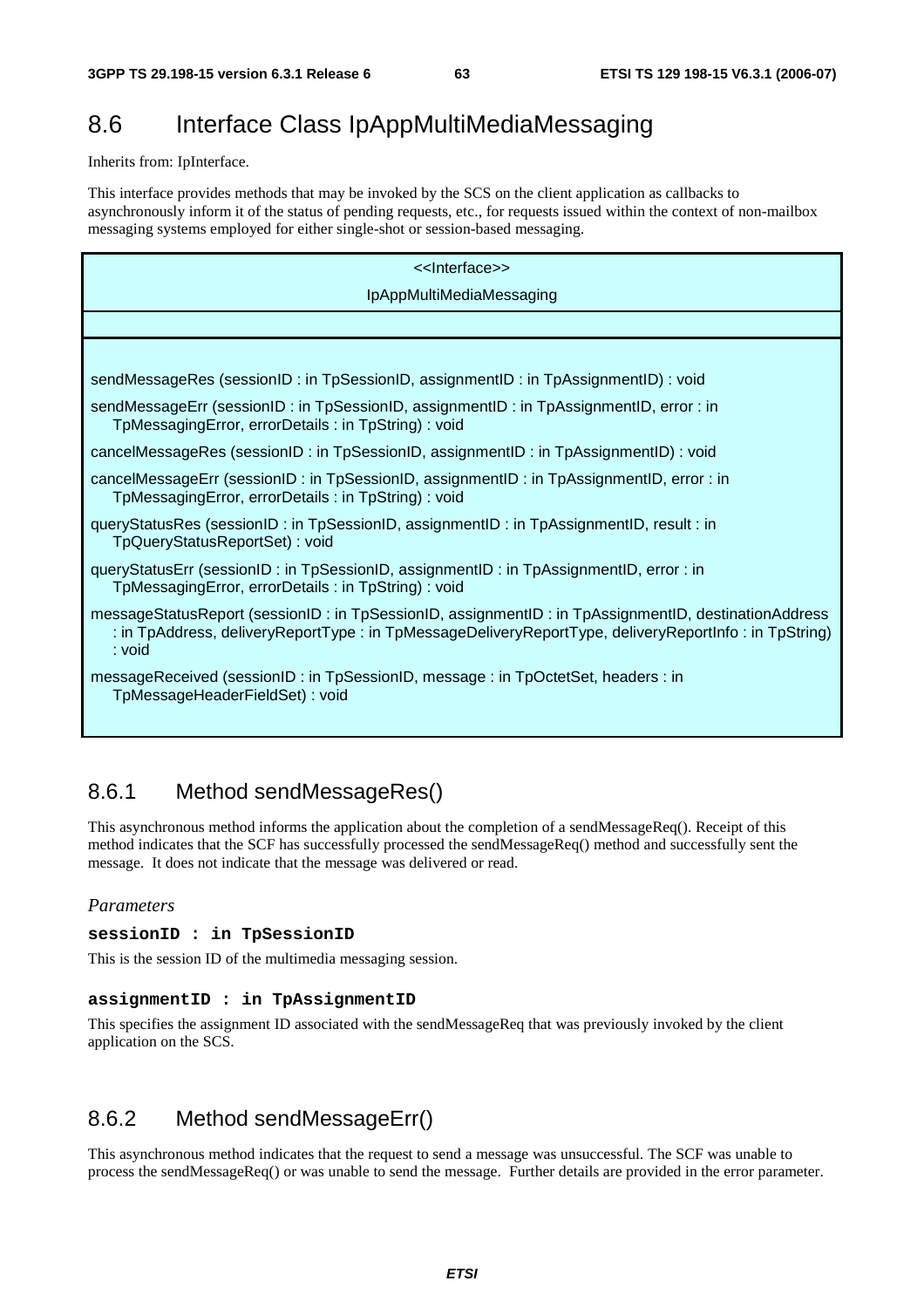## *Parameters*

#### **sessionID : in TpSessionID**

This is the session ID of the multimedia messaging session.

### **assignmentID : in TpAssignmentID**

This specifies the assignment ID associated with the sendMessageReq that was previously invoked by the client application on the SCS.

### **error : in TpMessagingError**

Indicates the error that occurred.

#### **errorDetails : in TpString**

Provides additional information which may help to locate the source of the error. There is no specified format for this information.

# 8.6.3 Method cancelMessageRes()

This method indicates successful execution of a cancelMessageReq() method by the SCS.

#### *Parameters*

### **sessionID : in TpSessionID**

This is the session ID of the multimedia messaging session.

#### **assignmentID : in TpAssignmentID**

This specifies the assignment ID associated with the cancelMessageReq that was previously invoked by the client application on the SCS.

## 8.6.4 Method cancelMessageErr()

This asynchronous method indicates that the request to cancel a message was unsuccessful.

## *Parameters*

#### **sessionID : in TpSessionID**

This is the session ID of the multimedia messaging session.

#### **assignmentID : in TpAssignmentID**

This specifies the assignment ID associated with the cancelMessageReq that was previously invoked by the client application on the SCS.

### **error : in TpMessagingError**

Indicates the error that occurred.

#### **errorDetails : in TpString**

Provides additional information which may help to locate the source of the error. There is no specified format for this information.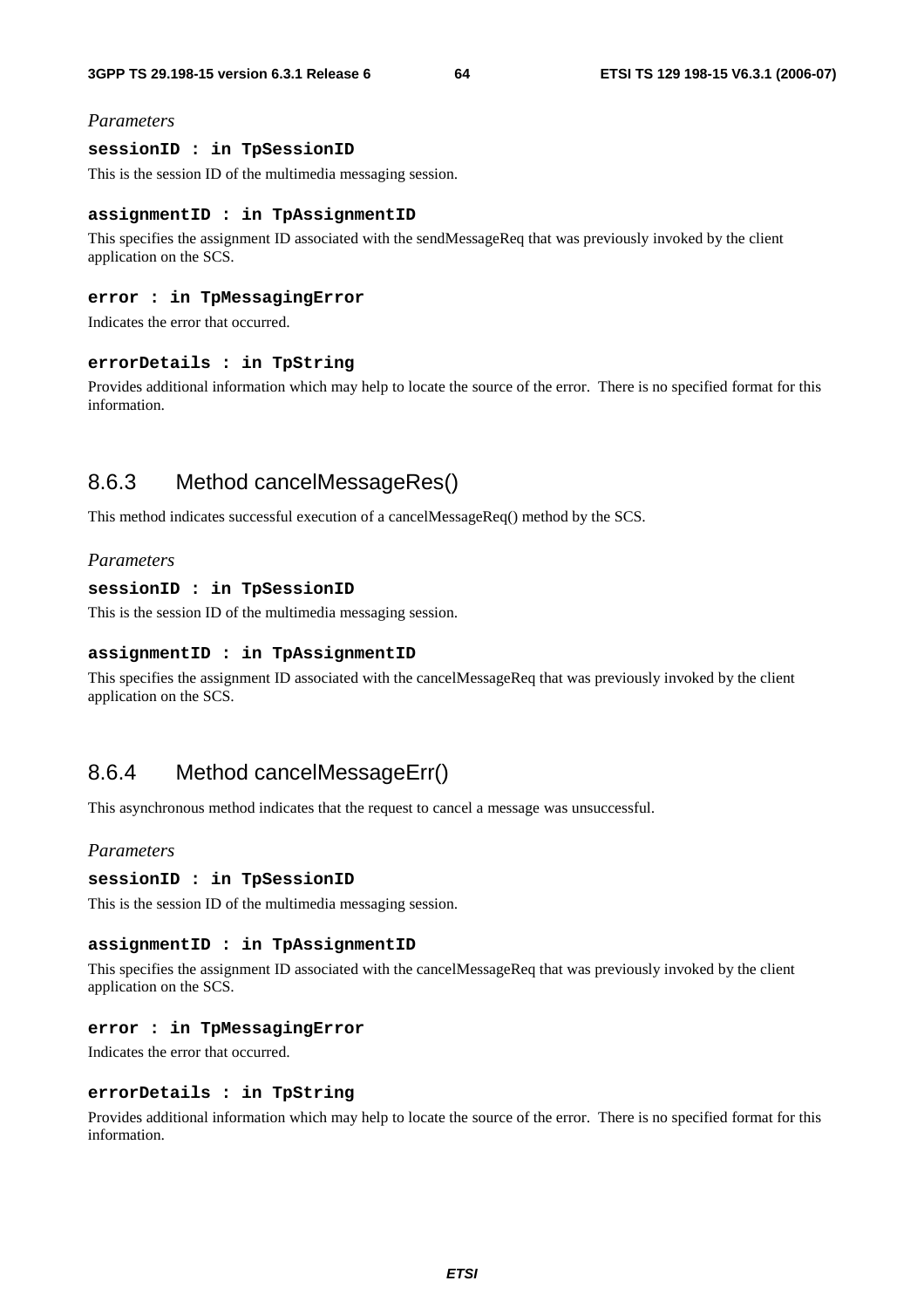## 8.6.5 Method queryStatusRes()

This method indicates successful execution of a queryStatusReq() method by the SCS, and provides the status along with the response indication.

## *Parameters*

### **sessionID : in TpSessionID**

This is the session ID of the multimedia messaging session.

#### **assignmentID : in TpAssignmentID**

This specifies the assignment ID associated with the queryStatusReq that was previously invoked by the client application on the SCS.

#### **result : in TpQueryStatusReportSet**

This is a list of each destination address of the message, together with the reported status from that address.

## 8.6.6 Method queryStatusErr()

This method indicates a failure in the execution of the queryStatusReq() method by the SCS.

#### *Parameters*

#### **sessionID : in TpSessionID**

This is the session ID of the multimedia messaging session.

#### **assignmentID : in TpAssignmentID**

This specifies the assignment ID associated with the queryStatusReq that was previously invoked by the client application on the SCS.

#### **error : in TpMessagingError**

Indicates the error that occurred.

### **errorDetails : in TpString**

Provides additional information which may help to locate the source of the error. There is no specified format for this information.

## 8.6.7 Method messageStatusReport()

This method is used to provide the application with any read or delivery etc. reports it has explicitly requested in the sendMessageReq() method. This method may be received more than once for a single invocation of sendMessageReq(), if multiple report types have been requested, or if the message had multiple destination addresses.

#### *Parameters*

#### **sessionID : in TpSessionID**

This is the session ID of the multimedia messaging session.

#### **assignmentID : in TpAssignmentID**

This specifies the assignment ID associated with the sendMessageReq that was previously invoked by the client application on the SCS.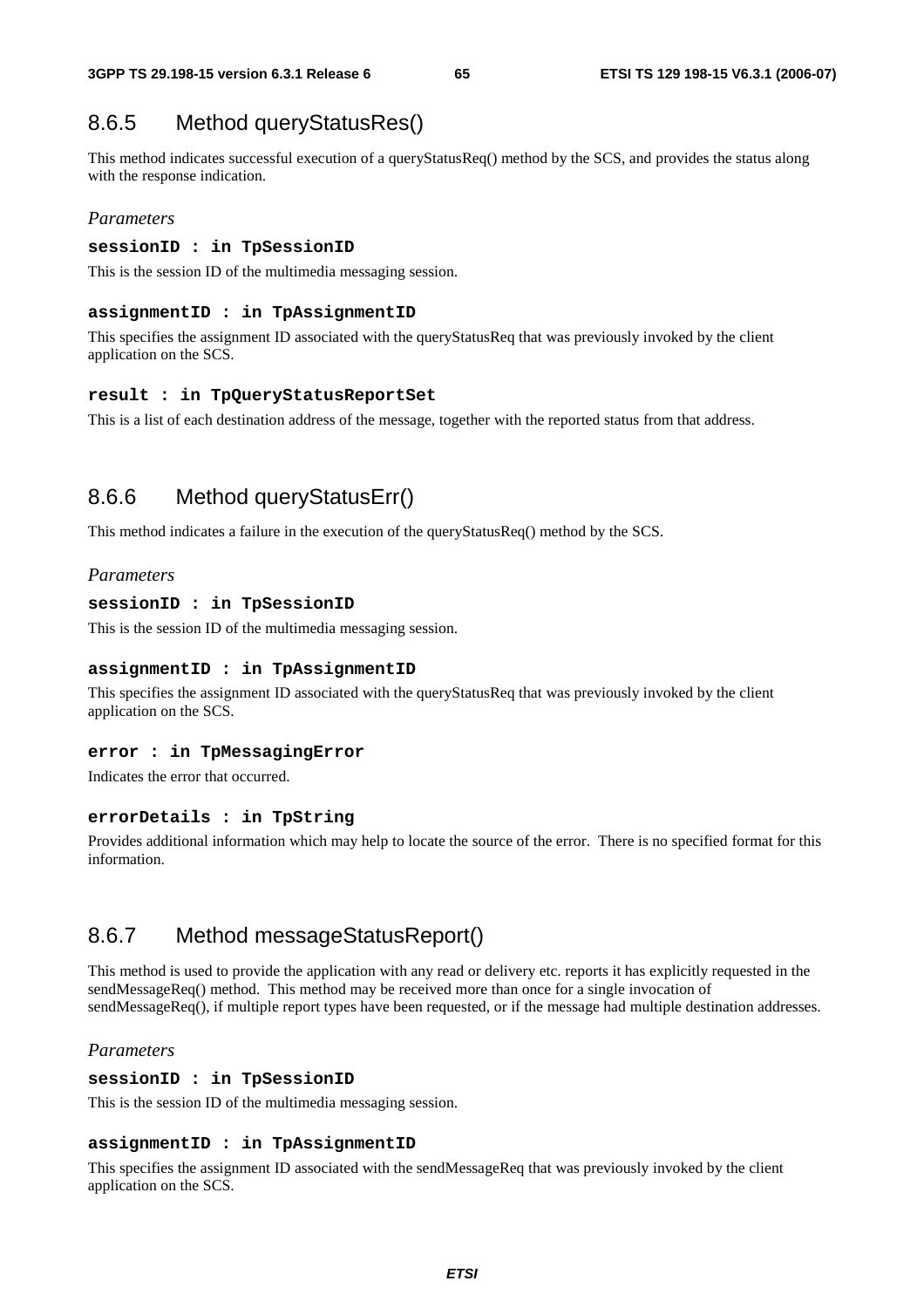#### **destinationAddress : in TpAddress**

Identifies from which destination address of the original message that this report arrives.

#### **deliveryReportType : in TpMessageDeliveryReportType**

Indicates the type of report carried by this messageStatusReport method. If more than one report type needs to be delivered to the application, the SCF will invoke a separate messageStatusReport for each report type.

#### **deliveryReportInfo : in TpString**

Additional information which may have been provided by the messaging system in its read, delivery etc. report, and which the SCF passes to the application. The format of this information is not specified.

## 8.6.8 Method messageReceived()

This method is used to inform the application that a message has been received for a remote party within the context of the conversation or session currently active. The full contents of the message are provided. The message may be, but is not necessarily in reply to a message sent by the application using the sendMessageReq().

Messages which are received outside the context of the conversation or session are notified to the application using the IpAppMultiMediaMessagingManager.reportNotification() method.

It is not specified how the SCF is expected to identify that a received message is inside or outside of the context of a currently active conversation or session.

#### *Parameters*

#### **sessionID : in TpSessionID**

This is the session ID of the multimedia messaging session.

#### **message : in TpOctetSet**

The actual message received. Contains the entire message (headers and body) in unstructured format.

#### **headers : in TpMessageHeaderFieldSet**

This parameter contains header information which was sent as part of the message. This information could be duplicated in the raw message, depending on its format.

9 State Transition Diagrams

There are no State Transition Diagrams for the Multi-Media Messaging SCF.

# 10 Multi-Media Messaging Service Properties

The following table lists properties relevant for the Multi-Media Messaging API.

| <b>Property</b>              | <b>Type</b>       | <b>Description</b>                                                                                                            |
|------------------------------|-------------------|-------------------------------------------------------------------------------------------------------------------------------|
| P MESSAGE DELIVERY TYPE      | <b>STRING SET</b> | Specifies the message delivery capabilities which the<br><b>SCS</b> supports. Values are defined by<br>TpMessageDeliveryType. |
| P PUT MESSAGE FOLDER TO SEND | STRING_SET        | Identifies the folder in the mailbox into which messages<br>should be placed in order to be sent.                             |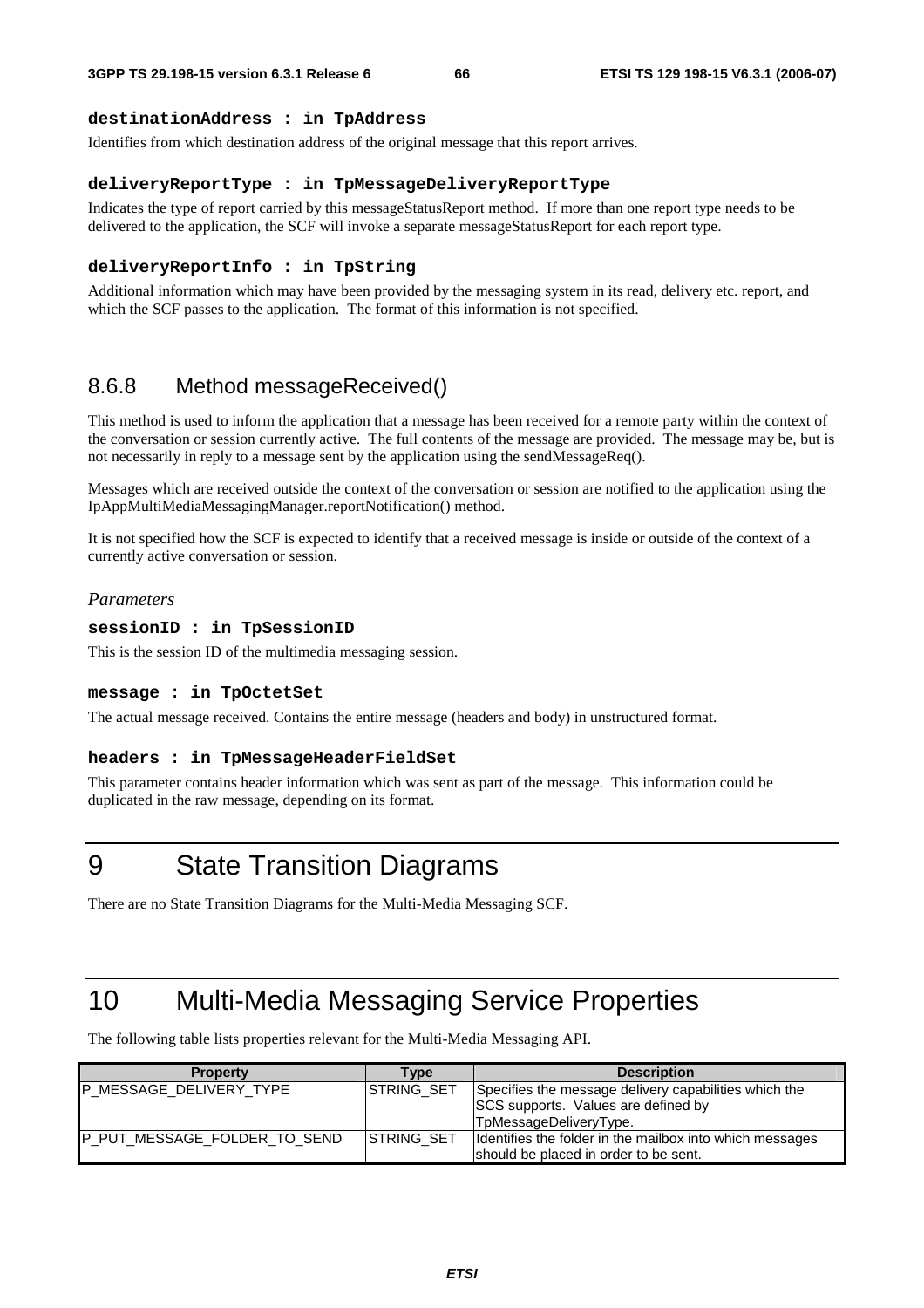The previous table lists properties related to capabilities of the SCS itself. The following table lists properties that are used in the context of the Service Level Agreement, e.g. to restrict the access of applications to the capabilities of the SCS.

| Propertv | <b>Type</b> | <b>Description</b>                                                                                                                                     |
|----------|-------------|--------------------------------------------------------------------------------------------------------------------------------------------------------|
|          |             | NOTIFICATION_ADDRESS_RANGES  XML_ADDRESS_RANGE_SET  Indicates for which numbers notifications<br>I may be set. More than one range may be<br>Ipresent. |

# 11 Data Definitions

All data types referenced but not defined in this clause are common data definitions which may be found in TS 29.198-2.

# 11.1 Multi-Media Messaging data definitions

## 11.1.1 IpMultiMediaMessagingManager

Defines the address of an IpMultiMediaMessagingManager Interface.

## 11.1.2 IpMultiMediaMessagingManagerRef

Defines a Reference to type IpMultiMediaMessagingManager.

## 11.1.3 IpAppMultiMediaMessagingManager

Defines the address of an IpAppMultiMediaMessagingManager Interface.

## 11.1.4 IpAppMultiMediaMessagingManagerRef

Defines a Reference to type IpAppMultiMediaMessagingManager.

## 11.1.5 IpMailbox

Defines the address of an IpMailbox Interface.

## 11.1.6 IpMailboxRef

Defines a Reference to type IpMailbox.

## 11.1.7 IpAppMailbox

Defines the address of an IpAppMailbox Interface.

## 11.1.8 IpAppMailboxRef

Defines a Reference to type IpAppMailbox.

## 11.1.9 IpMultiMediaMessaging

Defines the address of an IpMultiMediaMessaging Interface.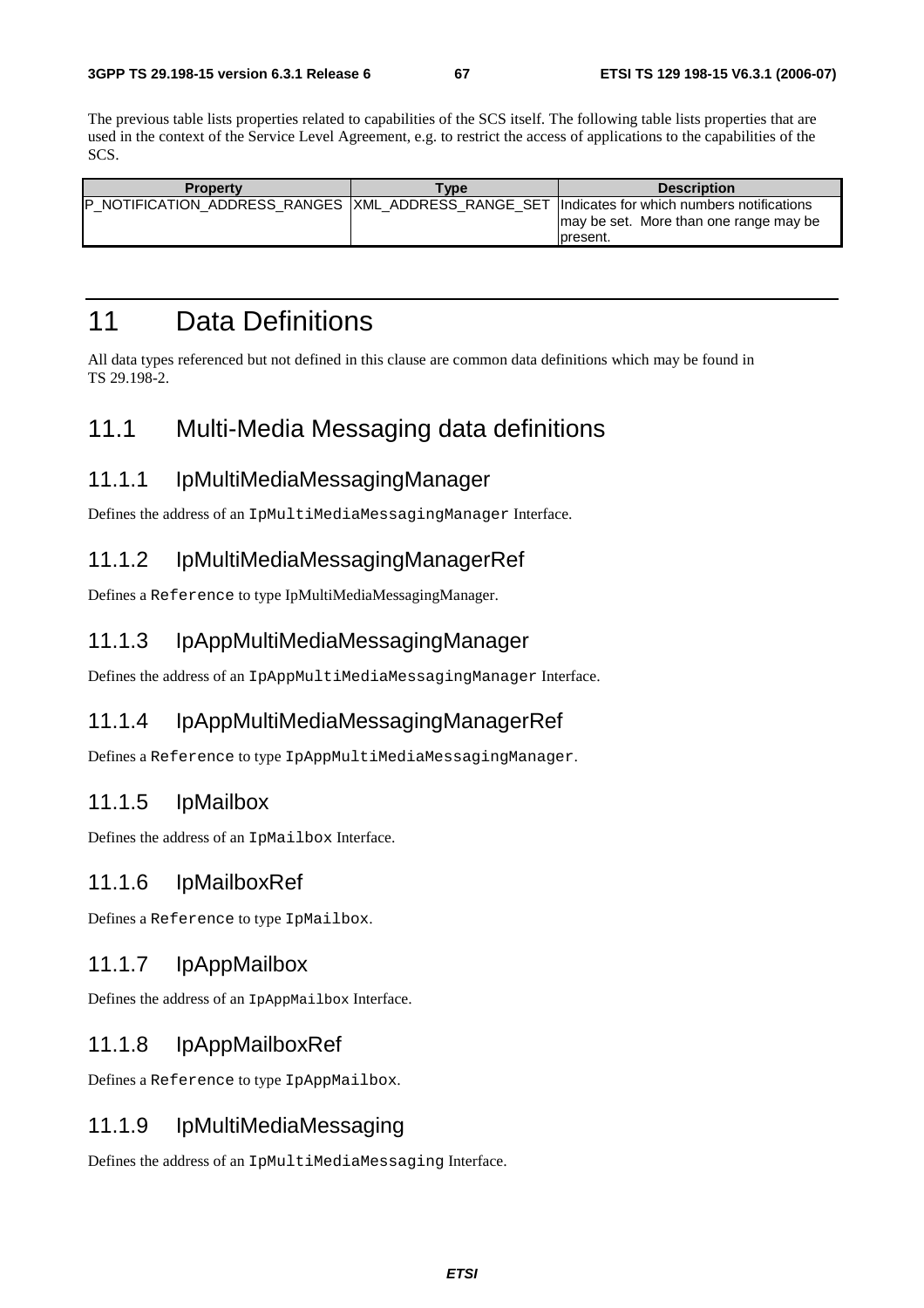## 11.1.10 IpMultiMediaMessagingRef

Defines a Reference to type IpMultiMediaMessaging.

## 11.1.11 IpAppMultiMediaMessaging

Defines the address of an IpAppMultiMediaMessaging Interface.

## 11.1.12 IpAppMultiMediaMessagingRef

Defines a Reference to type IpAppMultiMediaMessaging.

# 11.1.13 TpBodyPartDescription

Defines a sequence of data elements that specify the properties of a body part.

| <b>Sequence Element Name</b> | <b>Sequence Element Type</b> | <b>Description</b>                                                                                                                                                                                                                                                |
|------------------------------|------------------------------|-------------------------------------------------------------------------------------------------------------------------------------------------------------------------------------------------------------------------------------------------------------------|
| ContentDescription           | <b>TpString</b>              | The contents of the field shall be<br>interpreted as the RFC 2045<br>Content-Description field body.                                                                                                                                                              |
| ContentSize                  | Tplnt32                      | This field specifies the length of the<br>body part content in bytes.                                                                                                                                                                                             |
| ContentType                  | <b>TpString</b>              | The contents of the field shall be<br>interpreted as the RFC 2045<br>Content-Type field body.                                                                                                                                                                     |
| ContentTransferEncoding      | <b>TpString</b>              | The contents of the field shall be<br>interpreted as the RFC 2045<br>Content-Transfer-Encoding field<br>body.                                                                                                                                                     |
| ContentID                    | TpString                     | The contents of the field shall be<br>interpreted as the RFC 2045<br>Content-ID field body.                                                                                                                                                                       |
| ContentDisposition           | <b>TpString</b>              | The contents of the field shall be<br>interpreted as the RFC 2183<br>Content-Disposition field body.                                                                                                                                                              |
| PartID                       | <b>TpString</b>              | Identifies the body part uniquely<br>within the message. This identifier<br>is created by the System and shall<br>always be the same for the same<br>message, whether a structure was<br>listed with a nesting level of n or<br>n+1 should not make a difference. |
| NestingLevel                 | TpInt32                      | Specifies how deep the part is<br>nested within the structure.                                                                                                                                                                                                    |

## 11.1.14 TpBodyPartDescriptionList

Defines a numbered list of data elements of TpBodyPartDescription.

## 11.1.15 TpBodyPart

Defines a sequence of data elements that specify a body part.

| <b>Sequence Element Name</b> | <b>Sequence Element Type</b> | <b>Description</b>                                                                                       |
|------------------------------|------------------------------|----------------------------------------------------------------------------------------------------------|
| <b>BodyPartHeader</b>        | TpBodyPartDescription        | Specifies details about the body<br>part that are needed in order to<br>interpret the content correctly. |
| BodyPartContent              | TpOctetSet                   | Contains the content of a body<br>part.                                                                  |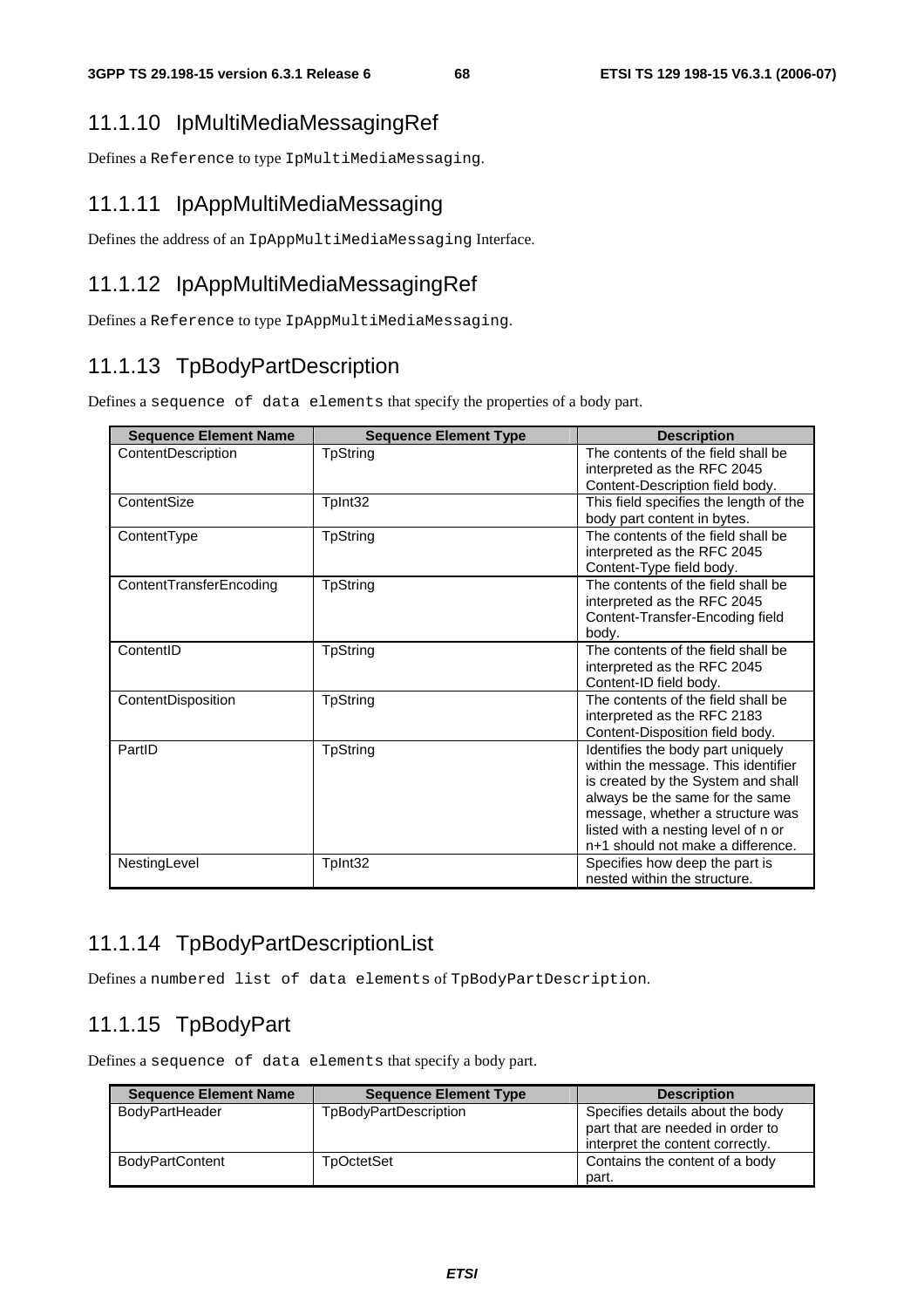# 11.1.16 TpBodyPartList

Defines a numbered list of data elements of TpBodyPart.

## 11.1.17 TpDeliveryTime

Defines the Tagged Choice of Data Elements that specifies when the message shall be delivered.

| <b>Tag Element</b><br><b>Type</b> |  |
|-----------------------------------|--|
| ' vne<br>ہی دینا کا<br>ግ⊢<br>     |  |

| Taq Element Value              | <b>Choice Element Type</b> | <b>Choice Element Name</b> |
|--------------------------------|----------------------------|----------------------------|
| IMMEDIATE<br>SEND<br>MMM       | <b>NULL</b>                | Undefined                  |
| TIME<br><b>DELIVERY</b><br>ммм | TpDateAndTime              | DelivervTime               |

# 11.1.18 TpDeliveryTimeType

Defines whether a message shall be delivered instantly or at some specified time.

| Name                           | Value | <b>Description</b>                                          |
|--------------------------------|-------|-------------------------------------------------------------|
| SEND<br>IMMEDIATE<br>MMM       |       | The message shall be delivered as soon as possible.         |
| TIME<br>DELIVERY<br>ммм<br>ID. |       | The message shall be delivered at a certain specified time. |

# 11.1.19 TpFolderInfoProperty

Defines the Tagged Choice of Data Elements that specify the information properties of a folder.

| Гам<br><b>Vpe</b> |  |
|-------------------|--|
| nı<br>זור<br>ame  |  |

| <b>Tag Element Value</b>        | <b>Choice Element Type</b> | <b>Choice Element Name</b>    |
|---------------------------------|----------------------------|-------------------------------|
| P_MMM_FOLDER_DATE_CREATED       | <b>T</b> pDateAndTime      | <b>FolderDateCreated</b>      |
| P_MMM_FOLDER_DATE_CHANGED       | TpDateAndTime              | FolderDateChanged             |
| IP MMM FOLDER SIZE              | TpInt32                    | FolderSize                    |
| P MMM FOLDER NUMBER OF MESSAGES | TpInt32                    | <b>FolderNumberOfMessages</b> |

# 11.1.20 TpFolderInfoPropertyName

Defines a specific folder information property name.

| <b>Name</b>                     | Value         | <b>Description</b>                                                                                 |
|---------------------------------|---------------|----------------------------------------------------------------------------------------------------|
| P_MMM_FOLDER_UNDEFINED          | 0             | Undefined                                                                                          |
| P_MMM_FOLDER_DATE_CREATED       |               | IIndicates the date created. The<br>application cannot modify this<br>property.                    |
| P_MMM_FOLDER_DATE_CHANGED       | $\mathcal{P}$ | Indicates the date last changed. The<br>application cannot modify this<br>property.                |
| P MMM FOLDER SIZE               | 3             | Indicates the size of the Folder in<br>Bytes. The application cannot modify<br>this property.      |
| P MMM FOLDER NUMBER OF MESSAGES | 4             | Indicates the number of messages in<br>the Folder. The application cannot<br>modify this property. |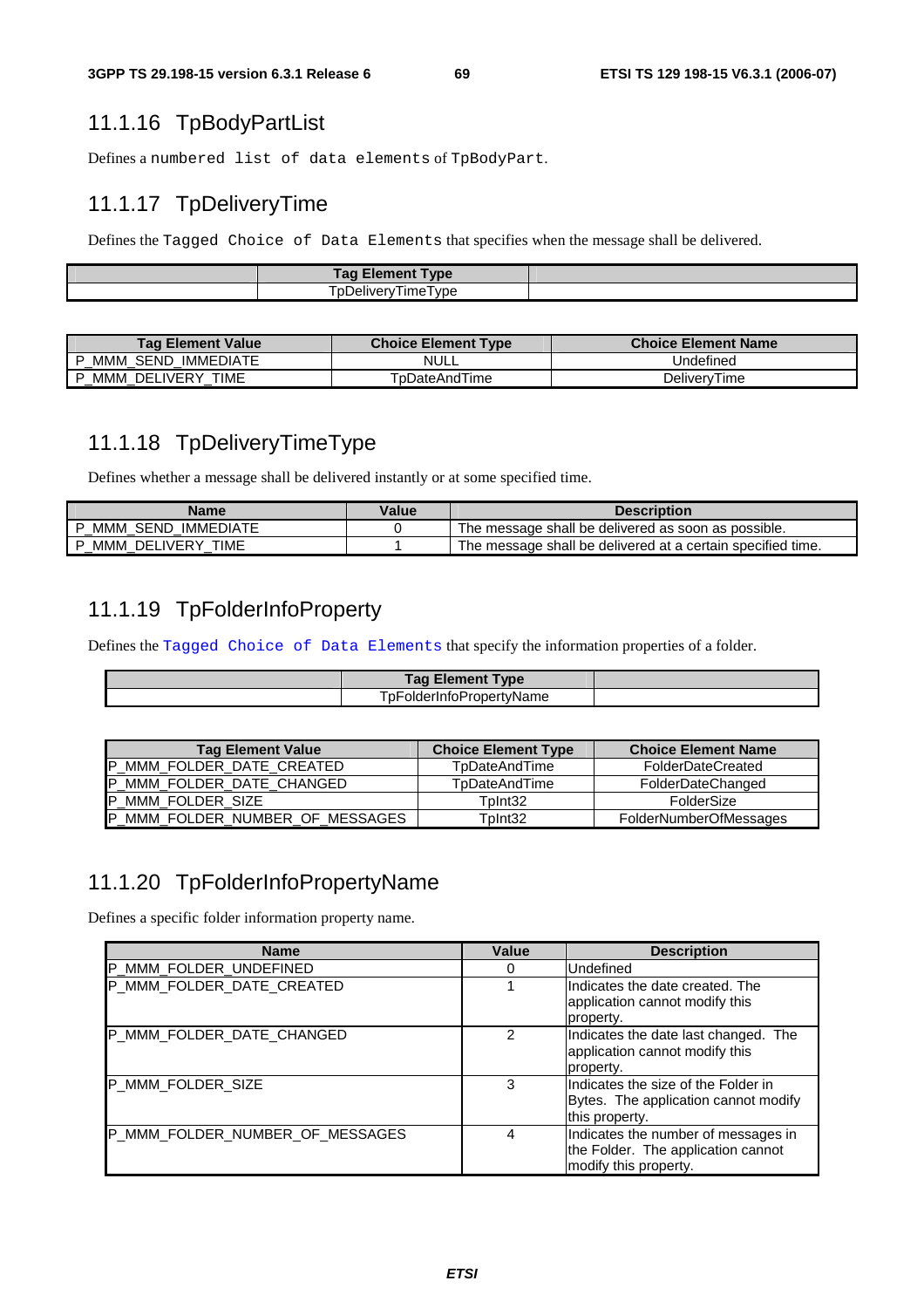# 11.1.21 TpFolderInfoPropertySet

Defines a Numbered Set of Data Elements of TpFolderInfoProperty.

# 11.1.22 TpGenericHeaderField

Specifies the name and value of a header field.

| <b>Sequence Element Name</b> | <b>Sequence Element Type</b> | <b>Description</b>                                     |
|------------------------------|------------------------------|--------------------------------------------------------|
| FieldName                    | TpString                     | Contains the field name of an<br>RFC 822 header field. |
| FieldValue                   | TpString                     | Contains the field body of a<br>RFC 822 header field.  |

## 11.1.23 TpListMessagesCriteria

The list message criteria can be used to narrow down the list of messages reported to the Application by specifying extra criteria that the listed messages need to conform to.

| <b>Sequence Element</b><br><b>Name</b> | <b>Sequence Element</b><br>$T$ <sub>VDe</sub> | <b>Description</b>                                                    |
|----------------------------------------|-----------------------------------------------|-----------------------------------------------------------------------|
| OnlyUnreadMessages                     | TpBoolean                                     | When this field is TRUE only<br>unread messages shall be<br>reported. |

## 11.1.24 TpMailboxFolderStatusInformation

Describes the status of a mailbox folder.

| <b>Sequence Element Name</b> | <b>Sequence Element Type</b> | <b>Description</b>              |
|------------------------------|------------------------------|---------------------------------|
| TotalMessageCount            | TpInt32                      | Specifies the total number of   |
|                              |                              | messages in the mailbox folder. |

## 11.1.25 TpMailboxIdentifier

Defines the Sequence of Data Elements that identify a mailbox.

| <b>Sequence Element Name</b> | <b>Sequence Element Type</b> |
|------------------------------|------------------------------|
| Mailbox                      | IpMailboxRef                 |
| SessionID                    | TpSessionID                  |

## 11.1.26 TpMailboxIdentifierSet

Defines a Numbered Set of Data Elements of TpMailboxIdentifier.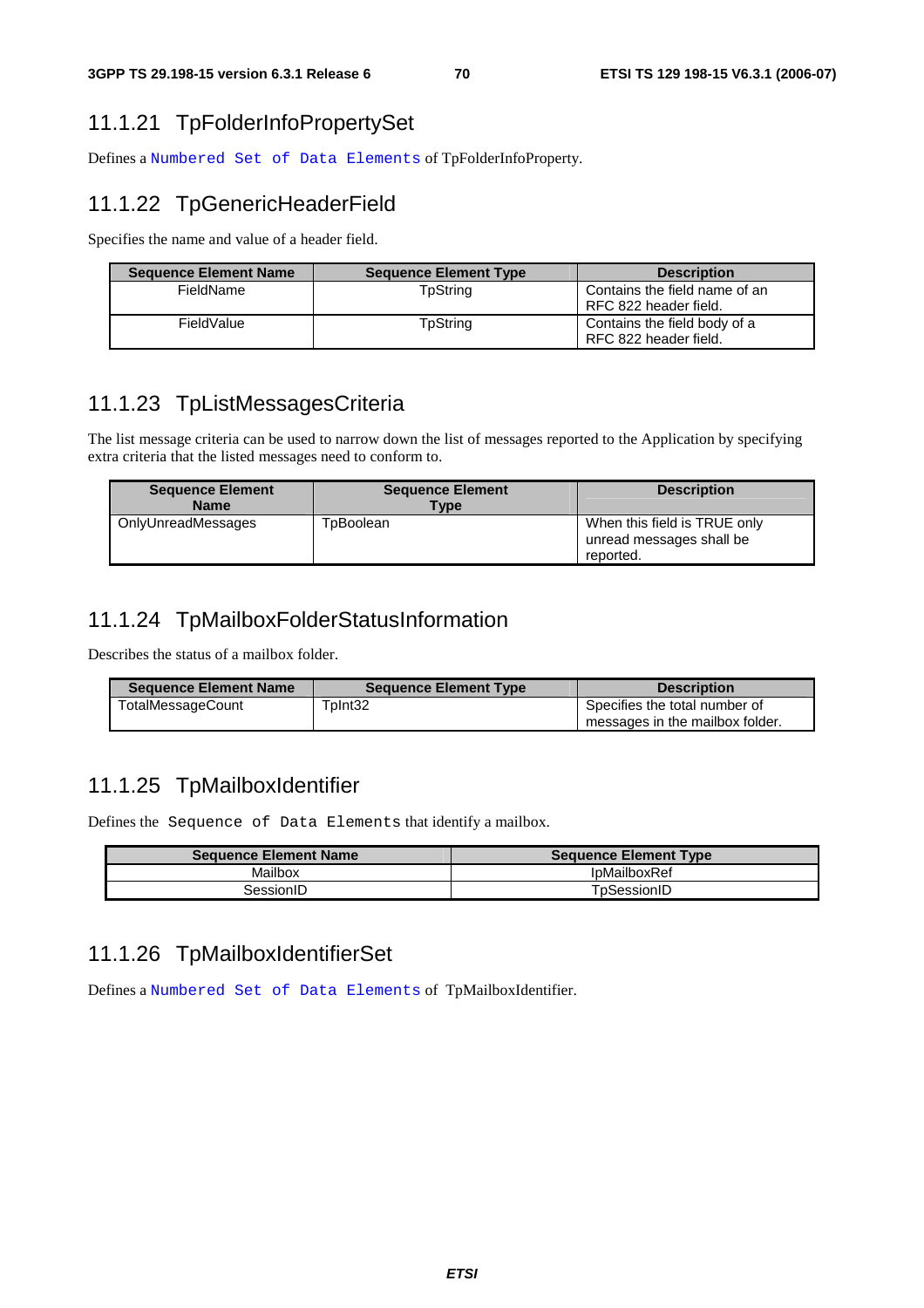## 11.1.27 TpMailboxInfoProperty

Defines the Tagged Choice of Data Elements that specify the information properties of a mailbox.

| <b>Element Type</b><br>Tag      |  |
|---------------------------------|--|
| l pMailboxInto<br>oPropertvName |  |

| <b>Tag Element Value</b>    | <b>Choice Element Type</b> | <b>Choice Element Name</b> |
|-----------------------------|----------------------------|----------------------------|
| <b>IP MMM MAILBOX OWNER</b> | TpString                   | <b>MailboxOwner</b>        |
| P_MMM_MAILBOX_DATE_CREATED  | TpDateAndTime              | MailboxDateCreated         |
| IP MMM MAILBOX DATE CHANGED | TpDateAndTime              | MailboxDateChanged         |
| <b>P MMM MAILBOX SIZE</b>   | TpInt32                    | MailboxSize                |

## 11.1.28 TpMailboxInfoPropertyName

Defines a specific mailbox information property name.

| <b>Name</b>                | Value | <b>Description</b>                                                                          |
|----------------------------|-------|---------------------------------------------------------------------------------------------|
| P_MMM_MAILBOX_UNDEFINED    | 0     | Undefined.                                                                                  |
| P_MMM_MAILBOX_OWNER        |       | The owner of the mailbox. The application<br>cannot modify this property.                   |
| P_MMM_MAILBOX_DATE_CREATED | 2     | Indicates the date created. The application<br>cannot modify this property.                 |
| P_MMM_MAILBOX_DATE_CHANGED | З     | Indicates the date last changed. The<br>application cannot modify this property.            |
| <b>IP MMM MAILBOX SIZE</b> | 4     | Indicates the size of the Mailbox in Bytes.<br>The application cannot modify this property. |

## 11.1.29 TpMailboxInfoPropertySet

Defines a Numbered Set of Data Elements of TpMailboxInfoProperty.

## 11.1.30 TpMailboxMessageStatus

Defines the status of messages stored in the Mailbox.

The first 4 status items are applicable to messages which have been received.

The 5<sup>th</sup> status item refers to messages which have been created or put in the Mailbox and not yet sent.

The remaining items are applicable to messages which have been sent from the mailbox, and for which a status is recorded and updated depending on any delivery reports which have been received.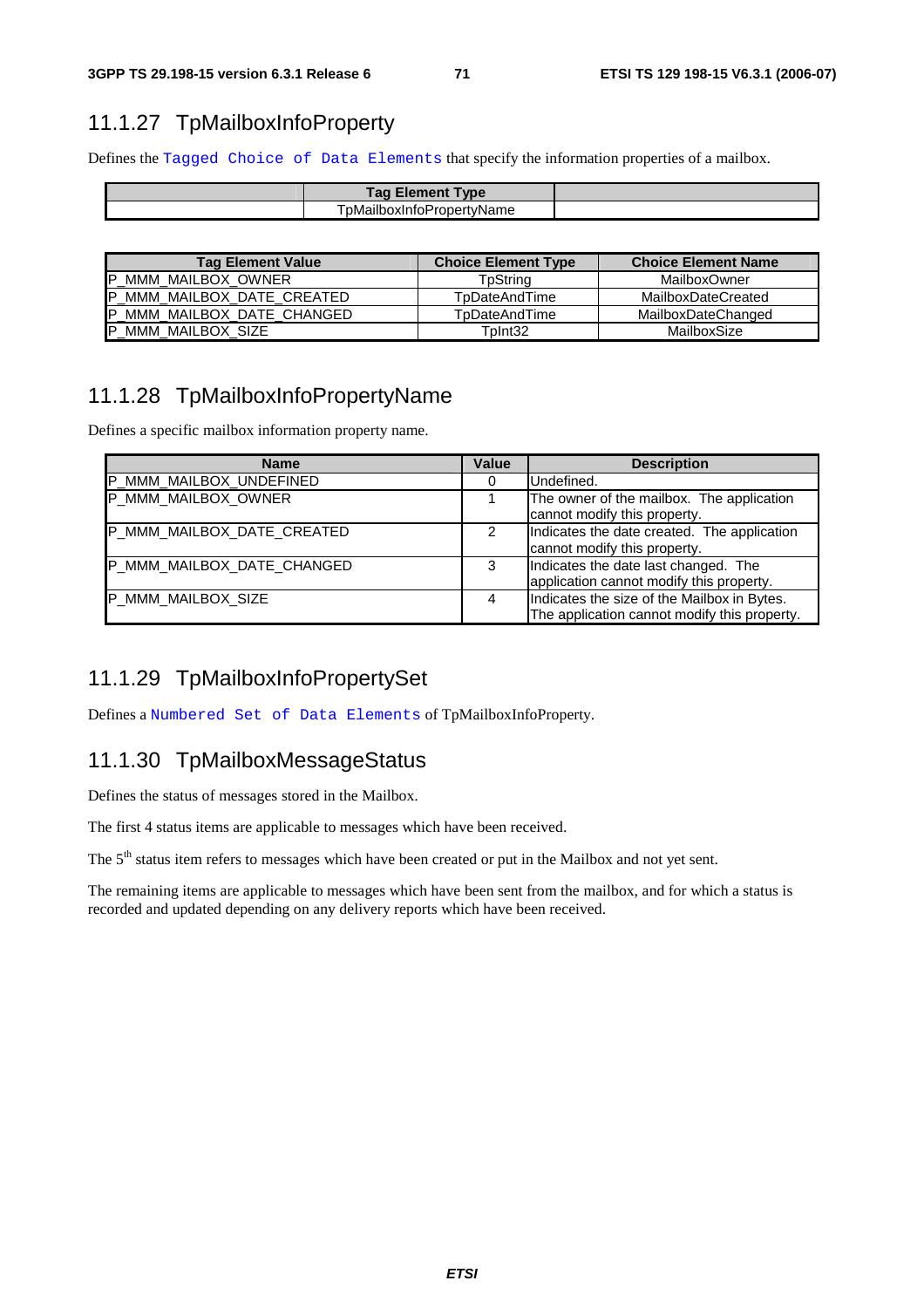| <b>Name</b>                            | <b>Value</b>   | <b>Description</b>                                                                                                                         |
|----------------------------------------|----------------|--------------------------------------------------------------------------------------------------------------------------------------------|
| P_MMM_RECEIVED_MSG_STATUS_READ         | $\Omega$       | The message received has been<br>read                                                                                                      |
| P MMM RECEIVED MSG STATUS UNREAD       | 1              | The message received has not<br>been read                                                                                                  |
| P_MMM_RECEIVED_MSG_STATUS_FORWARDED    | 2              | The message received has been<br>forwarded                                                                                                 |
| P_MMM_RECEIVED_MSG_STATUS_REPLIED_TO   | 3              | The message received has been<br>replied to                                                                                                |
| P_MMM_DRAFT_MSG_STATUS_SAVED_OR_UNSENT | 4              | The message has been saved<br>as a draft or is unsent                                                                                      |
| P_MMM_SENT_MSG_STATUS_SENT             | 5              | The message has been sent.<br>No further information is<br>available, because no delivery<br>report was received, or none<br>was requested |
| P_MMM_SENT_MSG_STATUS_DELIVERED        | 6              | The message sent has been<br>delivered                                                                                                     |
| P_MMM_SENT_MSG_STATUS_READ             | $\overline{7}$ | The message sent has been<br>read                                                                                                          |
| P_MMM_SENT_MSG_STATUS_DELETED_UNREAD   | 8              | The message sent has been<br>deleted without being read                                                                                    |
| P_MMM_SENT_MSG_STATUS_NOT_DELIVERABLE  | 9              | The message sent was<br>undeliverable                                                                                                      |
| P_MMM_SENT_MSG_STATUS_EXPIRED          | 10             | The message sent has expired<br>before it was delivered                                                                                    |

### 11.1.31 TpMessageDeliveryType

This data type is identical to a TpString, and is defined as a string of characters that identify the names of the modes of delivery for a message. Other Network operator specific names may also be used, but should be preceded by the string "SP\_". The following values are defined.

| <b>Name</b>    | <b>Description</b>                                        |
|----------------|-----------------------------------------------------------|
| MMM_SMS        | The message shall be delivered as a Short Message.        |
| MMM SMS BINARY | The message shall be delivered as a Binary Short Message. |
| MMM MMS        | The message shall be delivered as a Multimedia Message.   |
| _MMM_WAP_PUSH  | The message shall be delivered as a WAP-push Message.     |
| MMM EMAIL      | The message shall be delivered as an e-mail Message.      |

#### 11.1.32 TpMessageInfoProperty

Defines the Tagged Choice of Data Elements that specify the information properties of a message.

| <b>Tag Element Type</b>   |  |
|---------------------------|--|
| TpMessageInfoPropertvName |  |

| <b>Tag Element Value</b>    | <b>Choice Element Type</b> | <b>Choice Element Name</b> |
|-----------------------------|----------------------------|----------------------------|
| P MMM MESSAGE DATE CREATED  | TpDateAndTime              | MessageDateCreated         |
| P_MMM_MESSAGE_DATE_RECEIVED | <b>T</b> pDateAndTime      | MessageDateReceived        |
| P_MMM_MESSAGE_DATE_CHANGED  | TpDateAndTime              | MessageDateChanged         |
| <b>P MMM MESSAGE SIZE</b>   | TpInt32                    | MessageSize                |
| P_MMM_MESSAGE_STATUS        | TpMailboxMessageStatus     | MessageStatus              |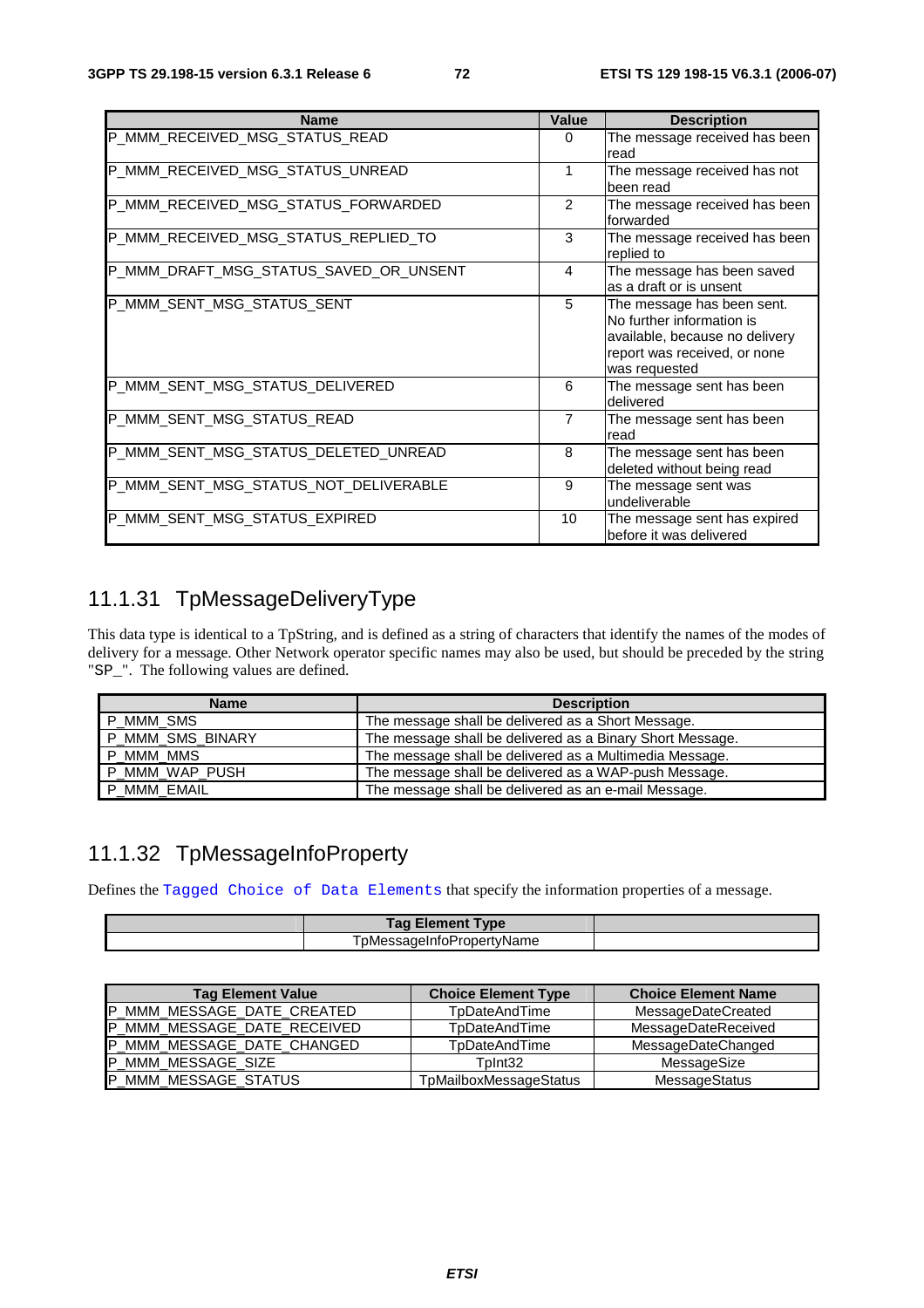# 11.1.33 TpMessageInfoPropertyName

Defines a specific message information property name.

| <b>Name</b>                 | Value | <b>Description</b>                                                                             |
|-----------------------------|-------|------------------------------------------------------------------------------------------------|
| P_MMM_MESSAGE_UNDEFINED     | 0     | Undefined.                                                                                     |
| P_MMM_MESSAGE_CREATED       |       | Indicates the date created. The application<br>cannot modify this property.                    |
| P_MMM_MESSAGE_DATE_RECEIVED |       | Indicates the date received. The<br>application cannot modify this property.                   |
| P_MMM_MESSAGE_DATE_CHANGED  | 3     | Indicates the date last changed. The<br>application cannot modify this property.               |
| P_MMM_MESSAGE_SIZE          | 4     | Indicates the size of the message in bytes.<br>The application cannot modify this<br>property. |
| P_MMM_MESSAGE_STATUS        | 5     | The status of the message. This property<br>can be modified by the application.                |

# 11.1.34 TpMessageInfoPropertySet

Defines a Numbered Set of Data Elements of TpMessageInfoProperty.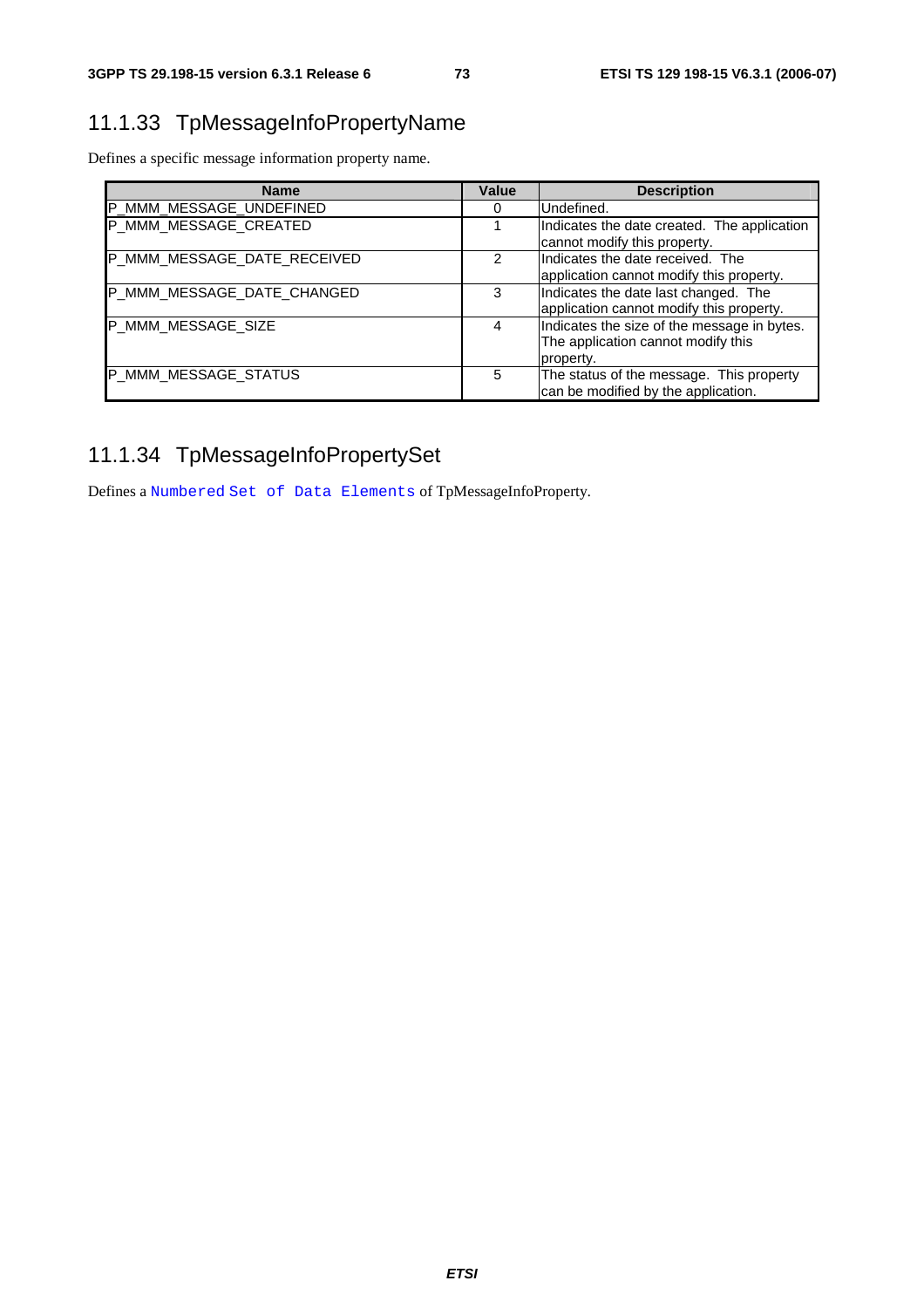# 11.1.35 TpMessageHeaderFieldType

Specifies the different types of header fields recognized.

| <b>Name</b>                 | Value          | <b>Description</b>                                                                                                                                                                                                                                                                                                                                           |
|-----------------------------|----------------|--------------------------------------------------------------------------------------------------------------------------------------------------------------------------------------------------------------------------------------------------------------------------------------------------------------------------------------------------------------|
| P_MESSAGE_DATE_SENT         | 0              | The origination date specifies the date and time at which<br>the creator of the message indicated that the message was<br>complete and ready to enter the mail delivery system.                                                                                                                                                                              |
| P_MESSAGE_SENT_FROM         | 1              | Specifies the author(s) of the message, that is, the mailbox<br>address(es) of the person(s) or system(s) responsible for<br>the writing of the message.                                                                                                                                                                                                     |
| P_MESSAGE_SENDER            | $\overline{2}$ | Specifies the mailbox address of the agent responsible for<br>the actual transmission of the message.                                                                                                                                                                                                                                                        |
| P_MESSAGE_REPLY_TO          | 3              | Indicates the mailbox adress(es) to which the author of the<br>message suggests that replies be sent.                                                                                                                                                                                                                                                        |
| P_MESSAGE_SENT_TO           | $\overline{4}$ | Specifies the address(es) of the primary recipient(s) of the<br>message.                                                                                                                                                                                                                                                                                     |
| P_MESSAGE_CC_TO             | 5              | Specifies the addresses of others who are to receive the<br>message, though the content of the message may not be<br>directed at them.                                                                                                                                                                                                                       |
| P_MESSAGE_BCC_TO            | 6              | Specifies addresses of recipients of the message whose<br>addresses are not to be revealed to other recipients of the<br>message.                                                                                                                                                                                                                            |
| P_MESSAGE_RFC822_MESSAGE_ID | $\overline{7}$ | Specifies a unique message identifier that refers to a<br>particular version of a particular message. This field has the<br>same semantics as the RFC 822 / RCF 2822 "Message-<br>ID:" field.<br>Note that this message ID can not be used on the<br>messaging interface to address this specific message. See<br>TpMessageDescription for more information. |
| P_MESSAGE_IN_REPLY_TO       | 8              | May be used to identify the message (or messages) to<br>which the new message is a reply. The messages are<br>referred by their RFC 822 / RCF 2822 Message-ID.                                                                                                                                                                                               |
| P_MESSAGE_REFERENCES        | 9              | May be used to identify the message (or messages) with<br>which this message forms a thread of conversation. The<br>messages are referred by their RFC 822 / RCF 2822<br>Message-ID.                                                                                                                                                                         |
| P_MESSAGE_SUBJECT           | 10             | A short string identifying the topic of the message.                                                                                                                                                                                                                                                                                                         |
| P_MESSAGE_COMMENTS          | 11             | This field has the same semantics as the RFC 822 /<br>RCF 2822 "Comments:" field.                                                                                                                                                                                                                                                                            |
| P_MESSAGE_KEYWORDS          | 12             | This field has the same semantics as the RFC(2)822<br>"Keywords:" field.                                                                                                                                                                                                                                                                                     |
| P_MESSAGE_TRACE_FIELD       | 13             | All trace fields like for example RFC 822 / RCF 2822<br>"Return-Path:" and "Received:" will be gathered under this<br>flag.                                                                                                                                                                                                                                  |
| P_MESSAGE_RESENT_FIELD      | 14             | All RFC 822 / RCF 2822 resent fields will be gathered<br>under this flag.                                                                                                                                                                                                                                                                                    |
| P_MESSAGE_MIME_VERSION      | 15             | Declare the version of the Internet message body format<br>standard in use. This field has the same semantics as the<br>RFC 2045 "MIME-Version:" field.                                                                                                                                                                                                      |
| P_MESSAGE_MIME_CONTENT      | 16             | The Content-Type header field specifies the nature of the<br>data in the body of an entity by giving media type and<br>subtype identifiers, and by providing auxiliary information<br>that may be required for certain media types. This field has<br>the same semantics as the RFC 2045 "Content-Type:" field.                                              |
| P_MESSAGE_MIME_ENCODING     | 17             | This field's value is a single token specifying the type of<br>encoding. This field has the same semantics as the<br>RFC 2045 "Content-Transfer-Encoding:" field.                                                                                                                                                                                            |
| P_MESSAGE_MIME_ID           | 18             | When present uniquely identifies a MIME entity. This field<br>has the same semantics as the RFC 2045 "Content-ID:"<br>field.                                                                                                                                                                                                                                 |
| P_MESSAGE_MIME_DESCRIPTION  | 19             | Specifies some descriptive information about the MIME<br>entity. This field has the same semantics as the RFC 2045<br>"Content-Description:" field.                                                                                                                                                                                                          |
| P_MESSAGE_MIME_DISPOSITION  | 20             | Specifies how the MIME entity shall be presented, inline or<br>as an attachment. This field has the same semantics as the                                                                                                                                                                                                                                    |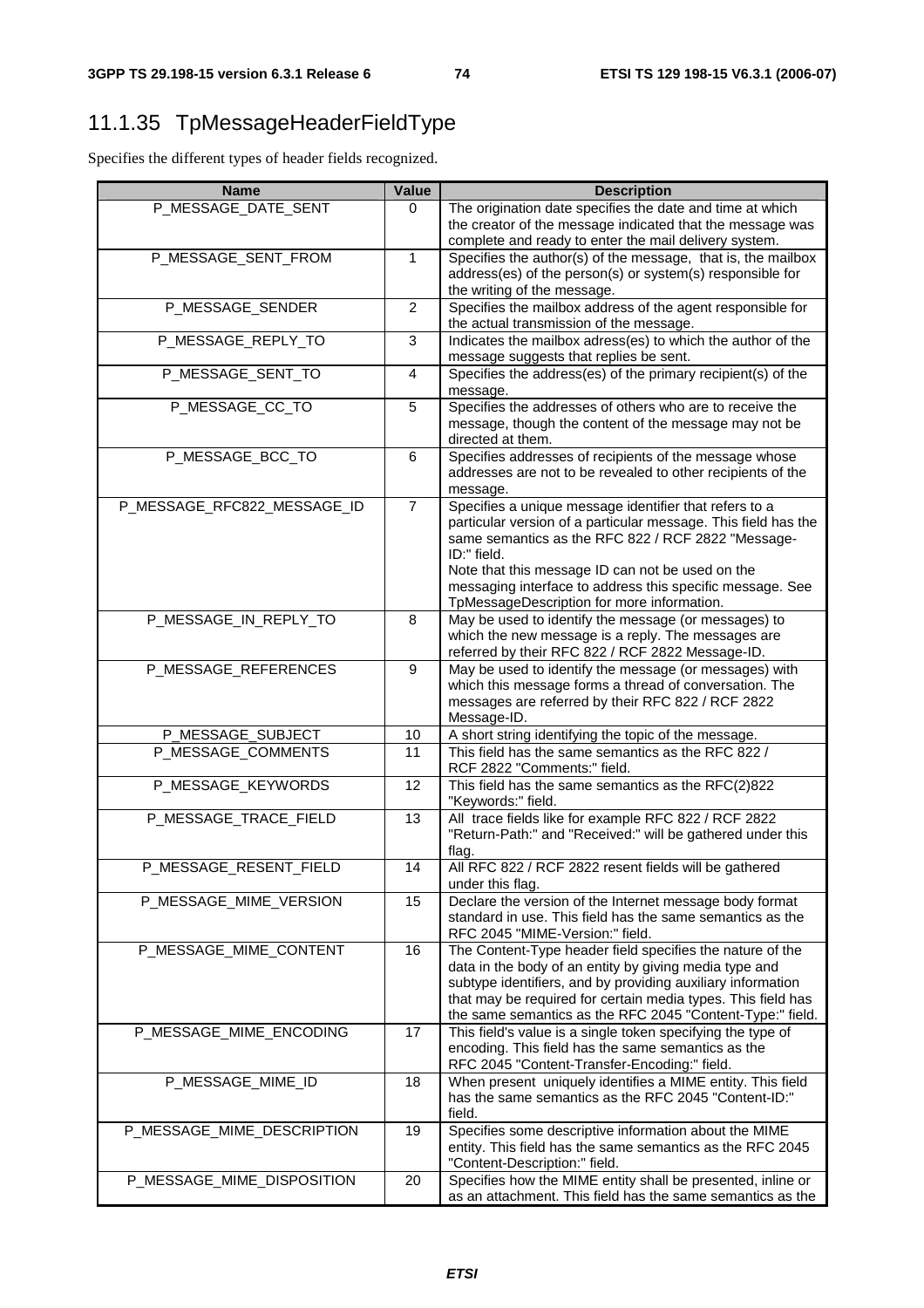|                                |    | RFC 2183 "Content-Disposition:" field.                       |
|--------------------------------|----|--------------------------------------------------------------|
| P MESSAGE MIME EXTENSION FIELD | 21 | Any RFC 822 header field which begins with the string        |
|                                |    | "Content-" and does not match the description of the other   |
|                                |    | MIME fields.                                                 |
| P MESSAGE EXTENSION FIELD      | 22 | Any header field that does not match any of the of the other |
|                                |    | field types in this datatype.                                |
| P MESSAGE PRIORITY             | 23 | The Priority of the message                                  |

# 11.1.36 TpMessageHeaderField

Carries the contents of one message header field.

| īag<br>vpe<br>ement                                             |  |
|-----------------------------------------------------------------|--|
| $\overline{\phantom{a}}$<br>'nMe.<br>'I vpe<br>`saɑeHeaderField |  |

| <b>Tag Element</b><br>Value    | <b>Choice Element</b><br><b>Type</b> | <b>Choice Element Name</b> |
|--------------------------------|--------------------------------------|----------------------------|
| P_MESSAGE_DATE_SENT            | <b>TpDateAndTime</b>                 | <b>DateSent</b>            |
| P_MESSAGE_SENT_FROM            | <b>TpAddressSet</b>                  | From                       |
| P_MESSAGE_SENDER               | <b>TpAddress</b>                     | Sender                     |
| P_MESSAGE_REPLY_TO             | <b>TpAddressSet</b>                  | ReplyTo                    |
| P_MESSAGE_SENT_TO              | TpAddressSet                         | To                         |
| P_MESSAGE_CC_TO                | <b>TpAddressSet</b>                  | Cc                         |
| P_MESSAGE_BCC_TO               | <b>TpAddressSet</b>                  | <b>Bcc</b>                 |
| P_MESSAGE_RFC822_MESSAGE_ID    | <b>TpString</b>                      | RFC822MessageID            |
| P_MESSAGE_IN_REPLY_TO          | <b>TpStringSet</b>                   | InReplyTo                  |
| P_MESSAGE_REFERENCES           | TpStringSet                          | References                 |
| P_MESSAGE_SUBJECT              | TpString                             | Subject                    |
| P_MESSAGE_COMMENTS             | TpString                             | Comments                   |
| P_MESSAGE_KEYWORDS             | <b>TpStringSet</b>                   | Keywords                   |
| P_MESSAGE_TRACE_FIELD          | <b>TpGenericHeaderField</b>          | <b>TraceField</b>          |
| P_MESSAGE_RESENT_FIELD         | <b>TpGenericHeaderField</b>          | <b>ResentField</b>         |
| P_MESSAGE_MIME_VERSION         | TpString                             | MimeVersion                |
| P_MESSAGE_MIME_CONTENT         | TpString                             | <b>MimeContent</b>         |
| P_MESSAGE_MIME_ENCODING        | TpString                             | MimeEncoding               |
| P_MESSAGE_MIME_ID              | TpString                             | MimeID                     |
| P_MESSAGE_MIME_DESCRIPTION     | TpString                             | MimeDescription            |
| P_MESSAGE_MIME_DISPOSITION     | <b>TpString</b>                      | MimeDisposition            |
| P_MESSAGE_MIME_EXTENSION_FIELD | <b>TpGenericHeaderField</b>          | MimeExtensionField         |
| P_MESSAGE_EXTENSION_FIELD      | <b>TpGenericHeaderField</b>          | ExtensionField             |
| P_MESSAGE_PRIORITY             | TpMessagePriority                    | Priority                   |

### 11.1.37 TpMessageHeaderFieldSet

Defines a numbered set of data elements of TpMessageHeaderField.

### 11.1.38 TpMessagePriority

Defines the priority of a message.

| Name                                 | Value | <b>Description</b>   |
|--------------------------------------|-------|----------------------|
| MMM MESSAGE PRIORITY UNDEFINED<br>ID |       | IUndefined/Normal    |
| MMM MESSAGE PRIORITY HIGH<br>IP      |       | <b>High priority</b> |
| MMM MESSAGE PRIORITY LOW<br>ID       |       | ILow prioritv        |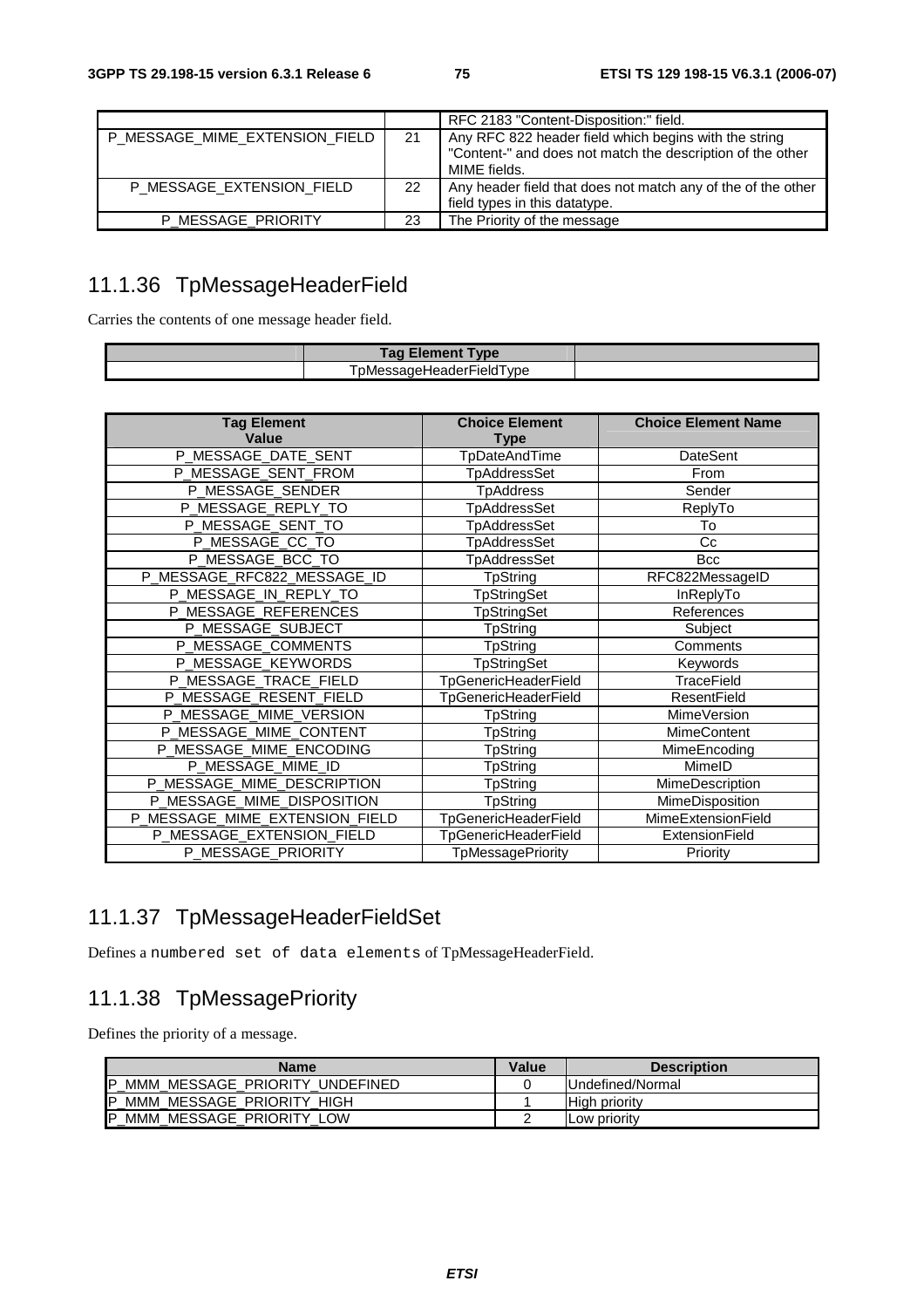# 11.1.39 TpMessageDeliveryReportType

Defines the type of message delivery report requested or reported. In order to request multiple report types at once,.the values can be added together (i.e. a logical OR function). So a value of 3 identifies both Read and Delivery reports.

| <b>Name</b>                         | Value | <b>Description</b>                                                                                   |
|-------------------------------------|-------|------------------------------------------------------------------------------------------------------|
| P_MESSAGE_REPORT_DELIVERY_UNDEFINED |       | Undefined / status unknown                                                                           |
| P_MESSAGE_REPORT_DELIVERED          |       | A report that the message has been successfully<br>delivered.                                        |
| P MESSAGE REPORT READ               |       | A report that the message was read.                                                                  |
| P_MESSAGE_REPORT_DELETED_UNREAD     |       | A report that the message was deleted without<br>being read.                                         |
| P_MESSAGE_REPORT_NOT_DELIVERABLE    | 8     | A report that the message could not be successfully<br>delivered.                                    |
| P_MESSAGE_REPORT_EXPIRED            | 16    | A report that the message could not be delivered<br>before the validity time of the message expired. |

#### 11.1.40 TpMessageTreatment

Defines the specific message treatment which an application requests of the messaging system when sending a message.

| <b>rag</b><br>$     -$<br><b>Element Type</b> |  |
|-----------------------------------------------|--|
| vne<br>.<br>--                                |  |
|                                               |  |

| <b>Tag Element Value</b>         | <b>Choice Element Type</b>  | <b>Choice Element Name</b> |
|----------------------------------|-----------------------------|----------------------------|
| _MMM_TREATMENT_REPORT_REQUESTED  | TpMessageDeliveryReportType | DeliveryReport             |
| MMM TREATMENT BILLING ID         | TpString                    | <b>BillingID</b>           |
| P MMM TREATMENT DELIVERY TIME    | TpDeliveryTime              | DelivervTime               |
| MMM TREATMENT VALIDITY TIME<br>D | TpDateAndTime               | ValiditvTime               |

### 11.1.41 TpMessageTreatmentType

Specifies the various types of message treatment which the application may request when sending a message.

| <b>Name</b>                      | Value | <b>Description</b>                                                                                                                                                                          |
|----------------------------------|-------|---------------------------------------------------------------------------------------------------------------------------------------------------------------------------------------------|
| P_MMM_TREATMENT_UNDEFINED        | 0     | Undefined                                                                                                                                                                                   |
| P_MMM_TREATMENT_REPORT_REQUESTED |       | Request various delivery notifications                                                                                                                                                      |
| P_MMM_TREATMENT_BILLING_ID       |       | A Billing Identifier/Charging Code that can be<br>used to indicate how the costs for this<br>transaction shall be charged.                                                                  |
| P_MMM_TREATMENT_DELIVERY_TIME    | 3     | Specifies whether the message shall be<br>delivered instantly or at some specified time.                                                                                                    |
| P_MMM_TREATMENT_VALIDITY_TIME    |       | Specifies the time within which the message<br>keeps its validity. When the message is not<br>delivered before the validity time passes, the<br>message is dropped by the messaging system. |

### 11.1.42 TpMessageTreatmentSet

Defines a Numbered Set of Data Elements of TpMessageTreatment.

#### 11.1.43 TpMultiMediaMessagingIdentifier

Defines the Sequence of Data Elements that identify a mailbox.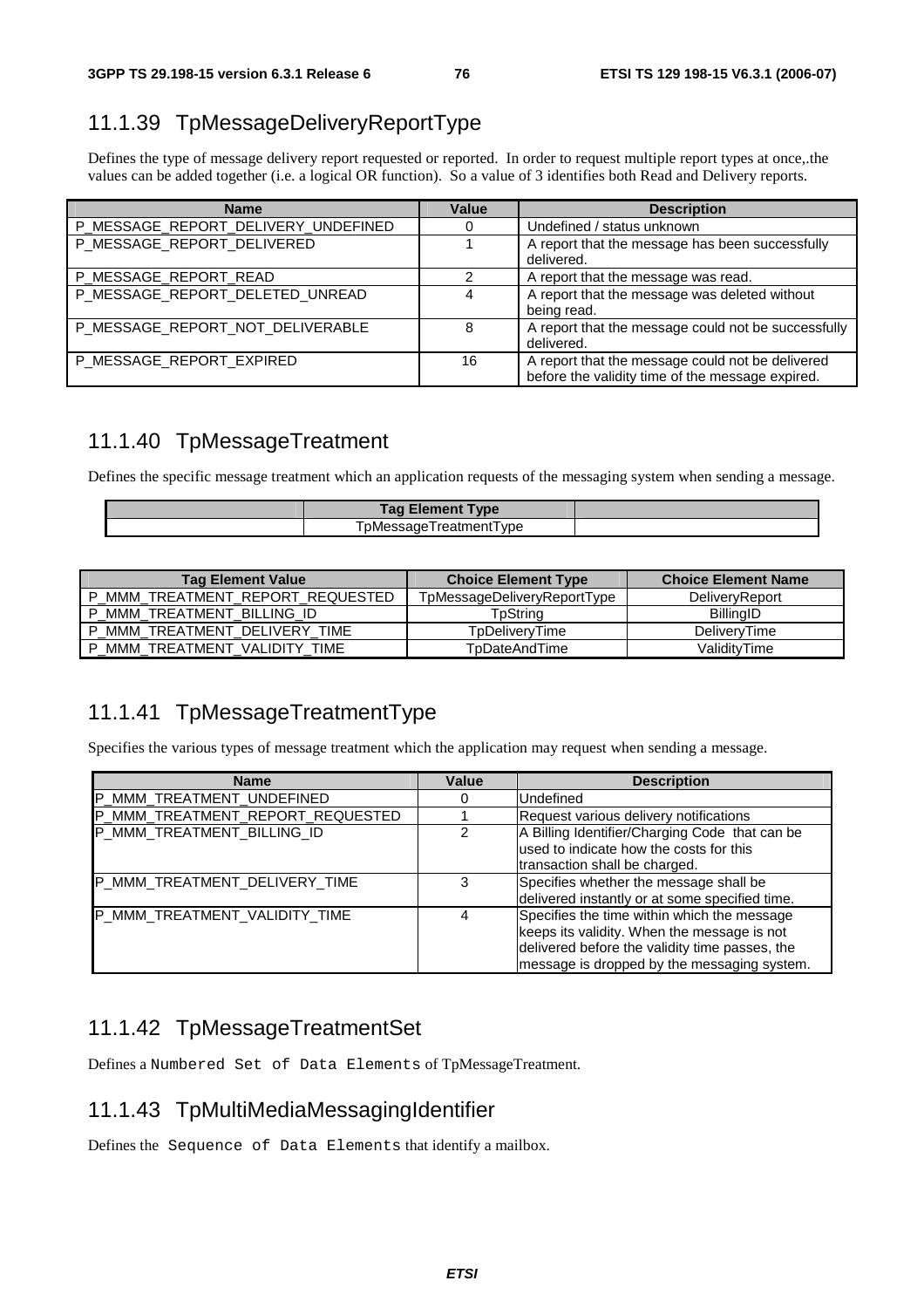| <b>Sequence Element Name</b> | <b>Sequence Element Type</b> |  |
|------------------------------|------------------------------|--|
| MultiMediaMessaging          | IpMultiMediaMessagingRef     |  |
| 3essionID                    | TɒSessionID                  |  |

#### 11.1.44 TpMultiMediaMessagingIdentifierSet

Defines a Numbered Set of Data Elements of TpMultiMediaMessagingIdentifier.

#### 11.1.45 TpQueryStatusReport

Defines the Sequence of Data Elements that identify the status of a message, as reported in messageStatusReport. If a message is sent to more than one addressee, a different status can apply to the message sent to each addressee.

| <b>Sequence Element Name</b> | <b>Sequence Element Type</b> |
|------------------------------|------------------------------|
| <b>DestinationAddress</b>    | TpAddress                    |
| <b>ReportedStatus</b>        | TpMessageDeliveryReportType  |

#### 11.1.46 TpQueryStatusReportSet

Defines a numbered set of data elements of TpQueryStatusReport.

#### 11.1.47 TpTerminatingAddressList

Defines the Sequence of Data Elements that specify a send message request.

| <b>Sequence Element Name</b> | <b>Sequence Element Type</b> | <b>Description</b>                                                                                          |
|------------------------------|------------------------------|-------------------------------------------------------------------------------------------------------------|
| ToAddressList                | TpAddressSet                 | The list of addresses that are the main target of the                                                       |
|                              |                              | message.                                                                                                    |
| CcAddressList                | TpAddressSet                 | The list of addresses that receive a copy of the message.                                                   |
| <b>BccAddressList</b>        | TpAddressSet                 | The list of addresses that receive a copy of the message,<br>without this being visible to other receivers. |

### 11.2 Event Notification data definitions

#### 11.2.1 TpMessagingEventName

Defines the names of the messaging events which can be notified.

| <b>Name</b>                                 | <b>Value</b> | <b>Description</b>                                                                                                                             |
|---------------------------------------------|--------------|------------------------------------------------------------------------------------------------------------------------------------------------|
| P_EVENT_MSG_NAME_UNDEFINED                  |              | IUndefined.                                                                                                                                    |
| P EVENT MSG NEW MAILBOX MESSAGE ARRI<br>VED |              | New message arrived in the mailbox. The<br>message contents are not<br>requested/delivered - the message can be<br>retrieved from the mailbox. |
| <b>P EVENT MSG NEW MESSAGE ARRIVED</b>      |              | New message arrived. The Message<br>contents are requested/delivered with this<br>event.                                                       |

#### 11.2.2 TpMessagingEventCriteria

Defines the Tagged Choice of Data Elements that specify the criteria for an event notification to be generated.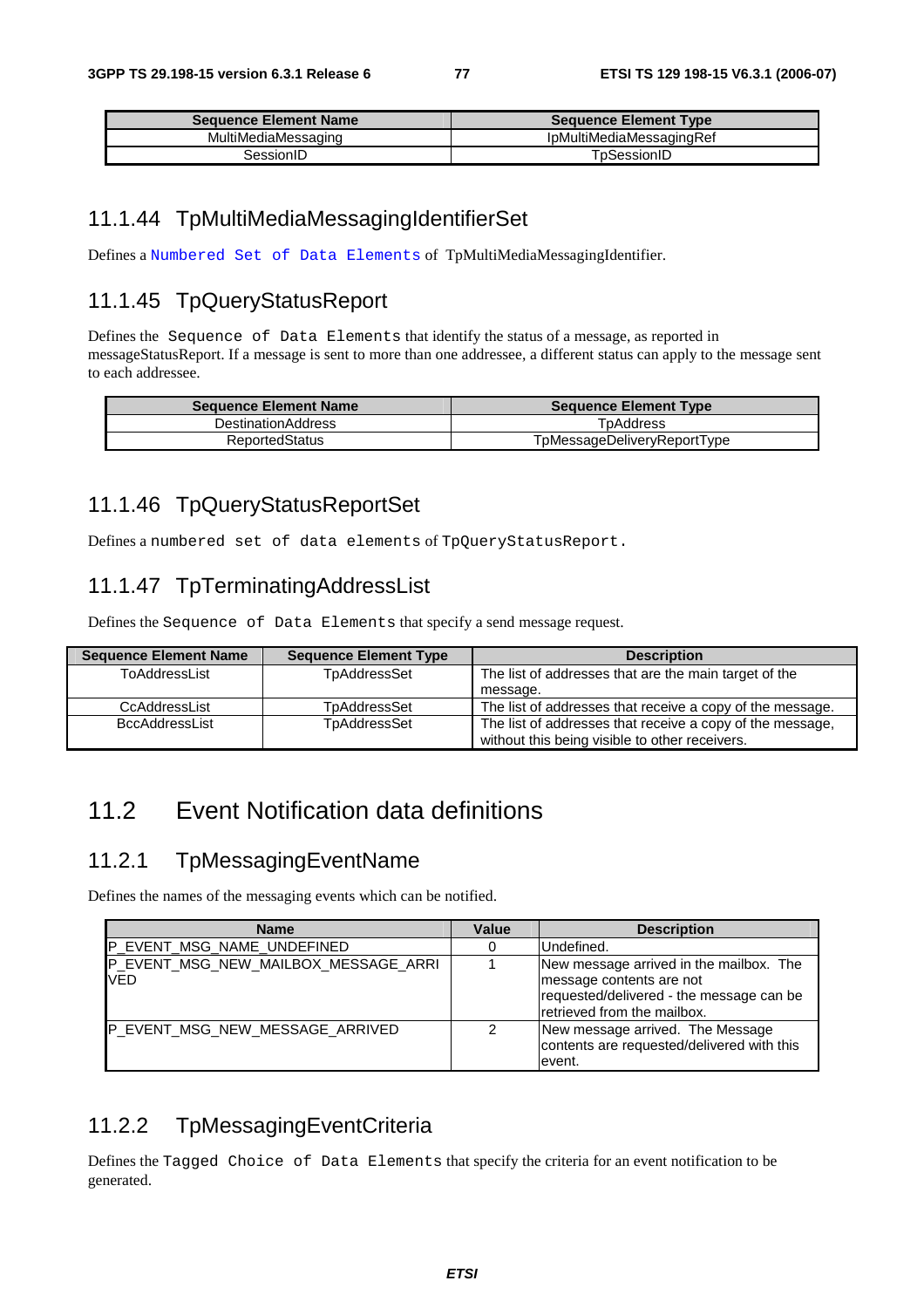| $\epsilon$ lement $\tau$<br>Tag .<br><b>Type</b> |  |
|--------------------------------------------------|--|
| ™nɑEventName<br>אמומח                            |  |

| <b>Tag Element Value</b>               | <b>Choice Element Type</b>                             | <b>Choice Element Name</b> |
|----------------------------------------|--------------------------------------------------------|----------------------------|
| P EVENT MSG NAME UNDEFINED             | NULL                                                   | Undefined                  |
| <b>P EVENT MSG NEW MAILBOX MESSAGE</b> | TpNewMailboxMessageArrivedCrite EventNewMailboxMessage |                            |
| I ARRIVED                              |                                                        | Arrived                    |
| <b>P EVENT MSG NEW MESSAGE ARRIVED</b> | TpNewMessageArrivedCriteria                            | EventNewMessageArrived     |

#### 11.2.3 TpMessagingEventCriteriaSet

Defines a numbered set of data elements of TpMessagingEventCriteria.

#### 11.2.4 TpNewMailboxMessageArrivedCriteria

Defines the Sequence of Data Elements that specify the criteria for a New Mailbox Message Arrived event.

| <b>Sequence Element Name</b> | <b>Sequence Element Type</b> |
|------------------------------|------------------------------|
| MailboxID                    | TpString                     |
| AuthenticationInfo           | TpStrina                     |

#### 11.2.5 TpNewMessageArrivedCriteria

Defines the Sequence of Data Elements that specify the criteria for a New Message Arrived event, for messages which are received outside the context of a mailbox.

| <b>Sequence Element Name</b>         | <b>Sequence Element Type</b> | <b>Description</b>                                                                                                                                                |
|--------------------------------------|------------------------------|-------------------------------------------------------------------------------------------------------------------------------------------------------------------|
| <b>SourceAddress</b>                 | TpAddressRange               | Defines the source address for which the                                                                                                                          |
|                                      |                              | notification is requested.                                                                                                                                        |
| <b>DestinationAddress</b>            | TpAddressRange               | Defines the destination address or address<br>range for which the notification is requested.                                                                      |
| CreateMultiMediaMessagingSess<br>ion | TpBoolean                    | Used by the application to indicate if the SCF<br>should create an instance of<br>IpMultiMediaMessaging upon receipt of an<br>event which matches these criteria. |

#### 11.2.6 TpMessagingEventInfo

Defines the Tagged Choice of Data Elements that specify the information returned to the application in an event notification.

| rag<br><b>Type</b><br>- 16 |  |
|----------------------------|--|
| $-1$ cases $-$<br>nvame    |  |

| <b>Tag Element Value</b>                                                              | <b>Choice Element Type</b> | <b>Choice Element Name</b> |
|---------------------------------------------------------------------------------------|----------------------------|----------------------------|
| IP EVENT MSG NAME UNDEFINED                                                           | TpString                   | EventNameUndefined         |
| P_EVENT_MSG_NEW_MAILBOX_MESSAGE TpNewMailboxMessageArrivedInf EventNewMailboxMessageA |                            |                            |
| ARRIVED                                                                               |                            | rrived                     |
| P EVENT MSG NEW MESSAGE ARRIVED                                                       | TpNewMessageArrivedInfo    | EventNewMessageArrived     |

#### 11.2.7 TpMessagingEventInfoSet

Defines a numbered set of data elements of TpMessagingEventInfo.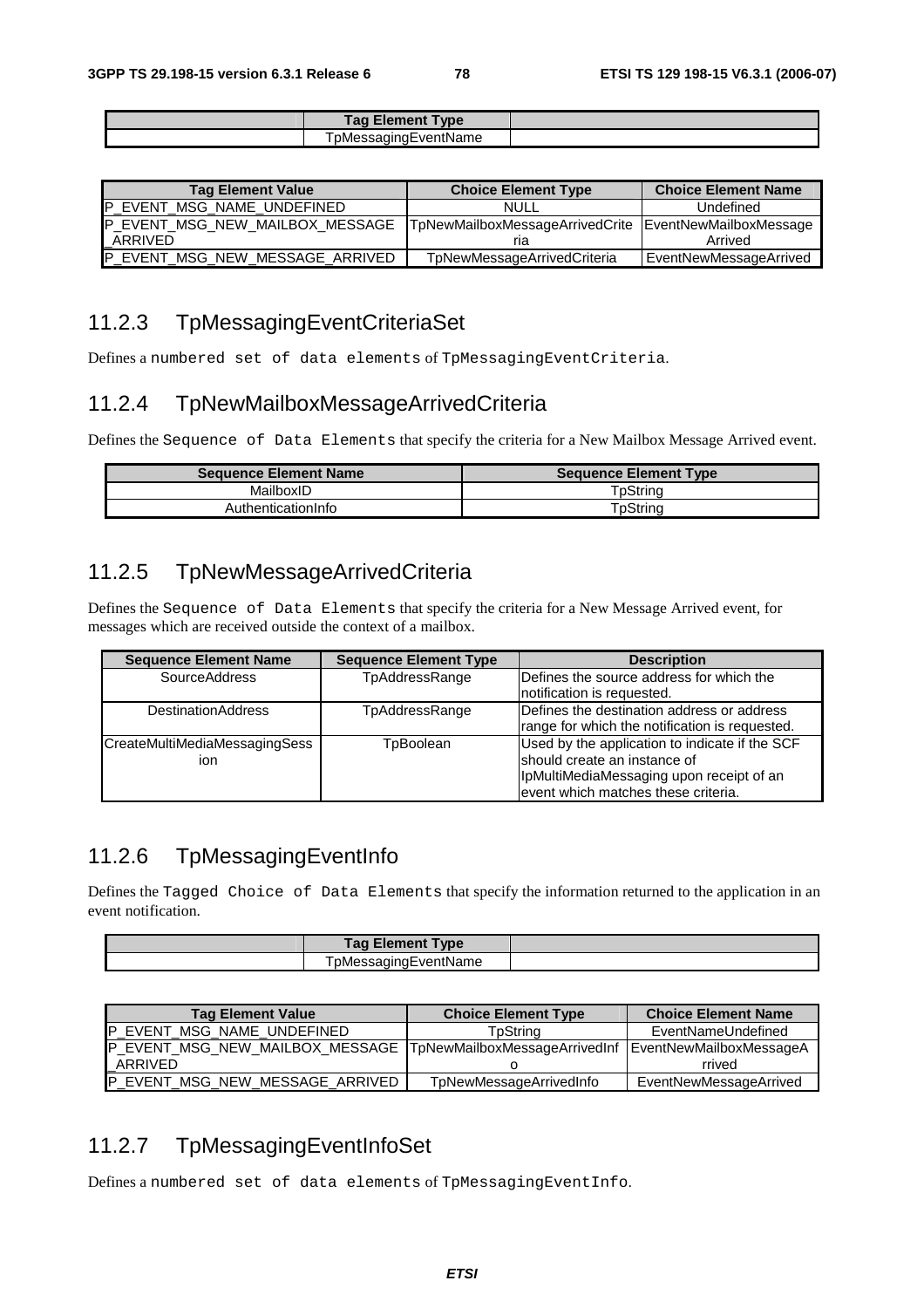#### 11.2.8 TpNewMailboxMessageArrivedInfo

Defines the Sequence of Data Elements that specify the information returned to the application in a New Mailbox Message Arrived event. Basic information is provided in the Message Description field. If further information is to be provided, it is included in the ExtendedHeaderInformation field.

| <b>Sequence Element Name</b> | <b>Sequence Element Type</b> |
|------------------------------|------------------------------|
| MailboxID                    | TpStrina                     |
| FolderID                     | TpStrina                     |
| <b>MessageDescription</b>    | TpMessageDescription         |
| ExtendedHeaderInformation    | TpMessageHeaderFieldSet      |

#### 11.2.9 TpNewMessageArrivedInfo

Defines the Sequence of Data Elements that specify the information returned to the application in a New Message Arrived event. The Source and Destination addresses are included, as they are used in the criteria for this event. The actual message received is included in the Message field. This contains the entire message (headers and body) in unstructured format. The Headers field contains header information which was sent as part of the message. This information could be duplicated in the raw message, depending on its format.

| <b>Sequence Element Name</b>  | <b>Sequence Element Type</b>    |
|-------------------------------|---------------------------------|
| <b>SourceAddress</b>          | <b>T</b> pAddress               |
| <b>DestinationAddressSet</b>  | TpAddressSet                    |
| Message                       | <b>T</b> pOctetSet              |
| <b>Headers</b>                | TpMessageHeaderFieldSet         |
| MultiMediaMessagingIdentifier | TpMultiMediaMessagingIdentifier |

#### 11.2.10 TpMessageDescription

Specifies the properties of a message.

| <b>Sequence Element</b><br><b>Name</b> | <b>Sequence Element</b><br><b>Type</b> | <b>Description</b>                                                                                                                                                                                                                                                                                                                            |
|----------------------------------------|----------------------------------------|-----------------------------------------------------------------------------------------------------------------------------------------------------------------------------------------------------------------------------------------------------------------------------------------------------------------------------------------------|
| MessageID                              | <b>TpString</b>                        | This is the messageID as it is used<br>on the API to identify a message.<br>This should not be confused with<br>the RFC 822 "Message-ID" field<br>body. The latter can be obtained<br>with getMessageHeadersReq().<br>The messageID used on the API is<br>persistent over sessions and at<br>least unique within the context of a<br>mailbox. |
| From                                   | TpAddress                              | The address of the sender of the<br>message.                                                                                                                                                                                                                                                                                                  |
| To                                     | TpAddressSet                           | A set of addresses representing<br>the primary recipients of the<br>message.                                                                                                                                                                                                                                                                  |
| Subject                                | TpString                               | Specifies the subject of the<br>message.                                                                                                                                                                                                                                                                                                      |
| ReceivedDate                           | TpDateAndTime                          | Specifies the date/time that the<br>message was received by the<br>messaging system.                                                                                                                                                                                                                                                          |
| Size                                   | TpInt32                                | Specifies the size of the message<br>in bytes.                                                                                                                                                                                                                                                                                                |

#### 11.2.11 TpMessageDescriptionList

Defines a numbered list of data elements of TpMessageDescription.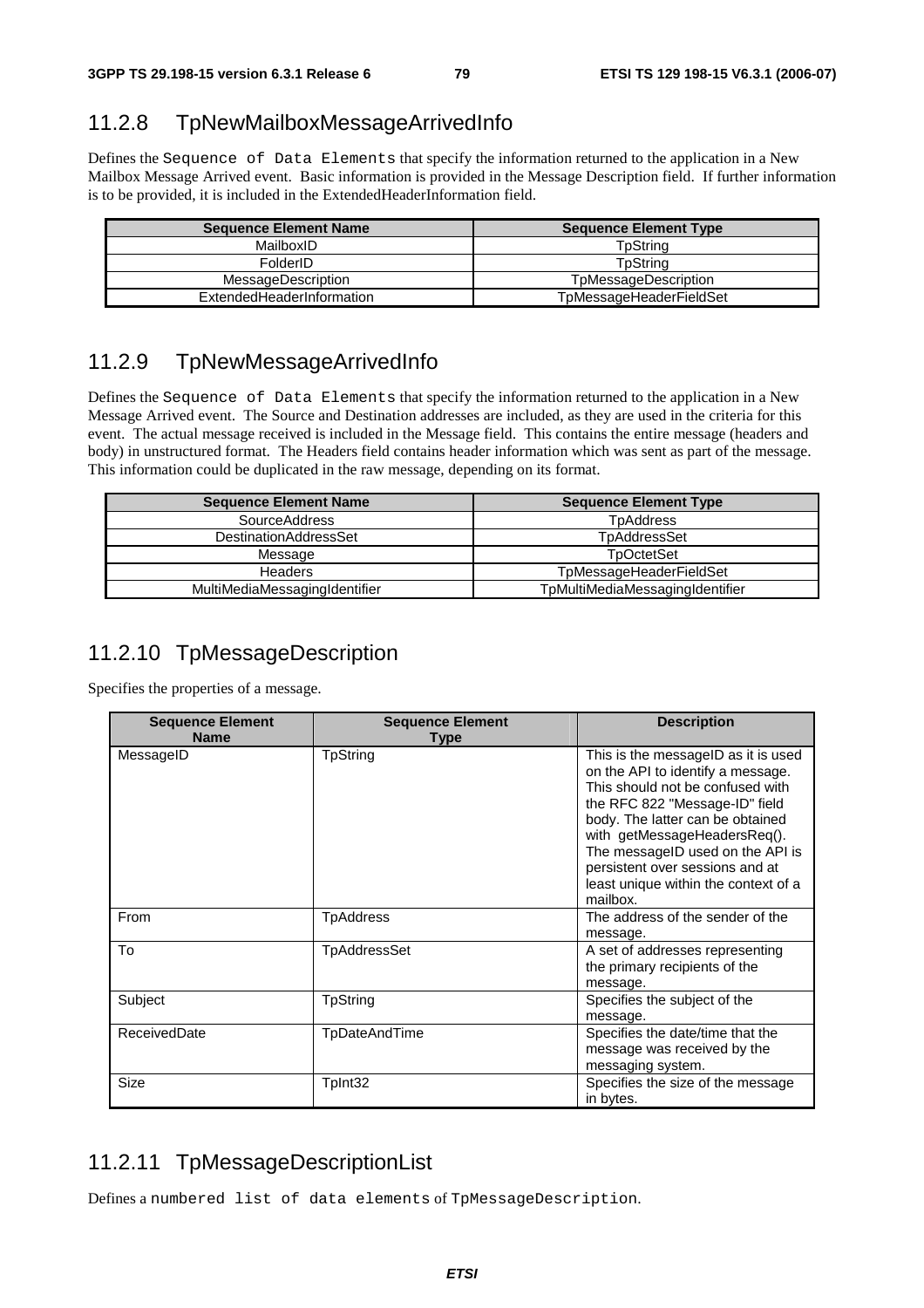# 11.2.12 TpMessagingNotificationRequested

Defines the Sequence of Data Elements that specify the criteria relating to event requests.

| <b>Sequence Element Name</b> | <b>Sequence Element Type</b> |
|------------------------------|------------------------------|
| EventCriteria                | TpMessagingEventCriteriaSet  |
| AssignmentID                 | TpInt32                      |

# 11.2.13 TpMessagingNotificationRequestedSet

Defines a numbered Set of Data Elements of TpMessagingNotificationRequested.

# 11.2.14 TpMessagingNotificationRequestedSetEntry

Defines the Sequence of Data Elements that specify a set of requested notifications and an indication whether more notifications can be requested.

| <b>Sequence Element Name</b>          | <b>Sequence Element Type</b> | <b>Description</b>                                                                                                              |
|---------------------------------------|------------------------------|---------------------------------------------------------------------------------------------------------------------------------|
| MessagingNotificationRequested<br>Set |                              | TpMessagingNotificationRequestedSet Numbered set of requested notifications.                                                    |
| Final                                 | TpBoolean                    | Indication whether the set of notifications is<br>the final set (TRUE) or if there are more<br>notifications available (FALSE). |

# 11.3 Error type data definitions

# 11.3.1 TpMessageInfoPropertyError

Defines the Sequence of Data Elements that identify a message property and the reason why it was not set.

| <b>Sequence Element Name</b> | <b>Sequence Element Type</b> |
|------------------------------|------------------------------|
| MessagePropertyName          | TpMessageInfoPropertyName    |
| Error                        | TpSetPropertvError           |

# 11.3.2 TpMessagingError

L

A set of general error identifiers to include in Err methods.

| am.<br>eanne | 'alue | Descrin<br>---<br>uon |
|--------------|-------|-----------------------|
|              |       |                       |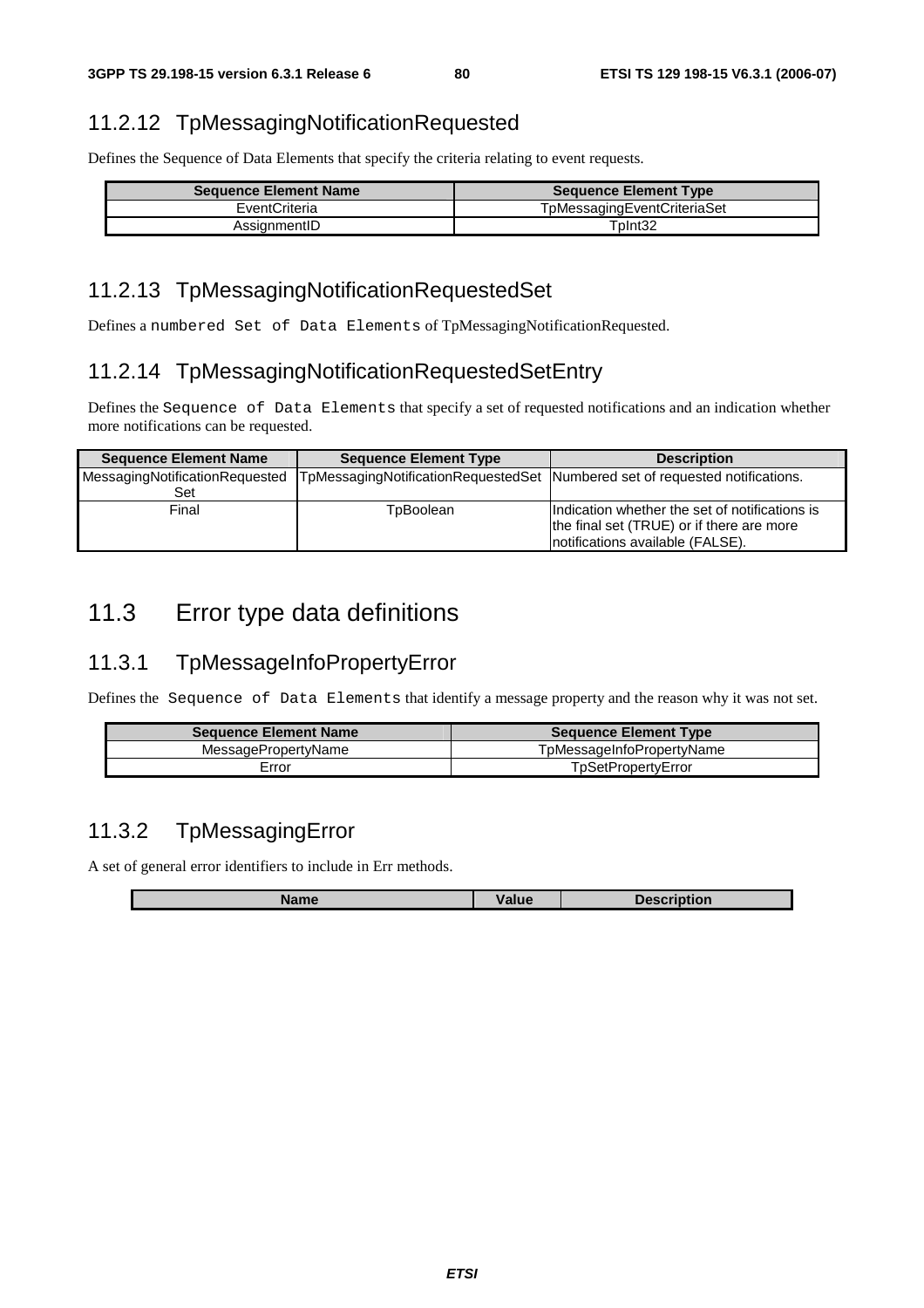| P_MMM_ERROR_UNDEFINED                 | 0              | Undefined                            |
|---------------------------------------|----------------|--------------------------------------|
| P_MMM_ERROR_INVALID_AUTHENTICATION_IN | 1              | Authentication Information is not    |
| <b>FORMATION</b>                      |                | valid                                |
| P_MMM_ERROR_INVALID_MAILBOX           | $\overline{2}$ | Chosen Mailbox Address is invalid    |
| P_MMM_ERROR_INVALID_DELIVERY_TYPE     | $\overline{3}$ | The delivery mechanism specified     |
|                                       |                | is invalid or is not supported       |
| P_MMM_ERROR_MAX_MESSAGE_SIZE_EXCEED   | $\overline{4}$ | The maximum size of a message        |
| <b>ED</b>                             |                | has been exceeded                    |
| P_MMM_ERROR_INVALID_FOLDER_ID         | 5              | The folder ID is invalid             |
| P_MMM_ERROR_INVALID_MESSAGE_ID        | $\overline{6}$ | The message ID is invalid            |
| P MMM ERROR INVALID PART ID           | $\overline{7}$ | The part ID is invalid               |
| P_MMM_ERROR_DELIVERY_TYPE_ADDRESS_T   | $\overline{8}$ | The address type does not match      |
| YPE_MISMATCH                          |                | the message delivery type            |
| P_MMM_ERROR_DELIVERY_TYPE_MESSAGE_T   | 9              | The message format does not          |
| YPE_MISMATCH                          |                | match the message delivery type      |
| P_MMM_ERROR_INVALID_DELIVERY_TIME     | 10             | The requested delivery time is       |
|                                       |                | invalid                              |
| P_MMM_ERROR_INVALID_VALIDITY_TIME     | 11             | The requested validity time is       |
|                                       |                | invalid                              |
| P_MMM_ERROR_MAX_SUBJECT_SIZE_EXCEED   | 12             | The maximum size of the subject      |
|                                       |                | field has been exceeded              |
| ED<br>P_MMM_ERROR_INVALID_ID<br>``    | 13             | The BillingID is invalid             |
| P_MMM_ERROR_INVALID_NESTING_LEVEL     | 14             | The nesting level is invalid         |
| P MMM ERROR INVALID CRITERIA          | 15             | The criteria specified are invalid   |
| P_MMM_ERROR_INFORMATION_NOT_AVAILABL  | 16             | The requested information is not     |
| ΙE                                    |                | available, e.g. message status       |
|                                       |                | information                          |
| P_MMM_ERROR_CANNOT_CANCEL             | 17             | The message cannot be cancelled      |
| P_MMM_ERROR_INVALID_HEADER            | 18             | The message header is invalid        |
| P_MMM_INVALID_NETWORK_STATE           | 19             | Although the sequence of method      |
|                                       |                | calls is allowed by the gateway, the |
|                                       |                | underlying protocol cannot support   |
|                                       |                | it.                                  |
| P_MMM_ERROR_RESOURCE_UNAVAILABLE      | 20             | The information resources used by    |
|                                       |                | the messaging service are            |
|                                       |                | unavailable, e.g. due to an          |
|                                       |                | overload situation.                  |
| P_MMM_ERROR_RESOURCE_TIMEOUT          | 21             | The request has been accepted by     |
|                                       |                | the resource but it did not report a |
|                                       |                | result.                              |

# 11.3.3 TpMessageInfoPropertyErrorSet

Defines a Numbered Set of Data Elements of TpMessageInfoPropertyError.

# 11.3.4 TpSetPropertyError

Identifies the reason why a property was not set.

| <b>Name</b>                           | Value | <b>Description</b>                                                    |
|---------------------------------------|-------|-----------------------------------------------------------------------|
| <b>IP MMM PROPERTY NOT SET</b>        | 0     | The property was not set. No further<br>linformation is available.    |
| P_MMM_PROPERTY_READONLY               |       | The property is readonly and cannot<br>be modified by an application. |
| P_MMM_PROPERTY_INSUFFICIENT_PRIVILEGE |       | The application is not authorised to<br>modify the property.          |
| P_MMM_PROPERTY_NAME_UNKNOWN           |       | The property name is unknown.                                         |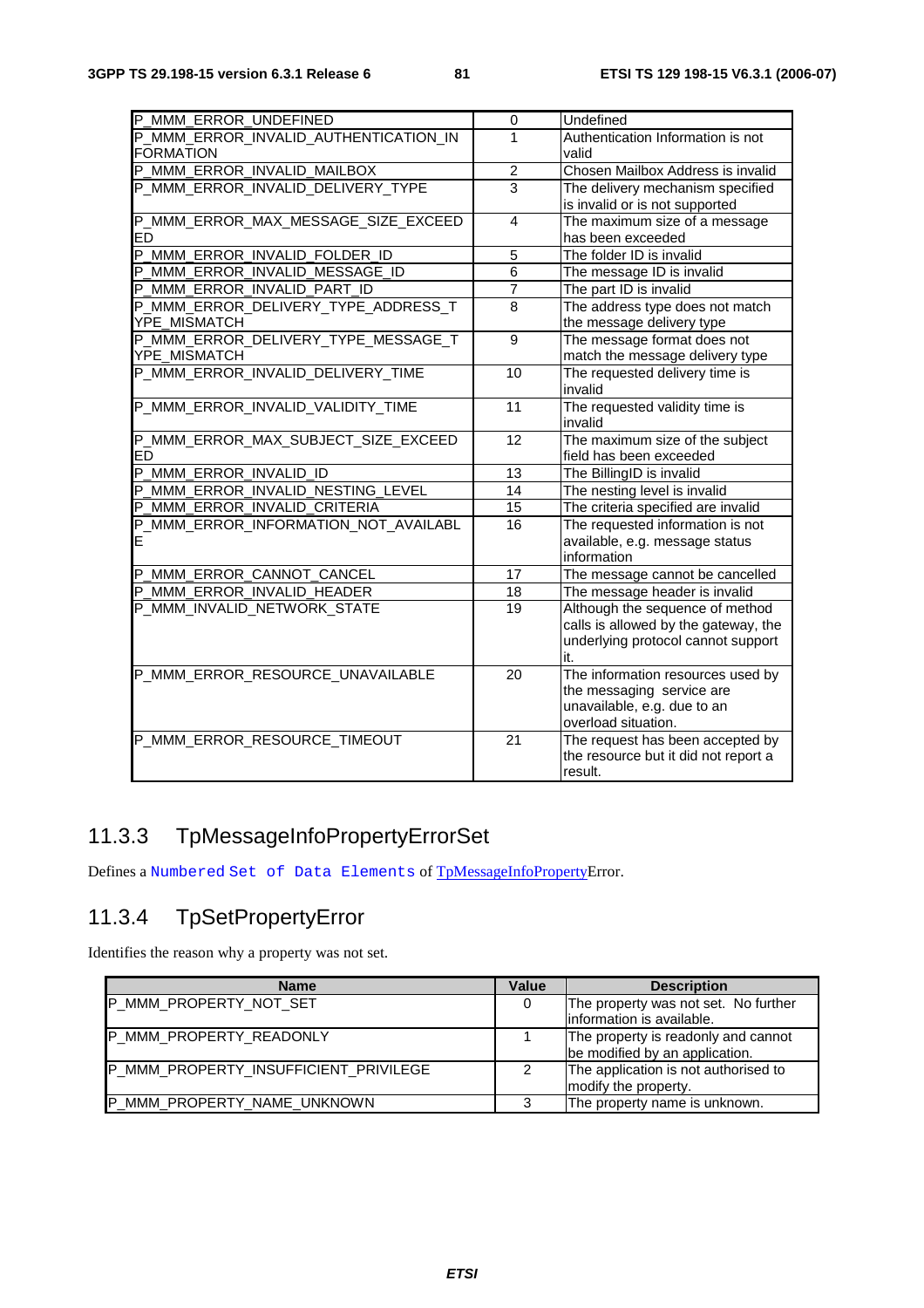# 12 Exception Classes

The following are the list of exception classes which are used in this interface of the API.

| <b>Name</b>                              | <b>Description</b>                                    |
|------------------------------------------|-------------------------------------------------------|
| P_MMM_INVALID_AUTHENTICATION_INFORMATION | Authentication Information is not valid               |
| P_MMM_INVALID_MAILBOX                    | Chosen Mailbox Address is invalid                     |
| P_MMM_INVALID_DELIVERY_TYPE              | The delivery mechanism specified is invalid or is not |
|                                          | supported                                             |
| P_MMM_MAX_MESSAGE_SIZE_EXCEEDED          | The maximum size of a message has been exceeded       |
| P_MMM_INVALID_FOLDER_ID                  | The folder ID is invalid                              |
| P_MMM_INVALID_MESSAGE_ID                 | The message ID is invalid                             |
| P_MMM_INVALID_PART_ID                    | The part ID is invalid                                |
| P_MMM_DELIVERY_TYPE_ADDRESS_TYPE_MISMAT  | The address type does not match the message           |
| CН                                       | delivery type                                         |
| P_MMM_DELIVERY_TYPE_MESSAGE_TYPE_MISMAT  | The message format does not match the message         |
| CН                                       | delivery type                                         |
| P_MMM_INVALID_PROPERTY                   | The property name is invalid                          |
| P_MMM_INVALID_DELIVERY_TIME              | The requested delivery time is invalid                |
| P_MMM_INVALID_VALIDITY_TIME              | The requested validity time is invalid                |
| P_MMM_MAX_SUBJECT_SIZE_EXCEEDED          | The maximum size of the subject field has been        |
|                                          | exceeded                                              |
| P_MMM_INFORMATION_NOT_AVAILABLE          | The requested information is not available,           |
|                                          | e.g. message status information                       |
| P_MMM_CANNOT_CANCEL                      | The message cannot be cancelled                       |
| P_MMM_INVALID_HEADER                     | The message header is invalid                         |

Each exception class contains the following structure.

| <b>Structure Element Name</b> | <b>Structure Element Type</b> | <b>Structure Element Description</b>                     |
|-------------------------------|-------------------------------|----------------------------------------------------------|
| ExtraInformation              | TpString                      | Carries extra information to help identify the source of |
|                               |                               | the exception, e.g. a parameter name                     |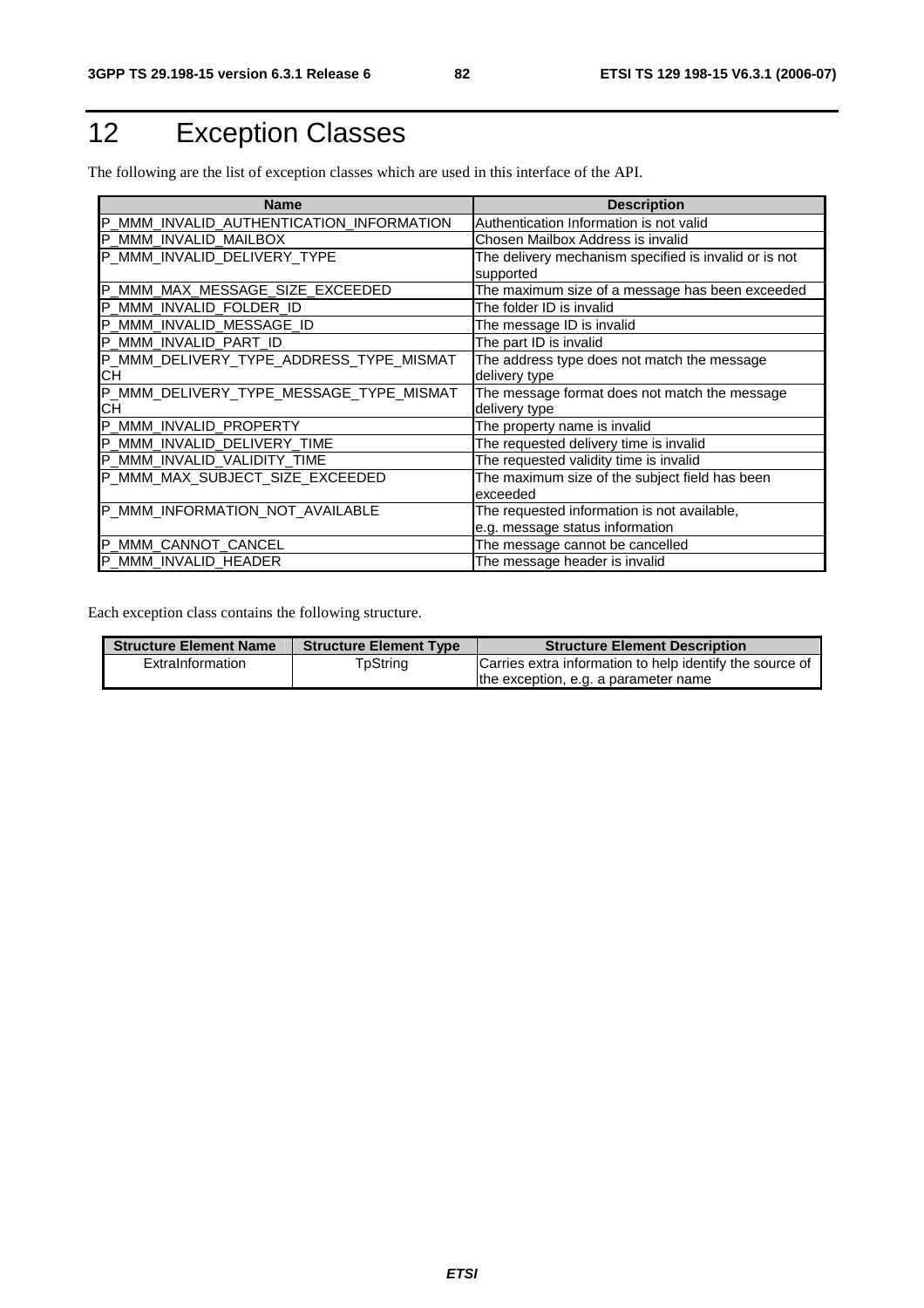# Annex A (normative): OMG IDL Description of Multi-Media Messaging SCF

The OMG IDL representation of this interface specification is contained in a text file (mmm.idl) contained in archive 2919815V630IDL.ZIP which accompanies the present document.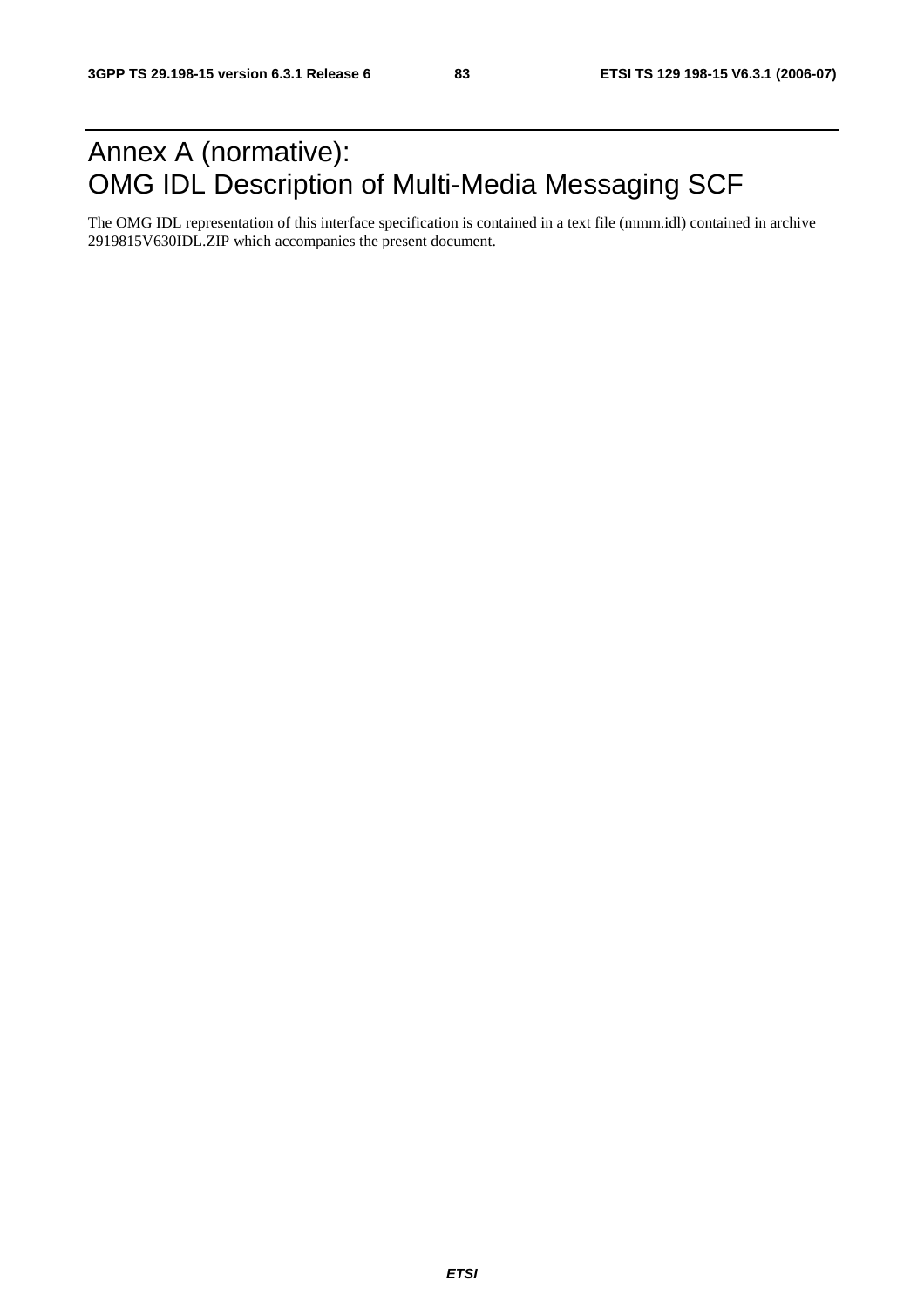# Annex B (informative): W3C WSDL Description of Multi-Media Messaging SCF

The W3C WSDL representation of this interface specification is contained in zip file 2919815V630WSDL.ZIP, which accompanies the present document.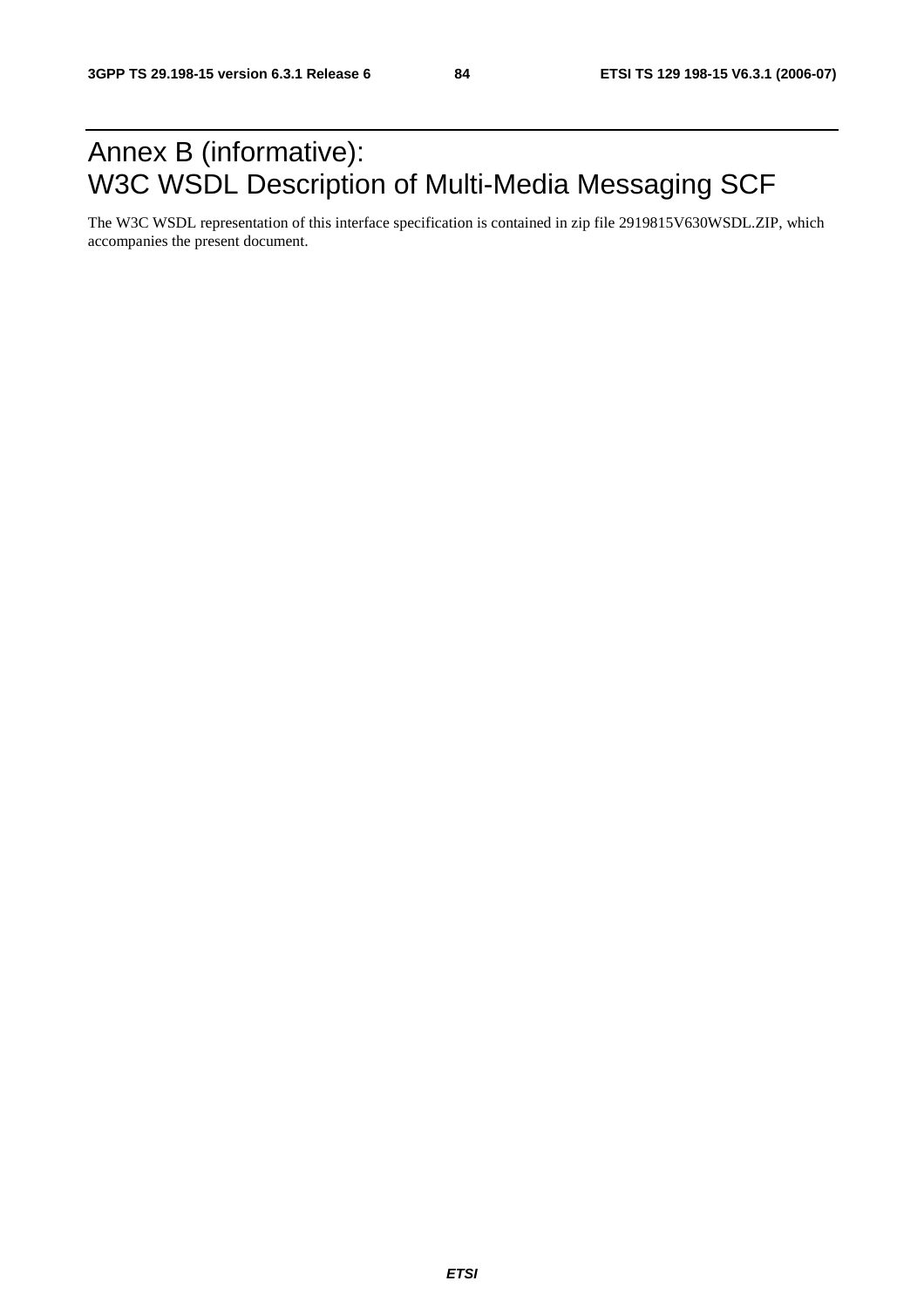# Annex C (informative): Java API Description of the Multi-Media Messaging SCF

The Java API realization of this interface specification is produced in accordance with the Java Realization rules defined in Part 1 of the present document. These rules aim to deliver for Java, a developer API, provided as a realization, supporting a Java API that represents the UML specifications. The rules support the production of both J2SE and J2EE versions of the API from the common UML specifications.

The J2SE representation of this interface specification is provided as Java Code, contained in archive 2919815V630J2SE.ZIP that accompanies the present document.

The J2EE representation of this interface specification is provided as Java Code, contained in archive 2919815V630J2EE.ZIP that accompanies the present document.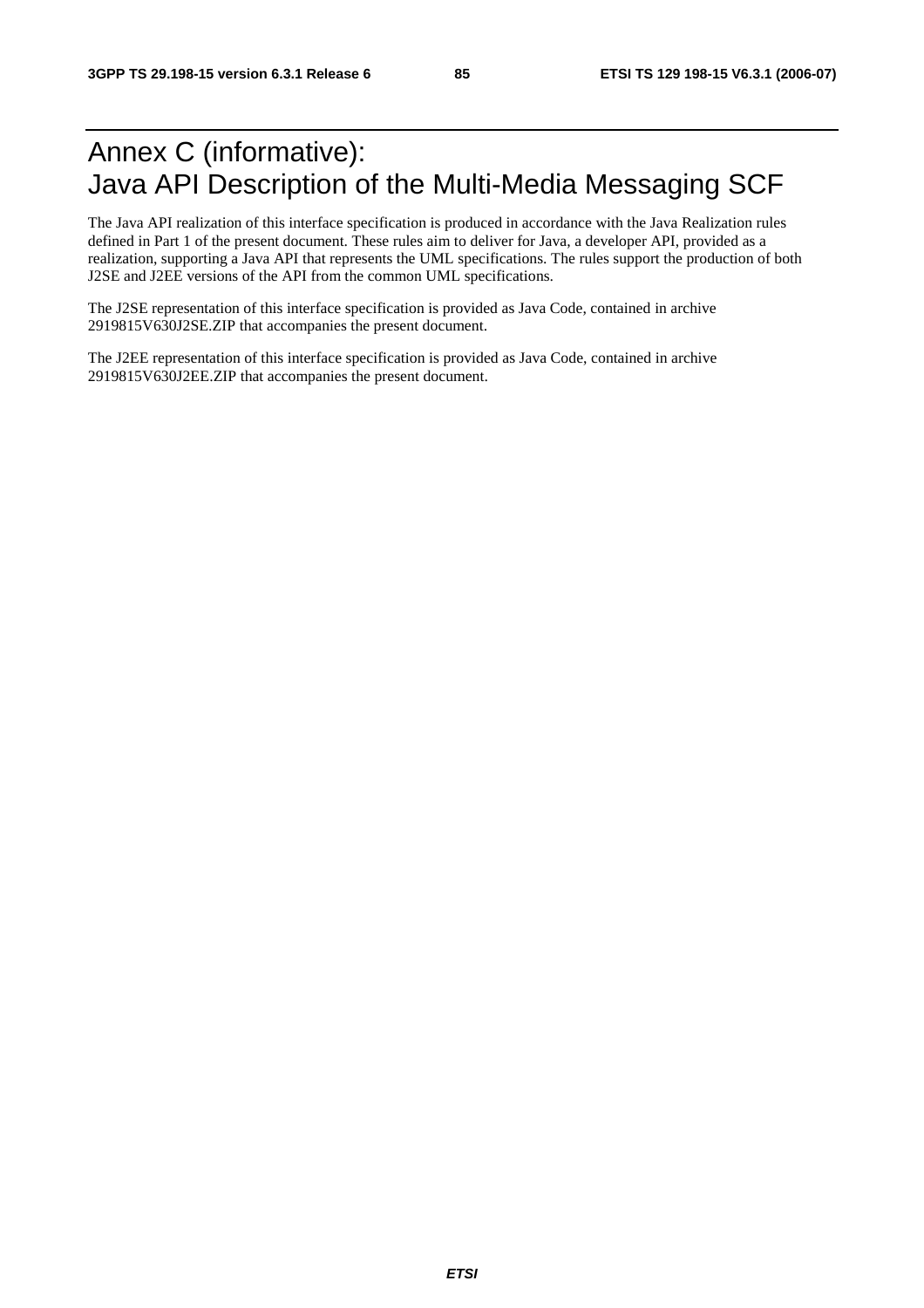# Annex D (informative): Change history

| <b>Change history</b> |       |                 |                          |                          |                                                                |        |            |
|-----------------------|-------|-----------------|--------------------------|--------------------------|----------------------------------------------------------------|--------|------------|
| <b>Date</b>           | TSG#  | <b>TSG Doc.</b> | <b>CR</b>                | Rev                      | <b>Subject/Comment</b>                                         | Old    | <b>New</b> |
| Sep 2004              | CN 25 | NP-040359       | --                       | $- -$                    | Draft v100 submitted to TSG CN#25 for Approval.                | 1.0.0  | 6.0.0      |
| Dec 2004              | CN 26 | NP-040485       | 0001                     | $ -$                     | Removal of OSA API SCFs description in W3C WSDL                | 6.0.0  | 6.1.0      |
| Dec 2004              | $- -$ | --              | $- -$                    | $\overline{\phantom{a}}$ | Added missing code attachments                                 | 6.1.0  | 6.1.1      |
| Jun 2005              | CT 28 | CP-050220       | 0002                     |                          | Clarification of Multi Media Messaging using Sequence Diagrams | 6.1.1  | 6.2.0      |
| Jun 2005              | CT 28 | CP-050220       | $0003$ $-$               |                          | Correction to TpMessageTreatment in IDL                        | 6.1.1  | 6.2.0      |
| Jun 2005              | --    |                 | $\overline{\phantom{m}}$ | $\overline{\phantom{m}}$ | Java code attachments not available at TS delivery deadline    | 16.1.1 | 6.2.0      |
| Jul 2002              | $- -$ |                 | $\overline{\phantom{m}}$ | $\sim$ $\sim$            | Added the missing Java code attachments                        | 6.2.0  | 6.2.1      |
| Jun 2006              | CT 32 | CP-060194       | $0004$ $-$               |                          | Resubmission of OSA API SCFs description in W3C WSDL           | 6.2.1  | 6.3.0      |
| Jun 2006              | CT 32 | CP-060197       | $0005$ $-$               |                          | Correct J2SE values of TpMessageHeaderFieldType                | 6.2.1  | 6.3.0      |
| Jul 2006              | $-1$  |                 | $- -$                    | $\overline{\phantom{m}}$ | Added missing code attachments                                 | 6.3.0  | 6.3.1      |